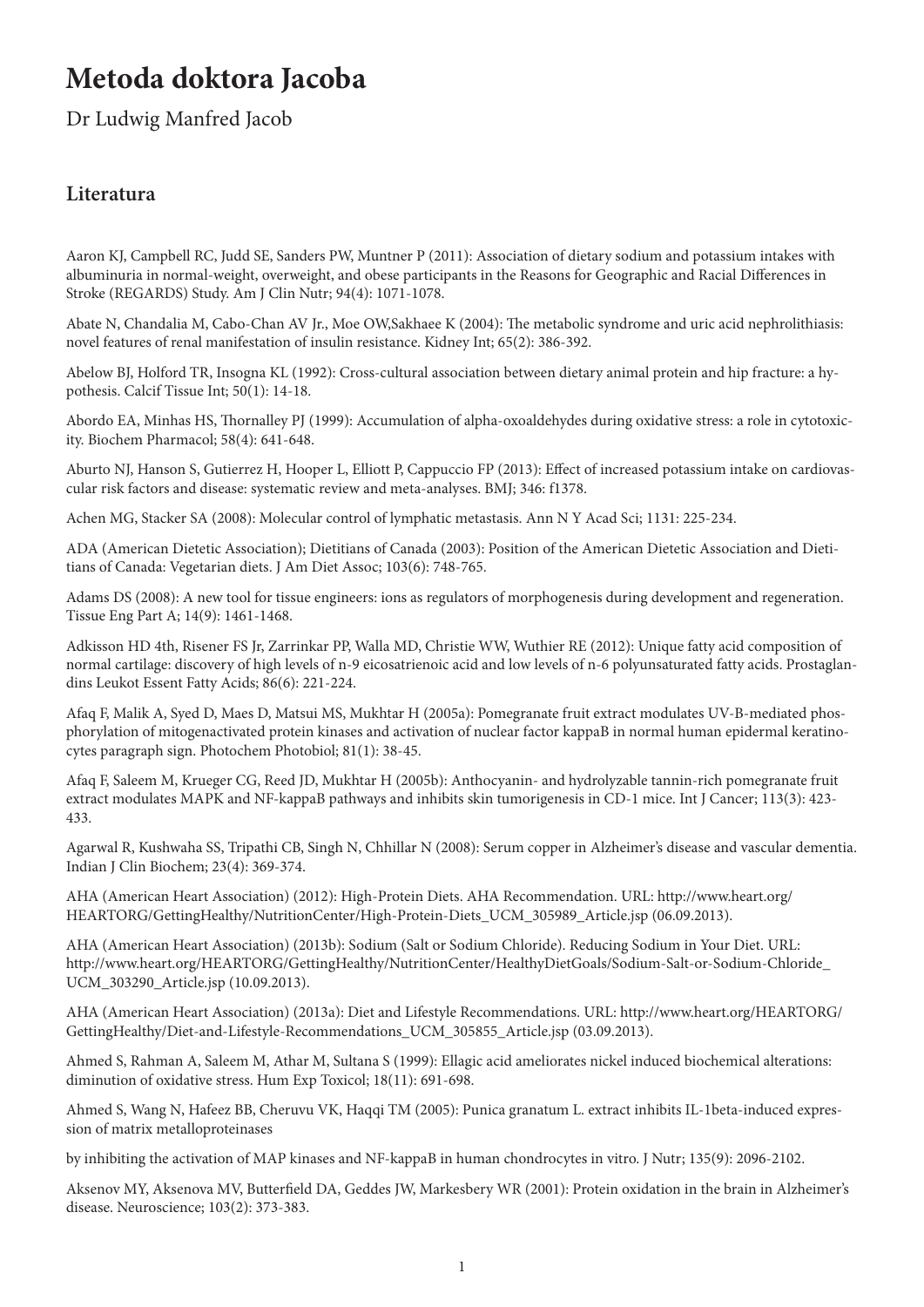Al Mosawi AJ (2009): Six-year dialysis freedom in end-stage renal disease. Clin Exp Nephrol; 13(5): 494-500.

Alam S, Johnson AG (1999): A meta-analysis of randomised controlled trials (RCT) among healthy normotensive and essential hypertensive elderly patients to determine the effect of high salt (NaCl) diet of blood pressure. J Hum Hypertens; 13(6): 367- 374.

Alberti KG, Eckel RH, Grundy SM, Zimmet PZ, Cleeman JI, Donato KA, Fruchart JC, James WP, Loria CM, Smith SC Jr; International Diabetes Federation Task Force on Epidemiology and Prevention; National Heart, Lung, and Blood Institute; American Heart Association; World Heart Federation; International Atherosclerosis Society; International Association for the Study of Obesity (2009): Harmonizing the metabolic syndrome: a joint interim statement of the International Diabetes Federation Task Force on Epidemiology and Prevention; National Heart, Lung, and Blood Institute; American Heart Association; World Heart Federation; International Atherosclerosis Society; and International Association for the Study of Obesity. Circulation; 120(16): 1640-1645.

Alberti KG, Zimmet P, Shaw J; IDF Epidemiology Task Force Consensus Group (2005): The metabolic syndrome - a new worldwide definition. Lancet; 366(9491): 1059-1062.

Albrecht H (2010): Böses Salz. Zeit Online. Gesundheit. URL: http://www.zeit.de/2010/26/M-Bluthochdruck-Salz/ (06.12.2012).

Albrecht J, Norenberg MD (2006): Glutamine: a Trojan horse in ammonia neurotoxicity. Hepatology; 44(4): 788-794.

Albrecht M, Jiang W, Kumi-Diaka J, Lansky EP, Gommersall LM, Patel A, Mansel RE, Neeman I, Geldof AA, Campbell MJ (2004): Pomegranate extracts

potently suppress proliferation, xenograft growth, and invasion of human prostate cancer cells. J Med Food; 7(3): 274-283.

Aldámiz-Echevarría L, Prieto JA, Andrade F, Elorz J, Sanjurjo P, Rodríguez Soriano J (2007): Arachidonic acid content in adipose tissue is associated with insulin resistance in healthy children. J Pediatr Gastroenterol Nutr; 44(1): 77-83.

Aldoori WH, Giovannucci EL, Rockett HR, Sampson L, Rimm EB, Willett WC (1998): A prospective study of dietary fiber types and symptomatic diverticular disease in men. J Nutr; 128(4): 714-719.

Alkam T, Nitta A, Mizoguchi H, Itoh A, Nabeshima T (2007): A natural scavenger of peroxynitrites, rosmarinic acid, protects against impairment of memory induced by Abeta(25-35). Behav Brain Res; 180(2): 139-145.

Allen LH, Oddoye EA, Margen S (1979): Protein-induced calciuria: A longer term study. Am J Clin Nutr; 32(4): 741–749.

Allen NE, Appleby PN, Davey GK, Kaaks R, Rinaldi S, Key TJ (2002): The associations of diet with serum insulin-like growth factor I and its main binding proteins in 292 women meat-eaters, vegetarians, and vegans. Cancer Epidemiol Biomarkers Prev;11(11): 1441-1448.

Allen NE, Appleby PN, Davey GK, Key TJ (2000): Hormones and diet: low insulin-like growth factor I but normal bioavailable androgens in vegan men. Br J Cancer, 83: 95-97.

Allen NE, Key TJ, Appleby PN, Travis RC, Roddam AW, Tjønneland A, Johnsen NF, Overvad K, Linseisen J, Rohrmann S, Boeing H, Pischon T, Bueno-de-Mesquita HB, Kiemeney L, Tagliabue G, Palli D, Vineis P, Tumino R, Trichopoulou A, Kassapa C, Trichopoulos D, Ardanaz E, Larrañaga N, Tormo M-J, González CA, Quirós JR, Sánchez M-J, Bingham S, Khaw K-T, Manjer J, Berglund G, Stattin P, Hallmans G, Slimani N, Ferrari P, Rinaldi S, Riboli E (2008): Animal foods, protein, calcium and prostate cancer risk: the European Prospective Investigation into Cancer and Nutrition. Br J Cancer; 98(9): 1574-1581.

Alonso A, Jacobs DR Jr, Menotti A, Nissinen A, Dontas A, Kafatos A, Kromhout D (2009): Cardiovascular risk factors and dementia mortality: 40 years of follow-up in the Seven Countries Study. J Neurol Sci; 280(1-2): 79-83.

Alpern RJ (1995): Trade-offs in the adaptation to acidosis. Kidney Int; 47(4): 1205-1215.

Alpern RJ, Sakhaee K (1997): The clinical spectrum of chronic metabolic acidosis. Homeostatic mechanisms produce significant morbidity. Am J Kidney Disease; 29(2): 291-302.

Amberg GC, Bonev AD, Rossow CF, Nelson MT, Santana LF (2003): Modulation of the molecular composition of large conductance, Ca(2+) activated K(+) channels in vascular smooth muscle during hypertension. J Clin Invest; 112(5): 717-724.

Amtsblatt der Europäischen Union (2008): Richtlinie 2008/100/EG der Kommission vom 28. Oktober 2008 zur Änderung der Richtlinie 90/496/EWG des Rates über die Nährwertkennzeichnung von Lebensmitteln hinsichtlich der empfohlenen Tagesdosen, der Umrechnungsfaktoren für den Energiewert und der Definitionen.

Andersson SO, Wolk A, Bergström R, Adami HO, Engholm G, Englund A, Nyrén O (1997): Body size and prostate cancer: a 20 year follow-up study among 135006 Swedish construction workers. J Natl Cancer Inst; 89(5): 385-389.

Appel LJ, Frohlich ED, Hall JE, Pearson TA, Sacco RL, Seals DR, Sacks FM, Smith SC Jr, Vafiadis DK, Van Horn LV (2011): The importance of population-wide sodium reduction as a means to prevent cardiovascular disease and stroke: a call to action from the American Heart Association. Circulation; 123(10): 1138-1143.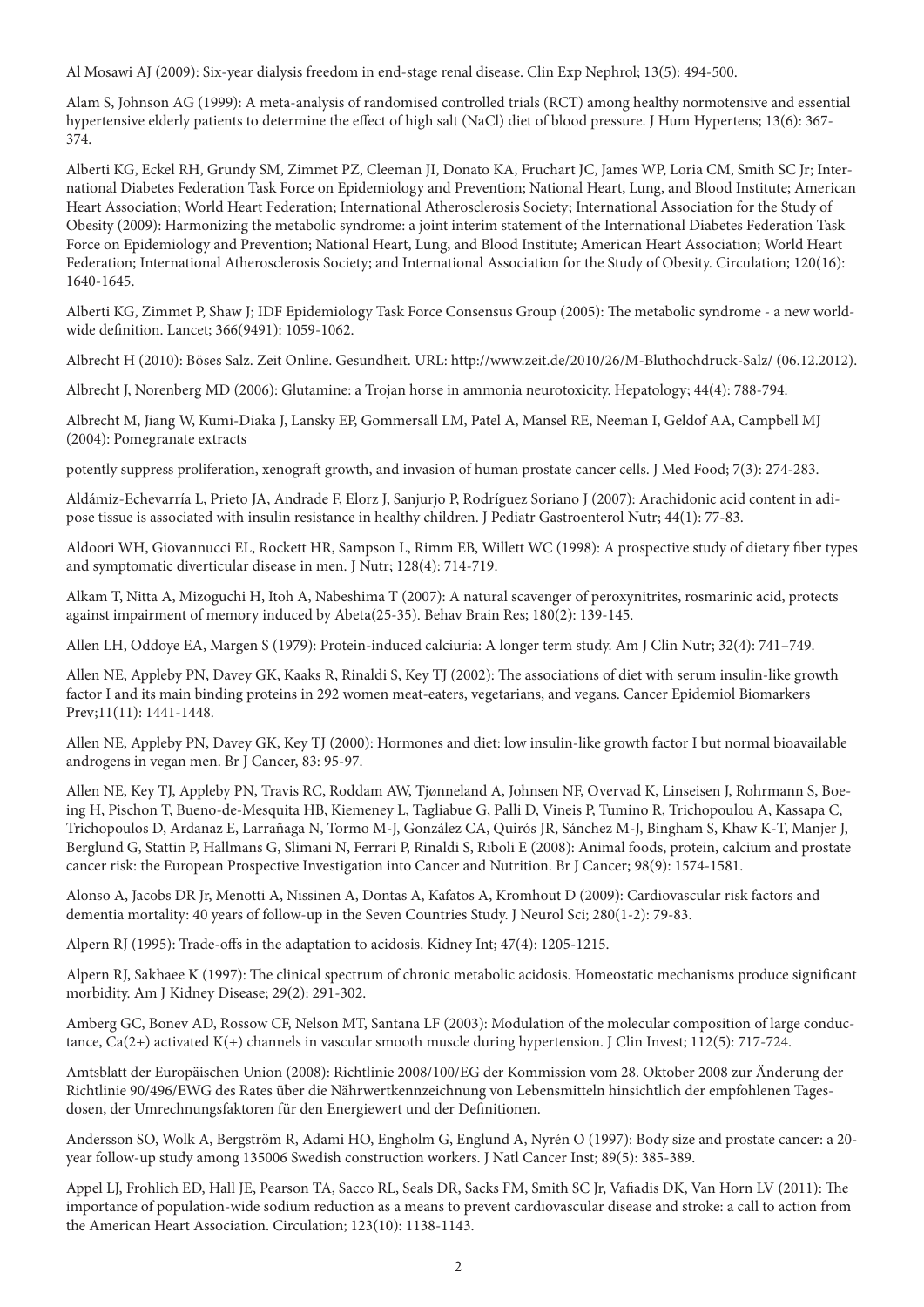Appel LJ, Moore TJ, Obarzanek E, Vollmer WM, Svetkey LP, Sacks FM, Bray GA, Vogt TM, Cutler JA, Windhauser MM, Lin PH, Karanja N (1997): A clinical trial of the effects of dietary patterns on blood pressure. DASH Collaborative Research Group. N Engl J Med; 336(16): 1117-1124.

Arakaki H, Owan I, Kudoh H, Horizono H, Arakaki K, Ikema Y, Shinjo H, Hayashi K, Kanaya F (2011): Epidemiology of hip fractures in Okinawa, Japan. J Bone Miner Metab; 29(3): 309-314.

Arbo I, Halle C, Malik D, Brattbakk HR, Johansen B (2011): Insulin induces fatty acid desaturase expression in human monocytes. Scand J Clin Lab Invest; 71(4): 330-339.

Arcangeli A, Crociani O, Lastraioli E, Masi A, Pillozzi S, Becchetti A (2009): Targeting ion channels in cancer: a novel frontier in antineoplastic therapy. Curr Med Chem; 16(1): 66-93.

Arcangeli A, Pillozzi S, Becchetti A (2012): Targeting ion channels in leukemias: a new challenge for treatment. Curr Med Chem; 19(5): 683-696.

Arends J(2008): Maligne Tumoren – Transketolase-like 1 (TKTL 1) - Ketogene Diät. Aktuel Ernaehr Med; 2(33): 80-81.

Armour SM, Baur JA, Hsieh SN, Land-Bracha A, Thomas SM, Sinclair DA (2009): Inhibition of mammalian S6 kinase by resveratrol suppresses autophagy. Aging (Albany NY); 1(6): 515-528.

Arnaldez FI, Helman LJ (2012): Targeting the insulin growth factor receptor 1. Hematol Oncol Clin North Am; 26(3): 527–542.

Arnett T (2003): Regulation of bone cell function by acid-base balance. Proc Nutr Soc; 62(2): 511-520.

Aronson PS, Giebisch G (2011): Effects of pH on potassium: new explanations for old observations. J Am Soc Nephrol; 22(11): 1981-1989.

Ascherio A, Rimm EB, Hernán MA, Giovannucci EL, Kawachi I, Stampfer MJ, Willett WC (1998): Intake of potassium, magnesium, calcium, and fiber and risk of stroke among US men. Circulation; 98(12): 1198-1204.

Aschner M, Syversen T, Souza DO, Rocha JB, Farina M (2007): Involvement of glutamate and reactive oxygen species in methylmercury neurotoxicity. Braz J Med Biol Res; 40(3): 285-291.

Astrand PO (1968): Something old and something new … very new. Nutrition Today; 3(2): 9-11.

Atkins RC (1999): Dr. Atkins' New Diet Revolution. Avon Books, New York.

Atwood CS, Moir RD, Huang X, Scarpa RC, Bacarra NM, Romano DM, Hartshorn MA, Tanzi RE, Bush AI (1998): Dramatic aggregation of Alzheimer abeta by Cu(II) is induced by conditions representing physiological acidosis. J Biol Chem; 273(21): 12817-12826.

Audran M, Legrand E (2000): Hypercalciuria. Joint Bone Spine; 67(6): 509-515.

Aune D, Chan DS, Lau R, Vieira R, Greenwood DC, Kampman E, Norat T (2012): Carbohydrates, glycemic index, glycemic load, and colorectal cancer risk: a systematic review and meta-analysis of cohort studies. Cancer Causes Control; 23(4): 521-535.

Aune D, De Stéfani E, Ronco A, Boffetta P, Deneo-Pellegrini H, Acosta G, Mendilaharsu M (2009): Meat consumption and cancer risk: a case-control study in Uruguay. Asian Pac J Cancer Prev; 10(3): 429-436.

Austgen L (2006): The Na+-K+-ATPase (Sodium Pump). URL: http://www.vivo.colostate.edu/hbooks/molecules/sodium\_ pump.html (12.08.2013).

Austin SA, Santhanam AV, Katusic ZS (2010): Endothelial nitric oxide modulates expression and processing of amyloid precursor protein. Circ Res; 107(12): 1498-1502.

Avena NM, Rada P, Hoebel BG (2008): Evidence for sugar addiction: behavioral and neurochemical effects of intermittent, excessive sugar intake. Neurosci Biobehav Rev; 32(1): 20-39.

Aviram M, Dornfeld L, Rosenblat M, Volkova N, Kaplan M, Coleman R, Hayek T, Presser D, Fuhrman B (2000): Pomegranate juice consumption reduces oxidative stress, atherogenic modifications to LDL, and platelet aggregation: studies in humans and in atherosclerotic apolipoprotein E-deficient mice. Am J Clin Nutr; 71(5): 1062-1076.

Aviram M, Rosenblat M (2013): Pomegranate for your cardiovascular health. Rambam Maimonides Med J; 4(2): e0013.

Aviram M, Rosenblat M, Gaitini D, Nitecki S, Hoffman A, Dornfeld L, Volkova N, Presser D, Attias J, Liker H, Hayek T (2004): Pomegranate juice consumption for 3 years by patients with carotid artery stenosis reduces common carotid intima-media thickness, blood pressure and LDL oxidation. Clin Nutr; 23(3): 423-433.

Avogaro A, Crepaldi C, Miola M, Maran A, Pengo V, Tiengo A, Del Prato S (1996): High blood ketone body concentration in type 2 non-insulin dependent diabetic patients. J Endocrinol Invest; 19(2): 99-105.

AVP (Arzneiverordnung in der Praxis) (2004): Therapieempfehlungen der Arzneimittelkommission der deutschen Ärzteschaft.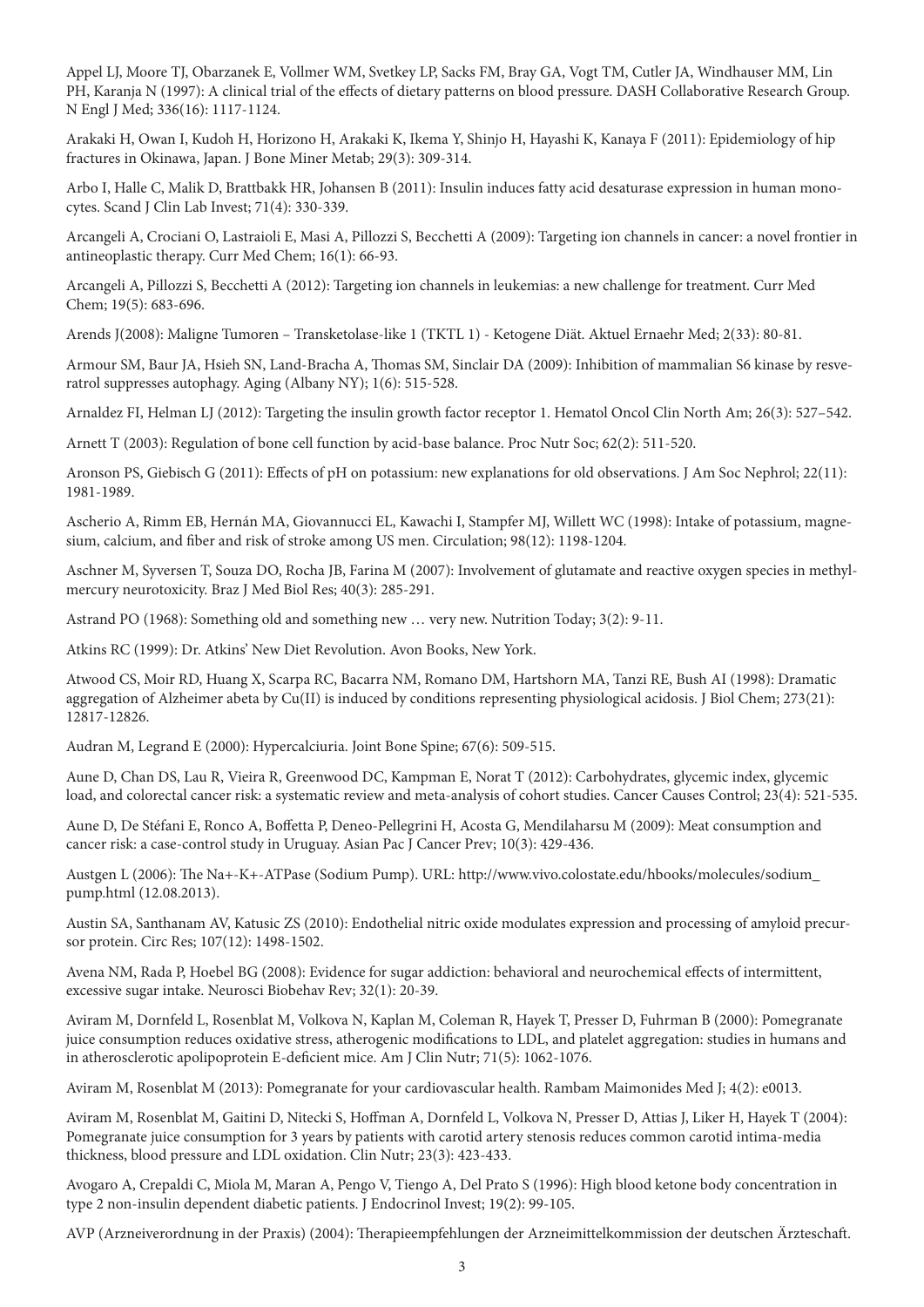Arterielle Hypertonie. Empfehlungen zur Therapie der arteriellen Hypertonie. 2. Auflage. Arzneiverordnung in der Praxis; Band 31, Sonderheft 2 (Therapieempfehlungen).

Azadzoi KM, Schulman RN, Aviram M, Siroky MB (2005): Oxidative stress in arteriogenic erectile dysfunction: prophylactic role of antioxidants. J Urol; 174(1): 386-393.

Azmi AS, Bhat SH, Hanif S, Hadi SM (2006): Plant polyphenols mobilize endogenous copper in human peripheral lymphocytes leading to oxidative DNA breakage: a putative mechanism for anticancer properties. FEBS Lett; 580(2): 533-538.

Baade PD, Youlden DR, Krnjacki LJ (2009): International epidemiology of prostate cancer: geographical distribution and secular trends. Mol Nutr Food Res; 53(2): 171–184.

Bagai K (2010): Obstructive sleep apnea, stroke, and cardiovascular diseases. Neurologist; 16(6): 329-339.

Ball D, Maughan RJ (1997): Blood and urine acid-base status of premenopausal omnivorous and vegetarian women. Br J Nutr; 78(5): 683-693.

Ballmer PE (2007): Macht Essen fit fürs Alter? Ernährung, ein wesentlicher Faktor für gutes Altern. Akt Ern Med; 32(Suppl. 2): S140-S143.

Balzan S, D'Urso G, Nicolini G, Forini F, Pellegrino M, Montali U (2007): Erythrocyte sodium pump stimulation by ouabain and an endogenous ouabain-like factor. Cell Biochem Funct; 25(3): 297-303.

Banks AS, Kon N, Knight C, Matsumoto M, Gutiérrez-Juárez R, Rossetti L, Gu W, Accili D (2008): SirT1 gain of function increases energy efficiency and prevents diabetes in mice. Cell Metab; 8(4): 333-341.

Bao J, Atkinson F, Petocz P, Willett WC, Brand-Miller JC (2011): Prediction of postprandial glycemia and insulinemia in lean, young, healthy adults: glycemic load compared with carbohydrate content alone. Am J Clin Nutr; 93: 984–996.

Barbagallo M, Belvedere M, Dominguez LJ (2009): Magnesium homeostasis and aging. Magnes Res; 22(4): 235-246.

Barcelo P, Wuhl O, Servitge E, Rousaud A, Pak CY (1993): Randomized double-blind study of potassium citrate in idiopathic hypocitraturic calcium nephrolithiasis. J Urol; 150(6): 1761-1764.

Barger JF, Plas DR (2010): Balancing biosynthesis and bioenergetics: metabolic programs in oncogenesis. Endocr Relat Cancer; 17(4): R287-R304.

Barger JL, Kayo T, Pugh TD, Prolla TA, Weindruch R (2008): Short-term consumption of a resveratrol-containing nutraceutical mixture mimics gene expression of long-term caloric restriction in mouse heart. Exp Gerontol; 43(9): 859-866.

Barnard ND, Cohen J, Jenkins DJ, Turner-McGrievy G, Gloede L, Green A, Ferdowsian H (2009a): A low-fat vegan diet and a conventional diabetes diet in the treatment of type 2 diabetes: a randomized, controlled, 74-wk clinical trial. Am J Clin Nutr; 89(5): 1588S-1596S.

Barnard ND, Cohen J, Jenkins DJ, Turner-McGrievy G, Gloede L, Jaster B, Seidl K, Green AA, Talpers S (2006): A low-fat vegan diet improves glycemic control and cardiovascular risk factors in a randomized clinical trial in individuals with type 2 diabetes. Diabetes Care; 29(8): 1777-1783.

Barnard ND, Gloede L, Cohen J, Jenkins DJ, Turner-McGrievy G, Green AA, Ferdowsian H (2009b): A low-fat vegan diet elicits greater macronutrient changes, but is comparable in adherence and acceptability, compared with a more conventional diabetes diet among individuals with type 2 diabetes. J Am Diet Assoc; 109(2): 263-272.

Barnard ND, Scialli AR, Bertron P, Hurlock D, Edmonds K, Talev L (2000): Effectiveness of a low-fat vegetarian diet in altering serum lipids in healthy premenopausal women. Am J Cardiol; 85(8): 969-972.

Baron A, Migita T, Tang D, Loda M (2004): Fatty acid synthase: a metabolic oncogene in prostate cancer? J Cell Biochem; 91(1): 47-53.

Barr SI, Rideout CA (2004): Nutritional considerations for vegetarian athletes. Nutrition; 20(7-8): 696-703.

Barter PJ, Caulfield M, Eriksson M, Grundy SM, Kastelein JJ, Komajda M, Lopez-Sendon J, Mosca L, Tardif JC, Waters DD, Shear CL, Revkin JH, Buhr KA, Fisher MR, Tall AR, Brewer B; ILLUMINATE Investigators (2007): Effects of torcetrapib in patients at high risk for coronary events. N Engl J Med; 357(21): 2109-2122.

Bartlett K, Eaton S (2004): Mitochondrial beta-oxidation. Eur J Biochem; 271(3): 462-469.

Barzel US (1995): The skeleton as an ion exchange system: implications for the role of acid-base imbalance in the genesis of osteoporosis. J Bone Miner Res; 10(10): 1431-1436.

Barzilai N, Bartke A (2009): Biological approaches to mechanistically understand the healthy life span extension achieved by calorie restriction and modulation of hormones. J Gerontol A Biol Sci Med Sci; 64(2): 187–191.

Baskurt OK, Meiselman HJ (2003): Blood rheology and hemodynamics. Semin Thromb Hemost; 29(5): 435-450.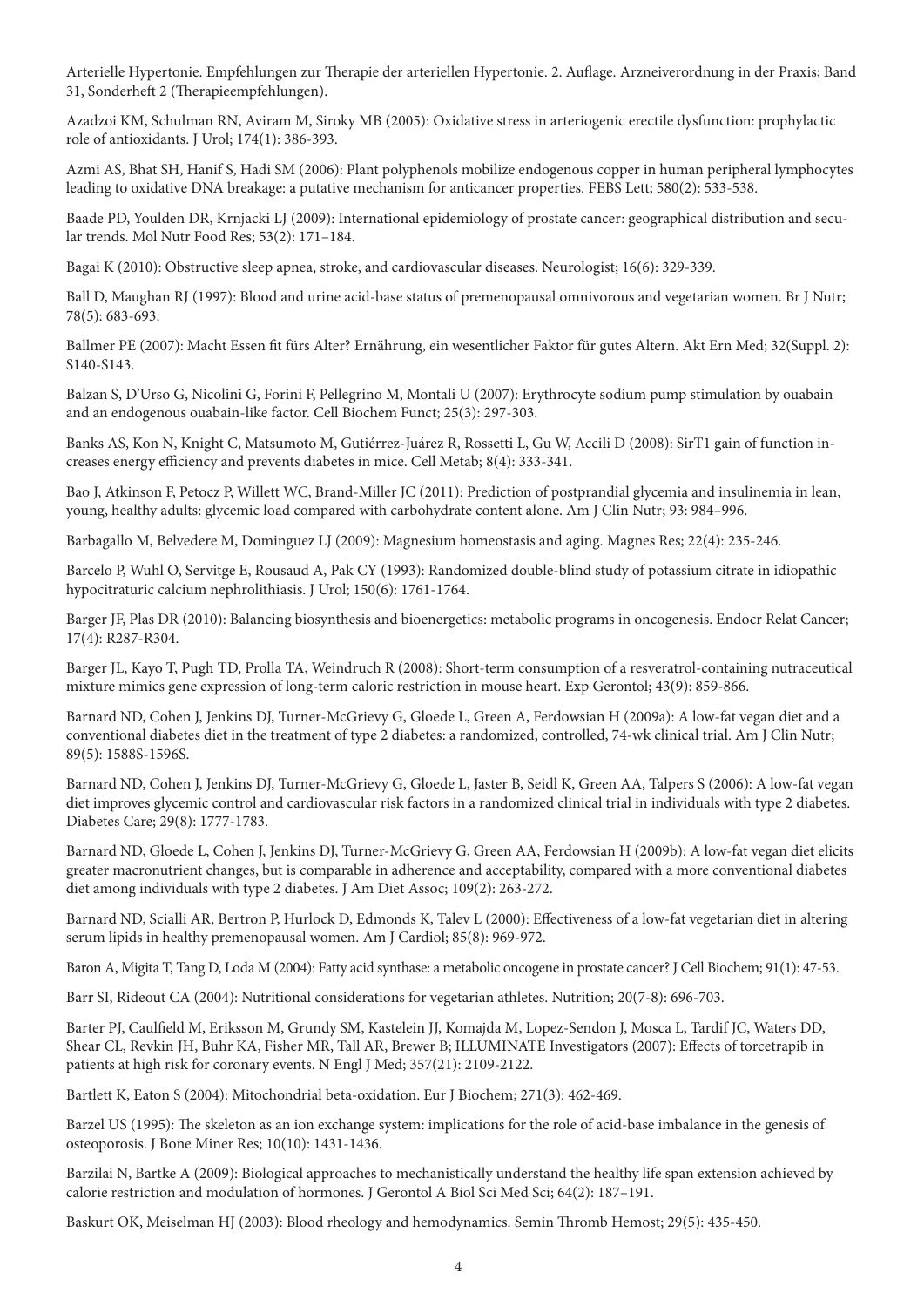Bastarrachea J, Hortobagyi GN, Smith TL, Kau SW, Buzdar AU (1994): Obesity as an adverse prognostic factor for patients receiving adjuvant chemotherapy for breast cancer. Ann Intern Med; 120(1): 18-25.

Baur JA, Pearson KJ, Price NL, Jamieson HA, Lerin C, Kalra A, Prabhu VV, Allard JS, Lopez-Lluch G, Lewis K, Pistell PJ, Poosala S, Becker KG, Boss O, Gwinn D, Wang M, Ramaswamy S, Fishbein KW, Spen cer RG, Lakatta EG, Le Couteur D, Shaw RJ, Navas P, Puigserver P, Ingram DK, de Cabo R, Sinclair DA (2006): Resveratrol improves health and survival of mice on a highcalorie diet. Nature; 444(7117): 337-342.

Bazzano LA, Serdula MK, Liu S (2003): Dietary intake of fruits and vegetables and risk of cardiovascular disease. Curr Atheroscler Rep; 5(6): 492-499.

Becchetti A (2011): Ion channels and transporters in cancer. 1. Ion channels and cell proliferation in cancer. Am J Physiol Cell Physiol; 301(2): C255–C265.

Beckman JS, Koppenol WH (1996): Nitric oxide, superoxide, and peroxynitrite: the good, the bad, and ugly. Am J Physiol; 271(5 Pt 1): C1424-C1437.

Beezhold BL, Johnston CS (2012): Restriction of meat, fish, and poultry in omnivores improves mood: A pilot randomized controlled trial. Nutr J; 11: 9.

Beezhold BL, Johnston CS, Daigle D (2010): Vegetarian diets are associated with healthy mood states: a cross-sectional study in seventh day adventist adults. Nutr J; 9: 26.

Befroy DE, Petersen KF, Dufour S, Mason GF, de Graaf RA, Rothman DL, Shulman GI (2007): Impaired mitochondrial substrate oxidation in muscle of insulin-resistant offspring of type 2 diabetic patients. Diabetes; 56(5): 1376-1381.

Belfiore A, Malaguarnera R (2011): Insulin receptor and cancer. Endocr Relat Cancer; 18(4): R125-R147.

Béliveau R, Gingras D (2010): Krebszellen mögen keine Himbeeren. Nahrungsmittel gegen Krebs. Das Immunsystem stärken und gezielt vorbeugen. Goldmann Verlag, München.

Bendall SC, Stewart MH, Menendez P, George D, Vijayaragavan K, Werbowetski-Ogilvie T, Ramos-Mejia V, Rouleau A, Yang J, Bossé M, Lajoie G, Bhatia M (2007): IGF and FGF cooperatively establish the regulatory stem cell niche of pluripotent human cells in vitro. Nature; 448(7157): 1015-1021.

Bending JJ, Dodds RA, Keen H, Viberti GC (1988): Renal response to restricted protein intake in diabetic nephropathy. Diabetes; 37(12): 1641-1646.

Bergholm R, Westerbacka J, Vehkavaara S, Seppala-Lindroos A, Goto T, Yki-Jarvinen H (2001): Insulin sensitivity regulates autonomic control of heart rate variation independent of body weight in normal subjects. J Clin Endocrinol Metab; 86: 1403-1409.

Beri D, Malaviya AN, Shandilya R, Singh RR (1988): Effect of dietary restrictions on disease activity in rheumatoid arthritis. Ann Rheum Dis; 1988; 47(1): 69-72.

Berkel J, de Waard F (1983): Mortality pattern and life expectancy of Seventh-Day Adventists in the Netherlands. Int J Epidemiol; 12(4): 455-459.

Bernardi P, Colonna R, Costantini P, Eriksson O, Fontaine E, Ichas F, Massari S, Nicolli A, Petronilli V, Scorrano L (1998): The mitochondrial permeability transition. Biofactors; 8(3-4): 273-281.

Berning JR (2002): The Vegetarian Athlete. In: Maughan RJ (Hrsg.): Nutrition in Sport. Part 2: Special Considerations. Chapter 33: 442-456. Blackwell Science, Oxford.

Berry E (1909): The effects of a high and low protein diet on physical efficiency. Am Phys Ed Rev; 14: 288-297.

Besler C, Heinrich K, Rohrer L, Doerries C, Riwanto M, Shih DM, Chroni A, Yonekawa K, Stein S, Schaefer N, Mueller M, Akhmedov A, Daniil G, Manes C, Templin C, Wyss C, Maier W, Tanner FC, Matter CM, Corti R, Furlong C, Lusis AJ, von Eckardstein A, Fogelman AM, Lüscher TF, Landmesser U (2011):

Mechanisms underlying adverse effects of HDL on eNOS-activating pathways in patients with coronary artery disease. J Clin Invest; 121(7): 2693-2708.

BfR (Bundesinstitut für Risikobewertung) (2009): Für die Anreicherung von Lebensmitteln mit Omega-3-Fettsäuren empfiehlt das BfR die Festsetzung von Höchstmengen. Stellungnahme Nr. 030/2009 des BfR vom 26. Mai 2009. URL: http://www.bfr. bund.de/cm/343/fuer\_die\_anreicherung\_von\_lebensmitteln\_mit\_omega\_3\_fettsaeuren\_empfiehlt\_das\_bfr\_die\_festsetzung von hoechstmengen.pdf (17.08.2012).

BgVV (Bundesinstitut für gesundheitlichen Verbraucherschutz und Veterinärmedizin) (2001): Gesundheitliche Bewertung des Salzgehalts industriell vorgefertigter Gerichte. Stellungnahme des BgVV vom August 2001. URL: http://www.bfr.bund.de/ cm/343/gesundheitliche\_bewertung\_des\_salzgehalts\_industriell\_vorgefertigter\_gerichte.pdf (06.12.12).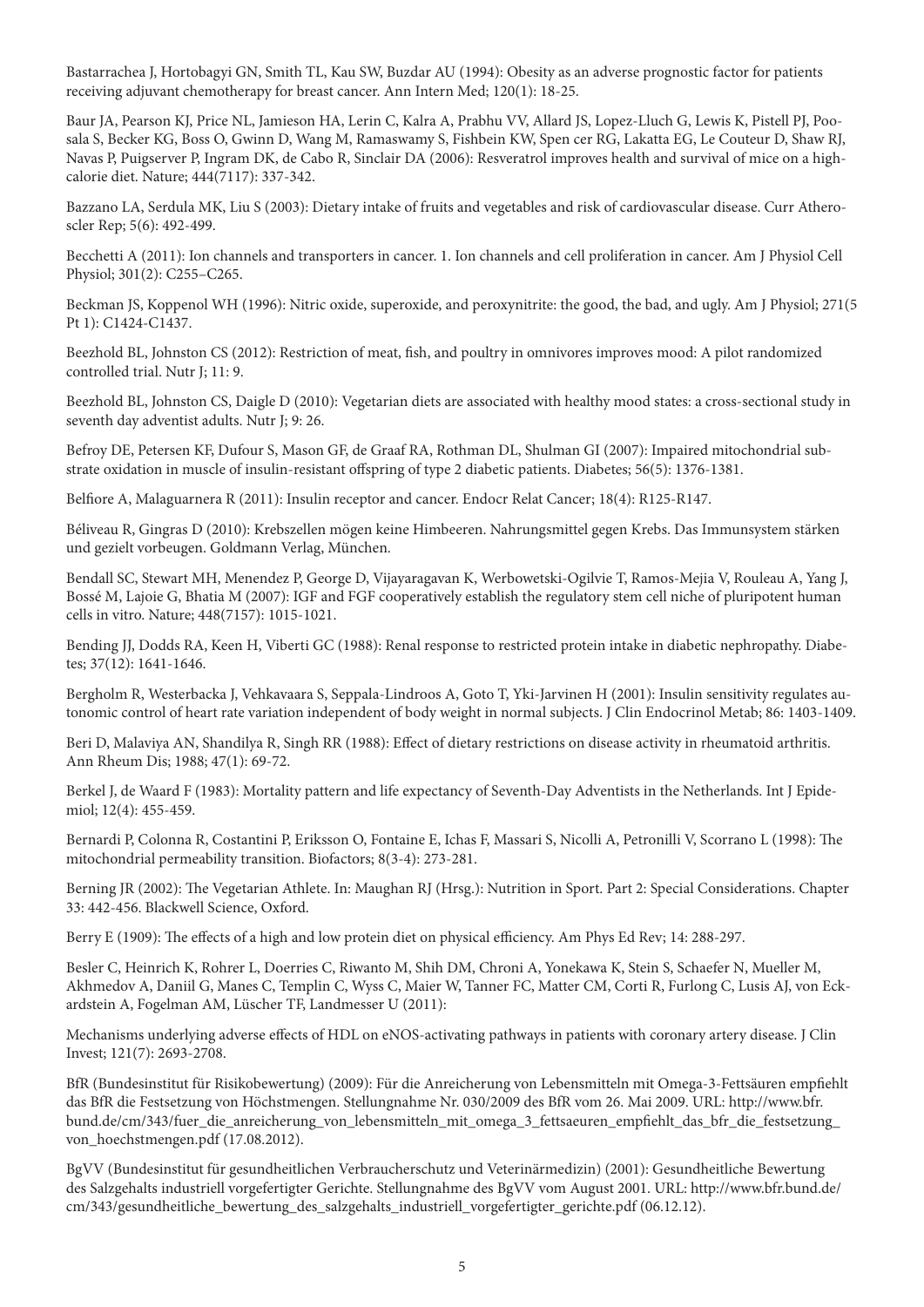Bibbins-Domingo K, Chertow GM, Coxson PG, Moran A, Lightwood JM, Pletcher MJ, Goldman L (2010): Projected effect of dietary salt reductions on future cardiovascular disease. N Engl J Med; 362(7): 590-599.

Biesalski HK, Grune T, Tinz J, Zöllner I, Blumberg JB (2010): Reexamination of a meta-analysis of the effect of antioxidant supplementation on mortality and health in randomized trials. Nutrients; 2(9): 929-949.

Binggeli R, Weinstein RC (1986): Membrane potentials and sodium channels: hypotheses for growth regulation and cancer formation based on changes in sodium channels and gap junctions. J Theor Biol; 123(4): 377-401.

Bioscientia Institut für Medizinische Diagnostik GmbH (2012): Arteriosklerose-Index – LDL/HDL-Quotient. URL: http://www. bioscientia.de/de/service/medizinische-formeln/arteriosklerose-index-ldlhdl-quotient-2/ (30.08.2013).

Birnie R, Bryce SD, Roome C, Dussupt V, Droop A, Lang SH, Berry PA, Hyde CF, Lewis JL, Stower MJ, Maitland NJ, Collins AT (2008): Gene expression profiling of human prostate cancer stem cells reveals a pro-inflammatory phenotype and the importance of extracellular matrix interactions. Genome Biol; 9(5): R83.

Bissell MJ, Labarge MA (2005): Context, tissue plasticity, and cancer: are tumor stem cells also regulated by the microenvironment? Cancer Cell; 7(1): 17-23.

Blackiston D, Adams DS, Lemire JM, Lobikin M, Levin M (2011): Transmembrane potential of GlyCl-expressing instructor cells induces a neoplastic-like conversion of melanocytes via a serotonergic pathway. Dis Model Mech; 4(1): 67-85.

Blackiston DJ, McLaughlin KA, Levin M (2009): Bioelectric controls of cell proliferation: ion channels, membrane voltage and the cell cycle. Cell Cycle; 8(21): 3527-3536.

Blagosklonny MV (2010): Calorie restriction: decelerating mTOR-driven aging from cells to organisms (including humans). Cell Cycle; 9(4): 683-688.

Blass E, Fitzgerald E, Kehoe P (1987): Interactions between sucrose, pain and isolation distress. Pharmacol Biochem Behav; 26(3): 483-489.

Blaustein MP (1977): Sodium ions, calcium ions, blood pressure, and hypertension: A reassessment and a hypothesis. Am J Physiol; 232(5): C165-C173.

Blaustein MP, Hamlyn JM (1991): Pathogenesis of essential hypertension. A link between dietary salt and high blood pressure. Hypertension; 18(5 Suppl): III184-III195.

Bliss DZ, Stein TP, Schleifer CR, Settle RG (1996): Supplementation with gum arabic fiber increases fecal nitrogen excretion and lowers serum urea nitrogen concentration in chronic renal failure patients consuming a low-protein diet. Am J Clin Nutr; 63(3): 392-398.

Bloch-Frankenthal L, Langan J, Morris HP, Weinhouse S (1965): Fatty acid oxidation and ketogenesis in transplantable liver tumors. Cancer Res; 25: 732- 736.

BMBF (Bundesministerium für Bildung und Forschung): Ernährungsforschung. URL: http://www.bmbf.de/de/1033.php (10.09.2013).

BMELV (Bundesministerium für Ernährung, Landwirtschaft und Verbraucherschutz) (2012): Statistisches Jahrbuch über Ernährung, Landwirtschaft und Forsten 2012. Landwirtschaftsverlag Münster Hiltrup.

Boeing H, Bechthold A, Bub A, Ellinger S, Haller D, Kroke A, Leschik-Bonnet E, Müller MJ, Oberritter H, Schulze M, Stehle P, Watzl B (2007): Obst und Gemüse in der Prävention chronischer Krankheiten. Stellungnahme der Deutschen Gesellschaft für Ernährung e. V. URL: http://www.dge.de/pdf/ws/Stellungnahme-OuG-Praevention-chronischer-Krankheiten-2007-09-29.pdf (05.09.2013).

Bognár A (1988): Vitaminveränderung bei der küchenmäßigen Zubereitung von Gemüse. Ern Umschau; 32(6): 177-181.

Bogoyavlenskiy D, Siggner A (2004): Chapter 2: Arctic Demography. AHDR (Arctic Human Development Report) 2004. Akureyri: Stefansson Arctic Institute.

Bohlender JM, Franke S, Stein G, Wolf G (2005): Advanced glycation end products and the kidney. Am J Physiol Renal Physiol; 289(4): F645-F659.

Bollaert PE, Robin-Lherbier B, Mallie JP, Guilland JC, Straczek J, Larcan A (1993): Effect of chronic potassium depletion on muscle bioenergetics in rats. J Lab Clin Med; 121(5): 668-674.

Bolland MJ, Avenell A, Baron JA, Grey A, MacLennan GS, Gamble GD, Reid IR (2010): Effect of calcium supplements on risk of myocardial infarction and cardiovascular events: meta-analysis. BMJ; 341: c3691.

Bonuccelli G, Tsirigos A, Whitaker-Menezes D, Pavlides S, Pestell RG, Chiavarina B, Frank PG, Flomenberg N, Howell A, Martinez-Outschoorn UE, Sotgia F, Lisanti MP (2010): Ketones and lactate "fuel" tumor growth and metastasis. Cell Cycle;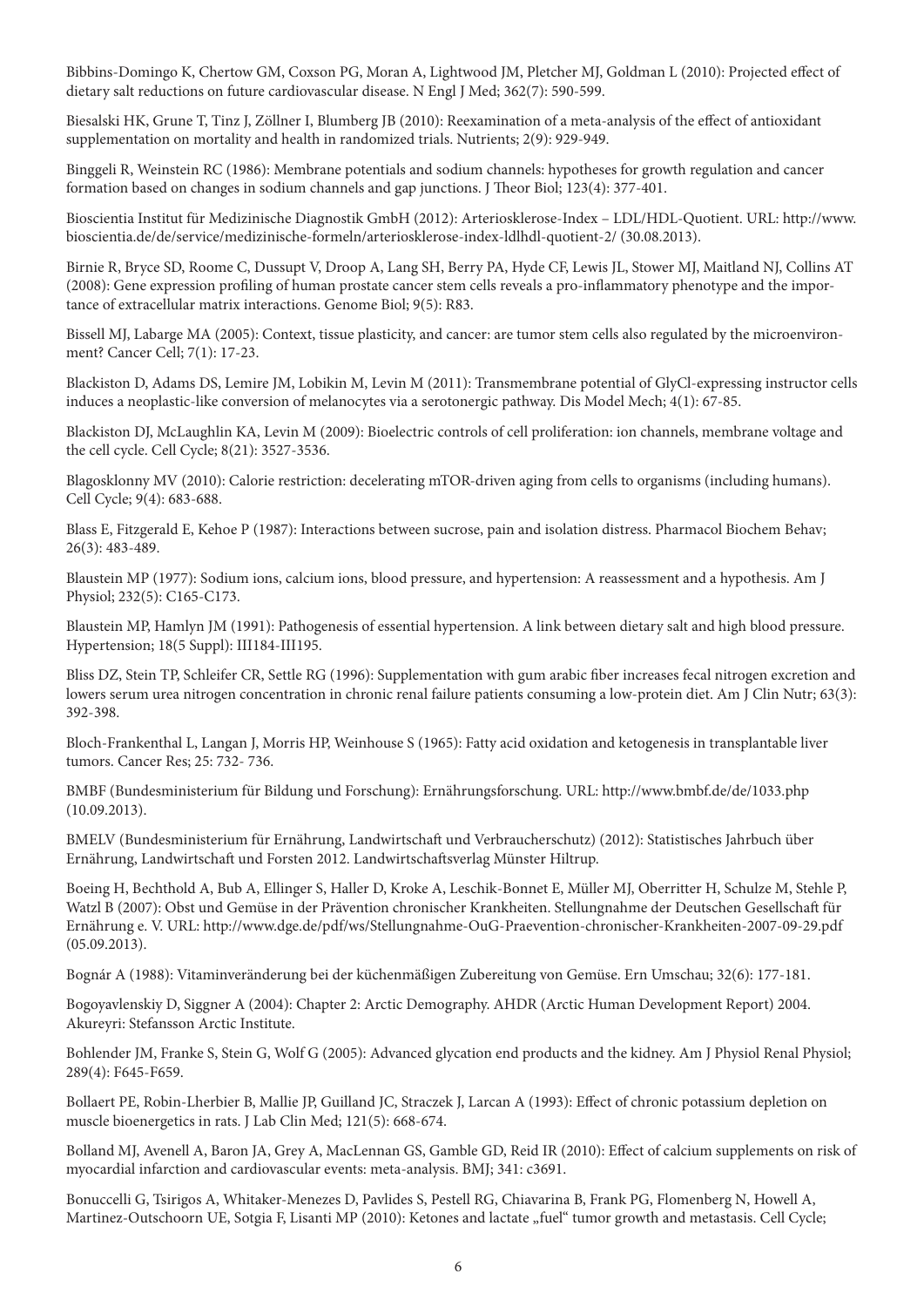9(17): 3506-3514.

Boon L, Blommaart PJ, Meijer AJ, Lamers WH, Schoolwerth AC (1996): Response of hepatic amino acid consumption to chronic metabolic acidosis. Am J Physiol; 271(1 Pt 2): F198-F202.

Borg AL, Gallice PM, Kovacic HN, Nicoara AE, Favre RG, Crevat AD (1996): Impairment of sodium pump and Na+/H+ antiport in erythrocytes isolated from cancer patients. Cancer Res; 56(3): 511-514.

Borghi L, Schianchi T, Meschi T, Guerra A, Allegri F, Maggiore U, Novarini A (2002): Comparison of two diets for the prevention of recurrent stones in idiopathic hypercalciuria. N Engl J Med; 346(2): 77–84.

Bosch JP, Saccaggi A, Lauer A, Ronco C, Belledonne M, Glabman S (1983): Renal functional reserve in humans. Effect of protein intake on glomerular filtration rate. Am J Med; 75(6): 943-950.

Bouras G, Deftereos S, Tousoulis D, Giannopoulos G, Chatzis G, Tsounis D, Cleman MW, Stefanadis C (2013): Asymmetric Dimethylarginine (ADMA): a promising biomarker for cardiovascular disease? Curr Top Med Chem; 13(2): 180-200.

Bourdineaud JP, Fujimura M, Laclau M, Sawada M, Yasutake A (2011): Deleterious effects in mice of fish-associated methylmercury contained in a diet mimicking the Western populations' average fish consumption. Environ Int; 37(2): 303-313.

Bourriaud C, Robins RJ, Martin L, Kozlowski F, Tenailleau E, Cherbut C, Michel C (2005): Lactate is mainly fermented to butyrate by human intestinal microfloras but inter-individual variation is evident. J Appl Microbiol; 99(1): 201-212.

Bowling FG, Morgan TJ (2005): Krebs cycle anions in metabolic acidosis. Crit Care; 9(5): E23.

Brackenbury WJ, Djamgoz MB, Isom LL (2008): An emerging role for voltage-gated Na+channels in cellular migration: regulation of central nervous system development and potentiation of invasive cancers. Neuroscientist; 14(6): 571-583.

Brand-Miller JC, Holt SHA, Pawlak DB, McMillan J (2002): Glycemic index and obesity. Am J Clin Nutr; 76(1): 281S-285S.

Brasky TM, Darke AK, Song X, Tangen CM, Goodman PJ, Thompson IM, Meyskens FL Jr, Goodman GE, Minasian LM, Parnes HL, Klein EA, Kristal AR (2013):

Plasma Phospholipid Fatty Acids and Prostate Cancer Risk in the SELECT Trial. J Natl Cancer Inst; 105(15): 1132-1141.

Brasky TM, Till C, White E, Neuhouser ML, Song X, Goodman P, Thompson IM, King IB, Albanes D, Kristal AR (2011): Serum phospholipid fatty acids and prostate cancer risk: results from the prostate cancer prevention trial. Am J Epidemiol; 173(12): 1429-1439.

Braun S, Bitton-Worms K, LeRoith D (2011): The link between the metabolic syndrome and cancer. Int J Biol Sci; 7(7): 1003- 1015.

Braunschweig-Pauli D (2001): Lichtallergie durch Jod? In Deutschland ist es schwierig, sich jodfrei zu ernähren. URL: http:// www.balanceonline.de/137.htm (16.10.2013).

Braunschweig-Pauli D (2012): Grundinformation der deutschen SHG der Jodallergiker, Morbus Basedow - und Hyperthyreosekranken, Trier. 4. aktualisierte Auflage. Braunschweig-Pauli Verlag, Trier.

Breillout F, Antoine E, Poupon MF (1990): Methionine dependency of malignant tumors: A possible approach for therapy. J Natl Cancer Inst; 82(20): 1628–1632.

Brennan PJ, Greenberg G, Miall WE, Thompson SG (1982): Seasonal variation in arterial blood pressure. Br Med J (Clin Res Ed); 285(6346): 919-923.

Breslau NA, Brinkley L, Hill KD, Pak CY (1988): Relationship of animal protein-rich diet to kidney stone formation and calcium metabolism. J Clin Endocrinol Metab; 66(1): 140-146.

Brewer GJ, Dick RD, Grover DK, LeClaire V, Tseng M, Wicha M, Pienta K, Redman BG, Jahan T, Sondak VK, Strawderman M, LeCarpentier G, Merajver SD (2000): Treatment of metastatic cancer with tetrathiomolybdate, an anticopper, antiangiogenic agent: Phase I study. Clin Cancer Res; 6(1): 1-10.

Briones AM, Arribas SM, Salaices M (2010): Role of extracellular matrix in vascular remodeling of hypertension. Curr Opin Nephrol Hypertens; 19(2): 187-194.

Briones AM, Rodríguez-Criado N, Hernanz R, García-Redondo AB, Rodrigues-Díez RR, Alonso MJ, Egido J, Ruiz-Ortega M, Salaices M (2009): Atorvastatin prevents angiotensin II-induced vascular remodeling and oxidative stress. Hypertension; 54(1): 142–149.

Briones AM, Xavier FE, Arribas SM, González MC, Rossoni LV, Alonso MJ, Salaices M (2006): Alterations in structure and mechanics of resistance arteries from ouabain-induced hypertensive rats. Am J Physiol Heart Circ Physiol; 291(1): H193–H201.

Brooks GA (2009): Cell-cell and intracellular lactate shuttles. J Physiol; 587(Pt 23): 5591-5600.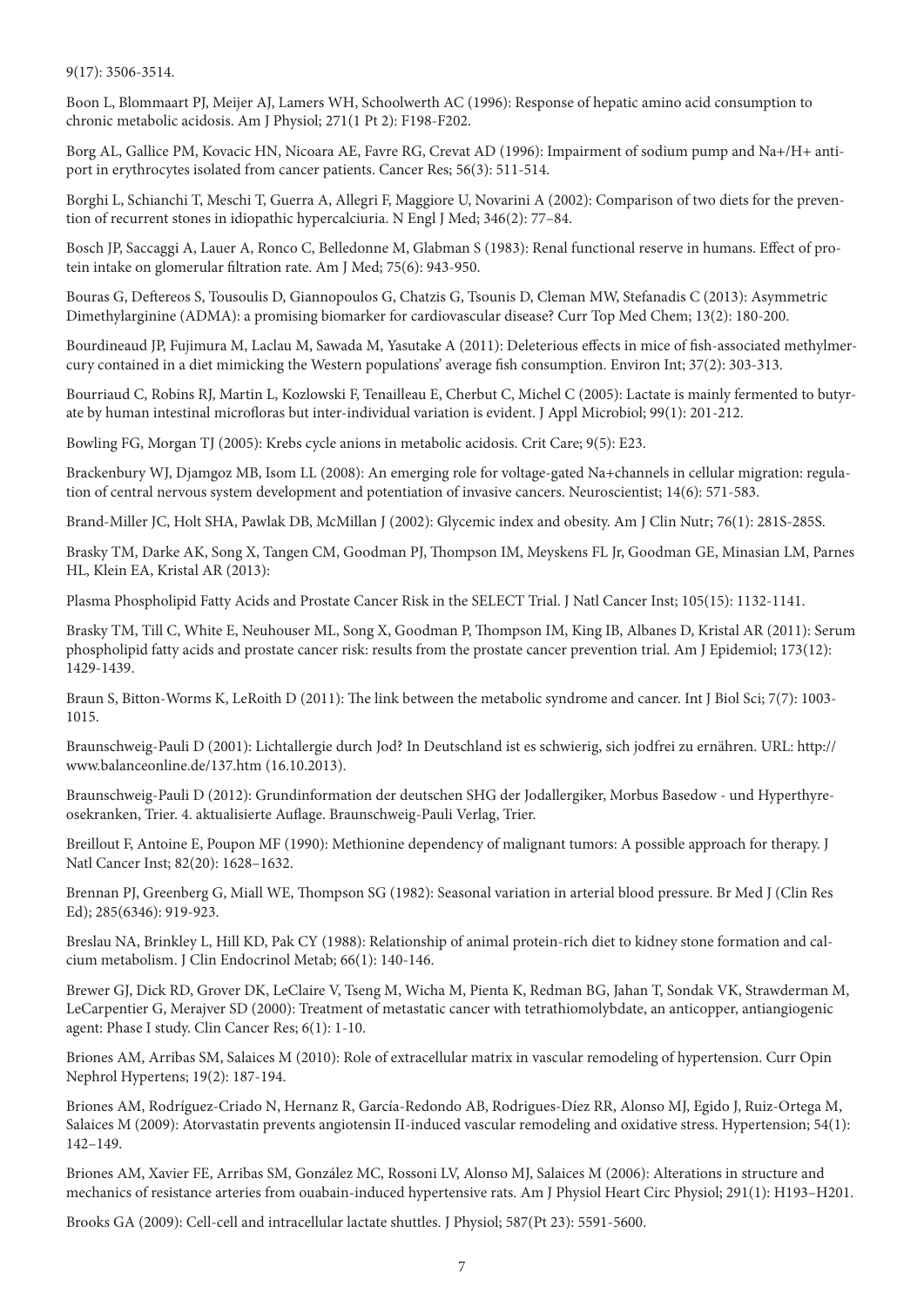Brouwer IA, Geelen A, Katan MB (2006): n-3 Fatty acids, cardiac arrhythmia and fatal coronary heart disease. Prog Lipid Res; 45(4): 357-367.

Brown F (2009): Meat consumption per capita. Links between meat consumption and climate change have been widely known for many years. The guardian; URL: http://www.guardian.co.uk/environment/datablog/2009/sep/02/meat-consumption-percapita-climate-change (22.05.2013).

Brown GC, Bal-Price A (2003): Inflammatory neurodegeneration mediated by nitric oxide, glutamate, and mitochondria. Mol Neurobiol; 27(3): 325-355.

Brown L, Rimm EB, Seddon JM, Giovannucci EL, Chasan-Taber L, Spiegelman D, Willett WC, Hankinson SE (1999): A prospective study of carotenoid intake and risk of cataract extraction in US men. Am J Clin Nutr; 70(4): 517-524.

Brown SE, Jaffe R (2000): Acid-alkaline balance and its effect on bone health. Int J Integr Med; 2(6): 7-15.

Brownlee M (2001): Biochemistry and molecular cell biology of diabetic complications. Nature; 414(6865): 813-820.

Bruch-Gerharz D, Ruzicka T, Kolb-Bachofen V (1998): Nitric oxide in human skin: current status and future prospects. J Invest Dermatol; 110(1): 1-7.

Brusilow SW, Koehler RC, Traystman RJ, Cooper AJ (2010): Astrocyte glutamine synthetase: importance in hyperammonemic syndromes and potential target for therapy. Neurotherapeutics; 7(4): 452-470.

Buclin T, Cosma M, Appenzeller M, Jacquet AF, Décosterd LA, Biollaz J, Burckhardt P (2001): Diet acids and alkalis influence calcium retention in bone. Osteoporos Int; 12(6): 493-499.

Buehlmeier J, Frings-Meuthen P, Remer T, Maser-Gluth C, Stehle P, Biolo G, Heer M (2012): Alkaline salts to counteract bone resorption and protein wasting induced by high salt intake: results of a randomized controlled trial. J Clin Endocrinol Metab; 97(12): 4789-4797.

Buell P (1973): Changing incidence of breast cancer in Japanese-American women. J Natl Cancer Inst; 51(5): 1479–1483.

Buell P, Dunn JE (1965): Cancer mortality among Japanese Issei and Nisei of California. Cancer; 18: 656–664.

Buettner D (2009): The Blue Zones: Lessons for Living Longer From the People Who've Lived the Longest. National Geographic Society, Washington D.C.

Bulló M, Casas-Agustench P, Amigó-Correig P, Aranceta J, Salas-Salvadó J (2007): Inflammation, obesity and comorbidities: the role of diet. Public Health Nutr; 10(10A): 1164-1172.

Burke LM (2001): Nutritional practices of male and female endurance cyclists. Sports Med; 31(7): 521-532.

Burnell JM, Teubner EJ, Simpson DP (1974): Metabolic acidosis accompanying potassium deprivation. Am J Physiol; 227(2): 329-333.

Burr HS (1940): Biologic organization and the cancer problem. Yale J Biol Med; 12(3): 277-282.

Burr HS, Strong LC, Smith GM (1938): Bio-electric correlates of methylcolanthrene-induced Tumors in mice. Yale J Biol Med; 10(6): 539-544.

Burr ML, Ashfield-Watt PA, Dunstan FD, Fehily AM, Breay P, Ashton T, Zotos PC, Haboubi NA, Elwood PC (2003): Lack of benefit of dietary advice to men with angina: results of a controlled trial. Eur J Clin Nutr; 57(2): 193-200.

Bushinsky DA (2001): Acid-base imbalance and the skeleton. Eur J Nutr; 40(5): 238-244.

Bushinsky DA, Frick KK (2000): The effects of acid on bone. Curr Opin Nephrol Hypertens; 9(4): 369-379.

Bushinsky DA, Smith SB, Gavrilov KL, Gavrilov LF, Li J, Levi-Setti R (2003): Chronic acidosis-induced alteration in bone bicarbonate and phosphate. Am J Physiol Renal Physiol; 285(3): F532-F539.

Butterfield DA, Boyd-Kimball D (2005): The critical role of methionine 35 in Alzheimer's amyloid beta-peptide (1–42)-induced oxidative stress and neurotoxicity. Biochim Biophys Acta; 1703(2), 149–156.

Butterfield DA, Lauderback CM (2002): Lipid peroxidation and protein oxidation in Alzheimer's disease brain: potential causes and consequences involving amyloid beta-peptide-associated free radical oxidative stress. Free Radic Biol Med; 32(11): 1050- 1060.

Butterfield DA, Poon HF, St Clair D, Keller JN, Pierce WM, Klein JB, Markesbery WR (2006a): Redox proteomics identification of oxidatively modified hippocampal proteins in mild cognitive impairment: insights into the development of Alzheimer's disease. Neurobiol Dis; 22(2): 223-232.

Butterfield DA, Reed T, Newman SF, Sultana R (2007): Roles of amyloid beta-peptide-associated oxidative stress and brain protein modifications in the pathogenesis of Alzheimer's disease and mild cognitive impairment. Free Radic Biol Med; 43(5):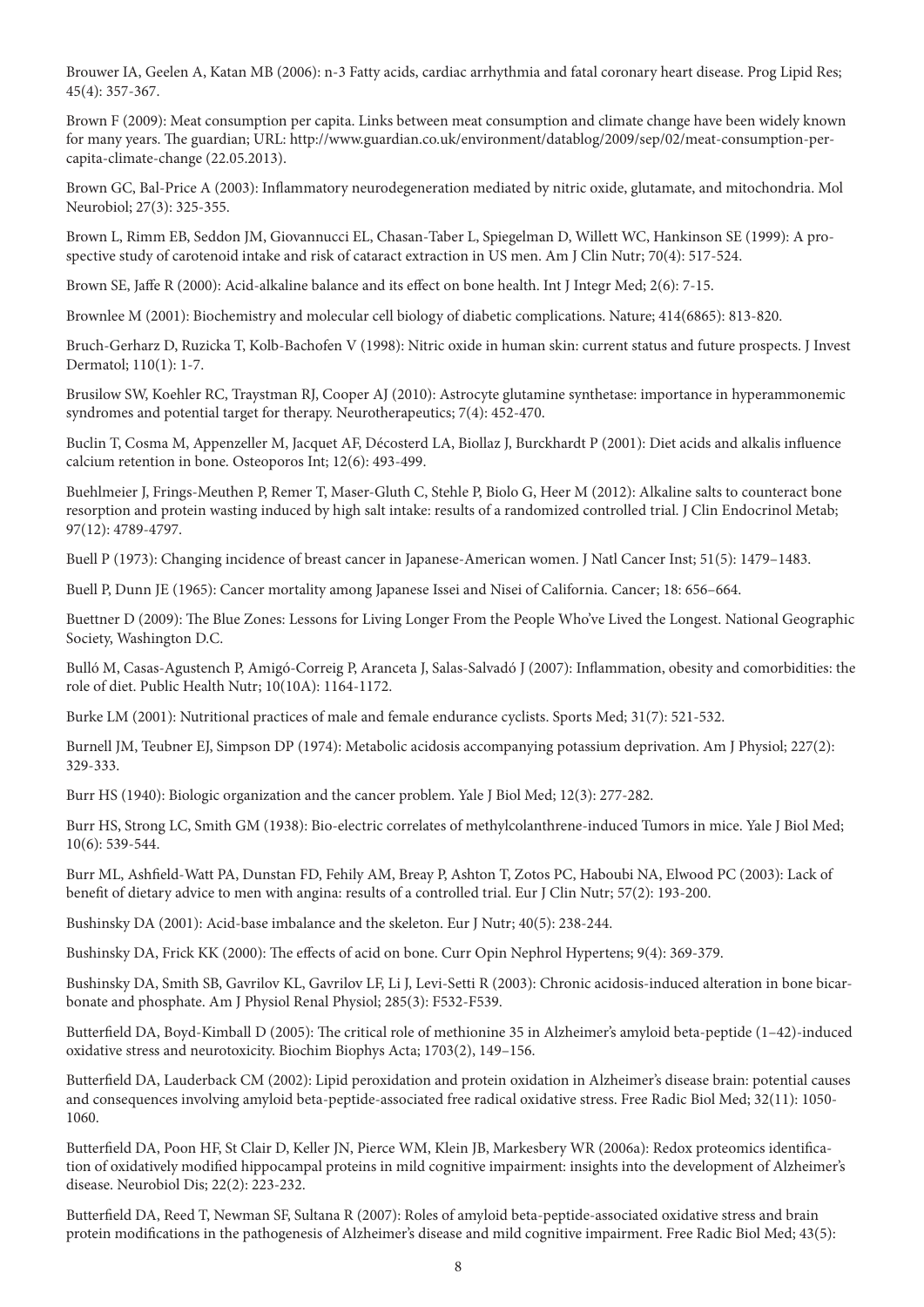658-677.

Butterfield DA, Reed T, Perluigi M, De Marco C, Coccia R, Cini C, Sultana R (2006b): Elevated protein-bound levels of the lipid peroxidation product, 4-hydroxy-2-nonenal, in brain from persons with mild cognitive impairment. Neurosci Lett; 397(3): 170- 173.

Butterfield DA, Sultana R (2011): Methionine-35 of aβ(1-42): importance for oxidative stress in Alzheimer disease. J Amino Acids; 2011: 198430.

Butz A: Der Ruhepuls: Die Bedeutung und Ermittlung des Ruhepuls. URL: http://www.laufcampus.com/wissen/tagestipps/index.php?we\_objectID=31287 (25.06.12)

Buysschaert M, Dramais AS, Wallemacq PE, Hermans MP (2000): Hyperhomocysteinemia in type 2 diabetes: relationship to macroangiopathy, nephropathy, and insulin resistance. Diabetes Care; 23(12): 1816-1822.

Byrne C, Colditz GA, Willett WC, Speizer FE, Pollak M, Hankinson SE (2000): Plasma insulin-like growth factor (IGF) I, IGFbinding protein 3, and mammographic density. Cancer Res; 60(14): 3744-3748.

Cai W, He JC, Zhu L, Chen X, Zheng F, Striker GE, Vlassara H (2008): Oral glycotoxins determine the effects of calorie restriction on oxidant stress, agerelated

diseases, and lifespan. Am J Pathol; 173(2): 327-336.

Cakatay U, Kayali R, Uzun H (2008): Relation of plasma protein oxidation parameters and paraoxonase activity in the ageing population. Clin Exp Med; 8(1): 51-57.

Calame W, Thomassen F, Hull S, Viebke C, Siemensma AD (2011): Evaluation of satiety enhancement, including compensation, by blends of gum arabic. A methodological approach. Appetite;57(2): 358-364.

Calame W, Weseler AR, Viebke C, Flynn C, Siemensma AD (2008): Gum arabic establishes prebiotic functionality in healthy human volunteers in a dosedependent manner. Br J Nutr; 100(6): 1269-1275.

Calò L, Borsatti A, Favaro S, Rabinowitz L (1995): Kaliuresis in normal subjects following oral potassium citrate intake without increased plasma potassium concentration. Nephron; 69(3): 253-258.

Cameron IL, Smith NK (1980): Energy dispersive x-ray microanalysis of the concentration of elements in relation to cell reproduction in normal and in cancer cells. Scan Electron Microsc; (Pt 2): 463-474.

Cameron IL, Smith NK, Pool TB, Sparks RL (1980): Intracellular concentration of sodium and other elements as related to mitogenesis and oncogenesis in vivo. Cancer Res; 40(5): 1493-1500.

Campbell TC, Campbell TM (2006): The China Study: The Most Comprehensive Study of Nutrition Ever Conducted and the Startling Implications for Diet, Weight Loss and Long-term Health. 1. Paperback Edition, BenBella Books, Inc., Dallas.

Campbell TC, Parpia B, Chen J (1998): Diet, lifestyle, and the etiology of coronary artery disease: the Cornell China study. Am J Cardiol; 82(10B): 18T-21T.

Capampangan DJ, Wellik KE, Parish JM, Aguilar MI, Snyder CR, Wingerchuk D, Demaerschalk BM (2010): Is obstructive sleep apnea an independent risk factor for stroke? A critically appraised topic. Neurologist; 16(4): 269-273.

Carbone LD, Barrow KD, Bush AJ, Boatright MD, Michelson JA, Pitts KA, Pintea VN, Kang AH, Watsky MA (2005): Effects of a low sodium diet on bone metabolism. J Bone Miner Metab; 23(6): 506-513.

Carstensen B, Witte DR, Friis S (2010): Diabetes and insulin duration and cancer incidence: a register linkage study in Denmark. Diabetologia; 53(Suppl. 1): S67.

Carus F (2010): UN urges global move to meat and dairy-free diet. Lesser consumption of animal products is necessary to save the world from the worst impacts of climate change, UN report says. URL: http://www.theguardian.com/environment/2010/ jun/02/un-report-meat-free-diet (06.09.2013).

Caso G, Garlick PJ (2005): Control of muscle protein kinetics by acid-base balance. Curr Opin Clin Nutr Metab Care; 8(1): 73- 76.

Cassidy ES, West PC, Gerber JS, Foley JA (2013): Redefining agricultural yields: from tonnes to people nourished per hectare. Environ Res Lett; 8(3): 034015.

Castelli WP (2001) Making practical sense of clinical trial data in decreasing cardiovascular risk. Am J Cardiol; 88(4A): 16F-20F.

Castelli WP, Doyle JT, Gordon T, Hames CG, Hjortland MC, Hulley SB, Kagan A, Zukel WJ (1977): HDL cholesterol and other lipids in coronary heart disease. The cooperative lipoprotein phenotyping study. Circulation; 55(5): 767-772.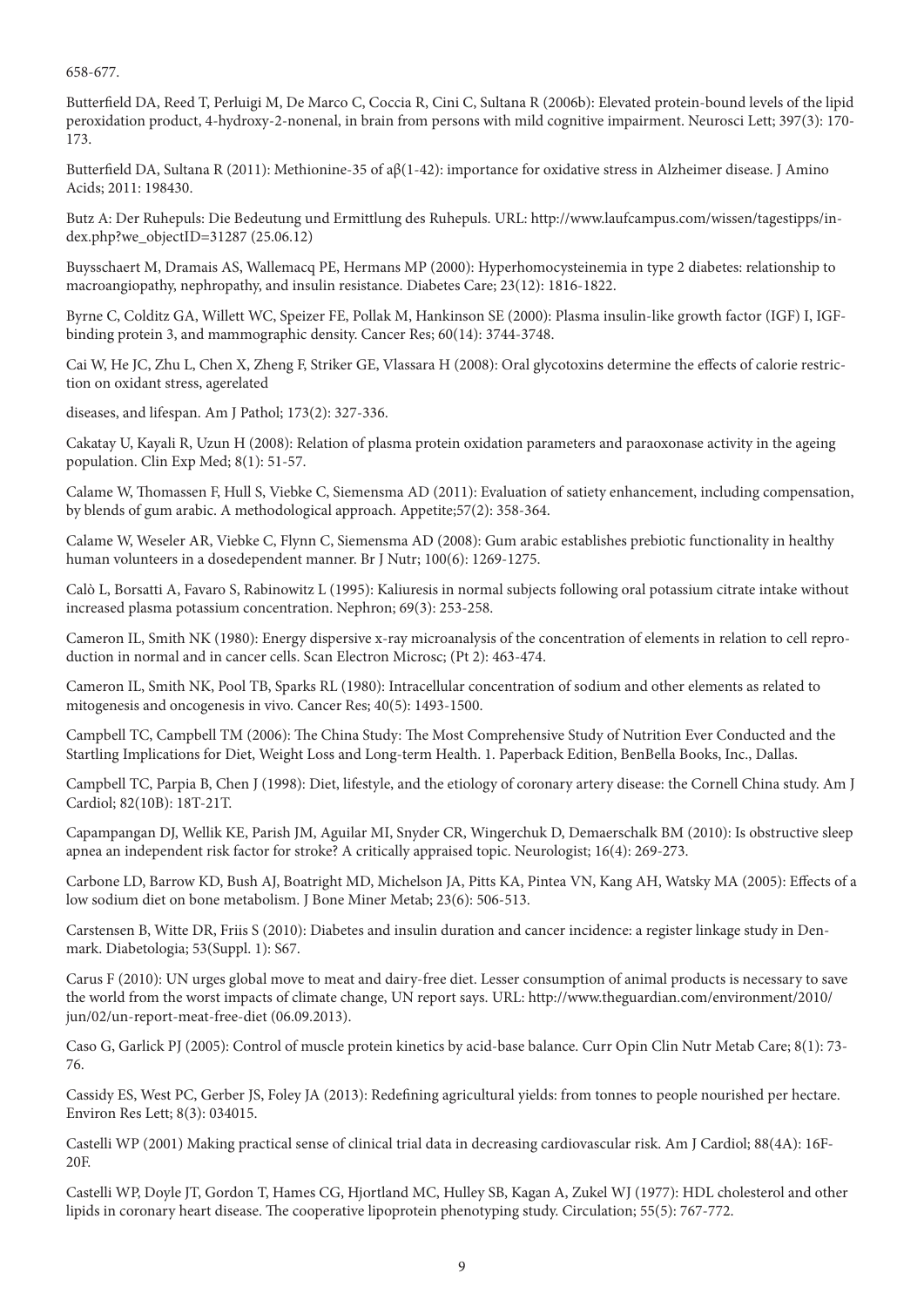Cavouto P, Fenech M (2012): A review of methionine dependency and the role of methionine restriction in cancer growth control and life-span extension. Cancer Treat Rev; 38(6): 726-736.

Ceccoli L, Ronconi V, Giovannini L, Marcheggiani M, Turchi F, Boscaro M, Giacchetti G (2013): Bone health and aldosterone excess. Osteoporos Int; [Epub ahead of print].

Ceglia L, Harris SS, Abrams SA, Rasmussen HM, Dallal GE, Dawson-Hughes B (2009): Potassium bicarbonate attenuates the urinary nitrogen excretion that accompanies an increase in dietary protein and may promote calcium absorption. J Clin Endocrinol Metab; 94(2): 645-653.

Cellarier E, Durando X, Vasson MP, Farges MC, Demiden A, Maurizis JC, Madelmont JC, Chollet P (2003): Methionine dependency and cancer treatment. Cancer Treat Rev; 29(6): 489-499.

Cerdá B, Espín JC, Parra S, Martínez P, Tomás-Barberán FA (2004): The potent in vitro antioxidant ellagitannins from pomegranate juice are metabolised into bioavailable but poor antioxidant hydroxy-6H-dibenzopyran-6-one derivatives by the colonic microflora of healthy humans. Eur J Nutr; 43(4): 205-220.

Cerpa WF, Barría MI, Chacón MA, Suazo M, González M, Opazo C, Bush AI, Inestrosa NC (2004): The N-terminal copperbinding domain of the amyloid precursor protein protects against Cu2+ neurotoxicity in vivo. FASEB J; 18(14): 1701-1703.

Chajès V, Thiébaut AC, Rotival M, Gauthier E, Maillard V, Boutron-Ruault MC, Joulin V, Lenoir GM, Clavel-Chapelon F (2008): Association between serum trans-monounsaturated fatty acids and breast cancer risk in the E3N-EPIC Study. Am J Epidemiol; 167(11): 1312-1320.

Chamarthi B, Williams JS, Williams GH (2010): A mechanism for salt-sensitive hypertension: abnormal dietary sodium-mediated vascular response to angiotensin-II. J Hypertens; 28(5): 1020-1026.

Chan J, Knutsen SF, Blix GG, Lee JW, Fraser GE (2002a): Water, Other Fluids, and Fatal Coronary Heart Disease. The Adventist Health Study. Am J Epidemiol; 155(9): 827-833.

Chan JM, Giovannucci EL (2001): Dairy products, calcium, and vitamin D and risk of prostate cancer. Epidemiol Rev; 23(1): 87-92.

Chan JM, Stampfer MJ, Ma J, Gann P, Gaziano JM, Pollak M, Giovannucci E (2002b): Insulin-like growth factor-I (IGF-I) and IGF binding protein-3 as predictors of advanced-stage prostate cancer. J Natl Cancer Inst; 94(14):1099-1106.

Chang HY, Hu YW, Yue CS, Wen YW, Yeh WT, Hsu LS, Tsai SY, Pan WH (2006): Effect of potassium-enriched salt on cardiovascular mortality and medical expenses of elderly men. Am J Clin Nutr; 83(6): 1289-1296.

Chang-Claude J, Frentzel-Beyme R (1993): Dietary and lifestyle determinants of mortality among German vegetarians. Int J Epidemiol; 22(2): 228-236.

Chang-Claude J, Frentzel-Beyme R, Eilber U (1992): Mortality patterns of German vegetarians after 11 years of follow-up. Epidemiology; 3(5): 395-401.

Chang-Claude J, Hermann S, Eilber U, Steindorf K (2005): Lifestyle determinants and mortality in German vegetarians and health-conscious persons: results of a 21-year follow-up. Cancer Epidemiol Biomarkers Prev; 14(4): 963-968.

Charlton M (2004): Nonalcoholic fatty liver disease: a review of current understanding and future impact. Clin Gastroenterol Hepatol; 2(12): 1048-1058.

Chen D, Peng F, Cui QC, Daniel KG, Orlu S, Liu J, Dou QP (2005): Inhibition of prostate cancer cellular proteasome activity by a pyrrolidine dithiocarbamate-copper complex is associated with suppression of proliferation and induction of apoptosis. Front Biosci; 10: 2932-2939.

Cheng JT, Kahn T, Kaji DM (1984): Mechanism of alteration of sodium potassium pump of erythrocytes from patients with chronic renal failure. J Clin Invest; 74(5): 1811-1820.

Chernet BT, Levin M (2013): Transmembrane voltage potential is an essential cellular parameter for the detection and control of tumor development in a Xenopus model. Dis Model Mech; 6(3): 595-607.

Chhokar VS, Sun Y, Bhattacharya SK, Ahokas RA, Myers LK, Xing Z, Smith RA, Gerling IC, Weber KT (2005): Hyperparathyroidism and the calcium paradox of aldosteronism. Circulation; 111(7): 871-878.

Chico A, Pérez A, Córdoba A, Arcelús R, Carreras G, de Leiva A, González-Sastre F, Blanco-Vaca F (1998): Plasma homocysteine is related to albumin excretion rate in patients with diabetes mellitus: a new link between diabetic nephropathy and cardiovascular disease? Diabetologia; 41(6): 684-693.

Chittenden RH (1904): Physiological economy in nutrition. F. A. Stokes, New York.

Chittenden RH (1907): The nutrition of man. F. A. Stokes, New York.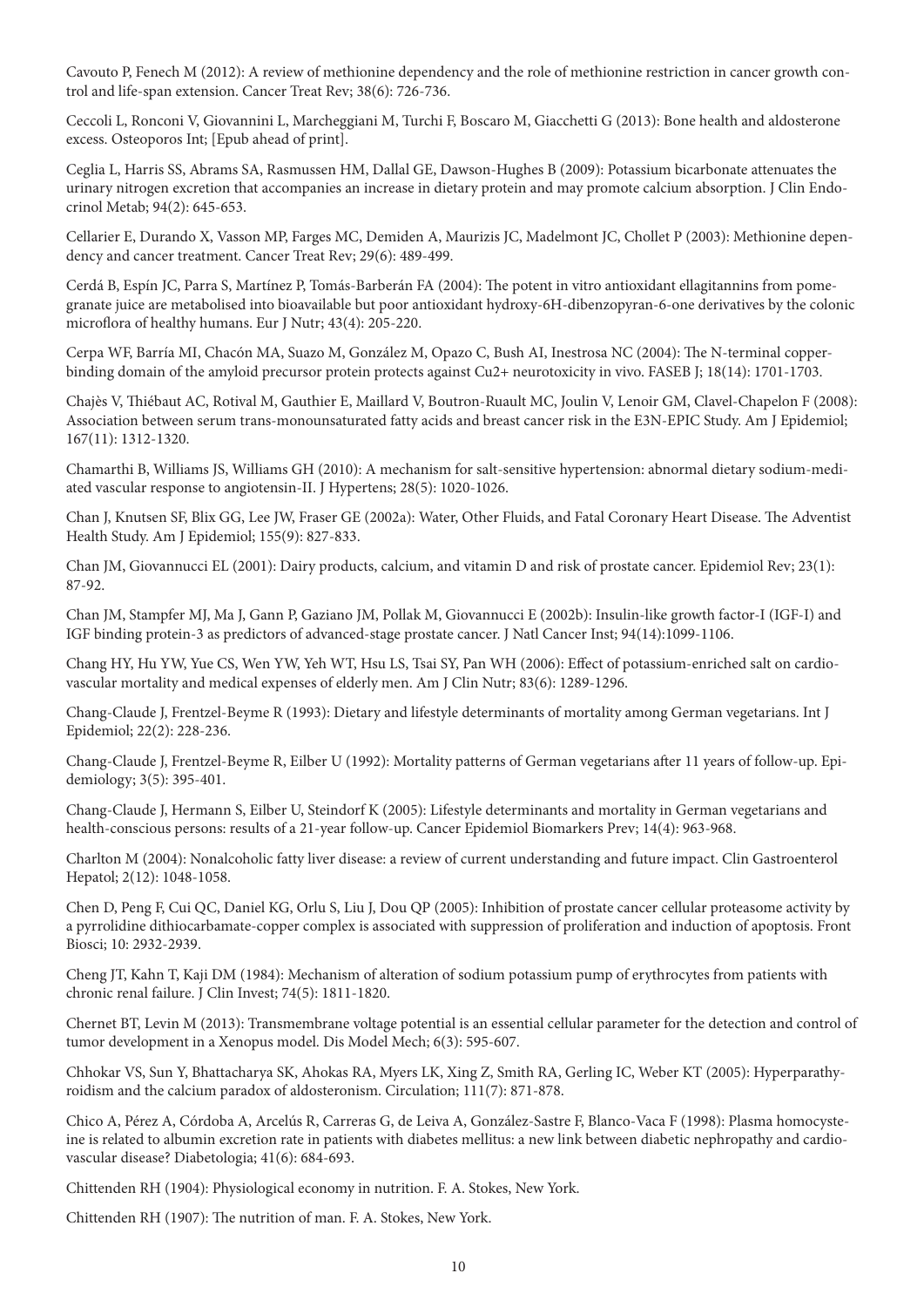Cho E, Seddon JM, Rosner B, Willett WC, Hankinson SE (2004): Prospective study of intake of fruits, vegetables, vitamins, and carotenoids and risk of agerelated maculopathy. Arch Ophthalmol; 122(6): 883-892.

Choi HR, Choi JS, Han YN, Bae SJ, Chung HY (2002): Peroxynitrite scavenging activity of herb extracts. Phytother Res; 16(4): 364-367.

Christen WG, Liu S, Glynn RJ, Gaziano JM, Buring JE (2008): Dietary carotenoids, vitamins C and E, and risk of cataract in women: A prospective study. Arch Ophthalmol; 126(1): 102-109.

Christen WG, Liu S, Schaumberg DA, Buring JE (2005): Fruit and vegetable intake and the risk of cataract in women. Am J Clin Nutr; 81(6): 1417-1422.

Christensen EH, Hansen O (1939a): Arbeitsfähigkeit und Ernährung. Scand Arch Physiol; 81: 160-171.

Christensen EH, Hansen O (1939b): Hypoglykämie, Arbeitsfähigkeit und Ermüdung. Scand Arch Physiol; 81: 172-179.

Chronic Kidney Disease Prognosis Consortium, Matsushita K, van der Velde M, Astor BC, Woodward M, Levey AS, de Jong PE, Coresh J, Gansevoort RT (2010): Association of estimated glomerular filtration rate and albuminuria with all-cause and cardiovascular mortality in general population cohorts: a collaborative meta-analysis. Lancet; 375(9731): 2073-2081.

Ciavarella A, Di Mizio G, Stefoni S, Borgnino LC, Vannini P (1987): Reduced albuminuria after dietary protein restriction in insulin-dependent diabetic patients with clinical nephropathy. Diabetes Care; 10(4): 407-413.

Cirillo M, Laurenzi M, Panarelli W, Stamler J (1994): Urinary sodium to potassium ratio and urinary stone disease. The Gubbio Population Study Research Group. Kidney Int; 46(4): 1133-1139.

Clark EC, Nath KA, Hostetter MK, Hostetter TH (1990): Role of ammonia in tubulointerstitial injury. Miner Electrolyte Metab; 16(5): 315-321.

Clark JM, Brancati FL, Diehl AM (2003): The prevalence and etiology of elevated aminotransferase levels in the United States. Am J Gastroenterol; 98(5): 960-967.

Clarke R, Frost C, Collins R, Appleby P, Peto R (1997): Dietary lipids and blood cholesterol: Quantitative meta-analysis of metabolic ward studies. BMJ; 314(7074): 112-117.

Clarke R, Smith AD, Jobst KA, Refsum H, Sutton L, Ueland PM (1998): Folate, vitamin B12, and serum total homocysteine levels in confirmed Alzheimer disease. Arch Neurol; 55(11): 1449-1455.

Clausen T (2003): Na+-K+ pump regulation and skeletal muscle contractility. Physiol Rev; 83(4): 1269-1324.

Clemmons DR, Seek MM, Underwood LE (1985): Supplemental essential amino acids augment the somatomedin-C/insulinlike growth factor-I response to refeeding after fasting. Metabolism; 34: 391-395.

Clinton SK (1993): Dietary protein and the origins of human cancer. In: Liepa GU, Beitz DC, Beynen AC, Gorman MA (Hrsg.): Dietary Proteins: How They Alleviate Disease and Promote Better Health. American Oil Chemists' Society, Champaign, IL. Coady MJ, Chang MH, Charron FM, Plata C, Wallendorff B, Sah JF, Markowitz SD, Romero MF, Lapointe JY (2004): The human tumour suppressor gene SLC5A8 expresses a Na+-monocarboxylate cotransporter. J Physiol; 557(Pt 3): 719-731.

Coggan AR, Coyle EF (1987): Reversal of fatigue during prolonged exercise by carbohydrate infusion or ingestion. J Appl Physiol; 63(6): 2388-2395.

Coggan AR, Coyle EF (1988): Effect of carbohydrate feedings during high-intensity exercise. J Appl Physiol; 65(4): 1703-1709.

Coggan AR, Coyle EF (1989): Metabolism and performance following carbohydrate ingestion late in exercise. Med Sci Sports Exerc; 21(1): 59-65.

Cohen JD, Neaton JD, Prineas RJ, Daniels KA (1987): Diuretics, serum potassium and ventricular arrhythmias in the Multiple Risk Factor Intervention Trial. Am J Cardiol; 60(7): 548-554.

Cohen RM, Stephenson RL, Feldman GM (1988): Bicarbonate secretion modulates ammonium absorption in rat distal colon in vivo. Am J Physiol; 254(5 Pt 2): F657-F667.

Colcombe SJ, Erickson KI, Scalf PE, Kim JS, Prakash R, McAuley E, Elavsky S, Marquez DX, Hu L, Kramer AF (2006): Aerobic exercise training increases brain volume in aging humans. J Gerontol A Biol Sci Med Sci; 61(11): 1166-1170.

Colditz GA, Manson JE, Stampfer MJ, Rosner B, Willett WC, Speizer FE (1992): Diet and risk of clinical diabetes in women. Am J Clin Nutr; 55(5): 1018-1023.

Colli JL, Colli A (2006): International comparisons of prostate cancer mortality rates with dietary practices and sunlight levels. Urol Oncol; 24(3): 184-194.

Collin SM, Martin RM, Metcalfe C, Gunnell D, Albertsen PC, Neal D, Hamdy F, Stephens P, Lane JA, Moore R, Donovan J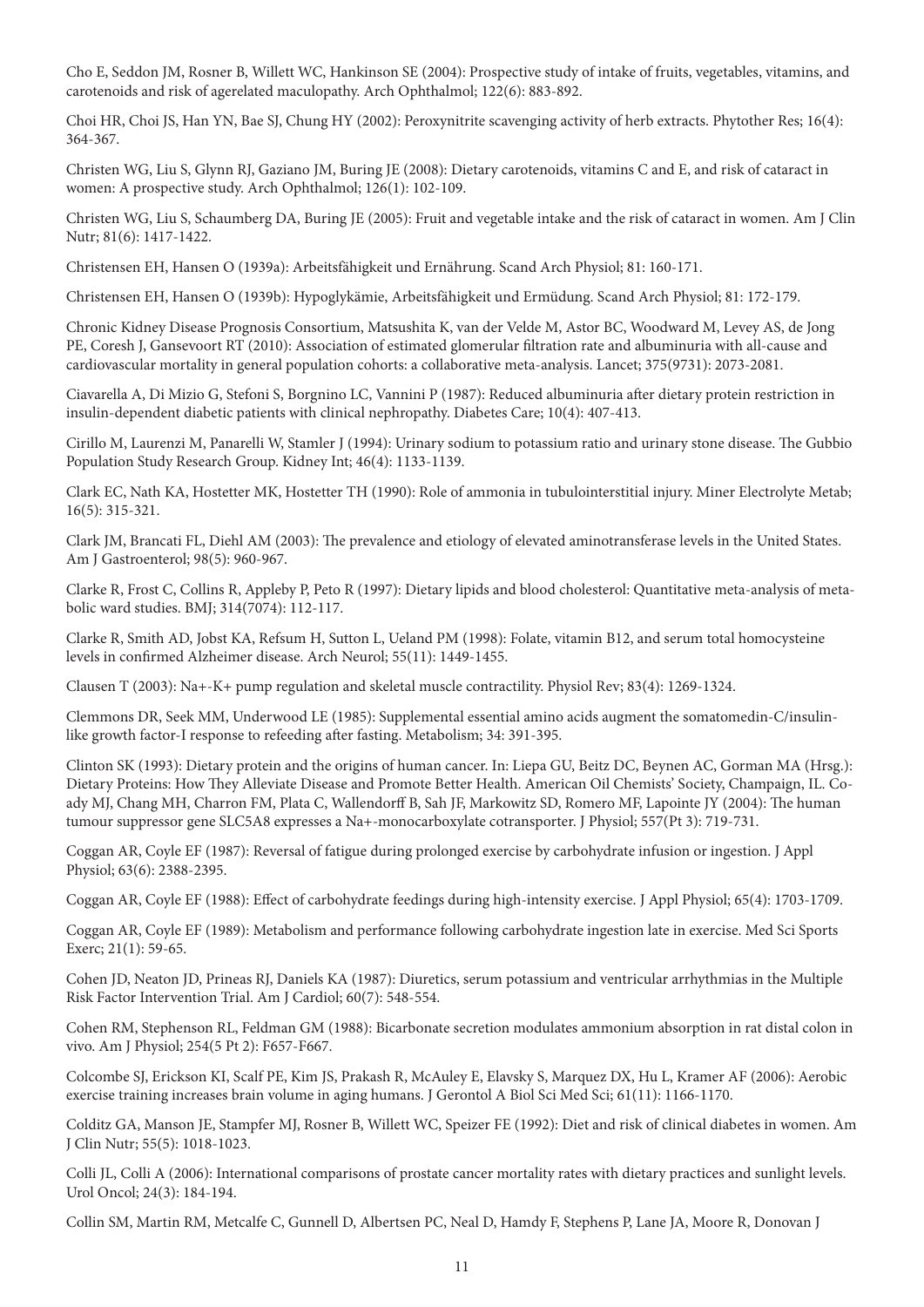(2008): Prostate-cancer mortality in the USA and UK in 1975-2004: an ecological study. Lancet Oncol; 9(5): 445-452.

Collins CL, Wasa M, Souba WW, Abcouwer SF (1998): Determinants of glutamine dependence and utilization by normal and tumor-derived breast cell lines. J Cell Physiol; 176(1): 166–178.

Colman RJ, Anderson RM (2011): Nonhuman Primate Calorie Restriction. Antioxid Redox Signal; 14(2): 229-239.

Colman RJ, Anderson RM, Johnson SC, Kastman EK, Kosmatka KJ, Beasley TM, Allison DB, Cruzen C, Simmons HA, Kemnitz JW, Weindruch R (2009): Caloric restriction delays disease onset and mortality in rhesus monkeys. Science; 325(5937): 201-204.

Colussi G, Catena C, Lapenna R, Nadalini E, Chiuch A, Sechi LA (2007): Insulin resistance and hyperinsulinemia are related to plasma aldosterone levels in hypertensive patients. Diabetes Care; 30(9): 2349-2354.

Cone CD, Jr (1971): Unified theory on the basic mechanism of normal mitotic control and oncogenesis. J Theor Biol; 30(1): 151-181.

Cone CD, Jr, Tongier M, Jr (1971): Control of somatic cell mitosis by simulated changes in the transmembrane potential level. Oncology; 25(2): 168-182.

Connolly BJ, Decker EA (2004): Peroxynitrite induced discoloration of muscle foods. Meat Sci; 66(2): 499-505.

Conti S, Farchi G, Menotti A (1983): Coronary risk factors and excess mortality from all causes and specific causes. Int J Epidemiol; 12(3): 301-307.

Cook NR, Cutler JA, Obarzanek E, Buring JE, Rexrode KM, Kumanyika SK, Appel LJ, Whelton PK (2007): Long term effects of dietary sodium reduction on cardiovascular disease outcomes: observational follow-up of the trials of hypertension prevention (TOHP). BMJ; 334(7599): 885-888.

Cook NR, Obarzanek E, Cutler JA, Buring JE, Rexrode KM, Kumanyika SK, Appel LJ, Whelton PK; Trials of Hypertension Prevention Collaborative Research Group (2009): Joint effects of sodium and potassium intake on subsequent cardiovascular disease: the Trials of Hypertension Prevention follow-up study. Arch Intern Med; 169(1): 32-40.

Corcoran MP, Lamon-Fava S, Fielding RA (2007): Skeletal muscle lipid deposition and insulin resistance: effect of dietary fatty acids and exercise. Am J Clin Nutr; 85(3): 662-677.

Cordain L, Miller JB, Eaton SB, Mann N, Holt SH, Speth JD (2000): Plant-animal subsistence ratios and macronutrient energy estimations in worldwide hunter-gatherer diets. Am J Clin Nutr; 71(3): 682–692.

Cortés B, Núñez I, Cofán M, Gilabert R, Pérez-Heras A, Casals E, Deulofeu R, Ros E (2006): Acute effects of high-fat meals enriched with walnuts or olive oil on postprandial endothelial function. J Am Coll Cardiol; 48(8): 1666-1671.

Corti MC, Guralnik JM, Salive ME, Harris T, Ferrucci L, Glynn RJ, Havlik RJ (1997): Clarifying the direct relation between total cholesterol levels and death from coronary heart disease in older persons. Ann Intern Med; 126(10): 753-760.

Cowie E (2013): Sun's blood pressure benefits 'may outdo cancer risks'. Pressemitteilung der University of Edinburgh vom 07.05.2013. URL: http://www.eurekalert.org/pub\_releases/2013-05/uoe-scb050713.php.

Cox G (2000): Special needs: the vegetarian athlete. In: Burke L, Deakin V (Hrsg.): Clinical sports nutrition. Chapter 20: 656- 671. McGraw-Hill, Sydney, NSW.

Coy JF, Dressler D, Wilde J, Schubert P (2005): Mutations in the transketolase-like gene TKTL1: clinical implications for neurodegenerative diseases, diabetes and cancer. Clin Lab; 51(5-6): 257-273.

Coy JF, Franz M (2009): Die neue Anti-Krebs Ernährung: Wie Sie das Krebs-Gen stoppen. Gräfe und Unzer Verlag, München.

Craig WJ, Mangels AR; American Dietetic Association (2009): Position of the American Dietetic Association: vegetarian diets. J Am Diet Assoc; 109(7): 1266-1282.

Cramer JM, Jeffery EH (2011): Sulforaphane absorption and excretion following ingestion of a semi-purified broccoli powder rich in glucoraphanin and broccoli sprouts in healthy men. Nutr Cancer; 63(2): 196-201.

Crewe C, Kinter M, Szweda LI (2013): Rapid Inhibition of Pyruvate Dehydrogenase: An Initiating Event in High Dietary Fat-Induced Loss of Metabolic Flexibility in the Heart. PLoS One; 8(10): e77280.

Cross AJ, Leitzmann MF, Gail MH, Hollenbeck AR, Schatzkin A, Sinha R (2007): A prospective study of red and processed meat intake in relation to cancer risk. PLoS Med; 4(12): e325.

Crowe FL, Allen NE, Appleby PN, Overvad K, Aardestrup IV, Johnsen NF, Tjønneland A, Linseisen J, Kaaks R, Boeing H, Kröger J, Trichopoulou A, Zavitsanou

A, Trichopoulos D, Sacerdote C, Palli D, Tumino R, Agnoli C, Kiemeney LA, Bueno-de-Mesquita HB, Chirlaque MD, Ardanaz E, Larrañaga N, Quirós JR, Sánchez MJ, González CA, Stattin P, Hallmans G, Bingham S, Khaw KT, Rinaldi S, Slimani N, Jenab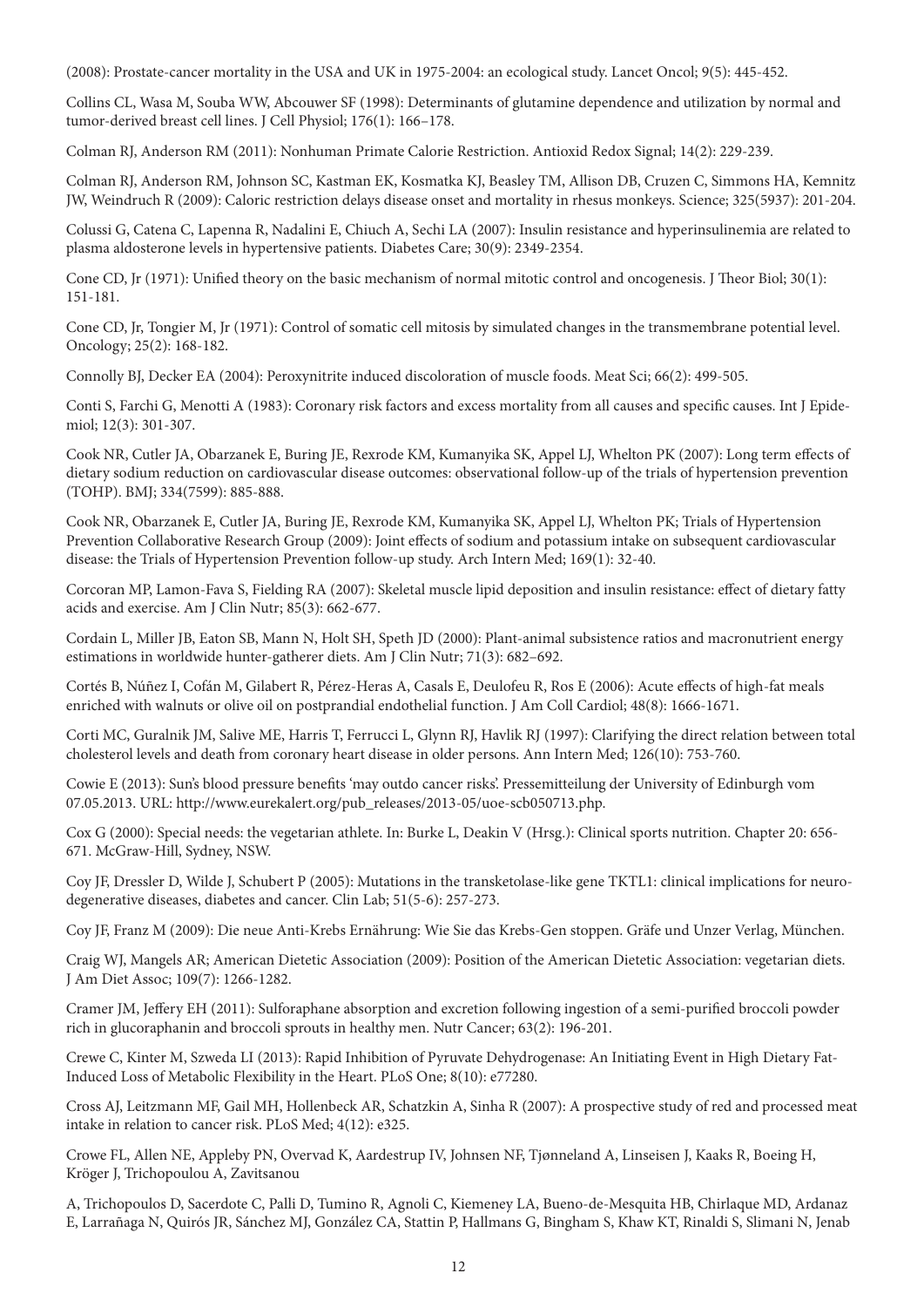M, Riboli E, Key TJ (2008a): Fatty acid composition of plasma phospholipids and risk of prostate cancer in a case-control analysis nested within the European Prospective Investigation into Cancer and Nutrition. Am J Clin Nutr; 88(5): 1353-1363.

Crowe FL, Appleby PN, Travis RC, Key TJ (2013): Risk of hospitalization or death from ischemic heart disease among British vegetarians and nonvegetarians: results from the EPIC-Oxford cohort study. Am J Clin Nutr; 97(3): 597-603.

Csont T, Bereczki E, Bencsik P, Fodor G, Görbe A, Zvara A, Csonka C, Puskás LG, Sántha M, Ferdinandy P (2007): Hypercholesterolemia increases myocardial oxidative and nitrosative stress thereby leading to cardiac dysfunction in apoB-100 transgenic mice. Cardiovasc Res; 76(1): 100-109.

Cui Y, Watson DJ, Girman CJ, Shapiro DR, Gotto AM, Hiserote P, Clearfield MB (2009): Effects of increasing high-density lipoprotein cholesterol and decreasing low-density lipoprotein cholesterol on the incidence of first acute coronary events (from the Air Force/Texas Coronary Atherosclerosis Prevention Study). Am J Cardiol; 104(6): 829-834.

Cummings JH (1975): Absorption and secretion by the colon. Gut; 16(4): 323-329.

Cuomo R, Grasso R, Sarnelli G, Capuano G, Nicolai E, Nardone G, Pomponi D, Budillon G, Ierardi E (2002): Effects of carbonated water on functional dyspepsia and constipation. Eur J Gastroenterol Hepatol; 14(9): 991-999.

Cupisti A, Meola M, D'Alessandro C, Bernabini G, Pasquali E, Carpi A, Barsotti G (2007): Insulin resistance and low urinary citrate excretion in calcium stone formers. Biomed Pharmacother; 61(1): 86-90.

Curhan GC, Willett WC, Rimm EB, Stampfer MJ (1993): A prospective study of dietary calcium and other nutrients and the risk of symptomatic kidney stones. N Engl J Med; 328(12): 833-838.

Curhan GC, Willett WC, Speizer FE, Spiegelman D, Stampfer MJ (1997): Comparison of dietary calcium with supplemental calcium and other nutrients as factors affecting the risk for kidney stones in women. Ann Intern Med; 126(7): 497-504.

Cutler JA, Roccella EJ (2006): Salt reduction for preventing hypertension and cardiovascular disease: a population approach should include children. Hypertension; 48(5): 818-819.

D'Elia L, Barba G, Cappuccio FP, Strazzullo P (2011): Potassium intake, stroke, and cardiovascular disease. A meta-analysis of prospective studies. J Am Coll Cardiol; 57(10): 1210-1219.

Dahlke R (2011): Peace Food: Wie der Verzicht auf Fleisch und Milch Körper und Seele heilt. 6. Auflage. Gräfe und Unzer Verlag, München.

Dai Q, Borenstein AR, Wu Y, Jackson JC, Larson EB (2006): Fruit and vegetable juices and Alzheimer's disease: the Kame project. Am J Med; 119(9): 751-759.

Dai Z, Nair V, Khan M, Ciolino HP (2010): Pomegranate extract inhibits the proliferation and viability of MMTV-Wnt-1 mouse mammary cancer stem cells in vitro. Oncol Rep; 24(4): 1087-1091.

Daily Mail Reporter (2011): Spicing up broccoli with wasabi or horseradish makes it an even better cancer-buster. URL: http:// www.dailymail.co.uk/health/article-2036867/Cancer-buster-broccoli-healthier-wasabi-horseradish.html (02.07.2013).

DAlG (Deutsche Alzheimer Gesellschaft) (2012): Selbsthilfe Demenz. Das Wichtigste 1: Die Epidemiologie der Demenz. URL: http://www.deutschealzheimer. de/fileadmin/alz/pdf/factsheets/FactSheet01\_2012.pdf (25.06.2013).

Dalrymple S, Antony L, Xu Y, Uzgare AR, Arnold JT, Savaugeot J, Sokoll LJ, De Marzo AM, Isaacs JT (2005): Role of notch-1 and E-cadherin in the differential

response to calcium in culturing normal versus malignant prostate cells. Cancer Res; 65(20): 9269-9279.

Damião R, Castro TG, Cardoso MA, Gimeno SG, Ferreira SR (2006): Dietary intakes associated with metabolic syndrome in a cohort of japanese ancestry. Br J Nutr; 96(3): 532-538.

Danielson SR, Andersen JK (2008): Oxidative and nitrative protein modifications in Parkinson's disease. Free Radic Biol Med; 44(10): 1787-1794.

Danner BC, Didilis VN, Wiemeyer S, Stojanovic T, Kitz J, Emmert A, Füzesi L, Schöndube FA (2010): Long-term survival is linked to serum LDH and partly to tumour LDH-5 in NSCLC. Anticancer Res; 30(4): 1347-1351.

Danning CL, Illei GG, Boumpas DT (1998): Vasculitis associated with primary rheumatologic diseases. Curr Opin Rheumatol; 10(1): 58-65.

Dansinger ML, Gleason JA, Griffith JL, Selker HP, Schaefer EJ (2005): Comparison of the Atkins, Ornish, Weight Watchers, and Zone diets for weight loss and heart disease risk reduction: a randomized trial. JAMA; 293(1): 43-53.

Darlington LG, Ramsey NW, Helliwell PS, Rewilak A, Maberly DJ, Anthony HM (1991): Diets for rheumatoid arthritis. Lancet; 338(8776): 1209-1210.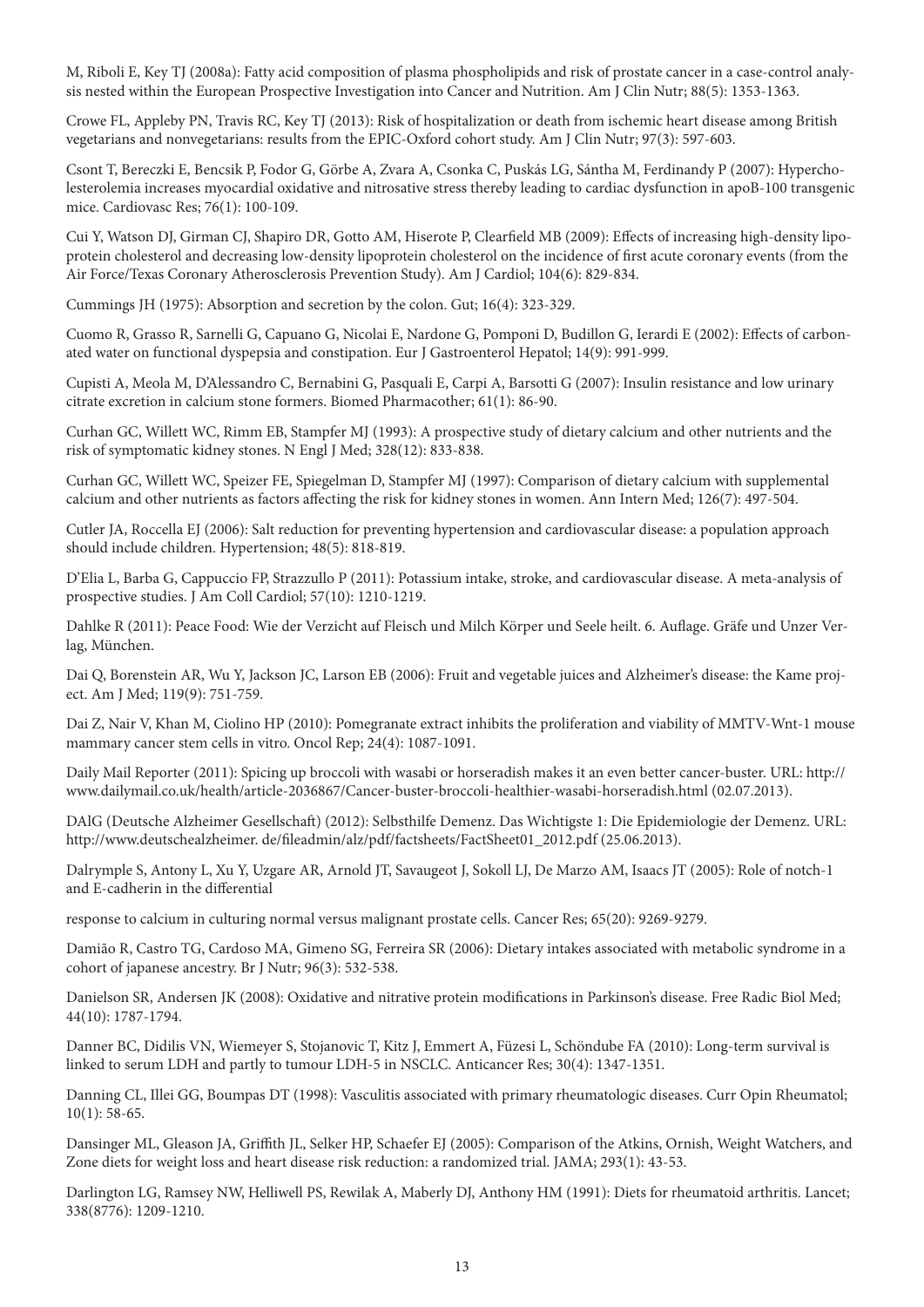Darlington LG, Ramsey NW, Mansfield JR (1986): Placebo-controlled, blind study of dietary manipulation therapy in rheumatoid arthritis. Lancet; 1(8475): 236-238.

Daulatzai MA (2012): Quintessential risk factors: their role in promoting cognitive dysfunction and Alzheimer's disease. Neurochem Res; 37(12): 2627-2658.

Davidson MH, Maki KC, Dicklin MR, Feinstein SB, Witchger M, Bell M, μguire DK, Provost JC, Liker H, Aviram M (2009): Effects of consumption of pomegranate juice on carotid intima-media thickness in men and woman at moderate risk for coronary heart disease. Am J Cardiol; 104: 936-942.

Davis DR (2009): Declining Fruit and Vegetable Nutrient Composition: What Is the Evidence? HortScience; 44(1): 15-19.

Dawson VL, Dawson TM (1998): Nitric oxide in neurodegeneration. Prog Brain Res; 118: 215-229.

Dawson-Hughes B, Harris SS, Ceglia L (2008): Alkaline diets favor lean tissue mass in older adults. Am J Clin Nutr; 87(3): 662- 665.

De Giusti VC, Nolly MB, Yeves AM, Caldiz CI, Villa-Abrille MC, Chiappe de Cingolani GE, Ennis IL, Cingolani HE, Aiello EA (2011): Aldosterone stimulates the cardiac Na(+)/H(+) exchanger via transactivation of the epidermal growth factor receptor. Hypertension; 58(5): 912-919.

de Koning L, Fung TT, Liao X, Chiuve SE, Rimm EB, Willett WC, Spiegelman D, Hu FB (2011): Low-carbohydrate diet scores and risk of type 2 diabetes in men. Am J Clin Nutr; 93(4): 844-850.

de la Monte SM (2012): Contributions of brain insulin resistance and deficiency in amyloid-related neurodegeneration in Alzheimer's disease. Drugs; 72(1): 49-66.

de la Monte SM, Wands JR (2008): Alzheimer's disease is type 3 diabetes-evidence reviewed. J Diabetes Sci Technol; 2(6): 1101- 1113.

de Lorgeril M, Salen P, Martin JL, Monjaud I, Delaye J, Mamelle N (1999): Mediterranean diet, traditional risk factors, and the rate of cardiovascular complications after myocardial infarction: final report of the Lyon Diet Heart Study. Circulation; 99(6): 779-785.

de Nigris F, Williams-Ignarro S, Botti C, Sica V, Ignarro LJ, Napoli C (2006): Pomegranate juice reduces oxidized low-density lipoprotein downregulation of endothelial nitric oxide synthase in human coronary endothelial cells. Nitric Oxide; 15(3): 259- 263.

de Nigris F, Williams-Ignarro S, Lerman LO, Crimi E, Botti C, Mansueto G, D'Armiento FP, De Rosa G, Sica V, Ignarro LJ, Napoli C (2005): Beneficial effects of pomegranate juice on oxidation-sensitive genes and endothelial nitric oxide synthase activity at sites of perturbed shear stress. Proc Natl Acad Sci U S A; 102(13): 4896-4901.

de Nigris F, Williams-Ignarro S, Sica V, Lerman LO, D'Armiento FP, Byrns RE, Casamassimi A, Carpentiero D, Schiano C, Sumi D, Fiorito C, Ignarro LJ, Napoli C

(2007): Effects of a pomegranate fruit extract rich in punicalagin on oxidation-sensitive genes and eNOS activity at sites of perturbed shear stress and atherogenesis. Cardiovasc Res; 73(2): 414-423.

de O S Mansur T, Gonçalves FM, Martins-Oliveira A, Speciali JG, Dach F, Lacchini R, Tanus-Santos JE (2012): Inducible nitric oxide synthase haplotype associated with migraine and aura. Mol Cell Biochem; 364(1-2): 303-308.

De Stéfani E, Deneo-Pellegrini H, Boffetta P, Ronco A, Mendilaharsu M (2000): Alpha-linolenic acid and risk of prostate cancer: a case-control study in Uruguay. Cancer Epidemiol Biomarkers Prev; 9(3): 335-338.

De Stéfani E, Parkin DM, Khlat M, Vassallo A, Abella M (1990): Cancer in migrants to Uruguay. Int J Cancer; 46(2): 233-237.

DeBerardinis RJ, Cheng T (2010): Q's next: The diverse functions of glutamine in metabolism, cell biology and cancer. Oncogene; 29(3): 313-324.

DeBerardinis RJ, Mancuso A, Daikhin E, Nissim I, Yudkoff M, Wehrli S, Thompson CB (2007): Beyond aerobic glycolysis: transformed cells can engage in glutamine metabolism that exceeds the requirement for protein and nucleotide synthesis. Proc Natl Acad Sci U S A; 104(49): 19345-19350.

Deckelbaum RJ, Fisher EA, Winston M, Kumanyika S, Lauer RM, Pi-Sunyer FX, St Jeor S, Schaefer EJ, Weinstein IB (1999): Summary of a scientific conference on preventive nutrition: pediatrics to geriatrics. Circulation; 100(4): 450-456.

Deckert T, Kofoed-Enevoldsen A, Nørgaard K, Borch-Johnsen K, Feldt-Rasmussen B, Jensen T (1992): Microalbuminuria. Implications for micro- and macrovascular disease. Diabetes Care; 15(9): 1181-1191.

DeFronzo RA, Andres R, Edgar P, Walker WG (1973): Carbohydrate metabolism in uremia: a review. Medicine (Baltimore); 52(2): 469-481.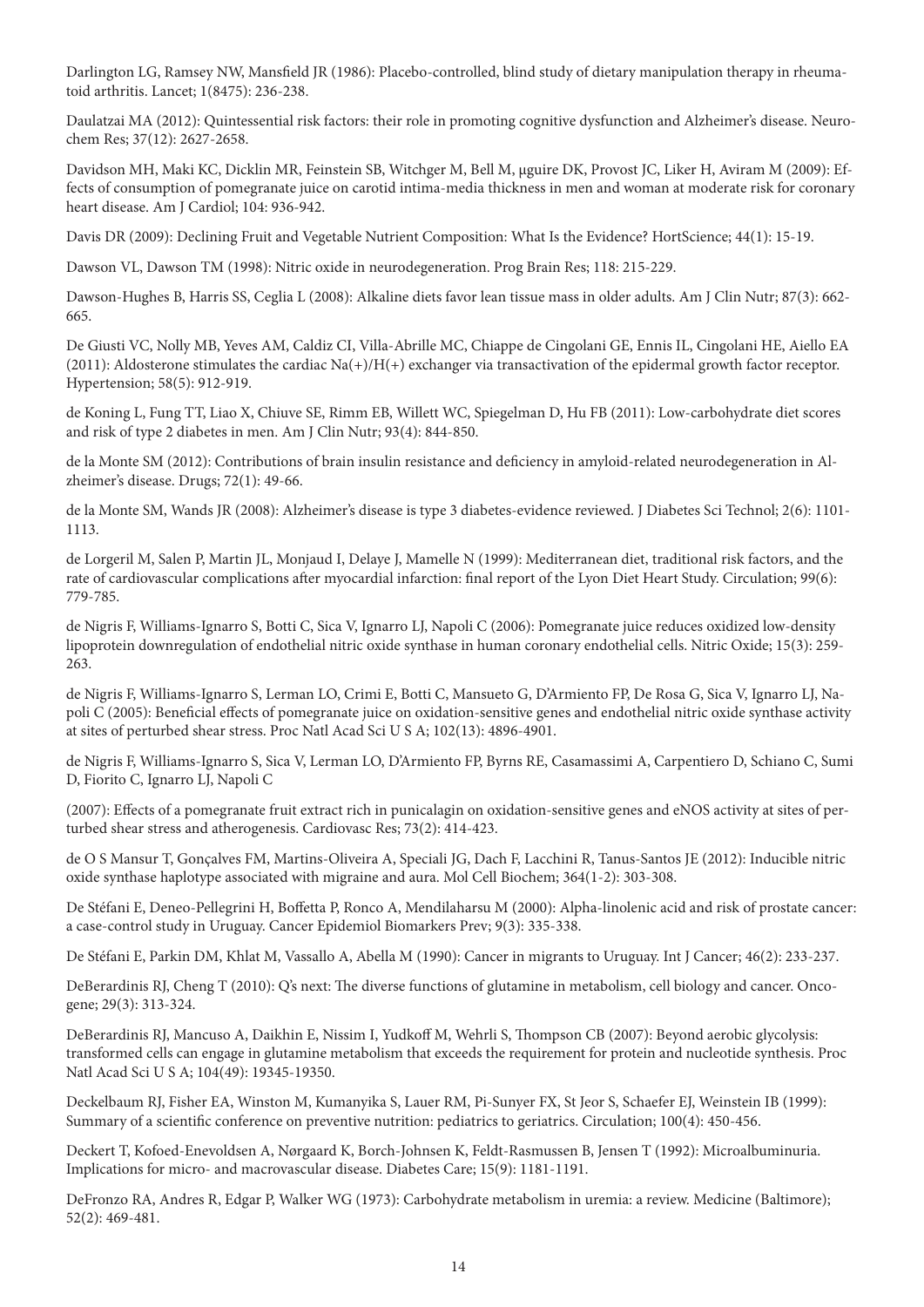DeFronzo RA, Beckles AD (1979): Glucose intolerance following chronic metabolic acidosis in man. Am J Physiol; 236(4): E328–E334.

Delimaris I, Faviou E, Antonakos G, Stathopoulou E, Zachari A, Dionyssiou-Asteriou A (2007): Oxidized LDL, serum oxidizability and serum lipid levels in patients with breast or ovarian cancer. Clin Biochem; 40(15): 1129-1134.

Demigné C, Sabboh H, Puel C, Rémésy C, Coxam V (2004b): Organic anions and potassium salts in nutrition and metabolism. Nutr Res Rev; 17(2): 249-258.

Demigné C, Sabboh H, Rémésy C, Meneton P (2004a): Protective effects of high dietary potassium: nutritional and metabolic aspects. J Nutr; 134(11): 2903-2906.

Deneo-Pellegrini H, De Stéfani E, Ronco A, Mendilaharsu M (1999): Foods, nutrients and prostate cancer: a case-control study in Uruguay. Br J Cancer; 80(3-4): 591-597.

Deutsche Krebshilfe e. V. (Hrsg.) (2011): Ernährung bei Krebs. Antworten. Hilfen. Perspektiven. Die blauen Ratgeber.

Deutsches Ärzteblatt (2011): Zu wenig Salz in der Nahrung kann schaden. URL: http://www.aerzteblatt.de/nachrichten/48150/ Zu-wenig-Salz-in-der-Nahrung-kann-schaden (04.09.2013).

Devine A, Criddle RA, Dick IM, Kerr DA, Prince RL (1995): A longitudinal study of the effect of sodium and calcium intakes on regional bone density in postmenopausal women. Am J Clin Nutr; 62(4): 740–745.

Devkota S, Wang Y, Musch MW, Leone V, Fehlner-Peach H, Nadimpalli A, Antonopoulos DA, Jabri B, Chang EB (2012): Dietary-fat-induced taurocholic acid promotes pathobiont expansion and colitis in Il10-/- mice. Nature; 487(7405): 104-108.

Dey MM, Rab MA, Paraguas FJ, Piumsombun S, Bhatta R, Alam MF, Ahmed M (2005): Fish Consumption and Food Security: A Disaggregated Analysis by Types of Fish and Classes of Consumers in Selected Asian Countries. Aquaculture Economics and Management; 9: 89-111.

DGAC (Dietary Guidelines Advisory Committee) (2010): Report of the Dietary Guidelines Advisory Committee on the Dietary Guidelines for Americans, 2010. To the Secretary of Agriculture and the Secretary of Health and Human Services. U.S. Department of Agriculture, Agricultural Research Service, Washington, DC.

DGE (Deutsche Gesellschaft für Ernährung e. V.) (2001): Ketogene Diät. Beratungspraxis 03/2001. URL: http://www.dge.de/ modules.php?name=News&file=article&sid=274 (11.09.2013).

DGE (Deutsche Gesellschaft für Ernährung e. V.) (2009): BfR empfiehlt Maßnahmen zur Verringerung des Salzgehaltes in Lebensmitteln. URL: http://www.dge.de/modules.php?name=News&file=article&sid=1007 (03.09.2013).

DGE (Deutsche Gesellschaft für Ernährung e. V.) (2011): Vollwertig essen und trinken nach den 10 Regeln der DGE. URL: http://www.dge.de/pdf/10-Regeln-der-DGE.pdf (05.09.2013).

DGE (Deutsche Gesellschaft für Ernährung e. V.) (2012): Referenzwerte für die Nährstoffzufuhr. D-A-CH Referenzwerte der DGE, ÖGE, SGE/SVE. URL: http://www.dge.de/modules.php?name=Content&pa=showpage&pid=3 (29.05.2013).

DGU (Deutsche Gesellschaft für Urologie e. V.) (Hrsg.) (2009): Interdisziplinäre Leitlinie der Qualität S3 zur Früherkennung, Diagnose und Therapie der verschiedenen Stadien des Prostatakarzinoms. Version 1.03 – März 2011.

Di Landro A, Cazzaniga S, Parazzini F, Ingordo V, Cusano F, Atzori L, Cutrì FT, Musumeci ML, Zinetti C, Pezzarossa E, Bettoli V, Caproni M, Lo Scocco G, Bonci A, Bencini P, Naldi L; GISED Acne Study Group (2012): Family history, body mass index, selected dietary factors, menstrual history, and risk of moderate to severe acne in adolescents and young adults. J Am Acad Dermatol; 67(6): 1129-1135.

Diao D, Wright JM, Cundiff DK, Gueyffier F (2012): Pharmacotherapy for mild hypertension. Cochrane Database Syst Rev; 8: CD006742.

Diliberti N, Bordi PL, Conklin MT, Roe LS, Rolls BJ (2004): Increased portion size leads to increased energy intake in a restaurant meal. Obes Res; 12(3): 562-568.

Dluhy RG, Axelrod L, Underwood RH, Williams GH (1972): Studies of the control of plasma aldosterone concentration in normal man. II. Effect of dietary potassium and acute potassium infusion. J Clin Invest; 51(8): 1950-1957.

Donaldson MS, Speight N, Loomis S (2001): Fibromyalgia syndrome improved using a mostly raw vegetarian diet: an observational study. BMC Complement Altern Med; 1: 7.

Dong JY, Xun P, He K, Qin LQ (2011): Magnesium intake and risk of type 2 diabetes: meta-analysis of prospective cohort studies. Diabetes Care; 34(9): 2116-2122.

Dosz EB, Jeffery EH (2013): Commercially produced frozen broccoli lacks the ability to form sulforaphane. J Funct Foods; 5(2): 987-990.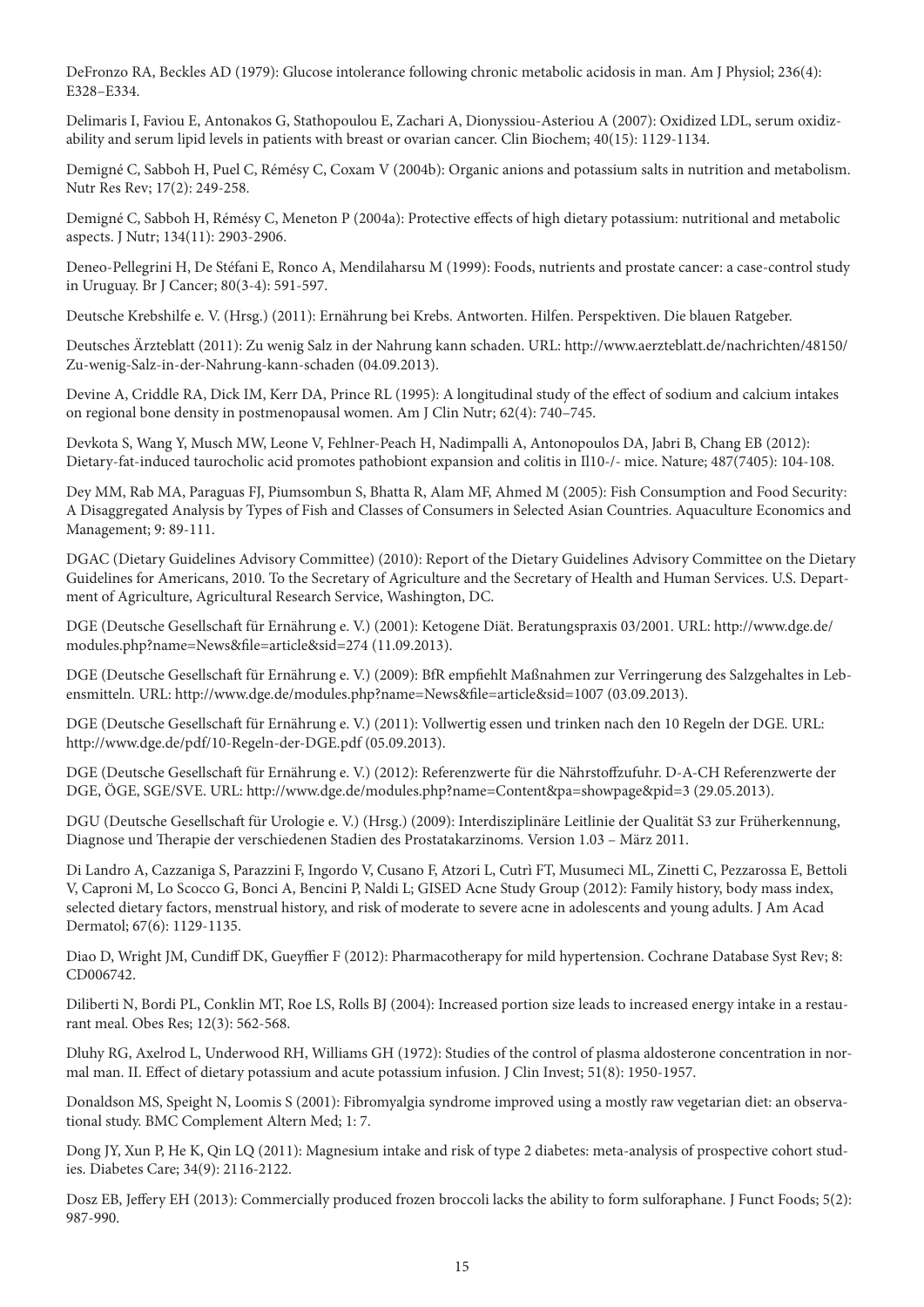Downie MM, Sanders DA, Kealey T (2002): Modelling the remission of individual acne lesions in vitro. Br J Dermatol; 147(5): 869-878.

Duffy TE, Vergara F, Plum F (1974): α-Ketoglutaramate in hepatic encephalopathy. Res Publ Assoc Res Nerv Ment Dis; 53: 39- 52.

Dunstan DW, Barr EL, Healy GN, Salmon J, Shaw JE, Balkau B, Magliano DJ, Cameron AJ, Zimmet PZ, Owen N (2010): Television viewing time and mortality: the Australian Diabetes, Obesity and Lifestyle Study (AusDiab). Circulation; 121(3): 384-391.

Duplain H, Sartori C, Dessen P, Jayet PY, Schwab M, Bloch J, Nicod P, Scherrer U (2008): Stimulation of peroxynitrite catalysis improves insulin sensitivity in high fat diet-fed mice. J Physiol; 586(16): 4011-4016.

Dupre ME, Liu G, Gu D (2008): Predictors of longevity: evidence from the oldest old in China. Am J Public Health; 98(7): 1203- 1208.

Eagle H (1955): Nutrition needs of mammalian cells in tissue culture. Science; 122(3168): 501-514.

Eaton SB, Eaton SB 3rd, Konner MJ (1997): Paleolithic nutrition revisited: a twelve-year retrospective on its nature and implications. Eur J Clin Nutr; 51(4): 207-216.

Ebbesson SO, Risica PM, Ebbesson LO, Kennish JM (2005): Eskimos have CHD despite high consumption of omega-3 fatty acids: the Alaska Siberia Project. Int J Circumpolar Health; 64(4): 387-395.

Ebihara K (1996): Effect of lactic acid on postprandial plasma-glucose and -insulin responses in rats administered glucose solution. Nutr Res; 16(9): 1575-1585.

Eble AS, Thorpe SR, Baynes JW (1983): Nonenzymatic glycosylation and glucose-dependent cross-linking of proteins. J Biol Chem; 258(15): 9406-9412.

Echtay KS, Esteves TC, Pakay JL, Jekabsons MB, Lambert AJ, Portero-Otín M, Pamplona R, Vidal-Puig AJ, Wang S, Roebuck SJ, Brand MD (2003): A signalling role for 4-hydroxy-2-nonenal in regulation of mitochondrial uncoupling. EMBO J; 22(16): 4103-4110.

Echtay KS, Murphy MP, Smith RA, Talbot DA, Brand MD (2002): Superoxide activates mitochondrial uncoupling protein 2 from the matrix side. Studies using targeted antioxidants. J Biol Chem; 277(49): 47129-47135.

Eerola E, Möttönen T, Hannonen P, Luukkainen R, Kantola I, Vuori K, Tuominen J, Toivanen P (1994): Intestinal flora in early rheumatoid arthritis. Br J Rheumatol; 33(11): 1030-1038.

EFSA (European Food Safety Authority) (2009): Scientific Opinion of the Panel on Dietetic Products, Nutrition and Allergies on a request from Provexis Natural Products Limited on Water-soluble tomato concentrate (WSTC I and II) and platelet aggregation. EFSA Journal; 1101: 1-15.

EFSA (European Food Safety Authority) (2010): EFSA Panel on Dietetic Products, Nutrition and Allergies (NDA); Scientific Opinion on the substantiation of health claims related to potassium and maintenance of normal muscular and neurological function (ID 320, 386) and maintenance of normal blood pressure (ID 321) pursuant to Article 13(1) of Regulation (EC) No 1924/2006. EFSA Journal; 8(2): 1469 [17pp.]. doi: 10.2903/j.efsa.2010.1469. www.efsa.europa.eu.

EFSA (European Food Safety Authority) (2011a): EFSA Panel on Dietetic Products, Nutrition and Allergies (NDA); Scientific Opinion on the substantiation of health claims related to polyphenols in olive and protection of LDL particles from oxidative damage (ID 1333, 1638, 1639, 1696, 2865), maintenance of normal blood HDL-cholesterol concentrations (ID 1639), maintenance of normal blood pressure (ID 3781), "anti-inflammatory properties" (ID 1882), "contributes to the upper respiratory tract health" (ID 3468), "can help to maintain a normal function of gastrointestinal tract" (3779), and "contributes to body defences against external agents" (ID 3467) pursuant to Article 13(1) of Regulation (EC) No 1924/2006.

EFSA Journal; 9(4): 2033 [25 pp.]. doi: 10.2903/j.efsa.2011.2033. www.efsa.europa.eu/efsajournal.

EFSA (European Food Safety Authority) (2011b): EFSA Panel on Dietetic Products, Nutrition and Allergies (NDA); Scientific Opinion on the substantiation of health claims related to foods with reduced amounts of sodium and maintenance of normal blood pressure (ID 336, 705, 1148, 1178, 1185, 1420) pursuant to Article 13(1) of Regulation (EC) No 1924/2006. EFSA Journal; 9(6): 2237 [16pp.]. doi: 10.2903/j.efsa.2011.2237. www.efsa.europa.eu/efsajournal.

EFSA (European Food Safety Authority) (2012a): EFSA Panel on Dietetic Products, Nutrition and Allergies (NDA); Scientific Opinion on Dietary Reference Values for protein. EFSA Journal; 10(2): 2557 [66 pp.]. doi:10.2903/j.efsa.2012.2557. www.efsa. europa.eu/efsajournal.

EFSA (European Food Safety Authority) (2012b): EFSA Panel on Dietetic Products, Nutrition and Allergies (NDA); Scientific Opinion on the Tolerable Upper Intake Level of vitamin D. EFSA Journal; 10(7): 2813 [45 pp.]. doi:10.2903/j.efsa.2012.2813. Available online: www.efsa.europa.eu/efsajournal.

Eisenstein J, Roberts SB, Dallal G, Saltzman E (2002): High-protein weight-loss diets: are they safe and do they work? A review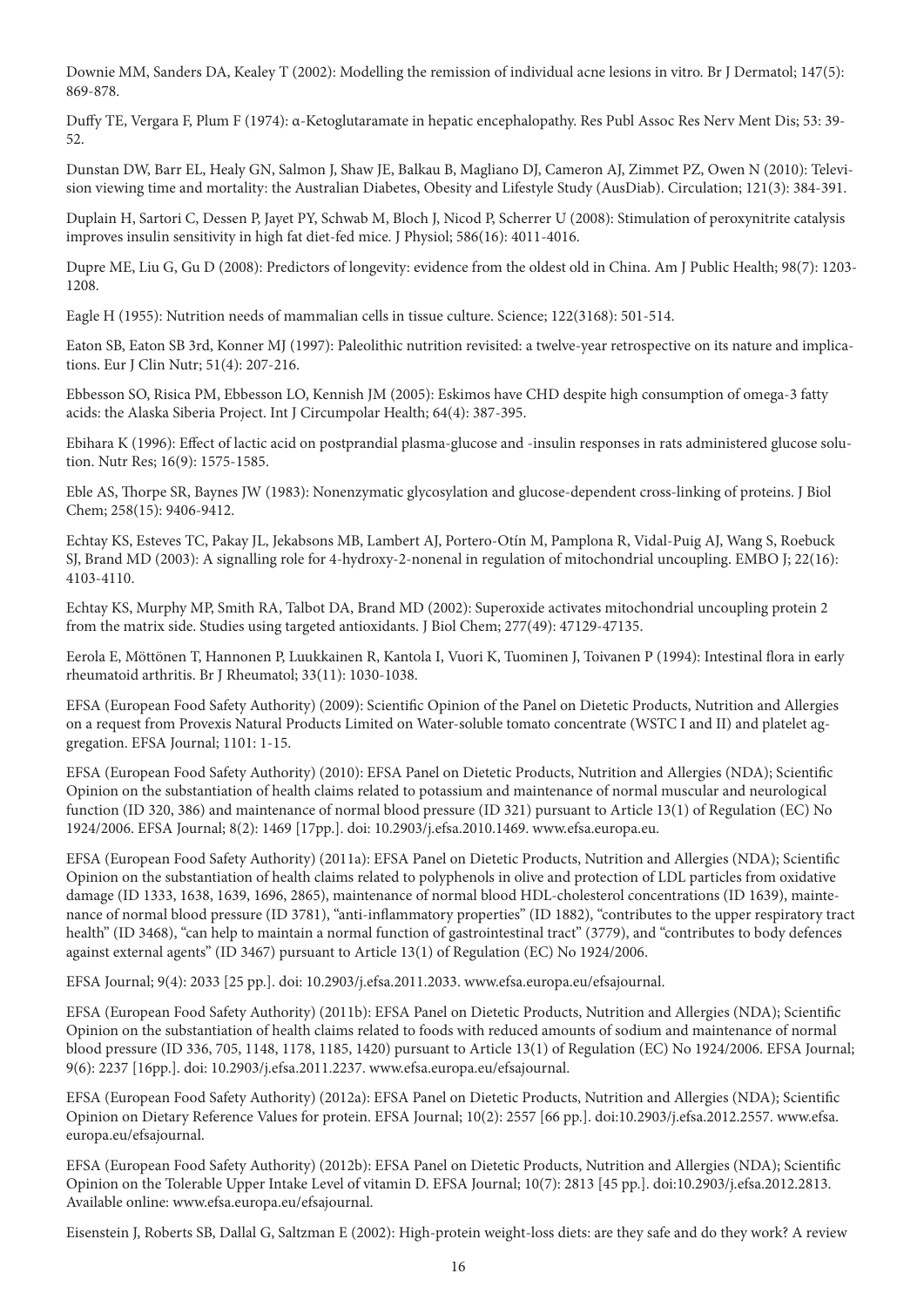of the experimental and epidemiologic data. Nutr Rev; 60(7 Pt 1): 189-200.

el Boustani S, Causse JE, Descomps B, Monnier L, Mendy F, Crastes de Paulet A (1989): Direct in vivo characterization of delta 5 desaturase activity in humans by deuterium labeling: effect of insulin. Metabolism; 38(4): 315-321.

Elgazar-Carmon V, Rudich A, Hadad N, Levy R (2008): Neutrophils transiently infiltrate intra-abdominal fat early in the course of high-fat feeding. J Lipid Res; 49(9): 1894-1903.

Eliassen AH, Hendrickson SJ, Brinton LA, Buring JE, Campos H, Dai Q, Dorgan JF, Franke AA, Gao YT, Goodman MT, Hallmans G, Helzlsouer KJ, Hoffman-Bolton J, Hultén K, Sesso HD, Sowell AL, Tamimi RM, Toniolo P, Wilkens LR, Winkvist A, Zeleniuch-Jacquotte A, Zheng W, Hankinson SE (2012): Circulating carotenoids and risk of breast cancer: pooled analysis of eight prospective studies. J Natl Cancer Inst; 104(24): 1905-1916.

Elkan AC, Sjöberg B, Kolsrud B, Ringertz B, Hafström I, Frostegård J (2008): Gluten-free vegan diet induces decreased LDL and oxidized LDL levels and raised atheroprotective natural antibodies against phosphorylcholine in patients with rheumatoid arthritis: a randomized study. Arthritis Res Ther; 10(2): R34.

Elliott P, Brown I (2006): Sodium intakes around the world. Background document prepared for the Forum and Technical meeting on Reducing Salt Intake in Populations (Paris 5-7th October 2006). URL: http://www.who.int/dietphysicalactivity/ Elliot-brown-2007.pdf (03.09.2013).

Ello-Martin JA, Ledikwe JH, Rolls BJ (2005): The influence of food portion size and energy density on energy intake: implications for weight management. Am J Clin Nutr; 82(1 Suppl): 236S-241S.

Ello-Martin JA, Roe LS, Rolls BJ (2004): A diet reduced in energy density results in greater weight loss than a diet reduced in fat. Obes Res; 12: A23 (abstr).

Elmadfa I, Leitzmann C (2004): Ernährung des Menschen. 4. Auflage. UTB Verlag, Stuttgart.

Emmelot P, Scherer E (1980): The first relevant cell stage in rat liver carcinogenesis. A quantitative approach. Biochim. Biophys. Acia; 605 : 247-304.

Epner DE, Morrow S, Wilcox M, Houghton JL (2002): Nutrient intake and nutritional indexes in adults with metastatic cancer on a phase I clinical trial of dietary methionine restriction. Nutr Cancer; 42(2): 158–166.

Eppinger H (1949): Die Permeabilitätspathologie als die Lehre vom Krankheitsbeginn. Springer, Wien.

Epstein MM, Kasperzyk JL, Mucci LA, Giovannucci E, Price A, Wolk A, Håkansson N, Fall K, Andersson SO, Andrén O (2012): Dietary fatty acid intake and prostate cancer survival in Örebro County, Sweden. Am J Epidemiol; 176(3): 240-252.

Ercan N, Gannon MC, Nuttall FQ (1994): Effect of added fat on the plasma glucose and insulin response to ingested potato given in various combinations as two meals in normal individuals. Diabetes Care; 17(12): 1453-1459.

Esmaillzadeh A, Tahbaz F, Gaieni I, Alavi-Majd H, Azadbakht L (2003): Cholesterol-lowering effect of concentrated pomegranate juice consumption in type II diabetic patients with hyperlipidemia. Int J Vitam Nutr Res; 76(3): 147-151.

Esselstyn CB Jr (1999): Updating a 12-year experience with arrest and reversal therapy for coronary heart disease (an overdue requiem for palliative cardiology). Am J Cardiol; 84(3): 339-341, A8.

Esselstyn CB Jr (2001): Resolving the coronary artery disease epidemic through plant based nutrition. Prev Cardiol; 4: 171–177.

Esselstyn CB Jr (2007a): Prevent and Reverse Heart Disease. New York: Avery.

Esselstyn CB Jr (2007b): We Can Prevent and Even Reverse Coronary Artery Heart Disease. MedGenMed; 9(3): 46.

Esselstyn CB Jr (2008): Prevent and Reverse Heart Disease: The Revolutionary, Scientifically Proven, Nutrition-Based Cure. Avery Trade, New York.

Esselstyn CB Jr, Ellis SG, Medendorp SV, Crowe TD (1995): A strategy to arrest and reverse coronary artery disease: a 5 year longitudinal study of a single physician's practice. J Fam Pract; 41: 560–568.

Etzioni R, Tsodikov A, Mariotto A, Szabo A, Falcon S, Wegelin J, DiTommaso D, Karnofski K, Gulati R, Penson DF, Feuer E (2008): Quantifying the role of PSA screening in the US prostate cancer mortality decline. Cancer Causes Control; 19(2): 175- 181.

European Commission (2012): Eurostat. Mortality and life expectancy statistics. URL:

http://epp.eurostat.ec.europa.eu/statistics\_explained/index.php/Mortality\_and\_life\_expectancy\_statistics (23.05.2013).

Fahey JW, Zhang Y, Talalay P (1997): Broccoli sprouts: an exceptionally rich source of inducers of enzymes that protect against chemical carcinogens. Proc Natl Acad Sci U S A; 94(19): 10367-10372.

Fang Y, Mu JJ, He LC, Wang SC, Liu ZQ (2006): Salt loading on plasma asymmetrical dimethylarginine and the protective role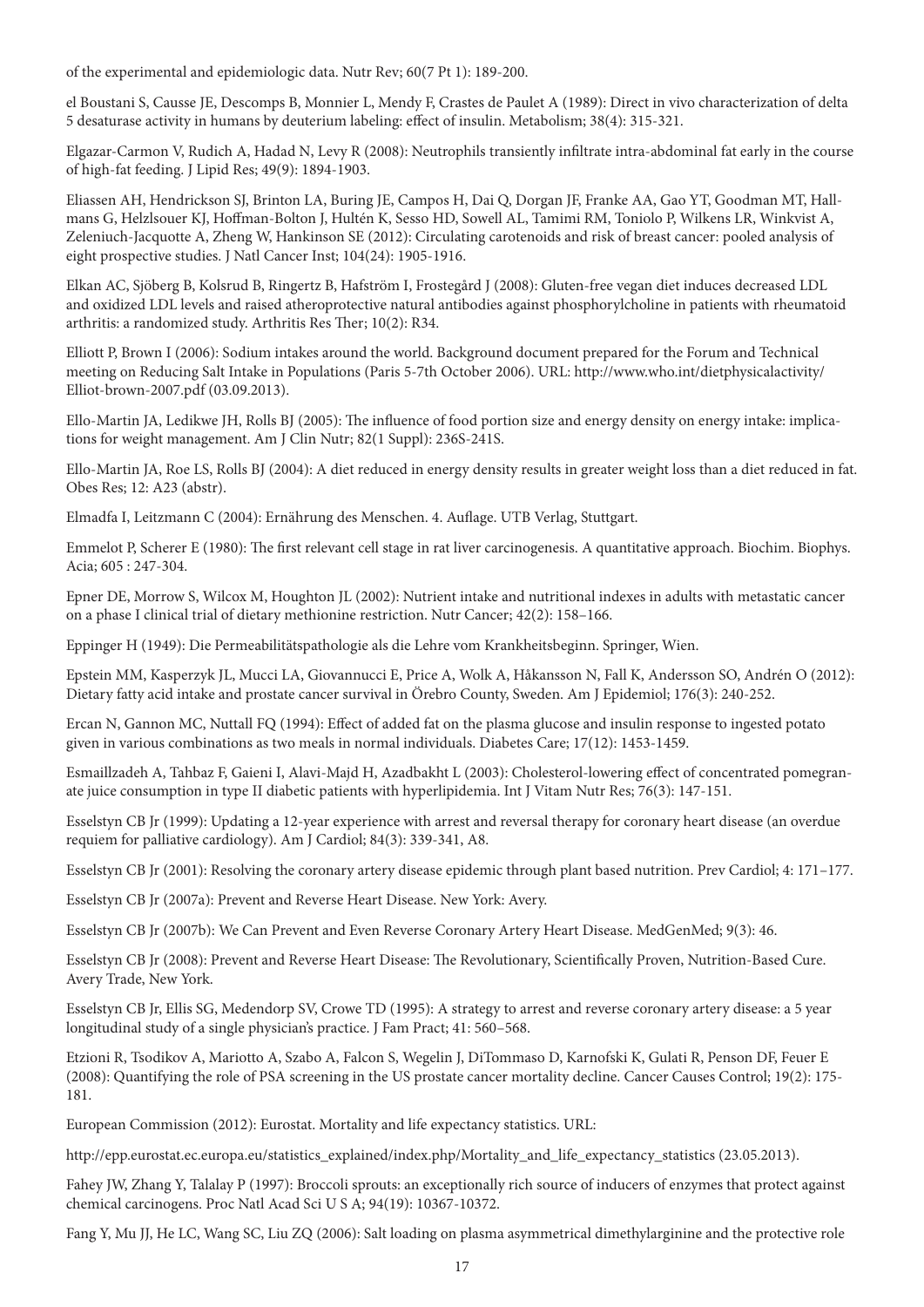of potassium supplement in normotensive salt-sensitive asians. Hypertension; 48(4): 724-729.

FAO (Food and Agriculture Organization of the United Nations) (2010): Status and Prospects for Smallholder Milk Production – A Global Perspective, by T. Hemme and J. Otte. Chapter 2. Global Dairy Sector: Status and Trends. Rome.

Farah ME, Sirotkin V, Haarer B, Kakhniashvili D, Amberg DC (2011): Diverse protective roles of the actin cytoskeleton during oxidative stress. Cytoskeleton (Hoboken); 68(6): 340-354.

Faramawi MF, Johnson E, Fry MW, Sall M, Zhou Y (2007): Consumption of different types of meat and the risk of renal cancer: meta-analysis of case-control studies. Cancer Causes Control; 18(2): 125-133.

Farlow DW, Xu X, Veenstra TD (2009): Quantitative measurement of endogenous estrogen metabolites, risk-factors for development of breast cancer, in commercial milk products by LC-MS/MS. J Chromatogr B Analyt Technol Biomed Life Sci; 877(13): 1327-1334.

Farmand F, Ehdaie A, Roberts CK, Sindhu RK (2005): Lead-induced dysregulation of superoxide dismutases, catalase, glutathione peroxidase, and guanylate cyclase. Environ Res; 98(1): 33-39.

Farrell GC, van Rooyen D, Gan L, Chitturi S (2012): NASH is an Inflammatory Disorder: Pathogenic, Prognostic and Therapeutic Implications. Gut Liver; 6(2): 149-171.

Farwell WR, Taylor EN (2008): Serum bicarbonate, anion gap and insulin resistance in the National Health and Nutrition Examination Survey. Diabet Med; 25(7): 798-804.

Fathi AR, Yang C, Bakhtian KD, Qi M, Lonser RR, Pluta RM (2011): Carbon dioxide influence on nitric oxide production in endothelial cells and astrocytes: cellular mechanisms. Brain Res; 1386: 50-57.

Febbraio MA (2002): Exercise in climatic extremes. In: Maughan RJ (Hrsg.) Nutrition in Sport. Part 3: Practical Issues. Chapter 38:497-509. Blackwell Science, Oxford.

Feelisch M, Kolb-Bachofen V, Liu D, Lundberg JO, Revelo LP, Suschek CV, Weller RB (2010): Is sunlight good for our heart? Eur Heart J; 31(9): 1041-1045.

Felig P, Marliss E, Cahill GF Jr (1969): Plasma amino acid levels and insulin secretion in obesity. N Engl J Med; 281(15): 811- 816.

Felipo V, Butterworth RF (2002): Mitochondrial dysfunction in acute hyperammonemia. Neurochem Int; 40(6): 487-491.

Fenercioglu AK, Saler T, Genc E, Sabuncu H, Altuntas Y (2010): The effects of polyphenol-containing antioxidants on oxidative stress and lipid peroxidation in Type 2 diabetes mellitus without complications. J Endocrinol Invest; 33(2): 118-124.

Ferlay J, Bray P, Pisani P, Parkin DM. Globocan (2000): Cancer incidence, mortality and prevalence worldwide, Version 1.0. IARC CancerBase No. 5. URL: http://www-dep.iarc.fr/globocan/globocan.htm (03.11.2001).

Ferlay J, Shin HR, Bray F, Forman D, Mathers C and Parkin DM (2010): GLOBOCAN 2008 v2.0, Cancer Incidence and Mortality Worldwide: IARC CancerBase No. 10 [Internet]. Lyon, France: International Agency for Research on Cancer; URL: http:// globocan.iarc.fr (12.10.2012).

Fernstrom JD, Wurtman RJ (1971): Brain serotonin content: increase following ingestion of a carbohydrate diet. Science; 174(4013): 1023-1025.

Fernstrom JD, Wurtman RJ (1972): Brain serotonin content: physiological regulation by plasma neutral amino acids.Science; 178(4059): 414-416.

Ferrara N, Damico L, Shams N, Lowman H, Kim R (2006): Development of ranibizumab, an anti-vascular endothelial growth factor antigen binding fragment, as therapy for neovascular age-related macular degeneration. Retina; 26(8): 859-870.

Ferrari P, Weidmann P (1990): Insulin, insulin sensitivity and hypertension. J Hypertens; 8(6): 491-500.

Feskanich D, Willett WC, Stampfer MJ, Colditz GA (1997): Milk, dietary calcium, and bone fractures in women: a 12-year prospective study. Am J Public Health; 87(6): 992-997.

Feskens EJM, Virtanen SM, Räsänen L, Tuomilehto J, Stengard J, Pekkanen J, Nissinen A, Kromhout D (1995): Dietary factors determining diabetes and impaired glucose tolerance: A 20-year follow-up of the Finnish and Dutch cohorts of the Seven Countries Study. Diabetes Care; 18(8): 1104-1112.

Fine EJ, Segal-Isaacson CJ, Feinman RD, Herszkopf S, Romano MC, Tomuta N, Bontempo AF, Negassa A, Sparano JA (2012): Targeting insulin inhibition as a metabolic therapy in advanced cancer: a pilot safety and feasibility dietary trial in 10 patients. Nutrition; 28(10): 1028-1035.

Fiocco AJ, Shatenstein B, Ferland G, Payette H, Belleville S, Kergoat MJ, Morais JA, Greenwood CE (2012): Sodium intake and physical activity impact cognitive maintenance in older adults: the NuAge Study. Neurobiol Aging; 33(4): 829. e21-e28.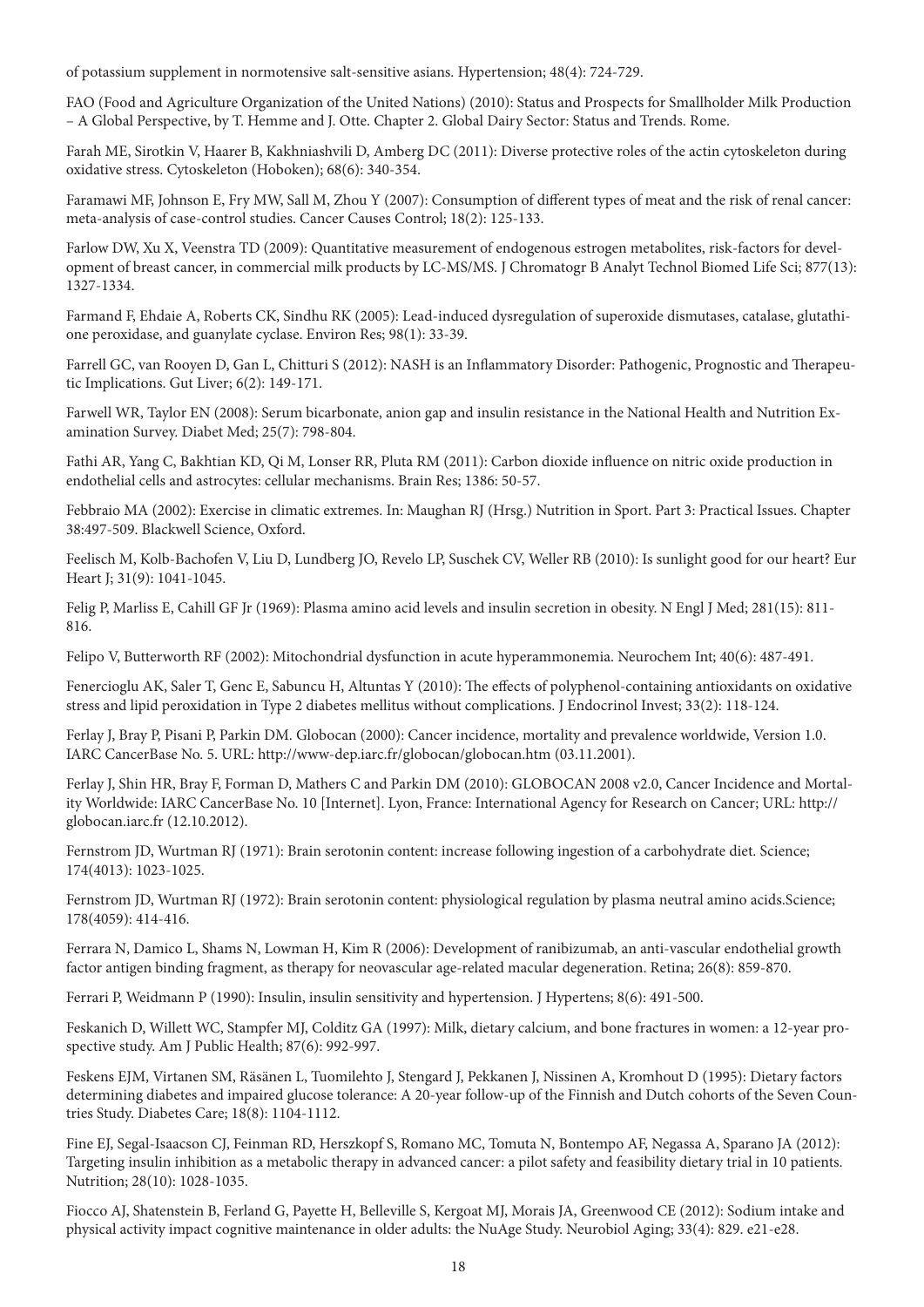Fischer T (2012): Age-related macular degeneration is a vascular disease, part of vasculopathy: holistic approach of the AMD's pathophysiology, prevention and preventive treatment. JPSI; 1(6): 15-35.

Fisher I (1907): The Influence of Flesh Eating on Endurance. Yale Medical Journal; 13(5): 205-211.

Fiske JL, Fomin VP, Brown ML, Duncan RL, Sikes RA (2006): Voltage-sensitive ion channels and cancer. Cancer Metastasis Rev; 25(3): 493-500.

Fixx JF (1977): The Complete Book of Running. Random House.

Fleming RM (2000): The effect of high-protein diets on coronary blood flow. Angiology; 51(10): 817-826.

FNB (Food and Nutrition Board) (2004): Dietary Reference Intakes for Water, Potassium, Sodium, Chloride, and Sulfate. Panel on Dietary Reference Intakes for Electrolytes and Water. Standing Committee on the Scientific Evaluation of Dietary Reference Intakes. Institute of Medicine of the National Academies.

The National Academies Press, Washington D.C. URL: http://www.nap.edu/openbook.php?isbn=0309091691 (29.01.2013).

Fontana L, Klein S, Holloszy JO (2006): Long-term low-protein, low-calorie diet and endurance exercise modulate metabolic factors associated with cancer risk. Am J Clin Nutr; 84(6): 1456-1462.

Forest CP, Padma-Nathan H, Liker HR (2007): Efficacy and safety of pomegranate juice on improvement of erectile dysfunction in male patients with mild to moderate erectile dysfunction: a randomized, placebo-controlled, double-blind, crossover study. Int J Impot Res; 19(6): 564–567.

Forman JP, Rifas-Shiman SL, Taylor EN, Lane K, Gillman MW (2008): Association between the serum anion gap and blood pressure among patients at Harvard Vanguard Medical Associates. J Hum Hypertens; 22(2): 122-125.

Forschungsinstitut für Kinderernährung Dortmund (2006): Ermittlung des Kochsalzkonsums in Verzehrserhebungen anhand der Kochsalzausscheidung im Urin – eine Sonderauswertung der DONALD Studie. Abschlussbericht. URL: http://download. ble.de/05HS048.pdf (26.06.2013).

Foster CS, Bostwick DG, Bonkhoff H, Damber JE, van der Kwast T, Montironi R, Sakr WA. (2000): Cellular and molecular pathology of prostate cancer precursors. Scand J Urol Nephrol Suppl; (205): 19-43.

Fox KM, Brooks JM, Gandra SR, Markus R, Chiou CF (2009): Estimation of Cachexia among Cancer Patients Based on Four Definitions. J Oncol; 2009: 693458.

Frankl VE (1975): Anthropologische Grundlagen der Psychotherapie. Huber Verlag, Bern, Stuttgart, Wien.

Frankl VE (2006): Der unbewußte Gott. Psychotherapie und Religion. 8. Auflage. Deutscher Taschenbuch Verlag, München.

Frankl VE (2007): Ärztliche Seelsorge: Grundlagen der Logotherapie und Existenzanalyse. Deutscher Taschenbuch Verlag, München.

Frankl VE (2009): …trotzdem Ja zum Leben sagen: Ein Psychologe erlebt das Konzentrationslager. Kösel-Verlag, München.

Frankl VE (2013): Der Mensch vor der Frage nach dem Sinn. 25. Auflage. Piper Verlag GmbH, München.

Fraser GE (2009): Vegetarian diets: what do we know of their effects on common chronic diseases? Am J Clin Nutr; 89(5): 1607S-1612S.

Fraser GE, Shavlik DJ (2001): Ten years of life: Is it a matter of choice? Arch Intern Med; 161(13): 1645-1652.

Frassetto L, Morris RC Jr, Sebastian A (1997): Potassium bicarbonate reduces urinary nitrogen excretion in postmenopausal women. J Clin Endocrinol Metab; 82(1): 254-259.

Frassetto L, Morris RC Jr, Sellmeyer DE, Todd K, Sebastian A (2001): Diet, evolution and aging -- The pathophysiologic effects of the post-agricultural inversion of the potassium-to-sodium and base-to-chloride ratios in the human diet. Eur J Nutr; 40(5): 200-213.

Frassetto LA, Morris RC Jr, Sebastian A (1996): Effect of age on blood acid-base composition in adult humans: role of age-related renal functional decline. Am J Physiol; 271(6 Pt 2): F1114-F1122.

Frassetto LA, Todd KM, Morris RC Jr, Sebastian A (2000): Worldwide incidence of hip fracture in elderly women: relation to consumption of animal and vegetable foods. J Gerontol A Biol Sci Med Sci; 55(10): M585-M592.

Frattaroli J, Weidner G, Dnistrian AM, Kemp C, Daubenmier JJ, Marlin RO, Crutchfield L, Yglecias L, Carroll PR, Ornish D (2008): Clinical events in prostate cancer lifestyle trial: results from two years follow-up. Urology; 72(6): 1319-1323.

Freeman DJ, Norrie J, Caslake MJ, Gaw A, Ford I, Lowe GD, O'Reilly DS, Packard CJ, Sattar N; West of Scotland Coronary Prevention Study (2002): C-reactive protein is an independent predictor of risk for the development of diabetes in the West of Scotland Coronary Prevention Study. Diabetes; 51(5): 1596-1600.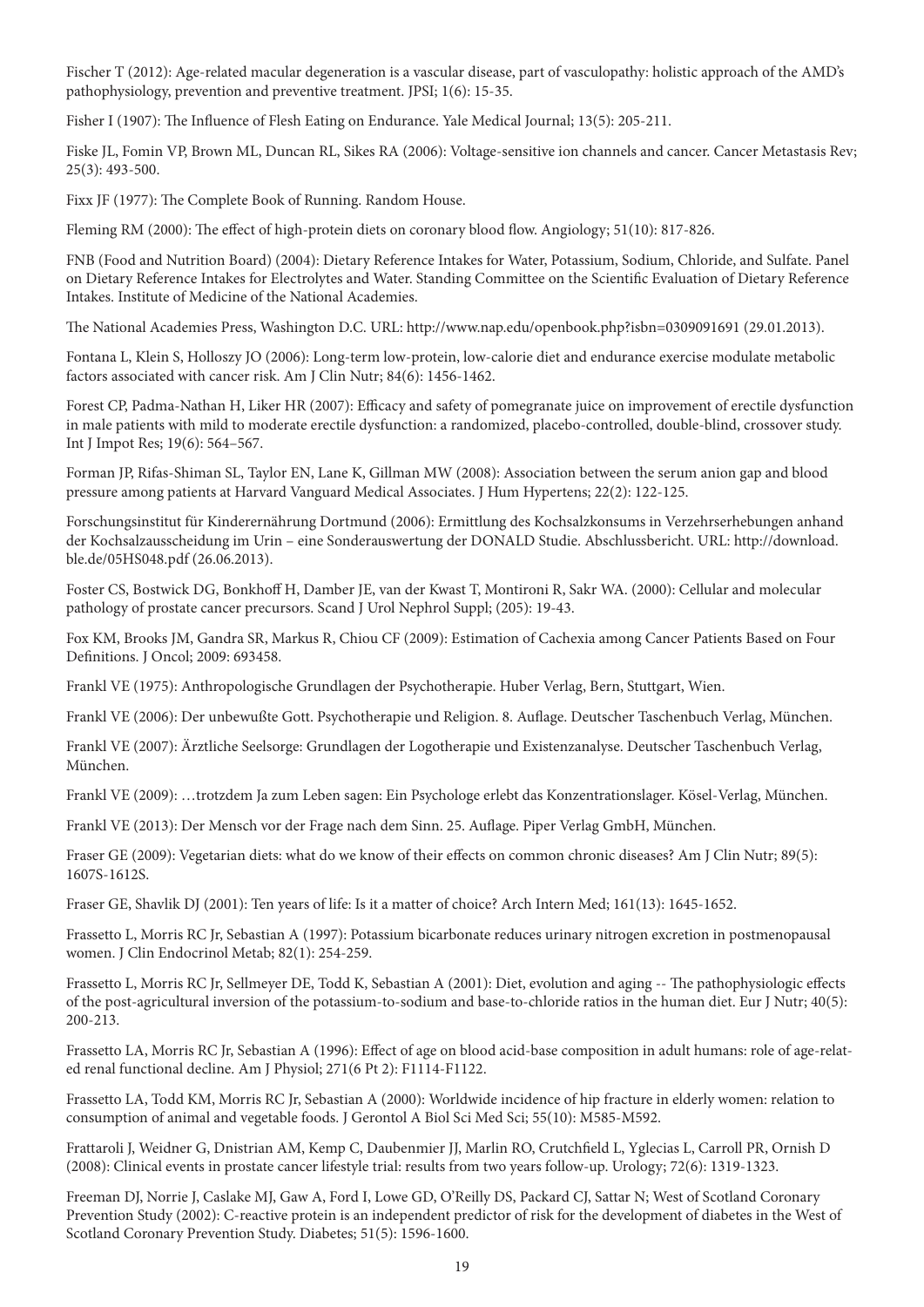Frick KK, LaPlante K, Bushinsky DA (2005): RANK ligand and TNF-alpha mediate acid-induced bone calcium efflux in vitro. Am J Physiol Renal Physiol; 289(5): F1005-F1011.

Fryda W. Adrenalinmangel als Ursache der Krebsentstehung. Eigenverlag Dr. Waltraut Fryda.

Fu MX, Requena JR, Jenkins AJ, Lyons TJ, Baynes JW, Thorpe SR (1996): The advanced glycation end product, Nepsilon- (carboxymethyl)lysine, is a product of both lipid peroxidation and glycoxidation reactions. J Biol Chem; 271(17): 9982-9986.

Fuchs BC, Bode BP (2005): Amino acid transporters ASCT2 and LAT1 in cancer: partners in crime? Semin Cancer Biol; 15(4): 254-266.

Fuhrman B, Volkova N, Aviram M (2005): Pomegranate juice inhibits oxidized LDL uptake and cholesterol biosynthesis in macrophages. J Nutr Biochem; 16(9): 570-576.

Fuhrman B, Volkova N, Aviram M (2010): Pomegranate juice polyphenols increase recombinant paraoxonase-1 binding to high-density lipoprotein: studies in vitro and in diabetic patients. Nutrition; 26(4): 359-366.

Fuhrman J, Ferreri DM (2010): Fueling the vegetarian (vegan) athlete. Curr Sports Med Rep; 9(4): 233-241.

Fujii S, Zhang L, Igarashi J, Kosaka H (2003): L-arginine reverses p47phox and gp91phox expression induced by high salt in Dahl rats. Hypertension; 42(5): 1014-1020.

Fujiwara N, Osanai T, Kamada T, Katoh T, Takahashi K, Okumura K (2000): Study on the relationship between plasma nitrite and nitrate level and salt sensitivity in human hypertension : modulation of nitric oxide synthesis by salt intake. Circulation; 101(8): 856-861.

Fulco M, Sartorelli V (2008): Comparing and contrasting the roles of AMPK and SIRT1 in metabolic tissues. Cell Cycle; 7(23): 3669-3679.

Fung TT, Chiuve SE, McCullough ML, Rexrode KM, Logroscino G, Hu FB (2008): Adherence to a DASH-style diet and risk of coronary heart disease and stroke in women. Arch Intern Med; 168(7): 713-720.

Fung TT, Schulze M, Manson JE, Willett WC, Hu FB (2004): Dietary patterns, meat intake, and the risk of type 2 diabetes in women. Arch Intern Med; 164(20): 2235-2240.

Fung TT, van Dam RM, Hankinson SE, Stampfer M, Willett WC, Hu FB (2010): Low-carbohydrate diets and all-cause and cause-specific mortality: two cohort studies. Ann Intern Med; 153(5): 289-298.

Fürstenberger G, Senn HJ (2002): Insulin-like growth factors and cancer. Lancet Oncol; 3(5): 298-302.

Gaard M, Tretli S, Løken EB (1995): Dietary fat and the risk of breast cancer: a prospective study of 25,892 Norwegian women. Int J Cancer; 63(1): 13-17.

Galgani JE, Uauy RD, Aguirre CA, Díaz EO (2008): Effect of the dietary fat quality on insulin sensitivity. Br J Nutr; 100(3): 471- 479.

Gallagher EJ, LeRoith D (2011): Is growth hormone resistance/IGF-1 reduction good for you? Cell Metab; 13(4): 355–356.

Galuska D, Kotova O, Barrès R, Chibalina D, Benziane B, Chibalin AV (2009): Altered expression and insulin-induced trafficking of Na+-K+-ATPase in rat skeletal muscle: effects of high-fat diet and exercise. Am J Physiol Endocrinol Metab; 297(1): E38-E49.

Ganmaa D, Li XM, Qin LQ, Wang PY, Takeda M, Sato A (2003): The experience of Japan as a clue to the etiology of testicular and prostatic cancers. Med Hypotheses; 60(5): 724-730.

Ganmaa D, Li XM, Wang J, Qin LQ, Wang PY, Sato A (2002): Incidence and mortality of testicular and prostatic cancers in relation to world dietary practices. Int J Cancer; 98(2): 262-267.

Ganmaa D, Sato A (2005): The possible role of female sex hormones in milk from pregnant cows in the development of breast, ovarian and corpus uteri cancers. Med Hypotheses; 65(6):1028-1037. Abbildungen: nachgedruckt aus: Medical Hypotheses, 65/6, Ganmaa und Sato, The possible role of female sex hormones in milk from pregnant cows in the development of breast, ovarian and corpus uteri cancers, 1028-1037, Copyright (2005), mit Genehmigung von Elsevier

Gannon MC, Ercan N, Westphal SA, Nuttall FQ (1993): Effect of added fat on plasma glucose and insulin response to ingested potato in individuals with NIDDM. Diabetes Care; 16(6): 874-880.

Gannon MC, Nuttall FQ, Neil BJ, Westphal SA (1988): The insulin and glucose responses to meals of glucose plus various proteins in type II diabetic subjects. Metabolism; 37(11): 1081-1088.

Gansler TS, Hardman W, Hunt DA, Schaffel S, Hennigar RA (1997): Increased expression of fatty acid synthase (OA-519) in ovarian neoplasms predicts shorter survival. Hum Pathol; 28(6): 686-692.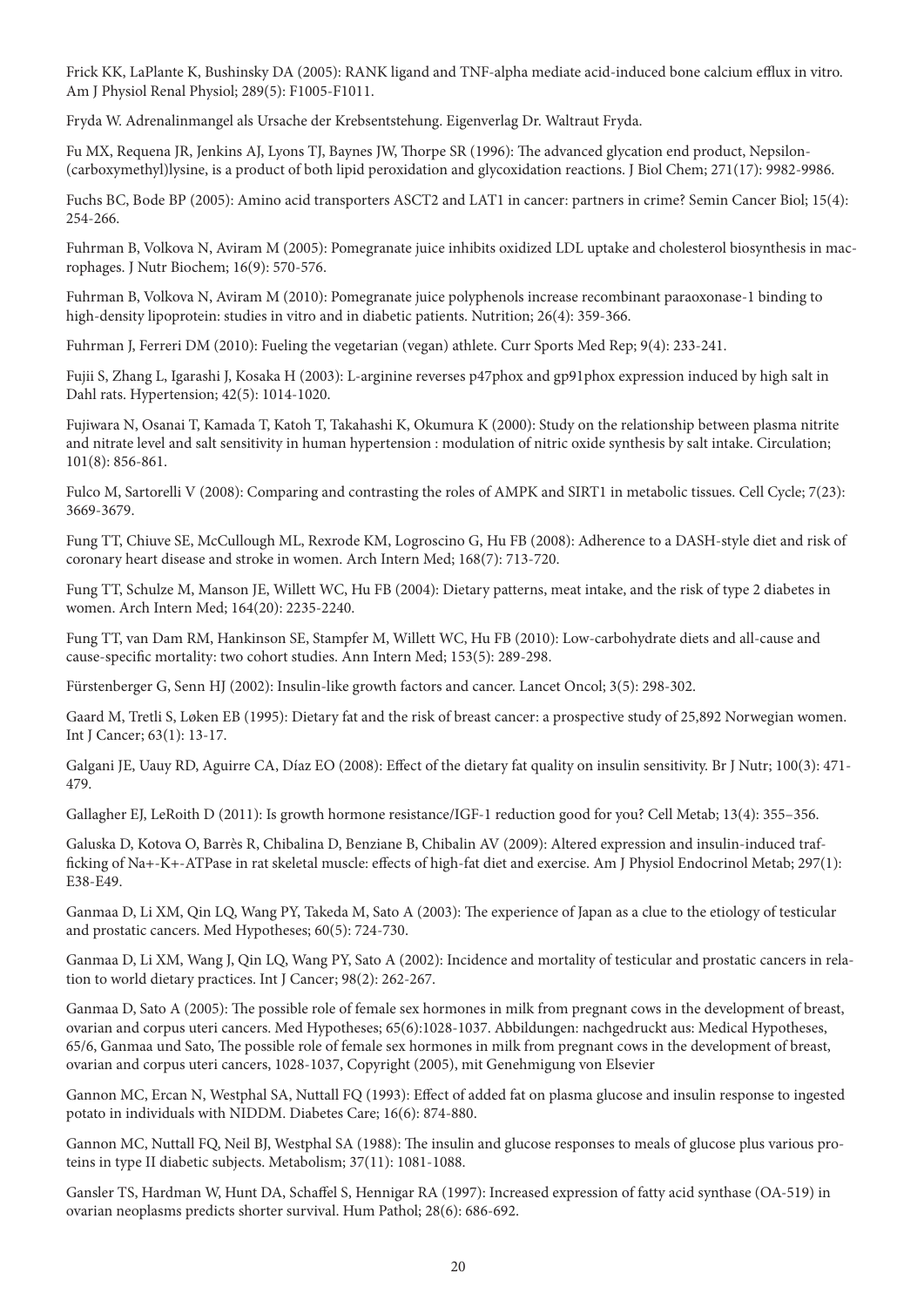Gao J, Wymore RS, Wang Y, Gaudette GR, Krukenkamp IB, Cohen IS, Mathias RT (2002): Isoform-specific stimulation of cardiac Na/K pumps by nanomolar concentrations of glycosides. J Gen Physiol; 119(4): 297-312.

Gao Z, Zhang X, Zuberi A, Hwang D, Quon MJ, Lefevre M, Ye J (2004): Inhibition of insulin sensitivity by free fatty acids requires activation of multiple serine kinases in 3T3-L1 adipocytes. Mol Endocrinol; 18(8): 2024-2034.

Garibotto G, Verzola D, Sofia A, Saffioti S, Menesi F, Vigo E, Tarroni A, Deferrari G, Gandolfo MT (2009): Mechanisms of renal ammonia production and protein turnover. Metab Brain Dis; 24(1): 159-167.

Garvan Institute (2009): How coconut oil could help reduce the symptoms of type 2 diabetes. Pressemitteilung des Garvan Institute of Medical Research vom 07.09.2009. URL: http://www.garvan.org.au/news-events/news/how-coconut-oil-could-helpreduce-the-symptoms-of-type-2-diabetes.html (06.09.2013).

Garvin JL, Burg MB, Knepper MA (1985): Ammonium replaces potassium in supporting sodium transport by the Na-K-ATPase of renal proximal straight tubules. Am J Physiol; 249(5 Pt 2): F785-F788.

Gasbarrini A, De Luca A, Fiore G, Gambrielli M, Franceschi F, Ojetti V, Torre ES, Gasbarrini G, Pola P, Giacovazzo M (1998): Beneficial effects of Helicobacter pylori eradication on migraine. Hepatogastroenterology; 45(21): 765-770.

Gatenby RA, Gawlinski ET, Gmitro AF, Kaylor B, Gillies RJ (2006): Acid-mediated tumor invasion: a multidisciplinary study. Cancer Res; 66(10): 5216-5223.

GBD (Global Burden of Disease Study, 2010) (2012): Global and regional mortality from 235 causes of death for 20 age groups in 1990 and 2010: a systematic analysis for the Global Burden of Disease Study 2010. Lancet; 380(9859): 2095-2128.

Gedde MM, Huestis WH (1997): Membrane potential and human erythrocyte shape. Biophys J; 72(3): 1220-1233.

Gellish RL, Goslin BR, Olson RE, McDonald A, Russi GD, Moudgil VK (2007): Longitudinal modeling of the relationship between age and maximal heart rate. Med Sci Sports Exerc; 39(5): 822-829.

Genkinger JM, Hunter DJ, Spiegelman D, Anderson KE, Arslan A, Beeson WL, Buring JE, Fraser GE, Freudenheim JL, Goldbohm RA, Hankinson SE, Jacobs DR Jr, Koushik A, Lacey JV Jr, Larsson SC, Leitzmann M, McCullough ML, Miller AB, Rodriguez C, Rohan TE, Schouten LJ, Shore R, Smit E, Wolk A, Zhang SM, Smith-Warner SA (2006): Dairy products and ovarian cancer: a pooled analysis of 12 cohort studies. Cancer Epidemiol Biomarkers Prev; 15(2): 364-372.

Gennari FJ, Cohen JJ (1975): Role of the kidney in potassium homeostasis: lessons from acidbase disturbances. Kidney Int; 8(1): 1-5.

Gepner AD, Ramamurthy R, Krueger DC, Korcarz CE, Binkley N, Stein JH (2012): A prospective randomized controlled trial of the effects of vitamin D supplementation on cardiovascular disease risk. PLoS One; 7(5): e36617.

Gerson M (1934): Diättherapie der Lungentuberkulose. 1. Auflage. Deuticke, Wien.

Gerson M (1954): Kein Krebs bei normalem Stoffwechsel (Ergebnisse einer speziellen Therapie). Med Klein; 49(5): 175-179.

Gerson M (1978): The cure of advanced cancer by diet therapy: a summary of 30 years of clinical experimentation. Physiol Chem Physics; 10(5): 449-464.

Gerson M (2010): Eine Krebstherapie – 50 Fälle. 30 Jahre klinische Erfahrung in der Behandlung fortgeschrittener Krebsfälle durch Diät-Therapie. Akse-Verlag, Wörthsee.

Giannini S, Nobile M, Sartori L, Dalle Carbonare L, Ciuffreda M, Corro P, D'Angelo A, Calo L, Crepaldi G (1999): Acute effects of moderate dietary protein restriction in patients with idiopathic hypercalciuria and calcium nephrolithiasis. Am J Clin Nutr; 69(2): 267–271.

Giem P, Beeson WL, Fraser GE (1993): The incidence of dementia and intake of animal products: preliminary findings from the Adventist Health Study. Neuroepidemiology; 12(1): 28-36.

Ginsberg HN (1977): Investigation of insulin sensitivity in treated subjects with ketosis-prone diabetes mellitus. Diabetes; 26(4): 278-283.

Giovannini C, Filesi C, D'Archivio M, Scazzocchio B, Santangelo C, Masella R (2006): Polyphenols and endogenous antioxidant defences: effects on glutathione and glutathione related enzymes. Ann Ist Super Sanita; 42(3): 336-347.

Giovannucci E, Liu Y, Stampfer MJ, Willett WC (2006): A prospective study of calcium intake and incident and fatal prostate cancer. Cancer Epidemiol Biomarkers Prev; 15(2): 203-210.

Giovannucci E, Rimm EB, Colditz GA, Stampfer MJ, Ascherio A, Chute CC, Willett WC (1993): A prospective study of dietary fat and risk of prostate cancer. J Natl Cancer Inst; 85(19): 1571-1579.

Giovannucci E, Rimm EB, Wolk A, Ascherio A, Stampfer MJ, Colditz GA, Willett WC (1998): Calcium and fructose intake in relation to risk of prostate cancer. Cancer Res; 58(3): 442-447.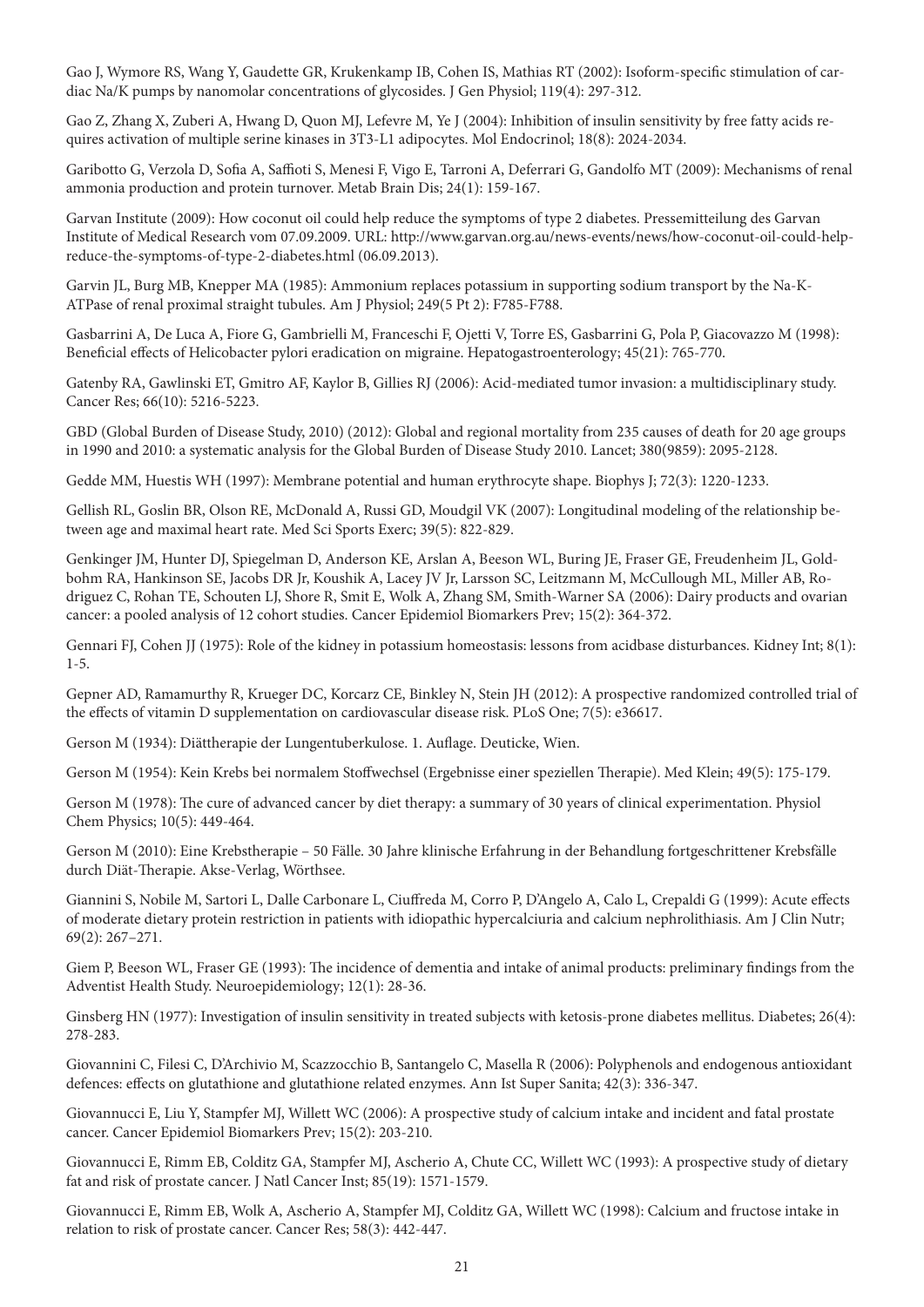Glitsch M (2011): Protons and Ca2+: ionic allies in tumor progression? Physiology (Bethesda); 26(4): 252-265.

GNYC (Greater New York Conference) Adventist Youth Ministries (2008): General Conference Nutrition Council Vegetarian Food Pyramid. URL: http://www.gnycyouth.org/article/articleview/988/1/ (30.08.2013).

Göbel BO, Hoffmann G, Ruppert M, Stumpe KO, Vetter H, Siffert W, Düsing R (1994): The lymphocyte Na+/H+ antiport: activation in primary hypertension and during chronic NaCl-loading. Eur J Clin Invest; 24(8): 529-539.

Goff LM, Bell JD, So PW, Dornhorst A, Frost GS (2005): Veganism and its relationship with insulin resistance and intramyocellular lipid. Eur J Clin Nutr; 59(2): 291-298.

Goldberg T, Cai W, Peppa M, Dardaine V, Baliga BS, Uribarri J, Vlassara H (2004): Advanced glycoxidation end products in commonly consumed foods. J Am Diet Assoc; 104(8): 1287-1291.

Goldbourt U, Yaari S, Medalie JH (1993): Factors predictive of long-term coronary heart disease mortality among 10,059 male Israeli civil servants and municipal employees. A 23-year mortality follow-up in the Israeli Ischemic Heart Disease Study. Cardiology; 82(2-3): 100-121.

Goldin A, Beckman JA, Schmidt AM, Creager MA (2006): Advanced glycation end products: sparking the development of diabetic vascular injury. Circulation; 114(6): 597-605.

Gómez-Garre D, Martín-Ventura JL, Granados R, Sancho T, Torres R, Ruano M, García-Puig J, Egido J (2006): Losartan improves resistance artery lesions and prevents CTGF and TGF-beta production in mild hypertensive patients. Kidney Int; 69(7): 1237–1244.

Gomez-Sanchez EP (2004): Brain mineralocorticoid receptors: orchestrators of hypertension and end-organ disease. Curr Opin Nephrol Hypertens; 13(2): 191-196.

Gomez-Sanchez EP, Ahmad N, Romero DG, Gomez-Sanchez CE (2005): Is aldosterone synthesized within the rat brain? Am J Physiol Endocrinol Metab; 288(2): E342-346.

Gonzalez CA (2006): The European Prospective Investigation into Cancer and Nutrition (EPIC). Public Health Nutr; 9(1A): 124-126.

Gonzalez CA, Riboli E (2010): Diet and cancer prevention: Contributions from the European Prospective Investigation into Cancer and Nutrition (EPIC) study. Eur J Cancer; 46(14): 2555-2562.

Gopal E, Fei YJ, Sugawara M, Miyauchi S, Zhuang L, Martin P, Smith SB, Prasad PD, Ganapathy V (2004): Expression of slc5a8 in kidney and its role in Na(+)- coupled transport of lactate. J Biol Chem; 279(43): 44522-44532.

Gordon RC, Rose MC, Skeaff SA, Gray AR, Morgan KM, Ruffman T (2009): Iodine supplementation improves cognition in mildly iodine-deficient children. Am J Clin Nutr; 90(5): 1264-1271.

Goyer RA, Cherian MG, Jones MM, Reigart JR (1995): Role of chelating agents for prevention, intervention, and treatment of exposures to toxic metals. Environ Health Perspect; 103(11): 1048-1052.

Gray N (2012): Vegetarians have longer life expectancy than meat eaters, finds study. URL: http://www.nutraingredients.com/ Research/Vegetarians-havelonger-life-expectancy-than-meat-eaters-finds-study (30.08.2013).

Green DM, Ropper AH, Kronmal RA, Psaty BM, Burke GL; Cardiovascular Health Study (2002): Serum potassium level and dietary potassium intake as risk factors for stroke. Neurology; 59(3): 314-320.

Griffin JD (2001): Leukemia stem cells and constitutive activation of NF-kappaB. Blood ;98(8): 2291.

Grimes CA, Riddell LJ, Campbell KJ, Nowson CA (2013): Dietary salt intake, sugar-sweetened beverage consumption, and obesity risk. Pediatrics; 131(1): 14-21.

Griner EM, Kazanietz MG (2007): Protein kinase C and other diacylglycerol effectors in cancer. Nat Rev Cancer; 7(4): 281-294.

Gu Y, Nieves JW, Stern Y, Luchsinger JA, Scarmeas N (2010): Food combination and Alzheimer disease risk: a protective diet. Arch Neurol; 67(6): 699-706.

Guarente L (2007): Sirtuins in aging and disease. Cold Spring Harb Symp Quant Biol; 72: 483-488.

Guder WG, Häussinger D, Gerok W (1987): Renal and hepatic nitrogen metabolism in systemic acid base regulation. J Clin Chem Clin Biochem; 25(8): 457-466.

Gugliucci A (2010): Beyond the antioxidant properties: pomegranate juice polyphenols increase hepatocyte paraoxonase 1 secretion. Atherosclerosis; 208(1): 28-29.

Guilherme A, Virbasius JV, Puri V, Czech MP (2008): Adipocyte dysfunctions linking obesity to insulin resistance and type 2 diabetes. Nat Rev Mol Cell Biol; 9(5): 367-377.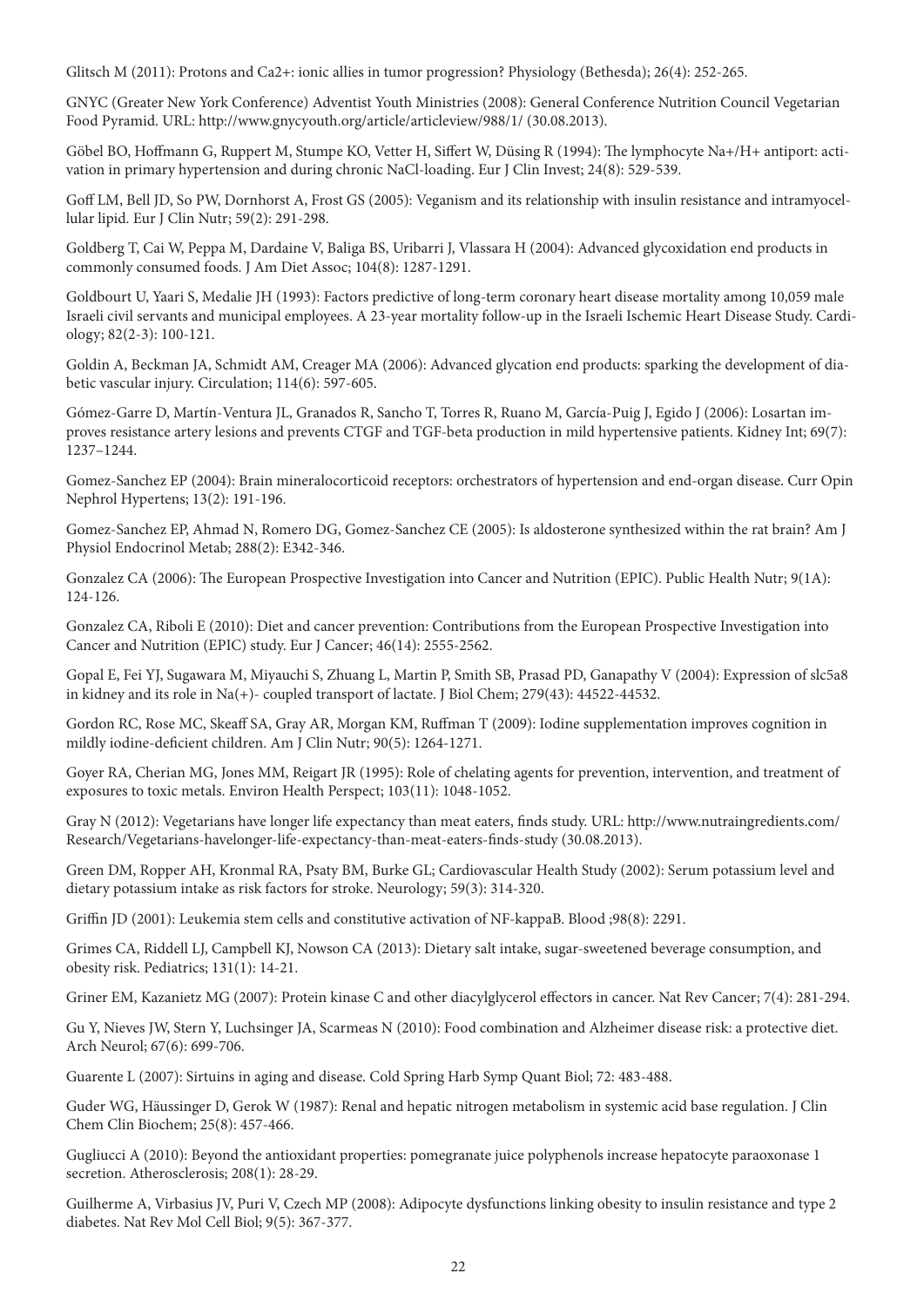Guix FX, Uribesalgo I, Coma M, Muñoz FJ (2005): The physiology and pathophysiology of nitric oxide in the brain. Prog Neurobiol; 76(2): 126-152.

Guo J, Lou W, Ji Y, Zhang S (2013): Effect of CCR7, CXCR4 and VEGF-C on the lymph node metastasis of human pancreatic ductal adenocarcinoma. Oncol Lett; 5(5): 1572-1578.

Gupta N, Martin PM, Prasad PD, Ganapathy V (2006): SLC5A8 (SMCT1)-mediated transport of butyrate forms the basis for the tumor suppressive function of the transporter. Life Sci; 78(21): 2419-2425.

Gupta RK, Oesterling RM (1976): Dual divalent cation requirement for activation of pyruvate kinase; essential roles of both enzyme- and nucleotide-bound metal ions. Biochemistry; 15(13): 2881-2887.

Gustaw-Rothenberg K (2009): Dietary patterns associated with Alzheimer's disease: population based study. Int J Environ Res Public Health; 6(4): 1335-1340.

Györke ZS, Sulyok E, Guignard JP (1991): Ammonium chloride metabolic acidosis and the activity of renin-angiotensin-aldosterone system in children. Eur J Pediatr; 150(8): 547-549.

Haas MJ, Reinacher D, Li JP, Wong NC, Mooradian AD (2001) Regulation of apoA1 gene expression with acidosis: requirement for a transcriptional repressor. J Mol Endocrinol; 27(1): 43-57.

Haddy FJ, Vanhoutte PM, Feletou M (2006): Role of potassium in regulating blood flow and blood pressure. Am J Physiol Regul Integr Comp Physiol; 290(3): R546-R552.

Hadi SM, Bhat SH, Azmi AS, Hanif S, Shamim U, Ullah MF (2007): Oxidative breakage of cellular DNA by plant polyphenols: a putative mechanism for anticancer properties. Semin Cancer Biol; 17(5): 370-376.

Hafström I, Ringertz B, Gyllenhammar H, Palmblad J, Harms-Ringdahl M (1988): Effects of fasting on disease activity, neutrophil function, fatty acid composition, and leukotriene biosynthesis in patients with rheumatoid arthritis. Arthritis Rheum; 31(5): 585-592.

Hafström I, Ringertz B, Spångberg A, von Zweigbergk L, Brannemark S, Nylander I, Rönnelid J, Laasonen L, Klareskog L (2001): A vegan diet free of gluten improves the signs and symptoms of rheumatoid arthritis: the effects on arthritis correlate with a reduction in antibodies to food antigens. Rheumatology (Oxford); 40(10): 1175-1179.

Håheim LL, Holme I, Hjermann I, Leren P (1993): The predictability of risk factors with respect to incidence and mortality of myocardial infarction and total mortality. A 12-year follow-up of the Oslo Study, Norway. J Intern Med; 234(1): 17-24.

Hairston KG, Vitolins MZ, Norris JM, Anderson AM, Hanley AJ, Wagenknecht LE (2012): Lifestyle factors and 5-year abdominal fat accumulation in a minority cohort: the IRAS Family Study. Obesity (Silver Spring); 20(2): 421-427.

Hajer GR, van der Graaf Y, Olijhoek JK, Verhaar MC, Visseren FL; SMART Study Group (2007): Levels of homocysteine are increased in metabolic syndrome patients but are not associated with an increased cardiovascular risk, in contrast to patients without the metabolic syndrome. Heart; 93(2): 216-220.

Halkjær J, Olsen A, Overvad K, Jakobsen MU, Boeing H, Buijsse B, Palli D, Tognon G, Du H, van der A DL, Forouhi NG, Wareham NJ, Feskens EJ, Sørensen TI, Tjønneland A (2011): Intake of total, animal and plant protein and subsequent changes in weight or waist circumference in European men and women: the Diogenes project. Int J Obes (Lond); 35(8): 1104-1113.

Hall JE, Guyton AC, Brands MW (1996): Pressure-volume regulation in hypertension. Kidney Int Suppl; 55: S35-S41.

Halton TL, Willett WC, Liu S, Manson JE, Albert CM, Rexrode K, Hu FB (2006): Low-carbohydrate-diet score and the risk of coronary heart disease in women. N Engl J Med; 355(19): 1991-2002.

Hänninen O, Rauma AL, Kaartinen K, Nenonen M (1999): Vegan diet in physiological health promotion. Acta Physiol Hung; 86(3-4): 171-180.

Hansen HP, Tauber-Lassen E, Jensen BR, Parving HH (2002): Effect of dietary protein restriction on prognosis in patients with diabetic nephropathy. Kidney Int; 62(1): 220-228.

Hapke U, Maske U, Busch M, Schlack R, Scheidt-Nave C (2012): Stress, Schlafstörungen, Depressionen und Burn-out: Wie belastet sind wir? In: Kurth BM: Erste Ergebnisse aus der "Studie zur Gesundheit Erwachsener in Deutschland" (DEGS). Bundesgesundheitsbl; 55: 980-990.

Harbige LS (2003): Fatty acids, the immune response, and autoimmunity: a question of n-6 essentiality and the balance between n-6 and n-3. Lipids; 38(4): 323-341.

Hardinge MG, Crooks H (1963): Non-flesh dietaries. II. Scientific literature. J Am Diet Assoc; 43: 550-558.

Hargreaves M (2002): Carbohydrate Replacement during Exercise. In: Maughan RJ (Hrsg.): Nutrition in Sport. Part 1: Nutrition and Exercise. Chapter 8: 112-118. Blackwell Science, Oxford.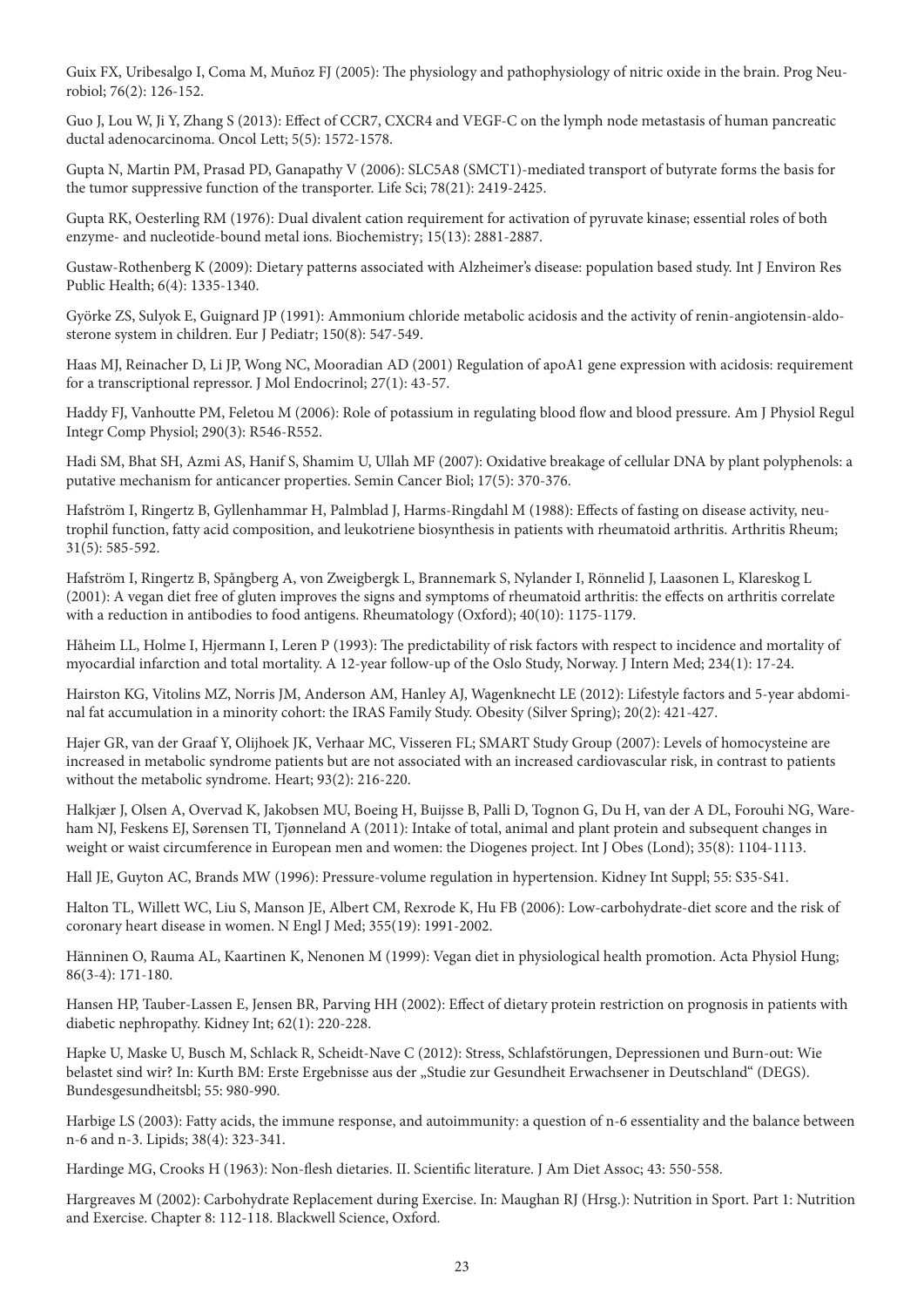Hargreaves M, Angus D, Howlett K, Conus NM, Febbraio M (1996): Effect of heat stress on glucose kinetics during exercise. J Appl Physiol; 81(4): 1594-1597.

Hargreaves M, Costill DL, Coggan A, Fink WJ, Nishibata I (1984): Effect of carbohydrate feedings on muscle glycogen utilization and exercise performance. Med Sci Sports Exerc; 16(3): 219-222.

Harper ME, Antoniou A, Villalobos-Menuey E, Russo A, Trauger R, Vendemelio M, George A, Bartholomew R, Carlo D, Shaikh A, Kupperman J, Newell EW, Bespalov IA, Wallace SS, Liu Y, Rogers JR, Gibbs GL, Leahy JL, Camley RE, Melamede R, Newell MK (2002): Characterization of a novel metabolic strategy used by drug-resistant tumor cells. FASEB J; 16(12): 1550-1557.

Hartman RE, Shah A, Fagan AM, Schwetye KE, Parsadanian M, Schulman RN, Finn MB, Holtzman DM (2006): Pomegranate juice decreases amyloid load and improves behavior in a mouse model of Alzheimer's disease. Neurobiol Dis; 24(3): 506-515.

Harvard School of Public Health (2013a): Calcium and Milk: What's Best for Your Bones and Health? URL: http://www.hsph. harvard.edu/nutritionsource/calcium-full-story/ (30.08.2013).

Harvard School of Public Health (2013b): Healthy Eating Plate. URL: http://www.hsph.harvard.edu/nutritionsource/healthyeating-plate/ (06.09.2013).

Haslbeck KM, Bierhaus A, Erwin S, Kirchner A, Nawroth P, Schlötzer U, Neundörfer B, Heuss D (2004): Receptor for advanced glycation endproduct (RAGE)-mediated nuclear factor-kappaB activation in vasculitic neuropathy. Muscle Nerve; 29(6): 853- 860.

Hassanpour Fard M, Ghule AE, Bodhankar SL, Dikshit M (2011): Cardioprotective effect of whole fruit extract of pomegranate on doxorubicin-induced toxicity in rat. Pharm Biol; 49(4): 377-382.

Hathaway B (2013): Yale researchers identify salt as a trigger of autoimmune diseases. URL: http://medicine.yale.edu/news/article.aspx?id=4940 (10.07.2013).

Haugen MA, Kjeldsen-Kragh J, Bjerve KS, Høstmark AT, Førre O (1994): Changes in plasma phospholipid fatty acids and their relationship to disease activity in rheumatoid arthritis patients treated with a vegetarian diet. Br J Nutr; 72(4): 555-566.

He C, Sabol J, Mitsuhashi T, Vlassara H (1999): Dietary glycotoxins: inhibition of reactive products by aminoguanidine facilitates renal clearance and reduces tissue sequestration. Diabetes; 48(6): 1308-1315.

He FJ, Marciniak M, Visagie E, Markandu ND, Anand V, Dalton RN, MacGregor GA (2009): Effect of modest salt reduction on blood pressure, urinary albumin, and pulse wave velocity in white, black, and Asian mild hypertensives. Hypertension; 54(3): 482-488.

He FJ, Markandu ND, Coltart R, Barron J, MacGregor GA (2005): Effect of short-term supplementation of potassium chloride and potassium citrate on blood pressure in hypertensives. Hypertension; 45(4): 571-574.

He FJ, Nowson CA, Lucas M, MacGregor GA (2007): Increased consumption of fruit and vegetables is related to a reduced risk of coronary heart disease: meta-analysis of cohort studies. J Hum Hypertens; 21(9): 717-728.

He FJ, Nowson CA, MacGregor GA (2006): Fruit and vegetable consumption and stroke: meta-analysis of cohort studies. Lancet 367(9507): 320-326.

Heaney RP (1993): Protein intake and the calcium economy. J Am Diet Assoc; 93(11): 1259–1260.

Heaney RP (2006): Role of dietary sodium in osteoporosis. J Am Coll Nutr; 25(3 Suppl): 271S-276S.

Hegde MV (2006): The need of Antioxidants in omega-3 supplementation, URL: http://www.bmj.com/content/332/7544/752?ta b=responses (06.09.2013).

Hegsted DM, Ausman LM, Johnson JA, Dallal GE (1993): Dietary fat and serum lipids: an evaluation of the experimental data. Am J Clin Nutr; 57(6): 875-883.

Heidemann C, Du Y, Schubert I, Rathmann W, Scheidt-Nave C (2013): Prävalenz und zeitliche Entwicklung des bekannten Diabetes mellitus. Ergebnisse der Studie zur Gesundheit Erwachsener in Deutschland (DEGS1). Bundesgesundheitsbl; 56: 668-677.

Heilmeyer P (2008): Die LOGI-Methode. Eine maßgeschneiderte Ernährung bei Übergewicht, Metabolischem Syndrom und Typ-2-Diabetes. Ernährung & Medizin; 23(1): 20-25.

Heine H (2005): Die extrazelluläre Matrix als Attraktor für Verschlackungensphänomene. Ärztezeitschrift für Naturheilverfahren,46(5): 263-266.

Heine H (2006): Lehrbuch der biologischen Medizin: Grundregulation und Extrazelluläre Matrix. Hippokrates-Verlag, Stuttgart.

Heinrich-Böll-Stiftung, Bund für Umwelt- und Naturschutz, Le Monde diplomatique (2013): Fleischatlas. Daten und Fakten über Tiere als Nahrungsmittel. 2013. 5., aktualisierte Auflage.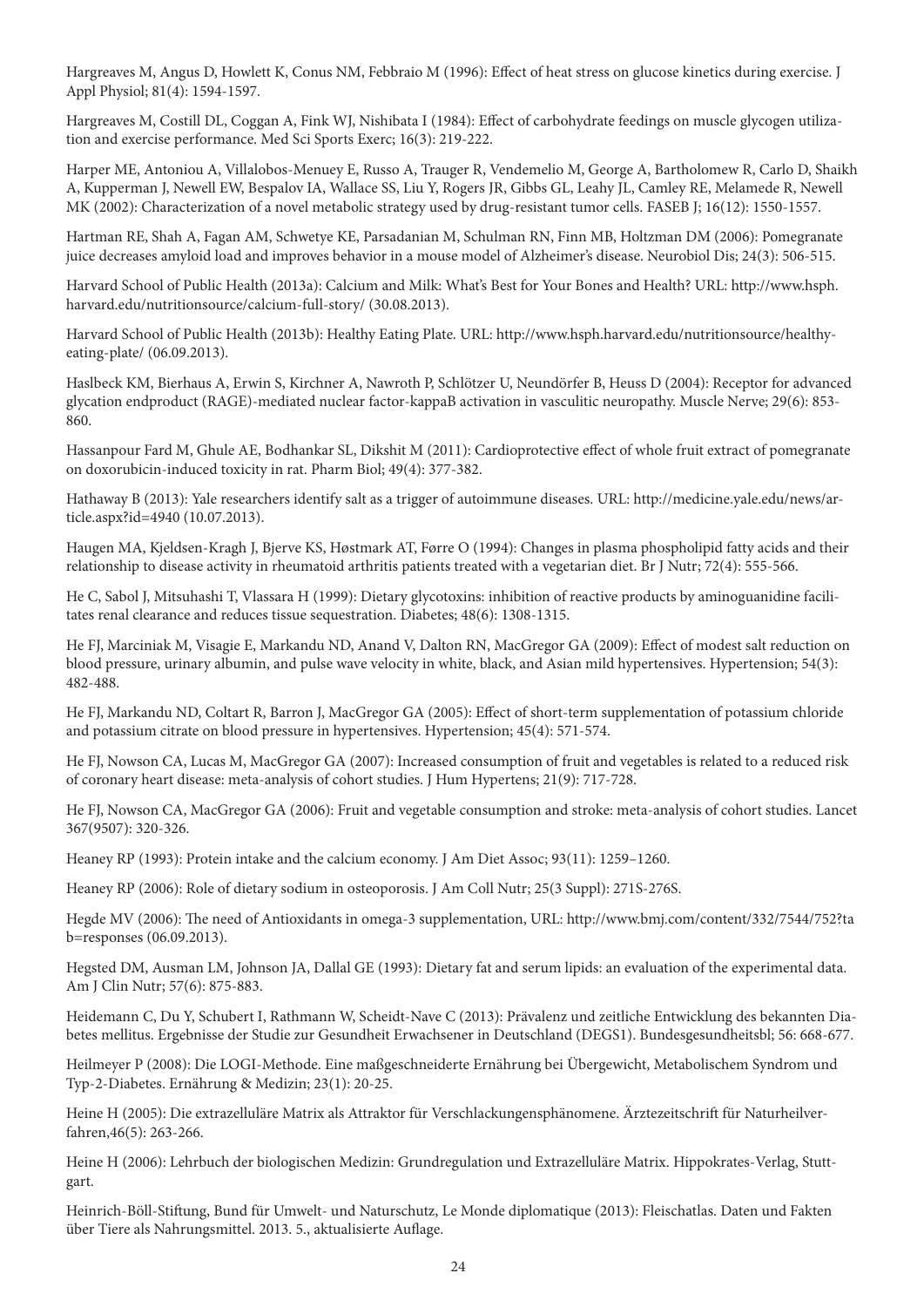Helderman JH, Elahi D, Andersen DK, Raizes GS, Tobin JD, Shocken D, Andres R (1983): Prevention of the glucose intolerance of thiazide diuretics by maintenance of body potassium. Diabetes; 32(2): 106-111.

Hené RJ, Koomans HA, Boer P, Dorhout Mees EJ (1986): Adaptation to chronic potassium loading in normal man. Miner Electrolyte Metab; 12: 165-172.

Hensley K, Hall N, Subramaniam R, Cole P, Harris M, Aksenov M, Aksenova M, Gabbita SP, Wu JF, Carney JM, Lovell M, Markesbery WR, Butterfield DA (1995): Brain regional correspondence between Alzheimer's disease histopathology and biomarkers of protein oxidation. J Neurochem; 65(5): 2146-2156.

Hensley K, Kotake Y, Sang H, Pye QN, Wallis GL, Kolker LM, Tabatabaie T, Stewart CA, Konishi Y, Nakae D, Floyd RA (2000): Dietary choline restriction causes complex I dysfunction and increased  $H(2)O(2)$  generation in liver mitochondria. Carcinogenesis; 21(5): 983-989.

Herr I, Büchler MW (2010): Dietary constituents of broccoli and other cruciferous vegetables: implications for prevention and therapy of cancer. Cancer Treat Rev; 36(5): 377-383.

Herr I, Rausch V, Büchler MW (2013): Senfölbombe der Kreuzblütler – pflanzlicher Verteidigungsmechanismus mit therapeutischer Wirkung. DZO; 45: 4-13.

Herrmann W, Obeid R (2008): Ursachen und frühzeitige Diagnostik von Vitamin-B12-Mangel. Dtsch Arztebl; 105(40): 680- 685.

Heyland D, Muscedere J, Wischmeyer PE, Cook D, Jones G, Albert M, Elke G, Berger MM, Day AG; Canadian Critical Care Trials Group (2013): A randomized trial of glutamine and antioxidants in critically ill patients. N Engl J Med; 368(16): 1489- 1497.

Hicklin JA, McEwen LM, Morgan JE (1980): The effect of diet in rheumatoid arthritis. Clin Allergy; 10: 463-467.

Hislop TG, Coldman AJ, Elwood JM, Brauer G, Kan L (1986): Childhood and recent eating patterns and risk of breast cancer. Cancer Detect Prev; 9(1-2): 47–58.

Hochedlinger K, Blelloch R, Brennan C, Yamada Y, Kim M, Chin L, Jaenisch R (2004): Reprogramming of a melanoma genome by nuclear transplantation. Genes Dev; 18(15): 1875-1885.

Hodis S, Zamir M. (2009): Mechanical events within the arterial wall: the dynamic context for elastin fatigue. J Biomech; 42(8):1010–1016.

Hofmann SM, Dong HJ, Li Z, Cai W, Altomonte J, Thung SN, Zeng F, Fisher EA, Vlassara H (2002): Improved insulin sensitivity is associated with restricted intake of dietary glycoxidation products in the db/db mouse. Diabetes; 51(7): 2082-2089.

Holick MF (2007): Vitamin D deficiency. N Engl J Med; 357(3): 266-281.

Holt S, Miller J, Petocz P (1997): An insulin index of foods: The insulin demand generated by 1000-kJ portions of common foods. Am J Clin Nutr; 66(5): 1264-1276.

Hooper L, Thompson RL, Harrison RA, Summerbell CD, Ness AR, Moore HJ, Worthington HV, Durrington PN, Higgins JP, Capps NE, Riemersma RA, Ebrahim SB, Davey Smith G (2006): Risks and benefits of omega 3 fats for mortality, cardiovascular disease, and cancer: systematic review. BMJ; 332(7544): 752-760.

Hoppe C, Mølgaard C, Dalum C, Vaag A, Michaelsen KF (2009): Differential effects of casein versus whey on fasting plasma levels of insulin, IGF-1 and IGF-1/IGFBP-3: results from a randomized 7-day supplementation study in prepubertal boys. Eur J Clin Nutr; 63(9): 1076-1083.

Horie H, Kanazawa K, Okada M, Narushima S, Itoh K, Terada A (1999): Effects of intestinal bacteria on the development of colonic neoplasm: an experimental study. Eur J Cancer Prev; 8(3): 237-245.

Hourani BT, Hamlin EM, Reynolds TB (1971): Cerebrospinal fluid glutamine as a measure of hepatic encephalopathy. Arch Intern Med; 127(6): 1033-1036.

House CD, Vaske CJ, Schwartz AM, Obias V, Frank B, Luu T, Sarvazyan N, Irby RB, Strausberg RL, Hales TG, Stuart JM, Lee NH (2010): Voltage-gated Na+channel SCN5A is a key regulator of a gene transcriptional network that controls colon cancer invasion. Cancer Res; 70(17): 6957-6967.

Houston MC (2011): The importance of potassium in managing hypertension. Curr Hypertens Rep; 13(4): 309-317.

Houston MC, Harper KJ (2008): Potassium, magnesium, and calcium: their role in both the cause and treatment of hypertension. J Clin Hypertens (Greenwich); 10(7 Suppl 2): 3-11.

Howard BV, Van Horn L, Hsia J, Manson JE, Stefanick ML, Wassertheil-Smoller S, Kuller LH, LaCroix AZ, Langer RD, Lasser NL, Lewis CE, Limacher MC, Margolis KL, Mysiw WJ, Ockene JK, Parker LM, Perri MG, Phillips L, Prentice RL, Robbins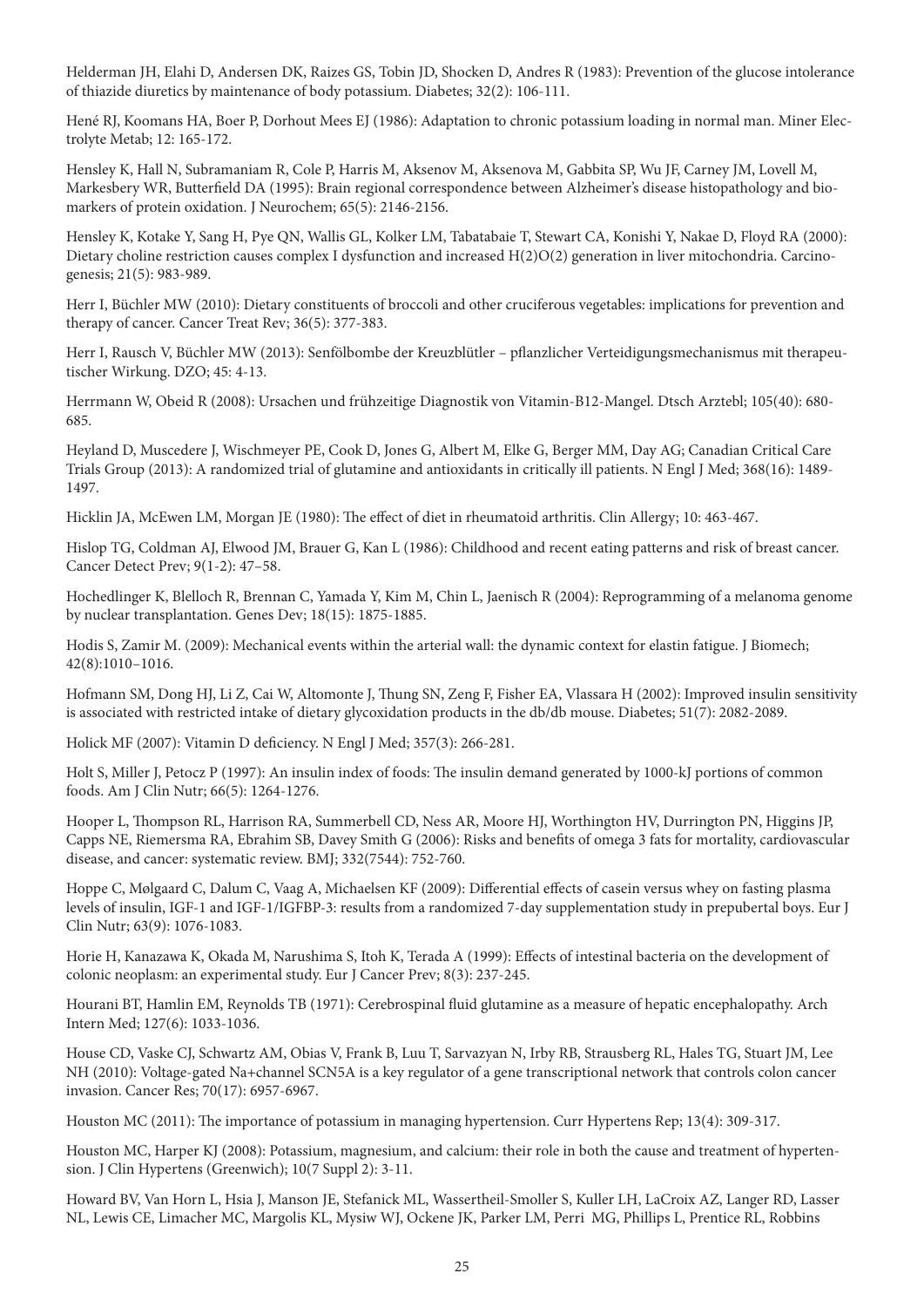J, Rossouw JE, Sarto GE, Schatz IJ, Snetselaar LG, Stevens VJ, Tinker LF, Trevisan M, Vitolins MZ, Anderson GL, Assaf AR, Bassford T, Beresford SA, Black HR, Brunner RL, Brzyski RG, Caan B, Chlebowski RT, Gass M, Granek I, Greenland P, Hays J, Heber D, Heiss G, Hendrix SL, Hubbell FA, Johnson KC, Kotchen JM (2006): Low-fat dietary pattern and risk of cardiovascular disease: the Women's Health Initiative Randomized Controlled Dietary Modification Trial. JAMA; 295(6): 655-666.

Hoyer S, Nitsch R, Oesterreich K (1990): Ammonia is endogenously generated in the brain in the presence of presumed and verified dementia of Alzheimer type. Neurosci Lett; 117(3): 358-362.

Hoyt G, Hickey MS, Cordain L (2005): Dissociation of the glycaemic and insulinaemic responses to whole and skimmed milk. Br J Nutr; 93(2): 175-177.

Hsing AW, Sakoda LC, Chua S Jr (2007): Obesity, metabolic syndrome, and prostate cancer. Am J Clin Nutr; 86(3): s843-s857.

Hu FB, Stampfer MJ, Manson JE, Ascherio A, Colditz GA, Speizer FE, Hennekens CH, Willett WC (1999a): Dietary saturated fats and their food sources in relation to the risk of coronary heart disease in women. Am J Clin Nutr; 70(6): 1001-1008.

Hu FB, Stampfer MJ, Manson JE, Rimm E, Colditz GA, Rosner BA, Hennekens CH, Willett WC (1997): Dietary fat intake and the risk of coronary heart disease in women. N Engl J Med; 337(21): 1491-1499.

Hu FB, Stampfer MJ, Rimm E, Ascherio A, Rosner BA, Spiegelman D, Willett WC (1999b): Dietary fat and coronary heart disease: A comparison of approaches for adjusting for total energy intake and modeling repeated dietary measurements. Am J Epidemiol; 149(6): 531-540.

Hu FB, van Dam RM, Liu S (2001): Diet and risk of type II diabetes: the role of types of fat and carbohydrate. Diabetologia; 44(7): 805-817.

Huang BS, Amin MS, Leenen FH (2006): The central role of the brain in salt-sensitive hypertension. Curr Opin Cardiol; 21(4): 295–304.

Huang S, Ernberg I, Kauffman S (2009): Cancer attractors: a systems view of tumors from a gene network dynamics and developmental perspective. Semin Cell Dev Biol; 20(7): 869-876.

Huang TH, Yang Q, Harada M, Li GQ, Yamahara J, Roufogalis BD, Li Y (2005): Pomegranate flower extract diminishes cardiac fibrosis in Zucker diabetic fatty rats: modulation of cardiac endothelin-1 and nuclear factor-kappaB pathways. J Cardiovasc Pharmacol; 46(6): 856-862.

Huber R, Herdrich A, Rostock M, Vogel T (2001): Clinical remission of an HLA B27-positive sacroiliitis on vegan diet. Forsch Komplementarmed Klass Naturheilkd; 8(4): 228-231.

Huebschmann AG, Regensteiner JG, Vlassara H, Reusch JEB (2006): Diabetes and advanced glycoxidation end products. Diabetes Care; 29(6): 1420-1432.

Huerta MG, Roemmich JN, Kington ML, Bovbjerg VE, Weltman AL, Holmes VF, Patrie JT, Rogol AD, Nadler JL (2005): Magnesium deficiency is associated with insulin resistance in obese children. Diabetes Care; 28(5): 1175-1181.

Humphries S, Kushner H, Falkner B (1999): Low dietary magnesium is associated with insulin resistance in a sample of young, nondiabetic Black Americans. Am J Hypertens; 12(8 Pt 1): 747-756.

Hung CJ, Huang PC, Li YH, Lu SC, Ho LT, Chou HF (2006): Taiwanese vegetarians have higher insulin sensitivity than omnivores. Br J Nutr; 95(1): 129–135.

Hung HC, Joshipura KJ, Jiang R, Hu FB, Hunter D, Smith-Warner SA, Colditz GA, Rosner B, Spiegelman D, Willett WC (2004): Fruit and vegetable intake and risk of major chronic disease. J Natl Cancer Inst; 96(21): 1577-1584.

Hunt DA, Lane HM, Zygmont ME, Dervan PA, Hennigar RA (2007): MRNA stability and overexpression of fatty acid synthase in human breast cancer cell lines. Anticancer Res; 27(1A): 27-34.

Hunte C, Screpanti E, Venturi M, Rimon A, Padan E, Michel H (2005): Structure of a Na+/H+ antiporter and insights into mechanism of action and regulation by pH. Nature; 435(7046): 1197-1202.

Hussein QA (2009): Paediatric formulations of L-arginine for the use in urea cycle disorders. Dissertation, Mathematisch-Naturwissenschaftliche Fakultät der Heinrich-Heine-Universität Düsseldorf.

Hvatum M, Kanerud L, Hällgren R, Brandtzaeg P (2006): The gut-joint axis: cross reactive food antibodies in rheumatoid arthritis. Gut; 55(9): 1240-1247.

Hyung SJ, DeToma AS, Brender JR, Lee S, Vivekanandan S, Kochi A, Choi JS, Ramamoorthy A, Ruotolo BT, Lim MH (2013): Insights into antiamyloidogenic properties of the green tea extract (-)-epigallocatechin-3-gallate toward metal-associated amyloid-β species. Proc Natl Acad Sci U S A; 110(10): 3743-3748.

IASO (International Association for the Study of Obesity), IOTF (International Obesity Taskforce). URL: http://www.iaso.org/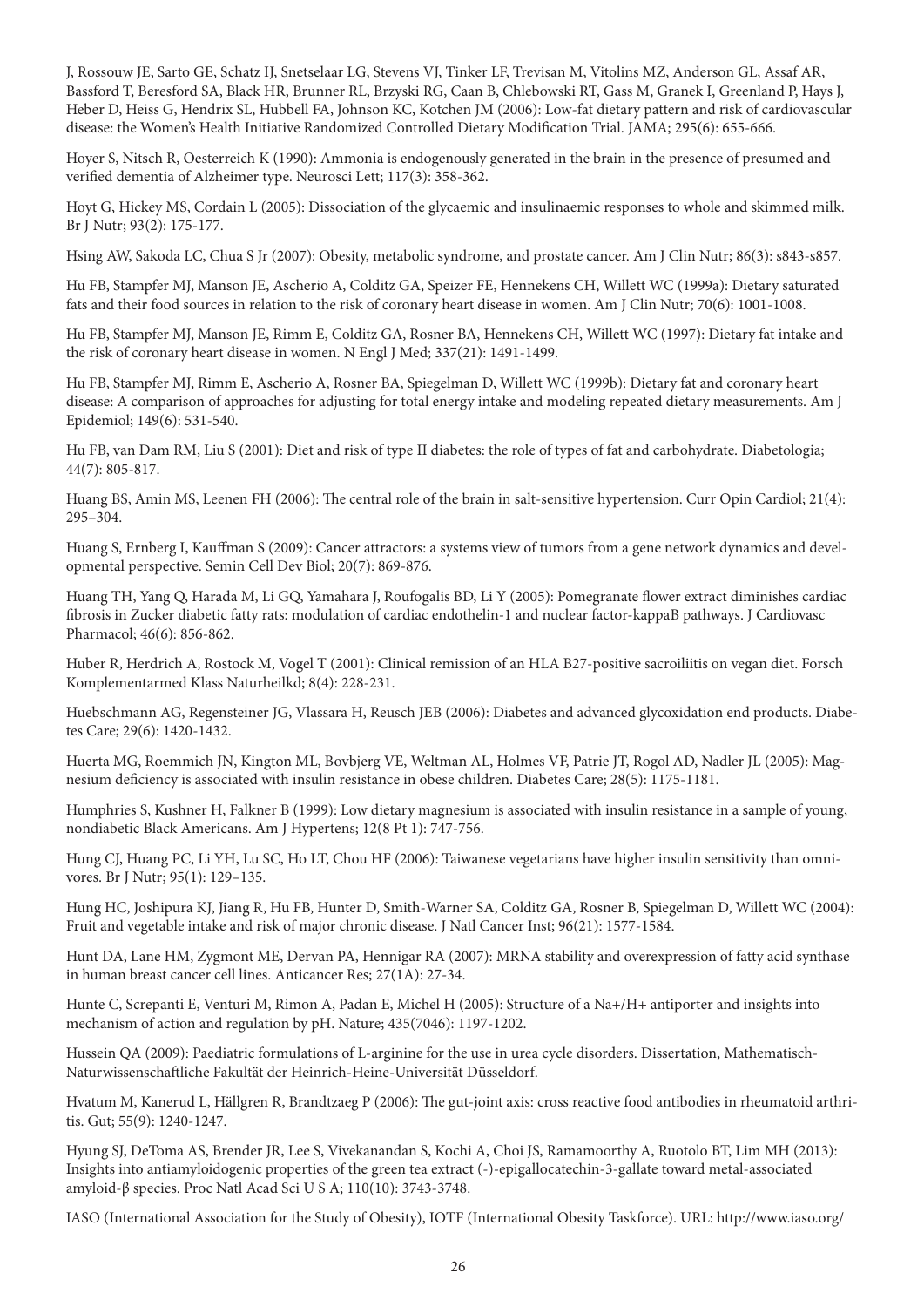iotf/obesity/ (31.08.2013).

Ignarro LJ, Byrns RE, Sumi D, de Nigris F, Napoli C (2006): Pomegranate juice protects nitric oxide against oxidative destruction and enhances the biological actions of nitric oxide. Nitric Oxide; 15(2): 93–102.

Institut für Ernährungsinformation: Waist-to-Hip-Ratio (WHR). URL: http://www.ernaehrung.de/berechnungen/waist-hipratio.php (14.06.2012).

Institute of Medicine (IOM) (2010): Strategies to Reduce Sodium Intake in the United States. The National Academies Press, Washington, DC.

Institute of Medicine (IOM) (2011): Dietary Reference Intakes for Calcium and Vitamin D. The National Academies Press, Washington, DC.

Instituto Nacional de Carnes (2011): Meat consumption in Uruguay. URL: http://www.inac.gub.uy/innovaportal/v/6360/1/innova.net/meat\_consumption\_in\_uruguay (22.05.2013).

Intengan HD, Deng LY, Li JS, Schiffrin EL (1999): Mechanics and composition of human subcutaneous resistance arteries in essential hypertension. Hypertension; 33(1 Pt 2): 569–574.

Intersalt Cooperative Research Group (1988): Intersalt: an international study of electrolyte excretion and blood pressure. Results for 24 hour urinary sodium and potassium excretion. BMJ; 297(6644): 319–328.

Ioteyko J (1911): L'enfance végétarienne. Enquête sur 170 enfants végétariens: 85. Brussels: Misch et Thron. Ioteyko J, Kipiani V (1906): Societe Scientifique d`Hygiene Alimentaire et de l`Alimentation Rationelle de l`Homme. Revue 3: 114-207. Brussels.

Ioteyko J, Kipiani V (1907): Leur résistance à la fatigue étudiée à l'ergographe, la durée de leurs réactions nerveuses, considérations énergétiques et sociales. Enquête scientifique sur les végétariens de Bruxelles: 50. Brussels: Henri Lamertin.

Irace C, Cortese C, Fiaschi E, Scavelli F, Liberatoscioli L, Federici G, Gnasso A (2008): The influence of PON1 192 polymorphism on endothelial function in diabetic subjects with or without hypertension. Hypertens Res; 31(3): 507-513.

Ireland C (2006): Hormones in milk can be dangerous. Harvard News Office. Harvard University Gazette. URL: http://www. news.harvard.edu/gazette/2006/12.07/11-dairy.html (27.06.2013).

Ivarsson N, Zhang SJ, Katz A (2011): AICAR reverses ketone body mediated insulin resistance in isolated oxidative muscle. Biochem Biophys Res Commun; 414(4): 670-674.

Izumo H, Izumo S, DeLuise M, Flier JS (1984): Erythrocyte Na,K pump in uremia. Acute correction of a transport defect by hemodialysis. J Clin Invest; 74(2): 581-588.

Jacob LM (2008a): Chemopräventive und ernährungstherapeutische Wirkung von Polyphenolen bei Prostatakarzinom mit Schwerpunkt: Granatapfel-Polyphenole. Inauguraldissertation.

Jacobs DB, Sowers JR, Hmeidan A, Niyogi T, Simpson L, Standley PR (1993): Effects of weight reduction on cellular cation metabolism and vascular resistance. Hypertension; 21(3): 308-314.

Jacobsen B, Knutsen S, Fraser G (1998): Does high soy milk intake reduce prostate cancer incidence? The Adventist Health Study. Cancer Causes Control; 9(6): 553-557.

Jagasia D, Whiting JM, Concato J, Pfau S, McNulty PH (2001): Effect of non-insulin-dependent diabetes mellitus on myocardial insulin responsiveness in patients with ischemic heart disease. Circulation; 103(13): 1734-1739.

Jagger C, Gillies C, Moscone F, Cambois E, Va Oyen H, Nusselder W, Robine J-M (2008): Inequalities in healthy life years in the 25 countries of the European Union in 2005: a cross-national meta-regression analysis. The Lancet, 372(9656): 2124 – 2131.

Jain SK, Kannan K, Lim G (1998a): Ketosis (acetoacetate) can generate oxygen radicals and cause increased lipid peroxidation and growth inhibition in human endothelial cells. Free Radic Biol Med; 25(9): 1083-1088.

Jain SK, McVie R (1999): Hyperketonemia can increase lipid peroxidation and lower glutathione levels in human erythrocytes in vitro and in Type 1 diabetic patients. Diabetes; 48(9): 1850-1855.

Jain SK, McVie R, Jaramillo JJ, Chen Y (1998b): Hyperketonemia (acetoacetate) increases the oxidizability of LDL+VLDL in Type-1 diabetic patients. Free Radic Biol Med; 24(1): 175-181.

Jajoo R, Song L, Rasmussen H, Harris SS, Dawson-Hughes B (2006): Dietary acid-base balance, bone resorption, and calcium excretion. J Am Coll Nutr; 25(3): 224-230.

Jakubowski H (2004): Molecular basis of homocysteine toxicity in humans. Cell Mol Life Sci; 61(4): 470-487.

James JH, Ziparo V, Jeppsson B, Fischer JE (1979): Hyperammonaemia, plasma aminoacid imbalance, and blood-brain aminoacid transport: a unified theory of portal-systemic encephalopathy. Lancet; 2(8146): 772-775.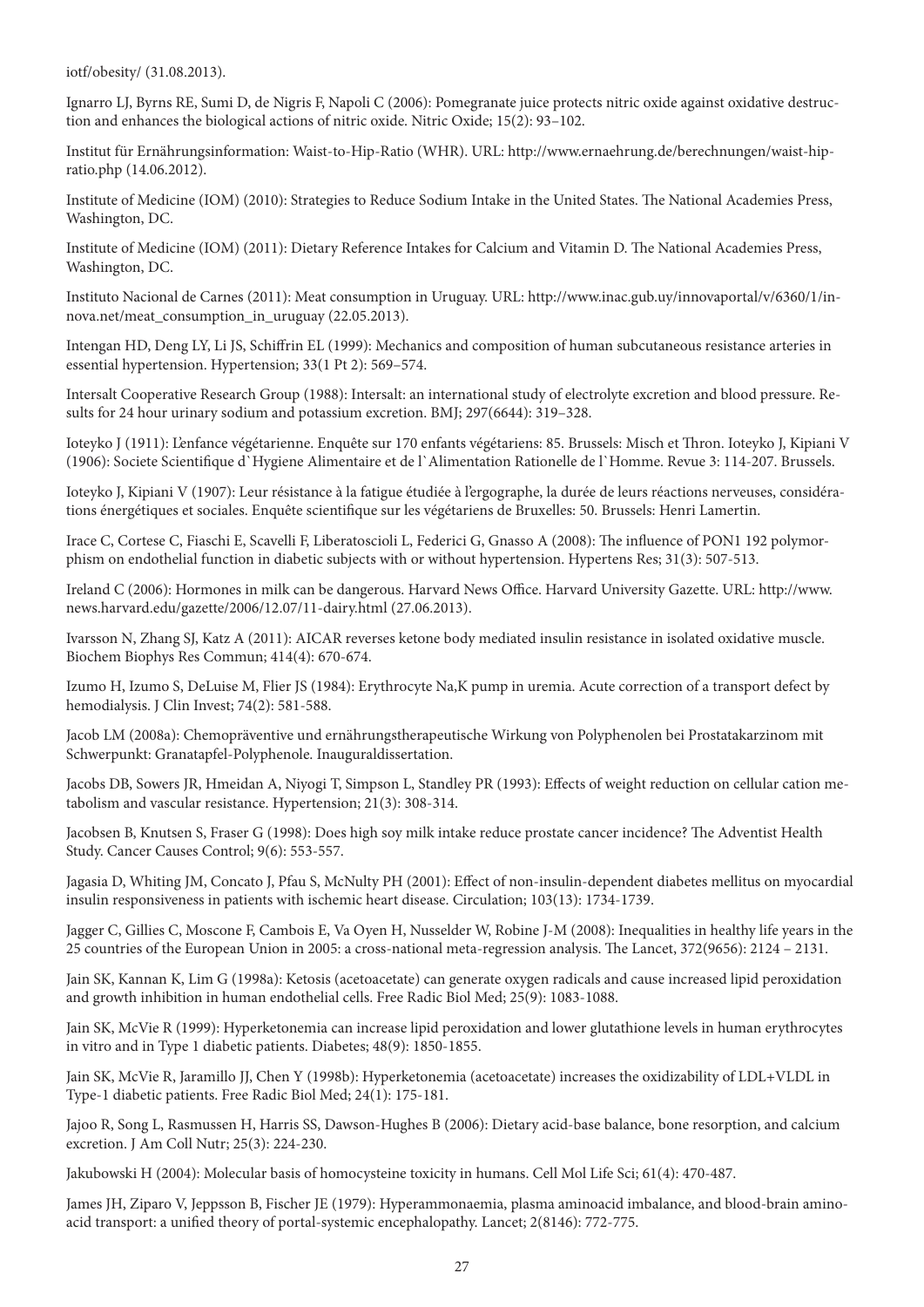Janney NW (1915): The metabolic relationship of the proteins to glucose. J Biol Chem, 20: 321-350.

Jansson B (1986): Geographic cancer risk and intracellular potassium/sodium ratios. Cancer Detect Prev; 9(3-4): 171-194.

Jansson B (1990): Dietary, total body, and intracellular potassium-to-sodium ratios and their influence on cancer. Cancer Detect Prev; 14(5): 563-565.

Jansson B (1996): Potassium, sodium, and cancer: a review. J Environ Pathol Toxicol Oncol; 15 (2-4): 65-73.

Javorková V, Pechánová O, Andriantsitohaina R, Vrbjar N (2003): Effect of polyphenolic compounds on the renal Na(+),K(+)- ATPase during the restoration of normotension after experimentally induced hypertension in rats. Exp Physiol; 88(4): 475-482.

Javorková V, Pechánová O, Andriantsitohaina R, Vrbjar N (2004): Effect of polyphenolic compounds on the renal Na+,K(+)- ATPase during development and persistence of hypertension in rats. Exp Physiol; 89(1): 73-81.

Jehle S, Zanetti A, Muser J, Hulter HN, Krapf R (2006): Partial neutralization of the acidogenic western diet with potassium citrate increases bone mass in postmenopausal women with osteopenia. J Am Soc Nephrol; 17(11): 3213–3222.

Jenkins DJ, Kendall CW, Popovich DG, Vidgen E, Mehling CC, Vuksan V, Ransom TP, Rao AV, Rosenberg-Zand R, Tariq N, Corey P, Jones PJ, Raeini M, Story JA, Furumoto EJ, Illingworth DR, Pappu AS, Connelly PW (2001): Effect of a very-high-fiber vegetable, fruit, and nut diet on serum lipids and colonic function. Metabolism; 50(4): 494-503.

Jensen HH, Batres-Marquez SP, Carriquiry A, Schalinske KL (2007): Choline in the diets of the US population: NHANES, 2003- 2004. FASEB J; 21: lb219.

Jentjens R (2002): Eating Strategies for Stage Races. In: Jeukendrup AE (Hrsg.): High-Performance Cy cling. Part IV: Nutrition. Chapter 15: 173-182. Human Kinetics, Champaign.

Jeremy JY, Jones RA, Koupparis AJ, Hotston M, Angelini GD, Persad R, Shukla N (2006): Re: Oxidative stress in arteriogenic erectile dysfunction: prophylactic role of antioxidants. J Urol; 175(3 Pt 1): 1175–1176.

Jeukendrup AE (Hrsg.) (2002): High performance Cycling. Part IV: Nutrition. Chapter 12: 139-153. Human Kinetics, Champaign.

Jiang R, Manson JE, Meigs JB, Ma J, Rifai N, Hu FB (2004): Body iron stores in relation to risk of type 2 diabetes in apparently healthy women. JAMA; 291(6): 711-717.

Johner SA, Günther AL, Remer T (2011): Current trends of 24-h urinary iodine excretion in German schoolchildren and the importance of iodised salt in processed foods. Br J Nutr; 106(11): 1749-1756.

Jomova K, Vondrakova D, Lawson M, Valko M (2010): Metals, oxidative stress and neurodegenerative disorders. Mol Cell Biochem; 345(1-2): 91-104.

Joosen AM, Kuhnle GG, Aspinall SM, Barrow TM, Lecommandeur E, Azqueta A, Collins AR, Bingham SA (2009): Effect of processed and red meat on endogenous nitrosation and DNA damage. Carcinogenesis; 30(8): 1402-1407.

Jousilahti P, Vartiainen E, Pekkanen J, Tuomilehto J, Sundvall J, Puska P (1998): Serum cholesterol distriution and coronary heart disease risk: observations and predictions among middle-aged population in eastern Finland. Circulation; 97(11): 1087- 1094.

Jucker M, Walker LC (2011): Pathogenic protein seeding in Alzheimer disease and other neurodegenerative disorders. Ann Neurol; 70(4): 532-540.

Kaartinen K, Lammi K, Hypen M, Nenonen M, Hanninen O, Rauma AL (2000): Vegan diet alleviates fibromyalgia symptoms. Scand J Rheumatol; 29(5): 308-313.

Kaji D, Thomas K (1987): Na+-K+ pump in chronic renal failure. Am J Physiol; 252(5 Pt 2): F785-F793.

Kallifatidis G, Labsch S, Rausch V, Mattern J, Gladkich J, Moldenhauer G, Büchler MW, Salnikov AV, Herr I (2011): Sulforaphane increases drug-mediated cytotoxicity toward cancer stem-like cells of pancreas and prostate. Mol Ther; 19(1): 188-195.

Kallifatidis G, Rausch V, Baumann B, Apel A, Beckermann BM, Groth A, Mattern J, Li Z, Kolb A, Moldenhauer G, Altevogt P, Wirth T, Werner J, Schemmer P, Büchler MW, Salnikov AV, Herr I (2009): Sulforaphane targets pancreatic tumor-initiating cells by NF-κB-induced antiapoptotic signaling. Gut; 58: 949-963.

Kamel KS, Wei C (2003): Controversial issues in the treatment of hyperkalaemia. Nephrol Dial Transplant; 18(11): 2215-2218.

Kämmerer U, Schlatterer C, Knoll G (2012): Krebszellen lieben Zucker – Patienten brauchen Fett. Gezielt essen für mehr Kraft und Lebensqualität bei Krebserkrankungen. Systemed Verlag, Lünen.

Kämmerer U, Schlatterer C, Knoll G: Keto bei Krebs. Die Seite zum Buch. URL: http://krebszellen-lieben-zucker-patientenbrauchenfett.de/kontroversen/fakten-und-fiktionen/ (10.09.2013).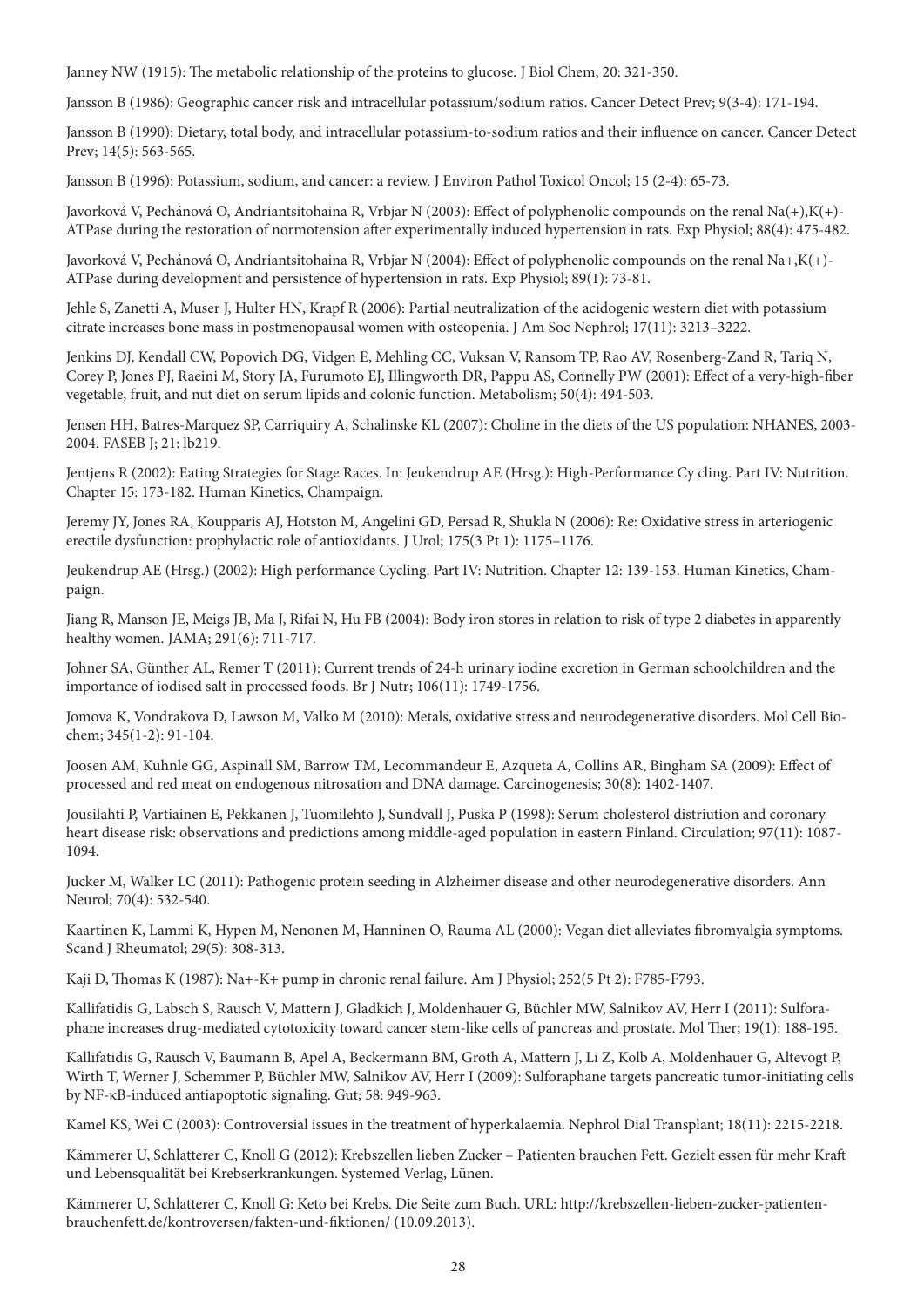Kao WH, Folsom AR, Nieto FJ, Mo JP, Watson RL, Brancati FL (1999): Serum and dietary magnesium and the risk for type 2 diabetes mellitus: the Atherosclerosis Risk in Communities Study. Arch Intern Med; 159(18): 2151-2159.

Kaplan M, Hayek T, Raz A, Coleman R, Dornfeld L, Vaya J, Aviram M (2001): Pomegranate juice supplementation to atherosclerotic mice reduces macrophage lipid peroxidation, cellular cholesterol accumulation and development of atherosclerosis. J Nutr; 131(8): 2082-2089.

Kasper H (2004): Ernährungsmedizin und Diätetik. Urban & Fischer, München; 10. Aufl.: 280.

Katanoda K, Matsuda T, Matsuda A, Shibata A, Nishino Y, Fujita M, Soda M, Ioka A, Sobue T, Nishimoto H (2013): An updated report of the trends in cancer incidence and mortality in Japan. Jpn J Clin Oncol; 43(5): 492-507.

Katcher HI, Ferdowsian HR, Hoover VJ, Cohen JL, Barnard ND (2010): A worksite vegan nutrition program is well-accepted and improves health-related quality of life and work productivity. Ann Nutr Metab; 56(4): 245-252.

Katritsis DG, Ioannidis JP (2005): Percutaneous coronary intervention versus conservative therapy in nonacute coronary artery disease: a meta-analysis. Circulation; 111(22): 2906-2912.

Kavanaghi R, Workman E, Nash P, Smith M, Hazleman BL, Hunter JO (1995): The effects of elemental diet and subsequent food reintroduction on rheumatoid arthritis. Br J Rheumatol; 34(3): 270-273.

Kavas GO, Ayral PA, Elhan AH (2013): The effects of resveratrol on oxidant/antioxidant systems and their cofactors in rats. Adv Clin Exp Med; 22(2): 151-155.

Kawaii S, Lansky EP (2004): Differentiation-promoting activity of pomegranate (Punica granatum) fruit extracts in HL-60 human promyelocytic leukemia cells. J Med Food; 7(1): 13-18.

Keith M, Geranmayegan A, Sole MJ, Kurian R, Robinson A, Omran AS, Jeejeebhoy KN (1998): Increased oxidative stress in patients with congestive heart failure. J Am Coll Cardiol; 31(6): 1352-1356.

Keller A, Graefen A, Ball M, Matzas M, Boisguerin V, Maixner F, Leidinger P, Backes C, Khairat R, Forster M, Stade B, Franke A, Mayer J, Spangler J, McLaughlin S, Shah M, Lee C, Harkins TT, Sartori A, Moreno-Estrada A, Henn B, Sikora M, Semino O, Chiaroni J, Rootsi S, Myres NM, Cabrera VM, Underhill PA, Bustamante CD, Vigl EE, Samadelli M, Cipollini G, Haas J, Katus H, O'Connor BD, Carlson MR, Meder B, Blin N, Meese E, Pusch CM, Zink A (2012): New insights into the Tyrolean Iceman's origin and phenotype as inferred by whole-genome sequencing. Nat Commun; 3: 698.

Keller I (2012): Mehr Ballaststoffe bitte! Ballaststoffzufuhr lässt sich im Alltag leicht steigern. Presseinformation der Deutschen Gesellschaft für Ernährung e. V. vom 31.07.2012. URL: http://www.dge.de/pdf/presse/2012/DGE-Pressemeldung-aktuell-06-2012-Mehr-Ballaststoffe.pdf (29.07.2013).

Keller JN, Schmitt FA, Scheff SW, Ding Q, Chen Q, Butterfield DA, Markesbery WR (2005): Evidence of increased oxidative damage in subjects with mild cognitive impairment. Neurology; 64(7): 1152-1156.

Kellner R, Matzkies F, Sailer D, Berg G (1977): Kaliumsubstition beim Fasten. Z Ernährungswiss; 16(2): 73-76.

Kennedy T, Ghio AJ, Reed W, Samet J, Zagorski J, Quay J, Carter J, Dailey L, Hoidal JR, Devlin RB (1998): Copper-dependent inflammation and nuclear factor-kappaB activation by particulate air pollution. Am J Respir Cell Mol Biol; 19(3): 366-378.

Kern B (1969): Der Myokard-lnfarkt, Karl F. Haug Verlag, Heidelberg.

Keys A (1995): Mediterranean diet and public health: personal reflections. Am J Clin Nutr; 61(6 Suppl): 1321S-1323S.

Keys A, Aravanis C, Blackburn H, Buzina R, Djordevic´ BS, Dontas AS, Fidanza F, Karvonen MJ, Kimura N, Menotti A, Mohacsek I, Nedeljkovic´ S, Puddu V, Punsar S, Taylor HL, van Buchem FSP (1980): Seven Countries. A Multivariate Analysis of Death and Coronary Heart Disease. Harvard University Press, Cambridge, MA.

Keys A, Menotti A, Karvonen MJ, Aravanis C, Blackburn H, Buzina R, Djordjevic BS, Dontas AS, Fidanza F, Keys MH, Kromhout D, Nedeljkovic S, Punsar S, Seccareccia F, Toshima H (1986): The diet and 15-year death rate in the seven countries study. Am J Epidemiol; 124(6): 903-915.

Khachaturian AS, Zandi PP, Lyketsos CG, Hayden KM, Skoog I, Norton MC, Tschanz JT, Mayer LS, Welsh-Bohmer KA, Breitner JCS (2006): Antihypertensive medication use and incident Alzheimer disease: the Cache County Study. Arch Neurol; 63(5): 686-692.

Khademi S, O'Connell J 3rd, Remis J, Robles-Colmenares Y, Miercke LJ, Stroud RM (2004): Mechanism of ammonia transport by Amt/MEP/Rh: structure of AmtB at 1.35 A. Science; 305(5690): 1587-1594.

Khan N, Afaq F, Kweon MH, Kim K, Mukhtar H (2007a): Oral consumption of pomegranate fruit extract inhibits growth and progression of primary lung tumors in mice. Cancer Res; 67(7): 3475-3482.

Khan N, Hadi N, Afaq F, Syed DN, Kweon MH, Mukhtar H (2007b): Pomegranate fruit extract inhibits prosurvival pathways in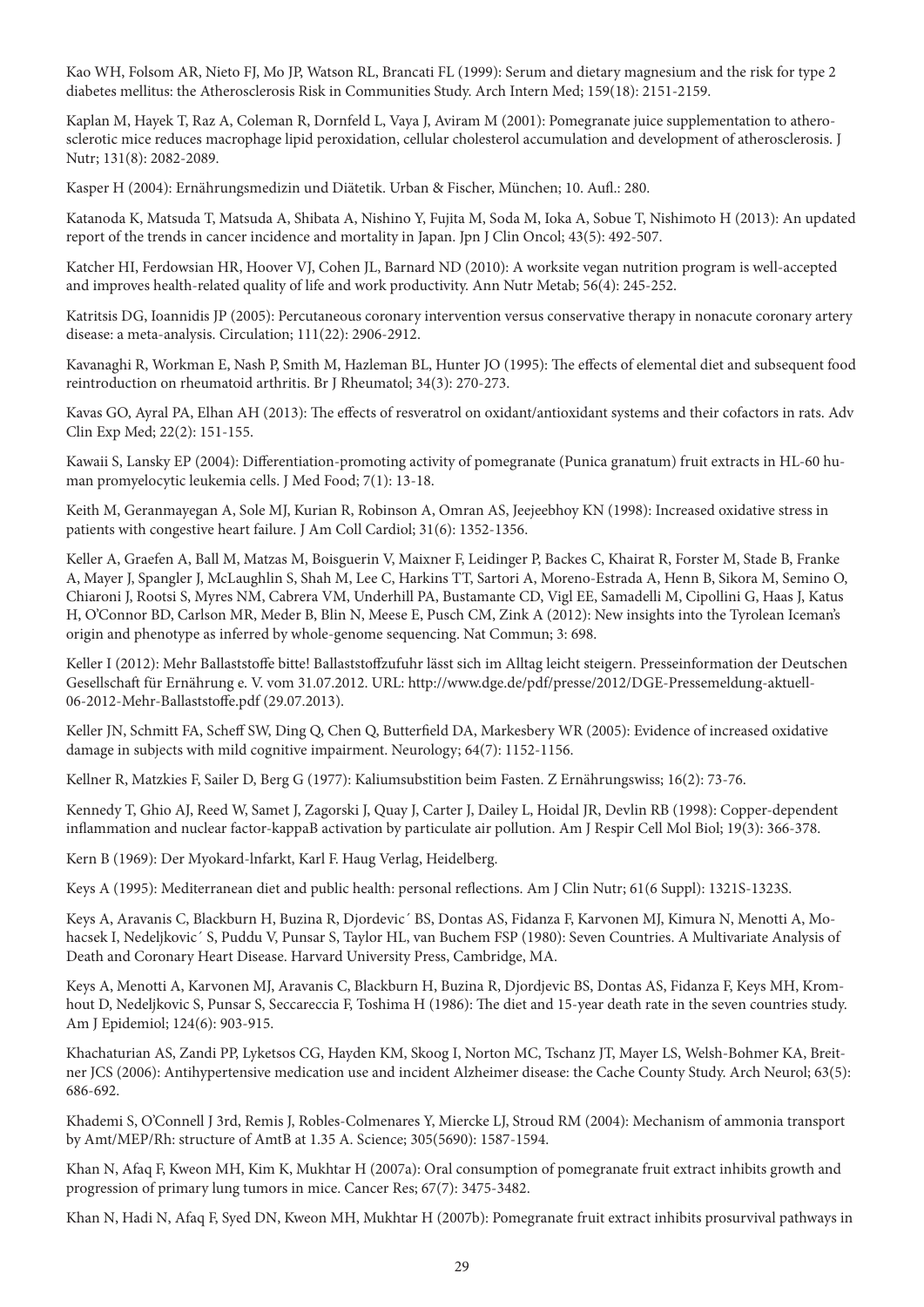human A549 lung carcinoma cells and tumor growth in athymic nude mice. Carcinogenesis; 28(1): 163-173.

Khasawneh J, Schulz MD, Walch A, Rozman J, Hrabe de Angelis M, Klingenspor M, Buck A, Schwaiger M, Saur D, Schmid RM, Klöppel G, Sipos B, Greten FR, Arkan MC (2009): Inflammation and mitochondrial fatty acid β-oxidation link obesity to early tumor promotion. Proc Natl Acad Sci U S A; 106(9): 3354-3359.

Khateeb J, Gantman A, Kreitenberg AJ, Aviram M, Fuhrman B (2010): Paraoxonase 1 (PON1) expression in hepatocytes is upregulated by pomegranate polyphenols: a role for PPAR-gamma pathway. Atherosclerosis; 208(1): 119-125.

Kiechl S, Willeit J, Egger G, Poewe W, Oberhollenzer F (1997): Body iron stores and the risk of carotid atherosclerosis: prospective results from the Bruneck study. Circulation; 96(10): 3300-3307.

Kim JA, Wei Y, Sowers JR (2008): Role of mitochondrial dysfunction in insulin resistance. Circ Res; 102(4): 401-414.

Kim JY, Song EH, Lee HJ, Oh YK, Park YS, Park JW, Kim BJ, Kim DJ, Lee I, Song J, Kim WH (2010): Chronic ethanol consumption-induced pancreatic {beta}-cell dysfunction and apoptosis through glucokinase nitration and its down-regulation. J Biol Chem; 285(48): 37251-37262.

Kim MK, Cho SW, Park YK (2012): Long-term vegetarians have low oxidative stress, body fat, and cholesterol levels. Nutr Res Pract; 6(2): 155-161.

Kim ND, Mehta R, Yu W, Neeman I, Livney T, Amichay A, Poirier D, Nicholls P, Kirby A, Jiang W, Mansel R, Ramachandran C, Rabi T, Kaplan B, Lansky E (2002): Chemopreventive and adjuvant therapeutic potential of pomegranate (Punica granatum) for human breast cancer. Breast Cancer Res Treat; 71(3): 203-217.

Kimura Y, Sato M, Kurotani K, Nanri A, Kawai K, Kasai H, Imaizumi K, Mizoue T (2012): PUFAs in serum cholesterol ester and oxidative DNA damage in Japanese men and women. Am J Clin Nutr; 95(5): 1209-1214.

Kirsh VA, Peters U, Mayne ST, Subar AF, Chatterjee N, Johnson CC, Hayes RB; Prostate, Lung, Colorectal and Ovarian Cancer Screening Trial (2007): Prospective study of fruit and vegetable intake and risk of prostate cancer. J Natl Cancer Inst; 99(15): 1200-1209.

Kissela BM, Khoury JC, Alwell K, Moomaw CJ, Woo D, Adeoye O, Flaherty ML, Khatri P, Ferioli S, De Los Rios La Rosa F, Broderick JP, Kleindorfer DO (2012): Age at stroke: temporal trends in stroke incidence in a large, biracial population. Neurology; 79(17): 1781-1787.

Kist, M., Glocker, E., Suerbaum, S (2005): Pathogenese und Therapie der Helicobacter-pylori-Infektion. Bundesgesundheitsblatt Gesundheitsforschung Gesundheitsschutz; 48(6): 669-678.

Kittaka-Katsura H, Fujita T, Watanabe F, Nakano Y (2002): Purification and characterization of a corrinoid compound from Chlorella tablets as an algal health food. J Agric Food Chem; 50(17): 4994-4997.

Kjeldsen-Kragh J (1999): Rheumatoid arthritis treated with vegetarian diets. Am J Clin Nutr; 70(3 Suppl): 594S-600S.

Kjeldsen-Kragh J, Haugen M, Borchgrevink CF, Førre O (1994): Vegetarian diet for patients with rheumatoid arthritis--status: two years after introduction of the diet. Clin Rheumatol; 13(3): 475-482.

Kjeldsen-Kragh J, Haugen M, Borchgrevink CF, Laerum E, Eek M, Mowinkel P, Hovi K, Førre O (1991): Controlled trial of fasting and one-year vegetarian diet in rheumatoid arthritis. Lancet; 338(8772): 899-902.

Kjeldsen-Kragh J, Mellbye OJ, Haugen M, Mollnes TE, Hammer HB, Sioud M, Førre O (1995a): Changes in laboratory variables in rheumatoid arthritis patients during a trial of fasting and one-year vegetarian diet. Scand J Rheumatol; 24(2): 85-93.

Kjeldsen-Kragh J, Rashid T, Dybwad A, Sioud M, Haugen M, Førre O, Ebringer A (1995b): Decrease in anti-Proteus mirabilis but not anti-Escherichia coli antibody levels in rheumatoid arthritis patients treated with fasting and a one year vegetarian diet. Ann Rheum Dis; 54(3): 221-224.

Klag MJ, Ford DE, Mead LA, He J, Whelton PK, Liang KY, Levine DM (1993): Serum cholesterol in young men and subsequent cardiovascular disease. N Engl J Med; 328(5): 313-318.

Kleinewietfeld M, Manzel A, Titze J, Kvakan H, Yosef N, Linker RA, Müller DN, Hafler DA (2013): Sodium chloride drives autoimmune disease by the induction of pathogenic TH17 cells. Nature; 496(7446): 518-522.

Kloner RA, Poole WK, Perritt RL (1999): When throughout the year is coronary death most likely to occur? A 12-year population-based analysis of more than 220 000 cases. Circulation; 100(15): 1630-1634.

Knechtle B, Enggist A, Jehle T (2005): Energy turnover at the Race Across AMerica (RAAM) - a case report. Int J Sports Med; 26(6): 499-503.

Knochel JP (1984): Diuretic-induced hypokalemia. Am J Med; 77(5A): 18-27.

Knott AB, Bossy-Wetzel E (2009): Nitric oxide in health and disease of the nervous system. Antiox Redox Signal; 11(3): 541-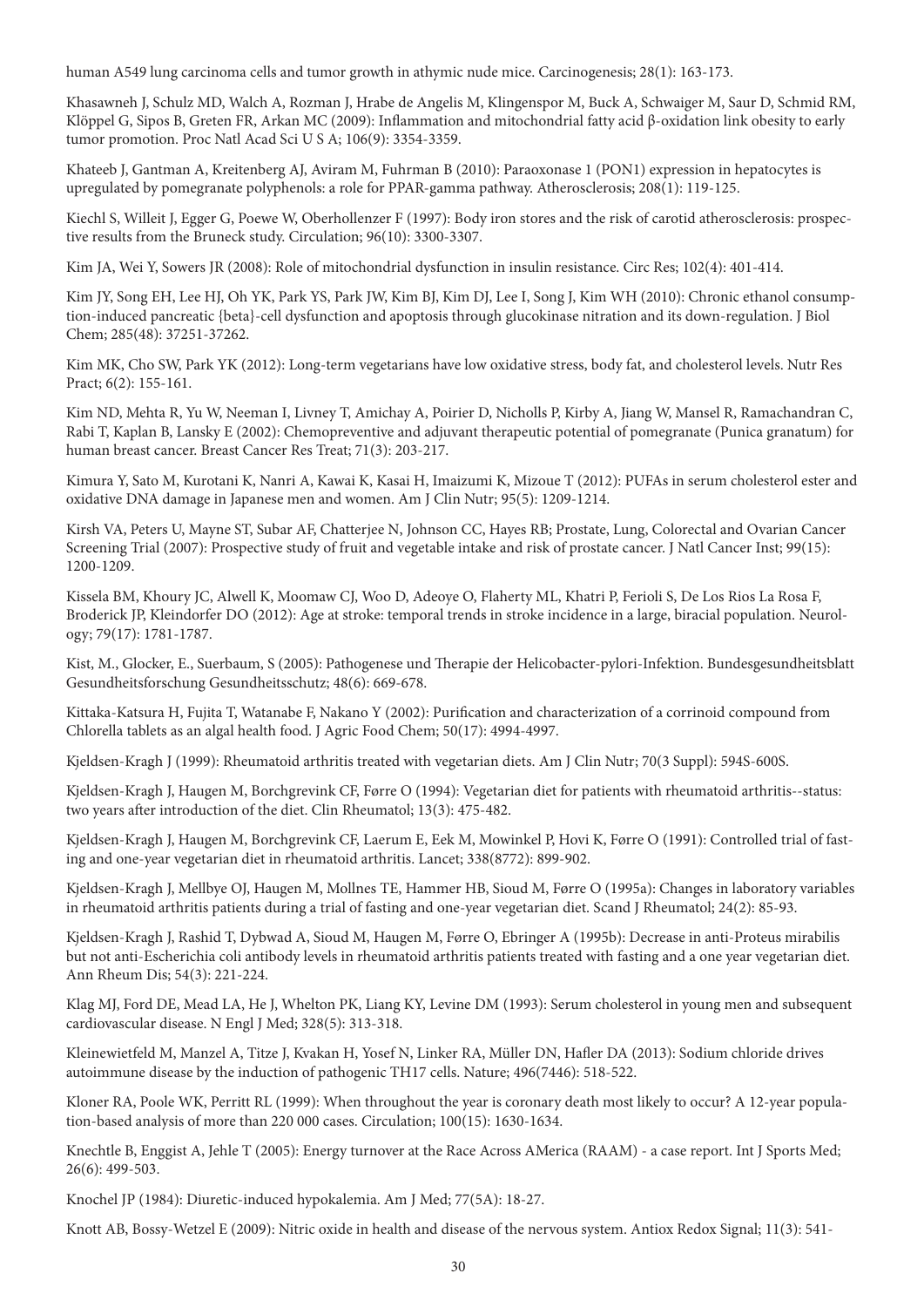554.

Kodama S, Tanaka S, Saito K, Shu M, Sone Y, Onitake F, Suzuki E, Shimano H, Yamamoto S, Kondo K, Ohashi Y, Yamada N, Sone H (2007): Effect of aerobic exercise training on serum levels of high-density lipoprotein cholesterol: a meta-analysis. Arch Intern Med; 167(10): 999-1008.

Koeth RA, Wang Z, Levison BS, Buffa JA, Org E, Sheehy BT, Britt EB, Fu X, Wu Y, Li L, Smith JD, DiDonato JA, Chen J, Li H, Wu GD, Lewis JD, Warrier M, Brown JM, Krauss RM, Tang WHW, Bushman FD, Lusis AJ, Hazen SL (2013): Intestinal microbiota metabolism of L-carnitine, a nutrient in red meat, promotes atherosclerosis. Nat Med; 19(5): 576-585.

Kolberg JA, Jørgensen T, Gerwien RW, Hamren S, McKenna MP, Moler E, Rowe MW, Urdea MS, Xu XM, Hansen T, Pedersen O, Borch-Johnsen K (2009): Development of a type 2 diabetes risk model from a panel of serum biomarkers from the Inter99 cohort. 32(7): 1207-1212.

Kolonel LN (2001): Fat, meat, and prostate cancer. Epidemiol Rev; 23(1): 72-81.

Kontessis P, Jones S, Dodds R, Trevisan R, Nosadini R, Fioretto P, Borsato M, Sacerdoti D, Viberti G (1990): Renal, metabolic and hormonal responses to ingestion of animal and vegetable proteins. Kidney Int; 38(1): 136-144.

Konukoğlu D, Serin O, Ercan M, Turhan MS (2003): Plasma homocysteine levels in obese and non-obese subjects with or without hypertension; its relationship with oxidative stress and copper. Clin Biochem; 36(5): 405-408.

Koppal T, Drake J, Yatin S, Jordan B, Varadarajan S, Bettenhausen L, Butterfield DA (1999): Peroxynitrite-induced alterations in synaptosomal membrane proteins: insight into oxidative stress in Alzheimer's disease. J Neurochem; 72(1): 310-317.

Koschinsky T, He CJ, Mitsuhashi T, Bucala R, Liu C, Bueting C, Heitmann K, Vlassara H (1997): Orally absorbed reactive advanced glycation end products (glycotoxins): an environmental risk factor in diabetic nephropathy. Proc Natl Acad Sci U S A; 94(12): 6474-6479.

Kotronen A, Yki-Järvinen H (2008): Fatty liver: a novel component of the metabolic syndrome. Arterioscler Thromb Vasc Biol; 28(1): 27-38.

Koukourakis MI, Giatromanolaki A, Winter S, Leek R, Sivridis E, Harris AL (2009): Lactate dehydrogenase 5 expression in squamous cell head and neck cancer relates to prognosis following radical or postoperative radiotherapy. Oncology; 77(5): 285- 292.

Kouti L, Noroozian M, Akhondzadeh S, Abdollahi M, Javadi MR, Faramarzi MA, Mousavi S, Ghaeli P (2013): Nitric oxide and peroxynitrite serum levels in Parkinson's disease: correlation of oxidative stress and the severity of the disease. Eur Rev Med Pharmacol Sci; 17(7): 964-970.

Kovacic HN, Gallice PM, Nicoara AE, Mordoff RI, Favre RG, Crevat AD (1998): Sodium pump and Na+/H+ antiport restoration in erythrocytes from cancer patients in remission. Oncol Res; 10(6): 333-339.

Kowalczyk E, Kowalski J, Błaszczyk J, Gwoździński Ł, Ciećwierz J, Sienkiewicz M (2012): Estimation of cell membrane properties and erythrocyte red-ox balance in patients with metabolic syndrome. Mol Biol Rep; 39(12): 11113-11118.

Koya D, King GL (1998): Protein kinase C activation and the development of diabetic complications. Diabetes; 47(6): 859-866.

Kramer HJ, Meyer-Lehnert H, Michel H, Predel HG (1991): Endogenous natriuretic and ouabain-like factors. Their roles in body fluid volume and blood pressure regulation. Am J Hypertens; 4(1 Pt 1): 81-89.

Krieger NS, Frick KK, LaPlante Strutz K, Michalenka A, Bushinsky DA (2007): Regulation of COX-2 mediates acid-induced bone calcium efflux in vitro. J Bone Miner Res; 22(6): 907-917.

Krinsky NI, Landrum JT, Bone RA (2003): Biologic mechanisms of the protective role of lutein and zeaxanthin in the eye. Annu Rev Nutr; 23: 171-201.

Kris-Etherton P, Eckel RH, Howard BV, St Jeor S, Bazzarre TL; Nutrition Committee Population Science Committee and Clinical Science Committee of the American Heart Association. (2001): AHA Science Advisory: Lyon Diet Heart Study. Benefits of a Mediterranean-style, National Cholesterol Education Program/American Heart Association Step I Dietary Pattern on Cardiovascular Disease. Circulation; 103(13): 1823-1825.

Kris-Etherton PM, Derr J, Mitchell DC, Mustad VA, Russell ME, McDonnell ET, Salabsky D, Pearson TA (1993): The role of fatty acid saturation on plasma lipids, lipoproteins, and apolipoproteins: I. Effects of whole food diets high in cocoa butter, olive oil, soybean oil, dairy butter, and milk chocolate on the plasma lipids of young men. Metabolism; 42(1): 121-129.

Kroker GF, Stroud RM, Marshall R, Bullock T, Carroll FM, Greenberg M, Randolph T, Rea W, Smiley R (1984): Fasting and rheumatoid arthritis: a multicenter study. Clin Ecol; 2: 137-144.

Kromhout D (1999): Serum cholesterol in cross-cultural perspective. The Seven Countries Study. Acta Cardiol; 54(3): 155-158.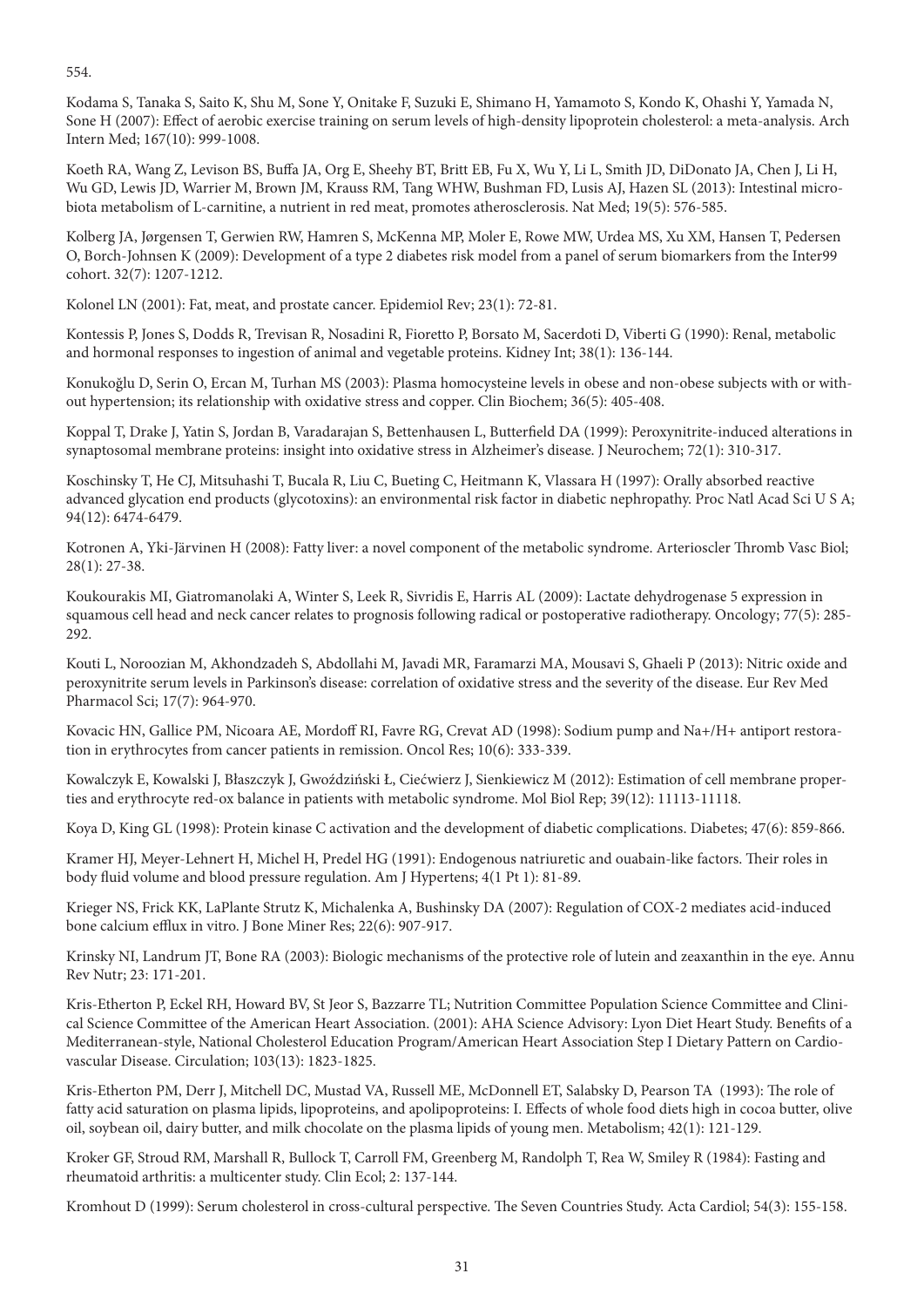Krupp D, Shi L, Maser-Gluth C, Pietzarka M, Remer T (2013b): 11β Hydroxysteroid dehydrogenase type 2 and dietary acid load are independently associated with blood pressure in healthy children and adolescents. Am J Clin Nutr; 97(3): 612-620.

Krupp D, Shi L, Remer T (2013a): Longitudinal relationships between diet-dependent renal acid load and blood pressure development in healthy children. Kidney Int. doi: 10.1038/ki.2013.331.

Kuhnle GG, Story GW, Reda T, Mani AR, Moore KP, Lunn JC, Bingham SA (2007): Diet-induced endogenous formation of nitroso compounds in the GI tract. Free Radic Biol Med; 43(7): 1040-1047.

Kuklinski B (2006): Das HWS-Trauma. Ursachen, Diagnose und Therapie. Aurum in J. Kamphausen Verlag & Distribution GmbH, Bielefeld.

Kulkarni AP, Mahal HS, Kapoor S, Aradhya SM (2007): In vitro studies on the binding, antioxidant, and cytotoxic actions of punicalagin. J Agric Food Chem; 55(4): 1491-1500.

Kunzelmann K (2005): Ion channels and cancer. J Membr Biol; 205(3): 159-173.

Kuo CS, Lai NS, Ho LT, Lin CL (2004): Insulin sensitivity in chinese ovo-lactovegetarians compared with omnivores. Eur J Clin Nutr; 58(2): 312–316.

Kuo WN, Kocis JM, Guruvadoo LK (2003): Modifications of tyrosine and catecholamines by peroxynitrite, nitrite and nitrate. Front Biosci; 8: a139-a142.

Kurek M, Przybilla B, Hermann K, Ring J (1992): A naturally occurring opioid peptide from cow's milk, beta-casomorphine-7, is a direct histamine releaser in man. Int Arch Allergy Immunol; 97(2): 115-120.

Kustu S, Inwood W (2006): Biological gas channels for NH3 and CO2: evidence that Rh (Rhesus) proteins are CO2 channels. Transfus Clin Biol; 13(1-2): 103-110.

Lagiou P, Sandin S, Lof M, Trichopoulos D, Adami HO, Weiderpass E (2012): Low carbohydrate-high protein diet and incidence of cardiovascular diseases in Swedish women: prospective cohort study. BMJ; 344: e4026.

Landin K, Lindgärde F, Saltin B, Wilhelmsen L (1989): Increased skeletal muscle Na/K-ratio in obese men, but not in women, with glucose intolerance. J Intern Med; 225(2): 89-94.

Landsberg L (1999): Role of the sympathetic adrenal system in the pathogenesis of the insulin resistance syndrome. Ann N Y Acad Sci; 892: 84-90.

Langman CB (1989): Calcitriol metabolism during chronic metabolic acidosis. Semin Nephrol; 9(1): 65-71.

Lannfelt L, Blennow K, Zetterberg H, Batsman S, Ames D, Harrison J, Masters CL, Targum S, Bush AI, Murdoch R, Wilson J, Ritchie CW; PBT2-201-EURO study group (2008): Safety, efficacy, and biomarker findings of PBT2 in targeting Abeta as a modifying therapy for Alzheimer's disease: a phase IIa, doubleblind, randomised, placebo-controlled trial. Lancet Neurol; 7(9): 779-786.

Lanou AJ (2009): Should dairy be recommended as part of a healthy vegetarian diet? Counterpoint. Am J Clin Nutr; 89(5): 1638S-1642S.

Lansky EP, Harrison G, Froom P, Jiang WG (2005b): Pomegranate (Punica granatum) pure chemicals show possible synergistic inhibition of human PC-3 prostate cancer cell invasion across Matrigel. Invest New Drugs; 23(2): 121-122.

Lansky EP, Jiang W, Mo H, Bravo L, Froom P, Yu W, Harris NM, Neeman I, Campbell MJ (2005a): Possible synergistic prostate cancer suppression by anatomically discrete pomegranate fractions. Invest New Drugs; 23(1): 11-20.

Larnkjaer A, Ingstrup HK, Schack-Nielsen L, Hoppe C, Mølgaard C, Skovgaard IM, Juul A, Michaelsen KF (2008): Early programming of the IGF-I axis: negative association between IGF-I in infancy and late adolescence in a 17-year longitudinal follow-up study of healthy subjects. Growth Horm IGF Res; 19(1): 82-86.

Larrosa M, González-Sarrías A, García-Conesa MT, Tomás-Barberán FA, Espín JC (2006): Urolithins, ellagic acid-derived metabolites produced by human colonic microflora, exhibit estrogenic and antiestrogenic activities. J Agric Food Chem; 54(5): 1611-1620.

Larsen FJ, Ekblom B, Sahlin K, Lundberg JO, Weitzberg E (2006): Effects of dietary nitrate on blood pressure in healthy volunteers. N Engl J Med; 355(26): 2792-2793.

Larsen HR (2011): Virtual LAF conference. Proceedings of 72nd session. February 7, 2011 – June 11, 2011. URL: http://www. afibbers.org/conference/session72.pdf (12.08.2013).

Larson DE (2000): Vegetarian athletes. In: Rosenblooom CA (Hrsg.): Sports Nutrition. A Guide for the Professional Working with Active People. 3rd edition. 405-425. American Dietetic Association, Sports, Cardiovascular, and Wellness Dietetic Practice Group, Chicago, IL.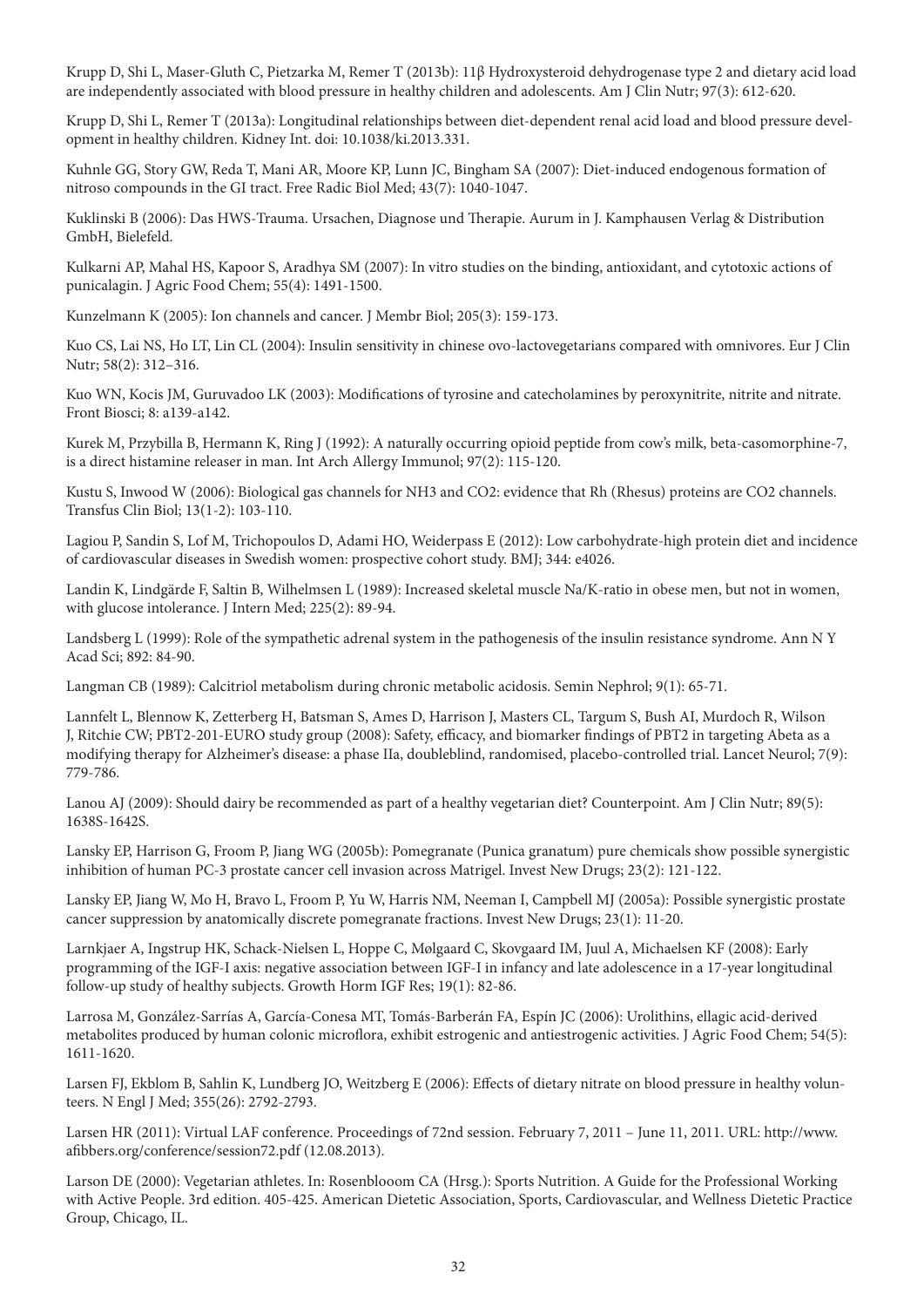Larsson SC, Orsini N, Wolk A (2011): Dietary potassium intake and risk of stroke: a dose-response meta-analysis of prospective studies. Stroke; 42(10): 2746-2750.

Lauer T, Preik M, Rassaf T, Strauer BE, Deussen A, Feelisch M, Kelm M (2001): Plasma nitrite rather than nitrate reflects regional endothelial nitric oxide synthase activity but lacks intrinsic vasodilator action. Proc Natl Acad Sci U S A; 98(22): 12814- 12819.

Laurén J, Gimbel DA, Nygaard HB, Gilbert JW, Strittmatter SM (2009): Cellular prion protein mediates impairment of synaptic plasticity by amyloid-beta oligomers. Nature; 457(7233): 1128-1132.

Law A, Gauthier S, Quirion R (2001): Say NO to Alzheimer's disease: the putative links between nitric oxide and dementia of the Alzheimer's type. Brain Res Brain Res Rev; 35(1): 73-96.

Lawes CM, Vander Hoorn S, Rodgers A; International Society of Hypertension (2008): Global burden of blood-pressure-related disease, 2001. Lancet; 371(9623): 1513-1518.

Lawton WJ, Fitz AE, Anderson EA, Sinkey CA, Coleman RA (1990): Effect of dietary potassium on blood pressure, renal function, muscle sympathetic nerve activity, and forearm vascular resistance and flow in normotensive and borderline hypertensive humans. Circulation; 81(1): 173-184.

Leduc V, Poirier J (2008): Polymorphisms at the paraoxonase 1 L55M and Q192R loci affect the pathophysiology of Alzheimer's disease: emphasis on the cholinergic system and beta-amyloid levels. Neurodegener Dis; 5(3-4): 225-227.

Leduc V, Théroux L, Dea D, Robitaille Y, Poirier J (2009): Involvement of paraoxonase 1 genetic variants in Alzheimer's disease neuropathology. Eur J Neurosci; 30(9): 1823-1830.

Lee H, Lee J, Hwang SS, Kim S, Chin HJ, Han JS, Heo NJ (2013): Potassium intake and the prevalence of metabolic syndrome: the Korean National Health and Nutrition Examination Survey 2008-2010. PLoS One; 8(1): e55106.

Lee HW, Verlander JW, Bishop JM, Igarashi P, Handlogten ME, Weiner ID (2009): Collecting duct-specific Rh C Glycoprotein deletion alters basal and acidosis-stimulated renal ammonia excretion. Am J Physiol Renal Physiol; 296(6): F1364–F1375.

Lee HW, Verlander JW, Bishop JM, Nelson RD, Handlogten ME, Weiner ID (2010): Effect of intercalated cell-specific Rh C Glycoprotein deletion on basal and metabolic acidosis-stimulated renal ammonia excretion. Am J Physiol Renal Physiol; 299(2): F369–F379.

Leibowitz A, Boyko M, Shapira Y, Zlotnik A (2012): Blood glutamate scavenging: insight into neuroprotection. Int J Mol Sci; 13(8): 10041-10066.

Leitzmann C (1988): Ernährung und Gesundheit von Vegetariern : Die Gießener Vegetarier-Studie. Spiegel der Forschung;  $05(3/4)$ ; 16-18.

Leitzmann C, Keller M (2013): Vegetarische Ernährung. 3. Auflage. UTB Verlag, Stuttgart.

Leitzmann C, Weiger M, Kurz M (1996): Ernährung bei Krebs. Der große GU Ratgeber. Gräfe und Unzer Verlag, München.

Lemann J Jr (1999): Relationship between urinary calcium and net acid excretion as determined by dietary protein and potassium: A review. Nephron; 81(Suppl 1): 18–25.

Lemann J Jr, Bushinsky DA, Hamm LL (2003): Bone buffering of acid and base in humans. Am J Physiol Renal Physiol; 285: F811-F832.

Lemann J Jr, Pleuss JA, Gray RW, Hoffmann RG (1991): Potassium administration reduces and potassium deprivation increases urinary calcium excretion in healthy adults [corrected]. Kidney Int; 39(5): 973-983.

Lembo A, Camilleri M (2003): Chronic constipation. N Engl J Med; 349(14): 1360-1368.

Lemnitzer KH (1977): Ernährungssituation und wirtschaftliche Entwicklung. Ssip-Schriften, Saarbrücken, S.60.

Lemos NB, Angeli JK, Faria Tde O, Ribeiro Junior RF, Vassallo DV, Padilha AS, Stefanon I (2012): Low mercury concentration produces vasoconstriction, decreases nitric oxide bioavailability and increases oxidative stress in rat conductance artery. PLoS One; 7(11): e49005.

Lennon EJ, Lemann J Jr, Litzow JR (1966): The effects of diet and stool composition on the net external acid balance of normal subjects. J Clin Invest; 45(10): 1601-1607.

Levin M (2007): Large-scale biophysics: ion flows and regeneration. Trends Cell Biol; 17(6): 261-270.

Levin M (2009): Bioelectric mechanisms in regeneration: Unique aspects and future perspectives. Semin Cell Dev Biol; 20(5): 543-556.

Levin M (2012a): Molecular bioelectricity in developmental biology: new tools and recent discoveries: control of cell behavior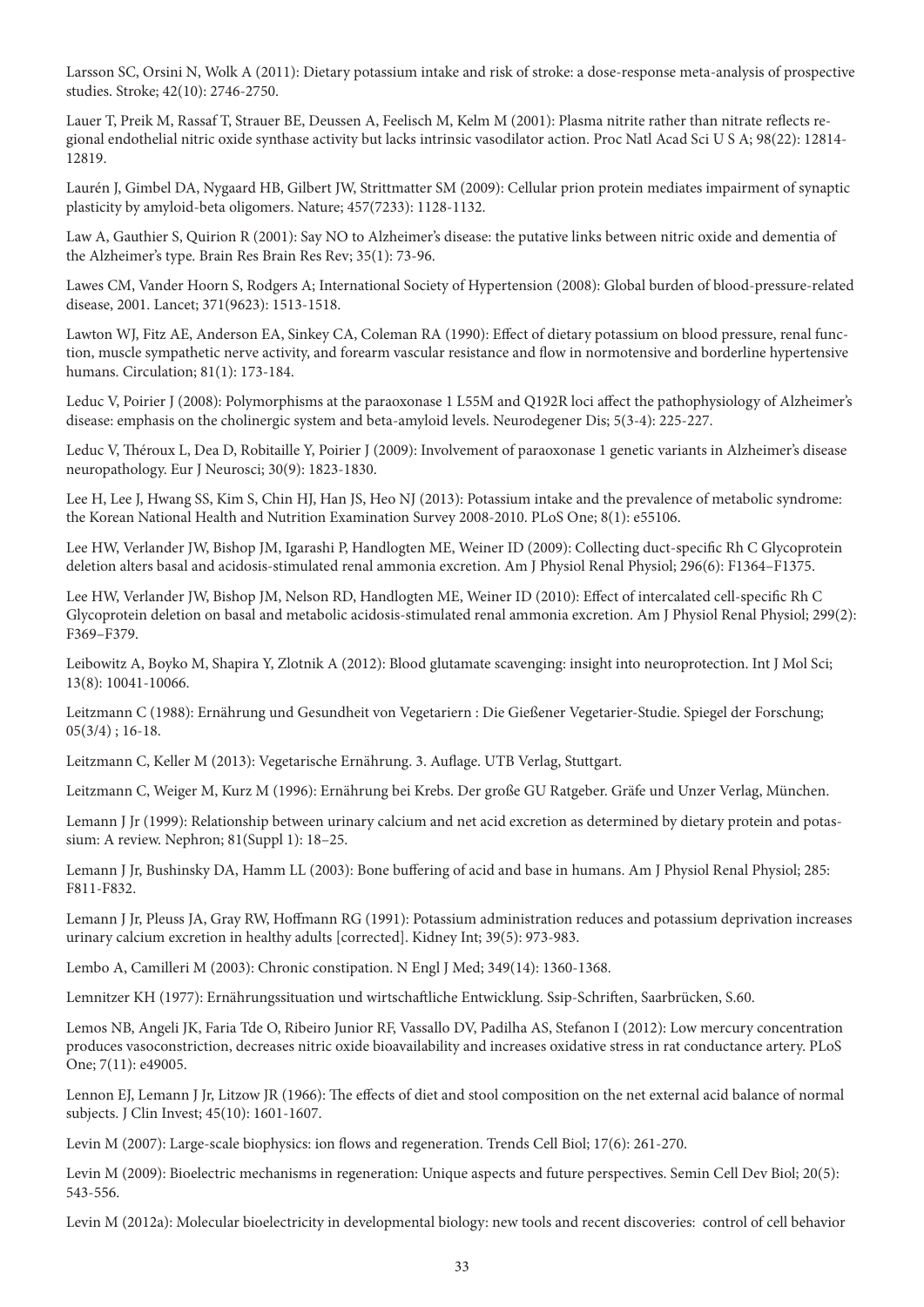and pattern formation by transmembrane potential gradients. Bioessays; 34(3): 205-217.

Levin M (2012b): Morphogenetic fields in embryogenesis, regeneration, and cancer: non-local control of complex patterning. Biosystems; 109(3): 243-261.

Levitan I, Volkov S, Subbaiah PV (2010): Oxidized LDL: diversity, patterns of recognition, and pathophysiology. Antioxid Redox Signal; 13(1): 39-75.

Lewington S, Clarke R, Qizilbash N, Peto R, Collins R; Prospective Studies Collaboration (2002): Age-specific relevance of usual blood pressure to vascular mortality: a meta-analysis of individual data for one million adults in 61 prospective studies. Lancet; 360(9349): 1903-1913.

Li C, Buettger C, Kwagh J, Matter A, Daikhin Y, Nissim IB, Collins HW, Yudkoff M, Stanley CA, Matschinsky FM (2004): A signaling role of glutamine in insulin secretion. J Biol Chem; 279(14): 13393-13401.

Li FJ, Shen L, Ji HF (2012a): Dietary intakes of vitamin E, vitamin C, and β-carotene and risk of Alzheimer's disease: a metaanalysis. J Alzheimers Dis; 31(2): 253-258.

Li N, Stojanovski S, Maechler P (2012b): Mitochondrial hormesis in pancreatic β cells: does uncoupling protein 2 play a role? Oxid Med Cell Longev; 2012: 740849.

Li XM, Ganmaa D, Sato A (2003): The experience of Japan as a clue to the etiology of breast and ovarian cancers: relationship between death from both malignancies and dietary practices. Med Hypotheses; 60(2): 268-275.

Liamis G, Rodenburg EM, Hofman A, Zietse R, Stricker BH, Hoorn EJ (2013): Electrolyte disorders in community subjects: prevalence and risk factors. Am J Med; 126(3): 256-263.

Libuda L, Alexy U, Stehle P, Kersting M (2008): Konsum von Erfrischungsgetränken und Entwicklung des Körpergewichts im Kindes- und Jugendalter – Gibt es eine Verbindung? Aktuelle Ernährungsmedizin; 33(3): 123-131.

Lieber CS, Leo MA, Mak KM, Xu Y, Cao Q, Ren C, Ponomarenko A, DeCarli LM (2004): Model of nonalcoholic steatohepatitis. Am J Clin Nutr; 79(3): 502-509.

Lienhard A (2010): Vitamin D richtig dosieren. Osteoporose IOF; 778.

Lijnen P, Petrov V (1995): Dietary calcium, blood pressure and cell membrane cation transport systems in males. J Hypertens; 13(8): 875-882.

Liljeberg HG, Lönner CH, Björck IM (1995): Sourdough fermentation or addition of organic acids or corresponding salts to bread improves nutritional properties of starch in healthy humans. J Nutr; 125(6): 1503-1511.

Lim EL, Hollingsworth KG, Aribisala BS, Chen MJ, Mathers JC, Taylor R (2011a): Reversal of type 2 diabetes: normalisation of beta cell function in association with decreased pancreas and liver triacylglycerol. Diabetologia; 54(10): 2506-2514.

Lim S, Shin H, Song JH, Kwak SH, Kang SM, Won Yoon J, Choi SH, Cho SI, Park KS, Lee HK, Jang HC, Koh KK (2011b): Increasing prevalence of metabolic syndrome in Korea: the Korean National Health and Nutrition Examination Survey for 1998- 2007. Diabetes Care; 34(6): 1323-1328.

Lin J, Fung TT, Hu FB, Curhan GC (2011): Association of dietary patterns with albuminuria and kidney function decline in older white women: a subgroup analysis from the Nurses' Health Study. Am J Kidney Dis; 57(2): 245-254.

Lin RY, Choudhury RP, Cai W, Lu M, Fallon JT, Fisher EA, Vlassara H (2003): Dietary glycotoxins promote diabetic atherosclerosis in apolipoprotein Edeficient mice. Atherosclerosis; 168(2): 213-220.

Lin RY, Reis ED, Dore AT, Lu M, Ghodsi N, Fallon JT, Fisher EA, Vlassara H (2002): Lowering of dietary advanced glycation endproducts (AGEs) reduces neointimal formation after arterial injury in genetically hypercholesterolemic mice. Atherosclerosis; 163(2): 303-311.

Lin Y, Berg AH, Iyengar P, Lam TK, Giacca A, Combs TP, Rajala MW, Du X, Rollman B, Li W, Hawkins M, Barzilai N, Rhodes CJ, Fantus IG, Brownlee M, Scherer PE (2005): The hyperglycemia-induced inflammatory response in adipocytes: the role of reactive oxygen species. J Biol Chem; 280(6): 4617-4626.

Lindeman AK (1991): Nutrient intake of an ultraendurance cyclist. Int J Sport Nutr; 1(1): 79-85.

Lithell H, Bruce A, Gustafsson IB, Höglund NJ, Karlström B, Ljunghall K, Sjölin K, Venge P, Werner I, Vessby B (1983): A fasting and vegetarian diet treatment trial on chronic inflammatory disorders. Acta Derm Venereol; 63(5): 397-403.

Liu F, Mu J, Yuan Z, Lian Q, Zheng S, Wu G, Liu E (2011): Involvement of the lymphatic system in salt-sensitive hypertension in humans. Med Sci Monit; 17(10): CR542-CR546.

Liu RH (2004): Potential synergy of phytochemicals in cancer prevention: mechanism of action. J Nutr; 134(12 Suppl): 3479S-3485S.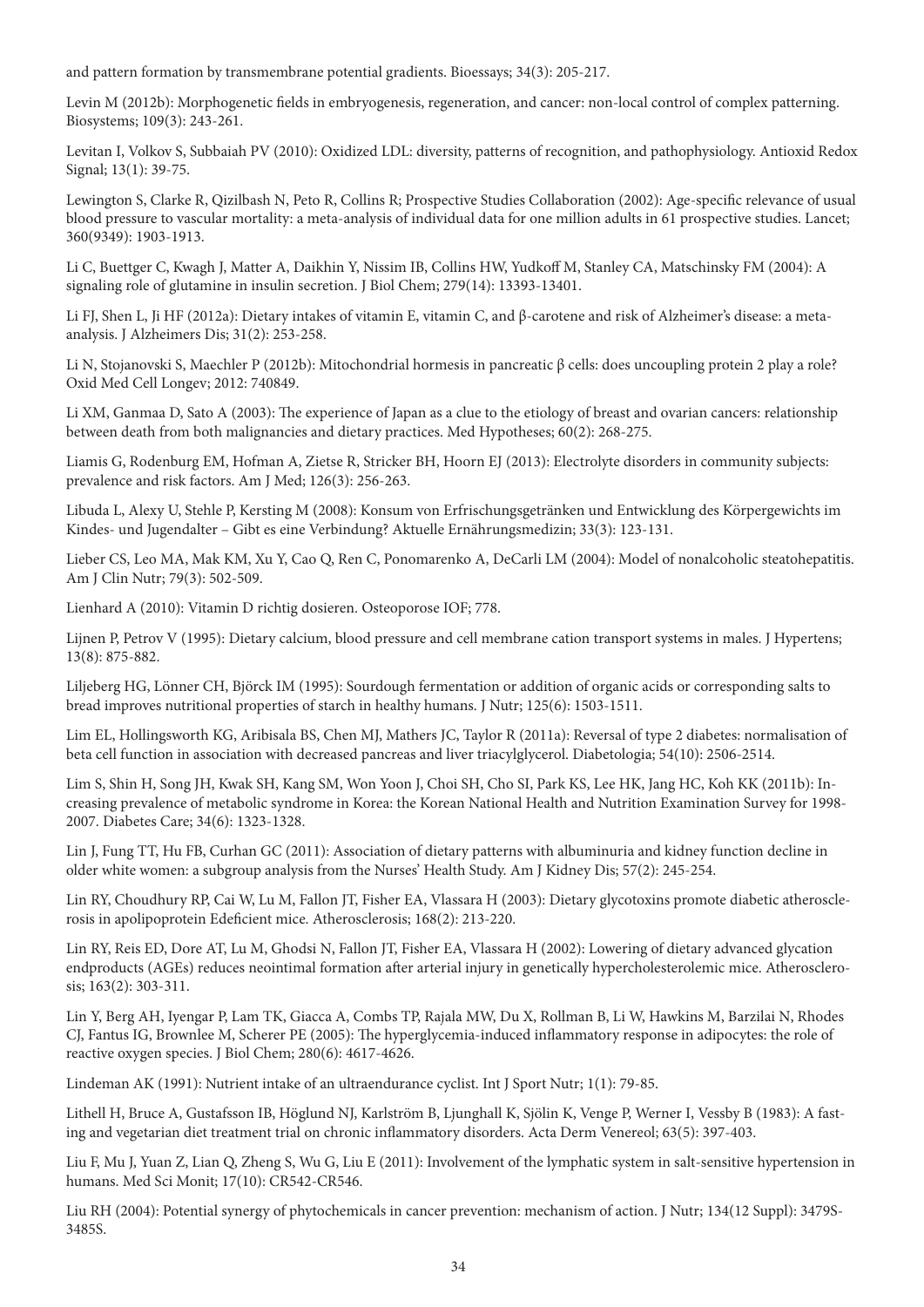Liu Y (2006): Fatty acid oxidation is a dominant bioenergetic pathway in prostate cancer. Prostate Cancer Prostatic Dis; 9(3): 230-234.

Lobikin M, Chernet B, Lobo D, Levin M (2012): Resting potential, oncogene-induced tumorigenesis, and metastasis: the bioelectric basis of cancer in vivo. Phys Biol; 9(6): 065002.

Lönnerdal B (2007): The importance and bioavailability of phytoferritin-bound iron in cereals and legume foods. Int J Vitam Nutr Res; 77(3): 152-157.

Looker HC, Fagot-Campagna A, Gunter EW, Pfeiffer CM, Narayan KM, Knowler WC, Hanson RL (2003): Homocysteine as a risk factor for nephropathy and retinopathy in Type 2 diabetes. Diabetologia; 46(6): 766-772.

Loon NR, Wilcox CS (1998): Mild metabolic alkalosis impairs the natriuretic response to bumetanide in normal human subjects. Clin Sci (Lond); 94(3): 287-292.

López-Torres M, Barja G (2008): Lowered methionine ingestion as responsible for the decrease in rodent mitochondrial oxidative stress in protein and dietary restriction possible implications for humans. Biochim Biophys Acta: 1780(11): 1337-1347.

Lorscheider FL, Vimy MJ, Summers AO (1995): Mercury exposure from "silver" tooth fillings: emerging evidence questions a traditional dental paradigm. FASEB J; 9(7): 504-508.

Löser C (2007): Ernährung - Herausforderung und Geißel des 21. Jahrhunderts. Ern Umschau; 54(5): 248-252.

Lovejoy J, Newby FD, Gebhart SS, DiGirolamo M (1992): Insulin resistance in obesity is associated with elevated basal lactate levels and diminished lactate appearance following intravenous glucose and insulin. Metabolism; 41(1): 22-27.

Lovell MA, Markesbery WR (2008): Oxidatively modified RNA in mild cognitive impairment. Neurobiol Dis; 29(2): 169-175.

Lowndes SA, Harris AL (2005): The role of copper in tumour angiogenesis. J Mammary Gland Biol Neoplasia; 10(4): 299-310.

Lubin F, Wax Y, Modan B (1986): Role of fat, animal protein, and dietary fiber in breast cancer etiology: A case-control study. J Natl Cancer Inst; 77(3): 605–612.

Lubin JH, Burns PE, Blot WJ, Ziegler RG, Lees AW, Fraumeni JF (1981): Dietary factors and breast cancer risk. Int J Cancer; 28(6): 685–689.

Luft FC, Rankin LI, Bloch R, Weyman AE, Willis LR, Murray RH, Grim CE, Weinberger MH (1979): Cardiovascular and humoral responses to extremes of sodium intake in normal black and white men. Circulation; 60(3): 697-706.

Luft FC, Zemel MB, Sowers JA, Fineberg NS, Weinberger MH (1990): Sodium bicarbonate and sodium chloride: effects on blood pressure and electrolyte homeostasis in normal and hypertensive man. J Hypertens; 8(7): 663-670.

Lutsey PL, Steffen LM, Stevens J (2008): Dietary intake and the development of the metabolic syndrome: the atherosclerosis risk in communities study. Circulation; 117(6): 754-761.

Lutz J (1984): Calcium balance and acid-base status of women as affected by increased protein intake and by sodium bicarbonate ingestion. Am J Clin Nutr; 39(2): 281-288.

M. D. Anderson Cancer Center (2010): Researchers Find Leukemia Cells Metabolize Fat to Avoid Cell Death. M. D. Anderson News Release; Pressemitteilung vom 27.01.2010. URL: http://www.mdanderson.org/newsroom/news-releases/2010/researchersfind-leukemia-cells-metabolize-fat-to-avoidcell-death.html (06.09.2013).

Maalouf NM, Cameron MA, Moe OW, Adams-Huet B, Sakhaee K (2007): Low urine pH: A novel feature of the metabolic syndrome. Clin J Am Soc Nephrol; 2(5): 883-888.

Maas R, Böger RH (2003): Old and new cardiovascular risk factors: from unresolved issues to new opportunities. Atheroscler Suppl; 4(4): 5-17.

MacMahon S, Peto R, Cutler J, Collins R, Sorlie P, Neaton J, Abbott R, Godwin J, Dyer A, Stamler J (1990): Blood pressure, stroke, and coronary heart disease. Part 1, Prolonged differences in blood pressure: prospective observational studies corrected for the regression dilution bias. Lancet; 335(8692): 765-774.

Madamanchi NR, Runge MS (2007): Mitochondrial dysfunction in atherosclerosis. Circ Res; 100(4): 460-473.

Madani M, Lützner H (1992): Meine erfolgreiche Rheuma-Diät. Gräfer und Unzer Verlag, München.

Maestri NE, McGowan KD, Brusilow SW (1992): Plasma glutamine concentration: a guide in the management of urea cycle disorders. J Pediatr; 121(2): 259-261.

Mahnensmith RL, Aronson PS (1985): The plasma membrane sodium-hydrogen exchanger and its role in physiological and pathophysiological processes. Circ Res; 56(6): 773-788.

Mai XM, Chen Y, Camargo CA Jr, Langhammer A (2012): Cross-sectional and prospective cohort study of serum 25-hydroxyvi-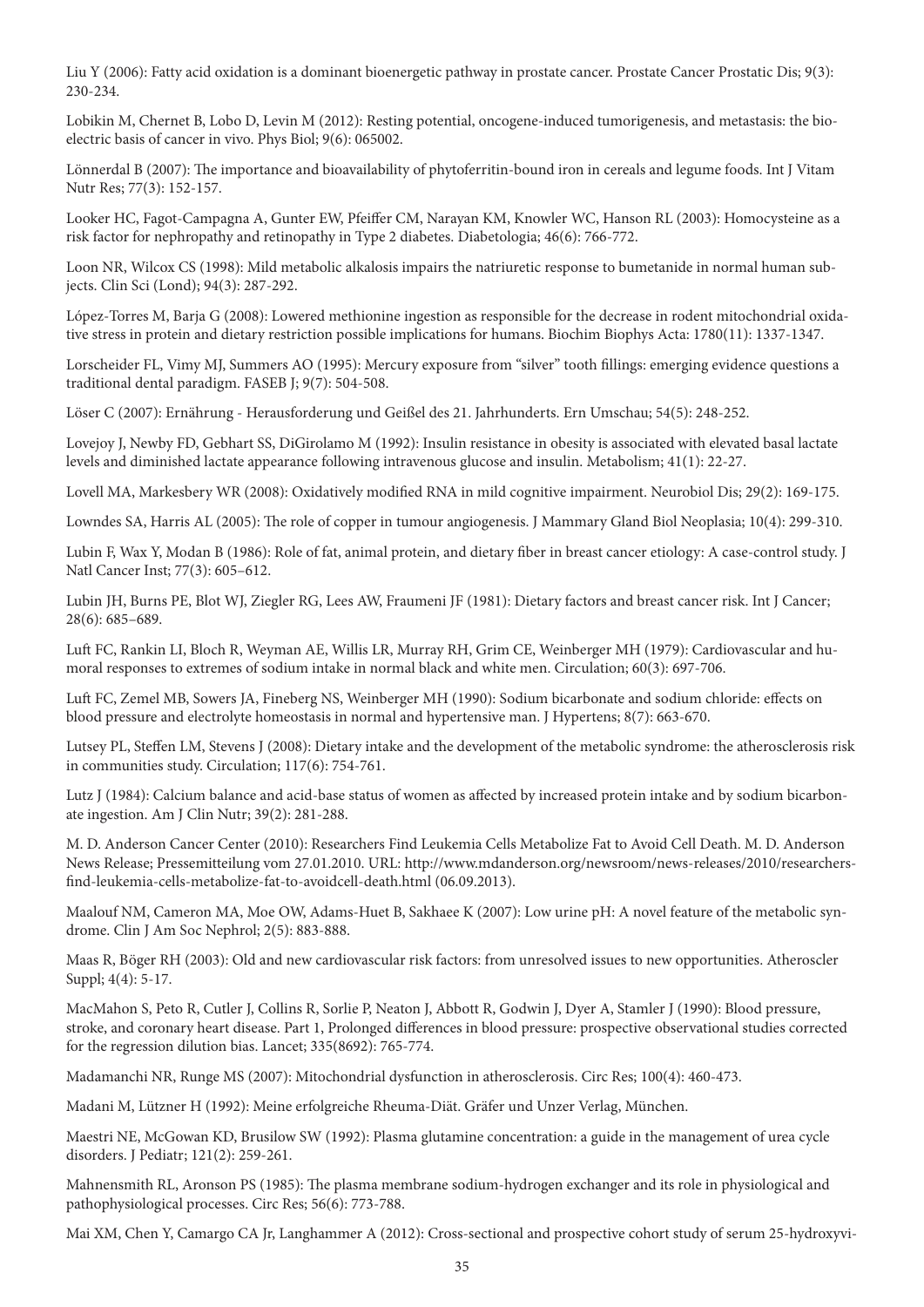tamin D level and obesity in adults: the HUNT study. Am J Epidemiol; 175(10): 1029-1036.

Malik A, Azam S, Hadi N, Hadi SM (2003): DNA degradation by water extract of green tea in the presence of copper ions: implications for anticancer properties. Phytother Res; 17(4): 358-363.

Mallat Z, Philip I, Lebret M, Chatel D, Maclouf J, Tedgui A (1998): Elevated levels of 8-iso-prostaglandin F2alpha in pericardial fluid of patients with heart failure: a potential role for in vivo oxidant stress in ventricular dilatation and progression to heart failure. Circulation; 97(16): 1536-1539.

Mancilha-Carvalho Jde J, Souza e Silva NA (2003): The Yanomami Indians in the INTERSALT Study. Arq Bras Cardiol; 80(3): 289-300.

Mann GV, Spoerry A, Gray M, Jarashow D (1972): Atherosclerosis in the Masai. Am J Epidemiol; 95(1): 26-37.

Månsson I, Nordberg R, Olhagen B, Björklund NE (1971): Arthritis in pigs induced by dietary factors. Clin Exp Immunol; 9(5): 677-693.

Mantena SK, Vaughn DP, Andringa KK, Eccleston HB, King AL, Abrams GA, Doeller JE, Kraus DW, Darley-Usmar VM, Bailey SM (2009): High fat diet induces dysregulation of hepatic oxygen gradients and mitochondrial function in vivo. Biochem J; 417(1): 183-193.

Marangella M, Di Stefano M, Casalis S, Berutti S, D'Amelio P, Isaia GC (2004): Effects of potassium citrate supplementation on bone metabolism. Calcif Tissue Int; 74(4): 330-335.

Markesbery WR, Kryscio RJ, Lovell MA, Morrow JD (2005): Lipid peroxidation is an early event in the brain in amnestic mild cognitive impairment. Ann Neurol; 58(5): 730-735.

Marktl W, Reiter B, Ekmekcioglu C (Hrsg.) (2007): Säuren - Basen - Schlacken: Pro und Contra - eine wissenschaftliche Diskussion, Springer-Verlag, Wien, New York.

Marquardt H, Pfau W (2004): Lehrbuch der Toxikologie. Wissenschaftliche Verlagsgesellschaft mbH, Stuttgart.

Marsh AG, Sanchez TV, Michelsen O, Chaffee FL, Fagal SM (1988): Vegetarian lifestyle and bone mineral density. Am J Clin Nutr; 48(3 Suppl): 837-841.

Marshall JA, Bessesen DH, Hamman RF (1997): High saturated fat and low starch and fibre are associated with hyperinsulinemia in a non-diabetic population: The San Luis Valley Diabetes Study. Diabetologia; 40(4): 430-438.

Martin FP, Montoliu I, Collino S, Scherer M, Guy P, Tavazzi I, Thorimbert A, Moco S, Rothney MP, Ergun DL, Beaumont M, Ginty F, Qanadli SD, Favre L, Giusti V, Rezzi S (2013a): Topographical body fat distribution links to amino Acid and lipid metabolism in healthy non-obese women. PLoS One; 8(9): e73445.

Martin MJ, Hulley SB, Browner WS, Kuller LH, Wentworth D (1986): Serum cholesterol, blood pressure, and mortality: implications from a cohort of 361, 662 men. Lancet; 2(8513): 933-936.

Martin SS, Blaha MJ, Elshazly MB, Brinton EA, Toth PP, McEvoy JW, Joshi PH, Kulkarni KR, Mize PD, Kwiterovich PO, Defilippis AP, Blumenthal RS, Jones SR (2013b): Friedewald-estimated versus directly measured low-density lipoprotein cholesterol and treatment implications. J Am Coll Cardiol; 62(8): 732-739.

Martinez-Outschoorn UE, Pestell RG, Howell A, Tykocinski ML, Nagajyothi F, Machado FS, Tanowitz HB, Sotgia F, Lisanti MP (2011a): Energy transfer in "parasitic" cancer metabolism: mitochondria are the powerhouse and Achilles' heel of tumor cells. Cell Cycle; 10(24): 4208-4216.

Martinez-Outschoorn UE, Prisco M, Ertel A, Tsirigos A, Lin Z, Pavlides S, Wang C, Flomenberg Neal, Knudsen ES, Howell A, Pestell RG, Sotgia F, Lisan MP (2011b): Ketones and lactate increase cancer cell "stemness", driving recurrence, metastasis and poor clinical outcome in breast cancer. Cell Cycle; 10(8): 1271-1286.

Martins AR, Nachbar RT, Gorjao R, Vinolo MA, Festuccia WT, Lambertucci RH, Cury-Boaventura MF, Silveira LR, Curi R, Hirabara SM (2012): Mechanisms underlying skeletal muscle insulin resistance induced by fatty acids: importance of the mitochondrial function. Lipids Health Dis; 11: 30.

Martins IJ, Hone E, Foster JK, Sünram-Lea SI, Gnjec A, Fuller SJ, Nolan D, Gandy SE, Martins RN (2006): Apolipoprotein E, cholesterol metabolism, diabetes, and the convergence of risk factors for Alzheimer's disease and cardiovascular disease. Mol Psychiatry; 11(8): 721-736.

Maruyama K, Oshima T, Ohyama K (2010): Exposure to exogenous estrogen through intake of commercial milk produced from pregnant cows. Pediatr Int; 52(1): 33-38.

Mata P, Alonso R, Lopez-Farre A, Ordovas JM, Lahoz C, Garces C, Caramelo C, Codoceo R, Blazquez E, de Oya M (1996): Effect of dietary fat saturation on LDL oxidation and monocyte adhesion to human endothelial cells in vitro. Arterioscler Thromb Vasc Biol; 16(11): 1347-1355.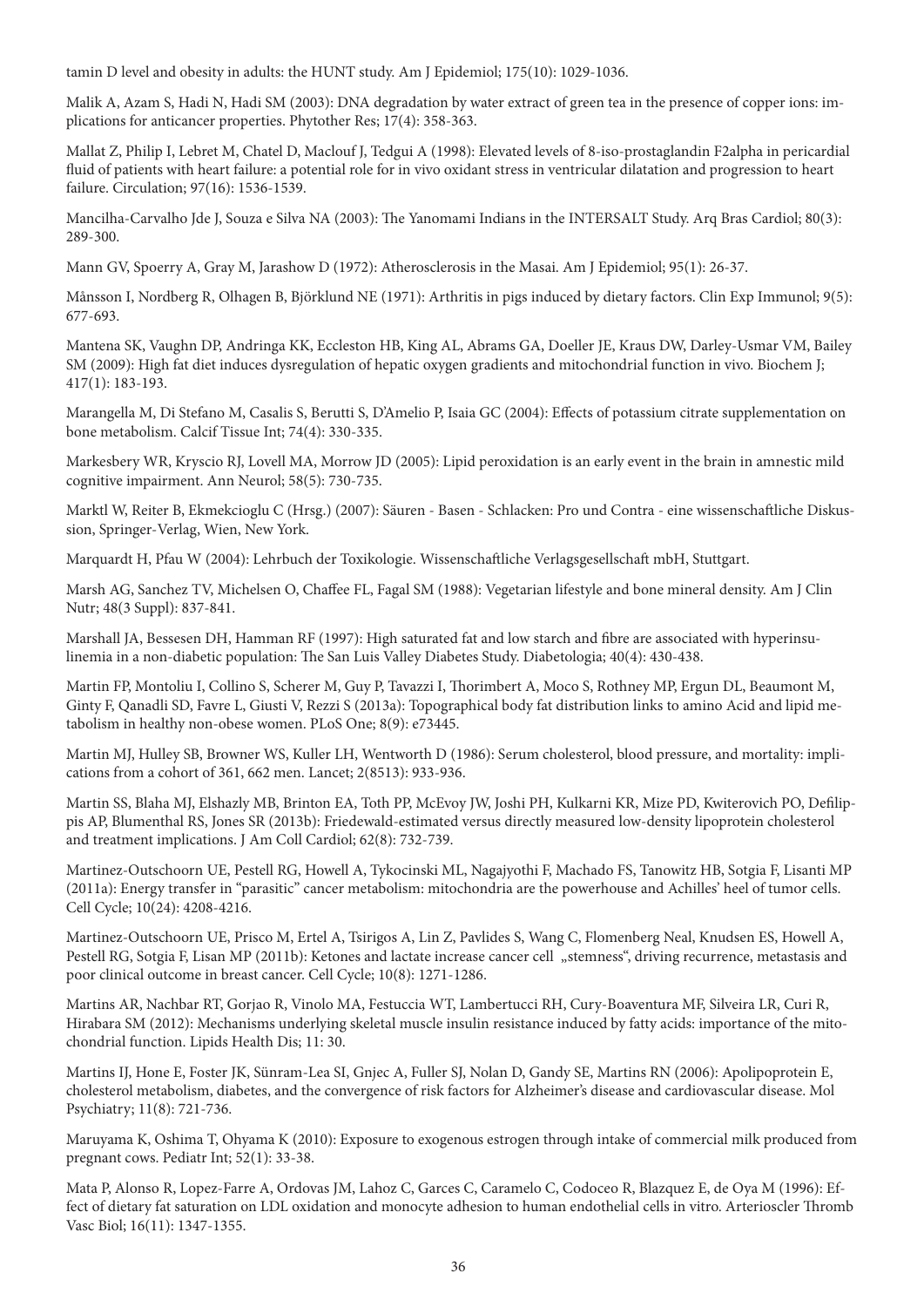Matsuda T, Saika K (2007): Comparison of time trends in prostate cancer incidence (1973-1997) in East Asia, Europe and USA, from Cancer Incidence in Five Continents Vols IV-VIII. Jpn J Clin Oncol; 37(7): 556-557.

Matsui H, Shimosawa T, Uetake Y, Wang H, Ogura S, Kaneko T, Liu J, Ando K, Fujita T (2006): Protective effect of potassium against the hypertensive cardiac dysfunction: association with reactive oxygen species reduction. Hypertension; 48(2): 225-231.

Matsumoto RL, Bastos DH, Mendonça S, Nunes VS, Bartchewsky W, Ribeiro ML, de Oliveira Carvalho P (2009): Effects of mate tea (Ilex paraguariensis) ingestion on mRNA expression of antioxidant enzymes, lipid peroxidation, and total antioxidant status in healthy young women. J Agric Food Chem; 57(5): 1775-1780.

Matthews CE, George SM, Moore SC, Bowles HR, Blair A, Park Y, Troiano RP, Hollenbeck A, Schatzkin A (2012): Amount of time spent in sedentary behaviors and cause-specific mortality in US adults. Am J Clin Nutr; 95(2): 437-445.

Mattiello T, Trifiro E, Jotti GS, Pulcinelli FM (2009): Effects of pomegranate juice and extract polyphenols on platelet function. J Med Food; 12(2): 334-339.

Maurer M, Riesen W, Muser J, Hulter HN, Krapf R (2003): Neutralization of Western diet inhibits bone resorption independently of K intake and reduces cortisol secretion in humans. Am J Physiol Renal Physiol; 284(1): F32-F40.

May RC, Kelly RA, Mitch WE (1987): Mechanisms for defects in muscle protein metabolism in rats with chronic uremia. Influence of metabolic acidosis. J Clin Invest; 79(4): 1099-1103.

Mayer AM (1997): Historical changes in the mineral content of fruits and vegetables. British Food Journal; 99(6): 207-211.

Mazzucco S, Agostini F, Biolo G (2010): Inactivity-mediated insulin resistance is associated with upregulated pro-inflammatory fatty acids in human cell membranes. Clin Nutr;29(3): 386-390.

McCabe RD, Bakarich MA, Srivastava K, Young DB (1994): Potassium inhibits free radical formation. Hypertension; 24(1): 77- 82.

McCaig CD, Rajnicek AM, Song B, Zhao M (2005): Controlling cell behavior electrically: current views and future potential. Physiol Rev; 85(3): 943-978.

McCaig CD, Song B, Rajnicek AM (2009): Electrical dimensions in cell science. J Cell Sci; 122(Pt 23): 4267-4276.

McCarrison R (1921): Studies in deficiency disease. Henry Frowde and Hodder & Stoughton, London; 9.

McCarty MF (1999): Vegan proteins may reduce risk of cancer, obesity, and cardiovascular disease by promoting increased glucagon activity. Med Hypotheses; 53(6): 459-485.

McCay CM, Crowell MF, Maynard LA (1989): The effect of retarded growth upon the length of life span and upon the ultimate body size. 1935. Nutrition; 5(3):155-171; discussion 172.

McCubrey JA, Steelman LS, Chappell WH, Abrams SL, Wong EW, Chang F, Lehmann B, Terrian DM, Milella M, Tafuri A, Stivala F, Libra M, Basecke J, Evangelisti C, Martelli AM, Franklin RA (2007): Roles of the Raf/MEK/ERK pathway in cell growth, malignant transformation and drug resistance. Biochim Biophys Acta; 1773(8): 1263-1284.

McDonough AA, Thompson CB, Youn JH (2002): Skeletal muscle regulates extracellular potassium. Am J Physiol Renal Physiol; 282(6): F967–F974.

McDougall J, Bruce B, Spiller G, Westerdahl J, McDougall M (2002): Effects of a very low-fat, vegan diet in subjects with rheumatoid arthritis. Altern Complement Med; 8(1): 71-75.

McDowell IF, Lang D (2000): Homocysteine and endothelial dysfunction: a link with cardiovascular disease. J Nutr; 130(2S Suppl): 369S-372S.

McGee DL, Reed DM, Yano K, Kagan A, Tillotson J (1984): Ten-year incidence of coronary heart disease in the Honolulu Heart Program. Relationship to nutrient intake. Am J Epidemiol; 119(5): 667-676.

McGilvery RW (1983): Biochemistry—A Functional Approach. Philadelphia: WB Saunders.

Meigs JB, Jacques PF, Selhub J, Singer DE, Nathan DM, Rifai N, D'Agostino RB Sr, Wilson PW; Framingham Offspring Study (2001): Fasting plasma homocysteine levels in the insulin resistance syndrome: the Framingham offspring study. Diabetes Care; 24(8): 1403-1410.

Meisinger C, Stöckl D, Rückert IM, Döring A, Thorand B, Heier M, Huth C, Belcredi P, Kowall B, Rathmann W (2013): Serum potassium is associated with prediabetes and newly diagnosed diabetes in hypertensive adults from the general population: the KORA F4-study. Diabetologia; 56(3): 484-491.

Mellanen P, Minn H, Grénman R, Härkönen P (1994): Expression of glucose transporters in head-and-neck tumors. Int J Cancer; 56(5): 622-629.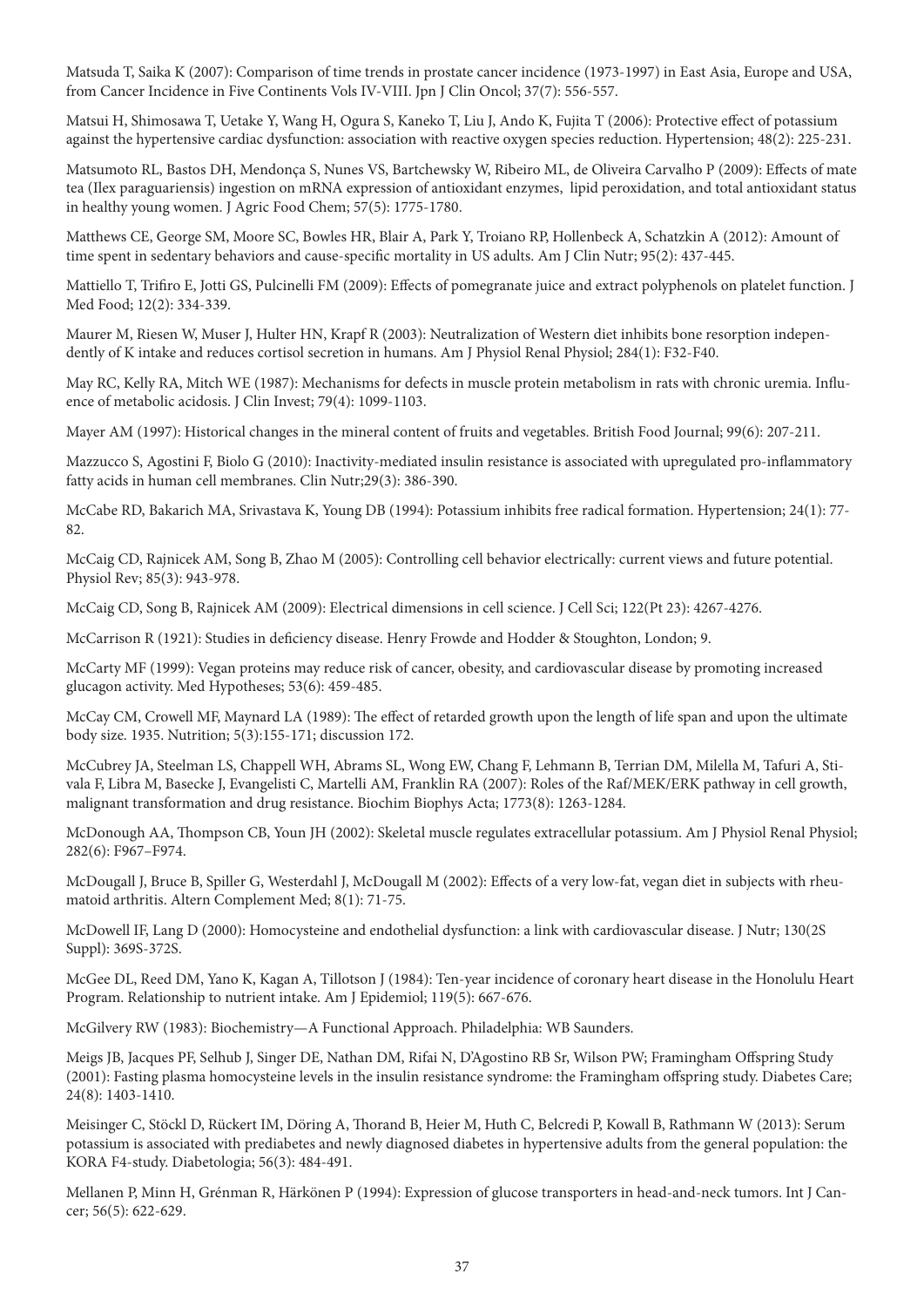Melnik BC, John SM, Carrera-Bastos P, Cordain L (2012): The impact of cow's milk-mediated mTORC1-signaling in the initiation and progression of prostate cancer. Nutr Metab (Lond); 9(1): 74.

Melov S, Tarnopolsky MA, Beckman K, Felkey K, Hubbard A (2007): Resistance exercise reverses aging in human skeletal muscle. PLoS One; 2(5): e465.

Menotti A, Lanti M, Kromhout D, Blackburn H, Jacobs D, Nissinen A, Dontas A, Kafatos A, Nedeljkovic S, Adachi H (2008): Homogeneity in the relationship of serum cholesterol to coronary deaths across different cultures: 40-year follow-up of the Seven Countries Study. Eur J Cardiovasc Prev Rehabil; 15(6): 719-725.

Mensink RP, Katan MB (1992): Effect of dietary fatty acids on serum lipids and lipoproteins. A meta-analysis of 27 trials. Arterioscler Thromb; 12(8): 911-919.

Mensink RP, Temme EH, Hornstra G (1994): Dietary saturated and trans fatty acids and lipoprotein metabolism. Ann Med; 26(6): 461-464.

MercoPress (2011): Uruguay has the highest per capita milk consumption: 230 liters annually. URL: http://en.mercopress. com/2011/02/10/uruguay-hasthe-highest-per-capita-milk-consumption-230-liters-annually (22.05.2013).

Mertin A (2013): So schraubt Fett am ganzen Körper. Spiegel Online. URL: http://www.spiegel.de/gesundheit/ernaehrung/wiesich-fett-auf-denstoffwechsel-und-die-gene-auswirkt-a-897441.html (29.05.2013).

Messaoudi S, Jaisser F (2011): Aldosterone and the mineralocorticoid receptor. Eur Heart J Suppl; 13 (Suppl B): B4-B9.

Messina M, Messina V (1996): Vegetarian diets for athletes. In: Messina M, Messina V (Hrsg.): The dietitian`s guide to vegetarian diets: issues and applications. Chapter 5: 124-135, Chapter 15: 354-367. Aspen Publishers, Gaithersburg, MD.

Micha R, Wallace SK, Mozaffarian D (2010): Red and processed meat consumption and risk of incident coronary heart disease, stroke, and diabetes mellitus: a systematic review and meta-analysis. Circulation; 121(21): 2271-2283.

Michaelis D, Jutzi E (1991): Epidemiologie des Diabetes mellitus in der Bevölkerung der ehemaligen DDR: Alters- und geschlechtsspezifische Inzidenz- und Prävalenztrends im Zeitraum 1960-1987. Z Klin Med; 46(1): 59-64.

Michaëlsson K, Melhus H, Warensjö Lemming E, Wolk A, Byberg L (2013): Long term calcium intake and rates of all cause and cardiovascular mortality: community based prospective longitudinal cohort study. BMJ; 346: f228.

Michaud DS, Augustsson K, Rimm EB, Stampfer MJ, Willet WC, Giovannucci E (2001): A prospective study on intake of animal products and risk of prostate cancer. Cancer Causes Control; 12(6): 557-567.

Mielants H, Veys EM, Cuvelier C, De Vos M (1996): Course of gut inflammation in spondylarthropathies and therapeutic consequences. Baillieres Clin Rheumatol; 10(1): 147-164.

Miraglia E, Viarisio D, Riganti C, Costamagna C, Ghigo D, Bosia A (2005): Na+/H+ exchanger activity is increased in doxorubicin-resistant human colon cancer cells and its modulation modifies the sensitivity of the cells to doxorubicin. Int J Cancer; 115(6): 924-929.

Mitch WE, Price SR, May RC, Jurkovitz C, England BK (1994): Metabolic consequences of uremia: extending the concept of adaptive responses to protein metabolism. Am J Kidney Dis; 23(2): 224-228.

Miura Y, Kato H, Noguchi T (2007): Effect of dietary proteins on insulin-like growth factor-1 (IGF-1) messenger ribonucleic acid content in rat liver. B J Nutr; 67(2): 257-265.

Miyamoto K, Nakanishi H, Moriguchi S, Fukuyama N, Eto K, Wakamiya J, Murao K, Arimura K, Osame M (2001): Involvement of enhanced sensitivity of Nmethyl-D-aspartate receptors in vulnerability of developing cortical neurons to methylmercury neurotoxicity. Brain Res; 901(1-2): 252-258.

Miyauchi S, Gopal E, Fei YJ, Ganapathy V (2004): Functional identification of SLC5A8, a tumor suppressor down-regulated in colon cancer, as a Na(+)-coupled transporter for short-chain fatty acids. J Biol Chem; 279(14): 13293-13296.

Modan M, Halkin H, Fuchs Z, Lusky A, Chetrit A, Segal P, Eshkol A, Almog S, Shefi M (1987): Hyperinsulinemia--a link between glucose intolerance, obesity, hypertension, dyslipoproteinemia, elevated serum uric acid and internal cation imbalance. Diabete Metab; 13(3 Pt 2): 375-380.

Moebus S, Hanisch J, Bramlage P, Lösch C, Hauner H, Wasem J, Jöckel KH (2008): Regional unterschiedliche Prävalenz des metabolischen Syndroms. Dtsch Arztebl; 105(12): A207-A213.

Moeller SM, Taylor A, Tucker KL, McCullough ML, Chylack LT Jr, Hankinson SE, Willett WC, Jacques PF (2004): Overall adherence to the dietary guidelines for americans is associated with reduced prevalence of early age-related nuclear lens opacities in women. J Nutr; 134(7): 1812-1819.

Moellering RE, Black KC, Krishnamurty C, Baggett BK, Stafford P, Rain M, Gatenby RA, Gillies RJ (2008): Acid treatment of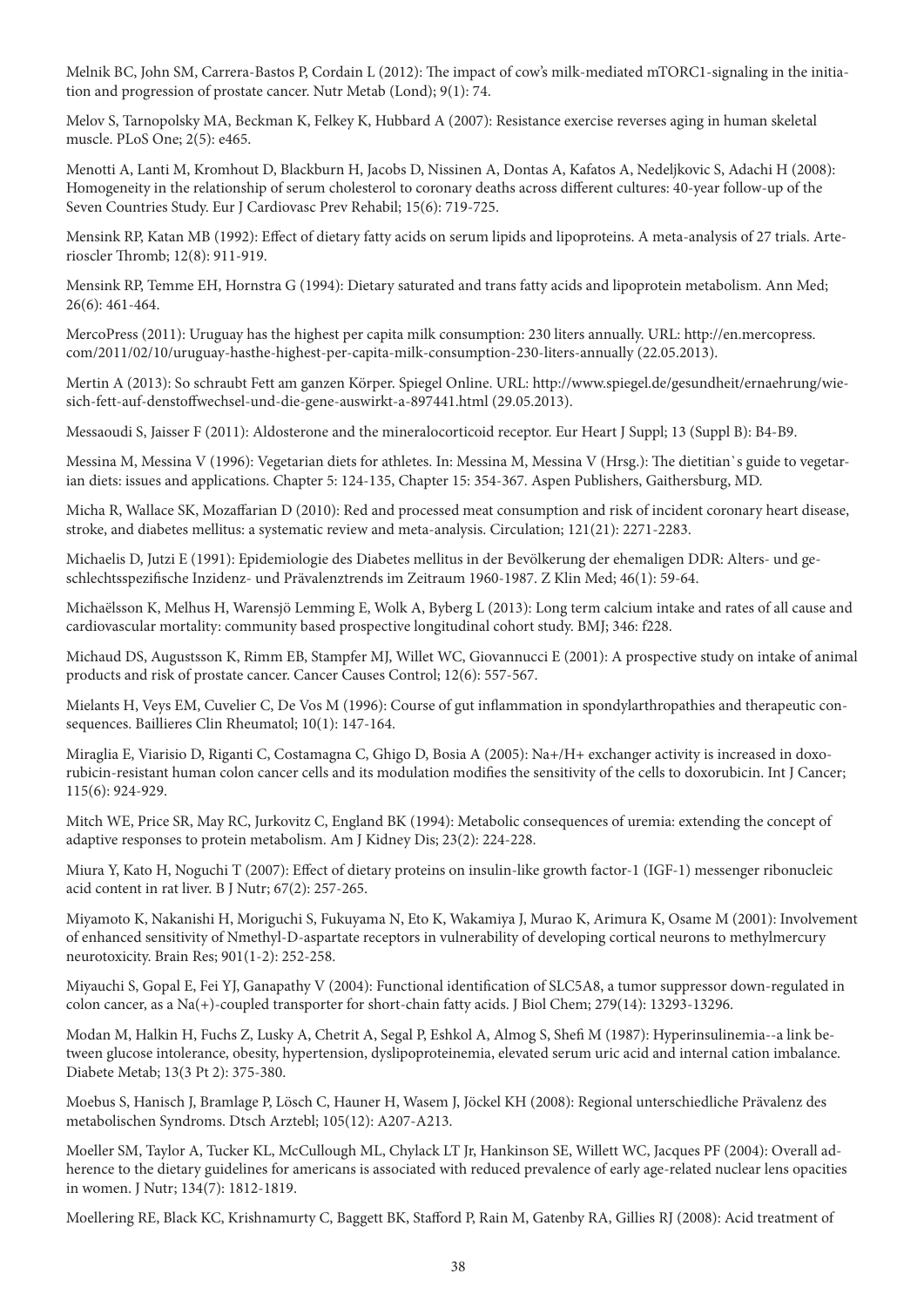melanoma cells selects for invasive phenotypes. Clin Exp Metastasis; 25(4): 411-425.

Mohan M, Patankar P, Ghadi P, Kasture S (2010b) Cardioprotective potential of Punica granatum extract in isoproterenolinduced myocardial infarction in Wistar rats. J Pharmacol Pharmacother; 1(1): 32-37.

Mohan M, Waghulde H, Kasture S (2010a): Effect of pomegranate juice on Angiotensin II-induced hypertension in diabetic Wistar rats. Phytother Res; 24 Suppl 2: S196-S203.

Möller-Levet CS, Archer SN, Bucca G, Laing EE, Slak A, Kabiljo R, Lo JC, Santhi N, von Schantz M, Smith CP, Dijk DJ (2013): Effects of insufficient sleep on circadian rhythmicity and expression amplitude of the human blood transcriptome. Proc Natl Acad Sci U S A; 110(12): E1132-E1141.

Moncada S, Bolaños JP (2006): Nitric oxide, cell bioenergetics and neurodegeneration. J Neurochem; 97(6): 1676-1689.

Moon HK, Yang ES, Park JW (2006): Protection of peroxynitrite-induced DNA damage by dietary antioxidants. Arch Pharm Res; 29(3): 213-217.

Moore AE, Sabachewsky L, Toolan HW (1955): Culture characteristics of four permanent lines of human cancer cells. Cancer Res; 15(9): 598-602.

Moore RD (2001): The High Blood Pressure Solution. A Scientifically Proven Program for Preventing Strokes and Heart Disease. Healing Arts Press, Rochester, Vermont.

Morokuma J, Blackiston D, Adams DS, Seebohm G, Trimmer B, Levin M (2008): Modulation of potassium channel function confers a hyperproliferative invasive phenotype on embryonic stem cells. Proc Natl Acad Sci U S A; 105(43): 16608-16613.

Morris AD, Connell JMC (1994): Insulin resistance and essential hypertension: mechanisms and clinical implications. Am J Med Sci; 307(suppl 1): S47-S52.

Morris MJ, Na ES, Johnson AK (2008): Salt craving: the psychobiology of pathogenic sodium intake. Physiol Behav; 94(5): 709- 721.

Morris RC Jr, Schmidlin O, Frassetto LA, Sebastian A (2006): Relationship and interaction between sodium and potassium. J Am Coll Nutr; 25(3 Suppl): 262S-270S.

Morris RC Jr, Schmidlin O, Tanaka M, Forman A, Frassetto L, Sebastian A (1999a): Differing effects of supplemental KCl and KHCO3: pathophysiological and clinical implications. Semin Nephrol; 19(5): 487-493.

Morris RC Jr, Sebastian A, Forman A, Tanaka M, Schmidlin O (1999b): Normotensive salt sensitivity: effects of race and dietary potassium. Hypertension; 33(1): 18-23.

Moskaug JØ, Carlsen H, Myhrstad MC, Blomhoff R (2005): Polyphenols and glutathione synthesis regulation. Am J Clin Nutr; 81(1 Suppl): 277S-283S.

Motais R, Borgese F, Fievet B, Garcia-Romeu F (1992): Regulation of Na+/H+ exchange and pH in erythrocytes of fish. Comp Biochem Physiol Comp Physiol; 102(4): 597-602.

Mozaffarian D, Fahimi S, Singh G, Micha R, Khatibzadeh S, Danaei G, Ezzati M, Lim S, Powles J (2013): Abstract 028: The Global Impact of Sodium Consumption on Cardiovascular Mortality: A Global, Regional, and National Comparative Risk Assessment. Circulation; 127: A028.

Mozaffarian D, Katan MB, Ascherio A, Stampfer MJ, Willett WC (2006): Trans fatty acids and cardiovascular disease. N Engl J Med; 354(15): 1601–1613.

Mozumdar A, Liguori G (2011): Persistent increase of prevalence of metabolic syndrome among U.S. adults: NHANES III to NHANES 1999-2006. Diabetes Care; 34(1): 216-219.

MPI (Max Planck-Institut) für Biochemie (2009): Prionkrankheiten wie Creutzfeldt-Jakob auf der Spur - Oxidation gibt Startschuss für fatale Strukturänderung. Pressemitteilung des Max Planck-Instituts für Biochemie vom 21.04.2009. URL: http:// www.biochem.mpg.de/575443/20090421\_budisa\_prionkrankheiten (23.05.2012).

MRI (Max Rubner-Institut) (2013): Kochsalzzufuhr der deutschen Bevölkerung. Max Rubner-Institut präsentiert aktuelle Zahlen. Pressemitteilung des Max Rubner-Instituts vom 26.03.2013. URL: http://www.mri.bund.de/no\_cache/de/aktuelles/ pressemitteilungen/pressemitteilungen-infoseiteneu/Pressemitteilung/kochsalzzufuhr-der-deutschen-bevoelkerung.html  $(03.09.2013).$ 

MRI (Max Rubner-Institut), Bundesforschungsinstitut für Ernährung und Lebensmittel (2008a): Nationale Verzehrsstudie II. Ergebnisbericht Teil 2. Die bundesweite Befragung zur Ernährung von Jugendlichen und Erwachsenen. URL: http://www.mri. bund.de/fileadmin/Institute/EV/NVSII\_Abschlussbericht\_Teil\_2.pdf.

MRI (Max Rubner-Institut), Bundesforschungsinstitut für Ernährung und Lebensmittel (2008b): Nationale Verzehrsstudie II.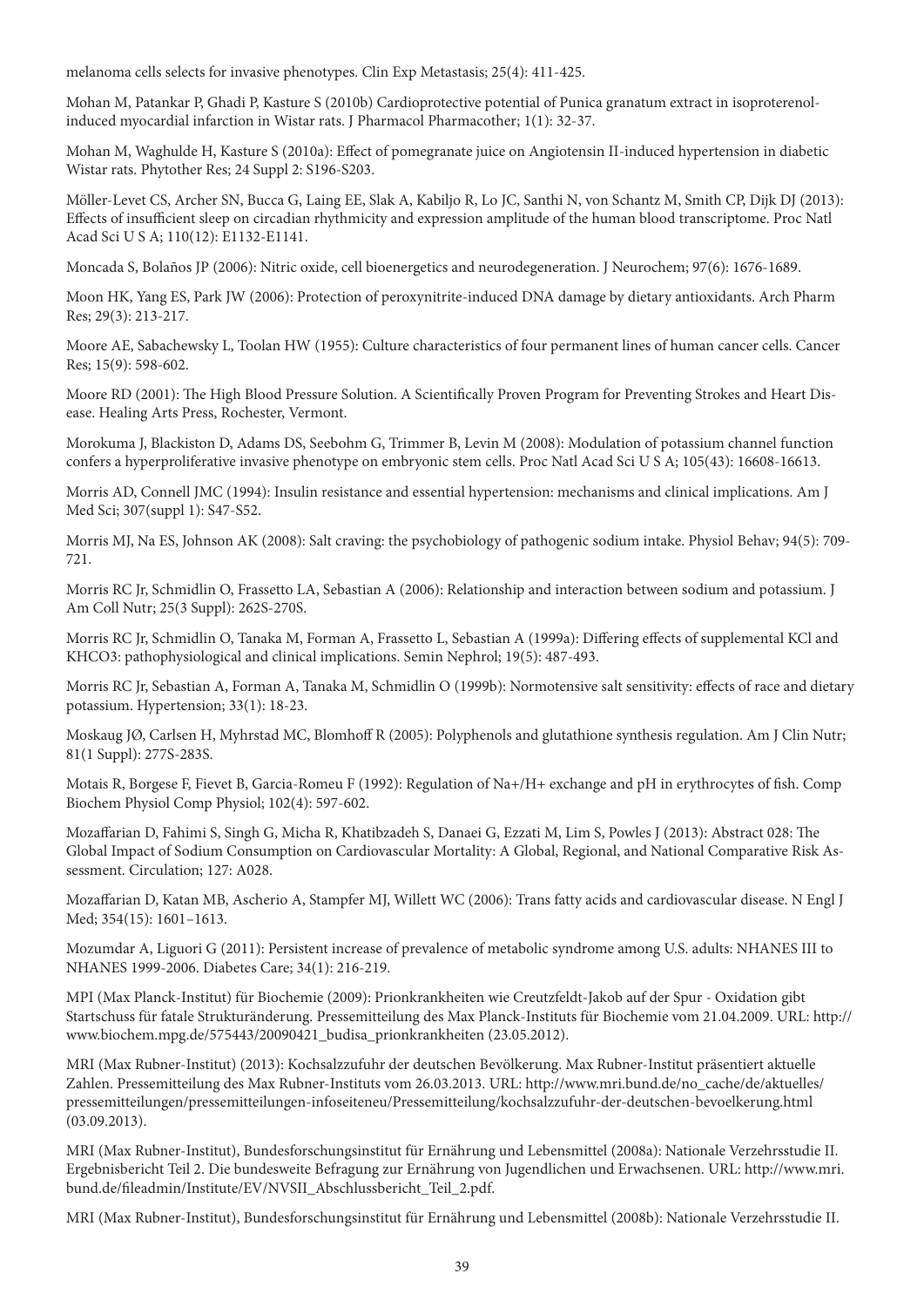Ergebnisbericht Teil 1. Die bundesweite Befragung zur Ernährung von Jugendlichen und Erwachsenen. URL: http://www.mri. bund.de/fileadmin/Institute/EV/NVS\_II\_Abschlussbericht\_Teil\_1\_mit\_Ergaenzungsbericht.pdf.

Muir CS, Nectoux J, Staszewski J (1991): The epidemiology of prostatic cancer. Geographical distribution and time-trends. Acta Oncol; 30(2): 133-140.

Muneyvirci-Delale O, Nacharaju VL, Altura BM, Altura BT (1998): Sex steroid hormones modulate serum ionized magnesium and calcium levels throughout the menstrual cycle in women. Fertil Steril; 69(5): 958-962.

Murakami K, Sasaki S, Takahashi Y, Uenishi K; Japan Dietetic Students' Study for Nutrition and Biomarkers Group (2008): Association between dietary acidbase load and cardiometabolic risk factors in young Japanese women. Br J Nutr; 100(3): 642-651.

Musick MA, House JS, Williams DR (2004): Attendance at Religious Services and Mortality in a National Sample. J Health Soc Behav; 45(2): 198-213.

Mutter J (2012): Grün Essen. Die Gesundheitsrevolution auf ihrem Teller. VAK Verlags GmbH, Kirchzarten.

Mutter J, Naumann J, Schneider R, Walach H (2007): Quecksilber und Alzheimer-Erkrankung. Fortschr Neurol Psychiatr; 75(9): 528-538.

Nagai T, Anzai T, Kaneko H, Anzai A, Mano Y, Nagatomo Y, Kohsaka S, Maekawa Y, Kawamura A, Yoshikawa T, Ogawa S (2010): Impact of systemic acidosis on the development of malignant ventricular arrhythmias after reperfusion therapy for STelevation myocardial infarction. Circ J; 74(9): 1808-1814.

Nagy I, Lustyik G, Lukács G, Nagy V, Balázs G (1983): Correlation of malignancy with the intracellular Na+:K+ ratio in human thyroid tumors. Cancer Res; 43(11): 5395-5402.

Nagy IZ, Lustyik G, Nagy VZ, Zarándi B, Bertoni-Freddari C (1981): Intracellular Na+:K+ ratios in human cancer cells as revealed by energy dispersive x-ray microanalysis. J Cell Biol; 90(3): 769-777.

Nakamura T, Lipton SA (2011): S-nitrosylation of critical protein thiols mediates protein misfolding and mitochondrial dysfunction in neurodegenerative diseases. Antioxid Redox Signal; 14(8): 1479-1492.

Näslund J, Schierhorn A, Hellman U, Lannfelt L, Roses AD, Tjernberg LO, Silberring J, Gandy SE, Winblad B, Greengard P, Nordstedt C, Terenius L (1994): Relative abundance of Alzheimer A beta amyloid peptide variants in Alzheimer disease and normal aging. Proc Natl Acad Sci U S A; 91(18): 8378-8382.

National Clinical Guideline Center (2013): Post myocardial infarction. Secondary prevention in primary and secondary care for patients following a myocardial infarction. Partial update of NICE CG48. Methods, evidence and recommendations. URL: http://www.nice.org.uk/nicemedia/live/13502/64153/64153.pdf (27.06.2013).

Nayak SB, Bhat VR, Upadhyay Dinesh, Udupa SL (2003): Copper and ceruloplasmin status in serum of prostate and colon cancer patients. Indian J Physiol Pharmacol; 47(1): 108-110.

Neaton JD, Wentworth D (1992): Serum cholesterol, blood pressure, cigarette smoking, and death from coronary heart disease. Overall findings and differences by age for 316,099 white men. Multiple Risk Factor Intervention Trial Research Group. Arch Intern Med; 152(1): 56-64.

Nenonen MT, Helve TA, Rauma AL, Hänninen OO (1998): Uncooked, lactobacilli-rich, vegan food and rheumatoid arthritis. Br J Rheumatol; 37(3): 274-281.

Ness AR, Hughes J, Elwood PC, Whitley E, Smith GD, Burr ML (2002): The long-term effect of dietary advice in men with coronary disease: follow-up of the Diet and Reinfarction trial (DART). Eur J Clin Nutr; 56(6): 512-518.

New SA (2001a): Fruit and vegetable consumption and skeletal health: is there a positive link? Nutrition Bulletin; 26(2): 121- 125.

New SA (2001b): Impact of food clusters on bone. In: Burckhardt P, Dawson-Hughes B, Heaney RP (Hrsg.): Nutritional Aspects of Osteoporosis 2000 (4th International Symposium on Nutritional Aspects of Osteoporosis. May 17-20, 2000. Lausanne, Switzerland). A Serono Symposia S.A. Publication. Springer-Verlag, New York, 2001.

New SA (2002): The role of the skeleton in acid-base homeostasis. Proc Nutr Soc; 61(2): 151-164.

New SA (2003): Intake of fruit and vegetables: implications for bone health. Proc Nutr Soc; 62(4): 889-899.

New SA, Bolton-Smith C, Grubb DA, Reid DM (1997): Nutritional influences on bone mineral density: a cross-sectional study in premenopausal women. Am J Clin Nutr; 65(6): 1831-1839.

New SA, Robins SP, Campbell MK, Martin JC, Garton MJ, Bolton-Smith C, Grubb DA, Lee SJ, Reid DM (2000): Dietary influences on bone mass and bone metabolism: further evidence of a positive link between fruit and vegetable consumption and bone health. Am J Clin Nutr; 71(1): 142-151.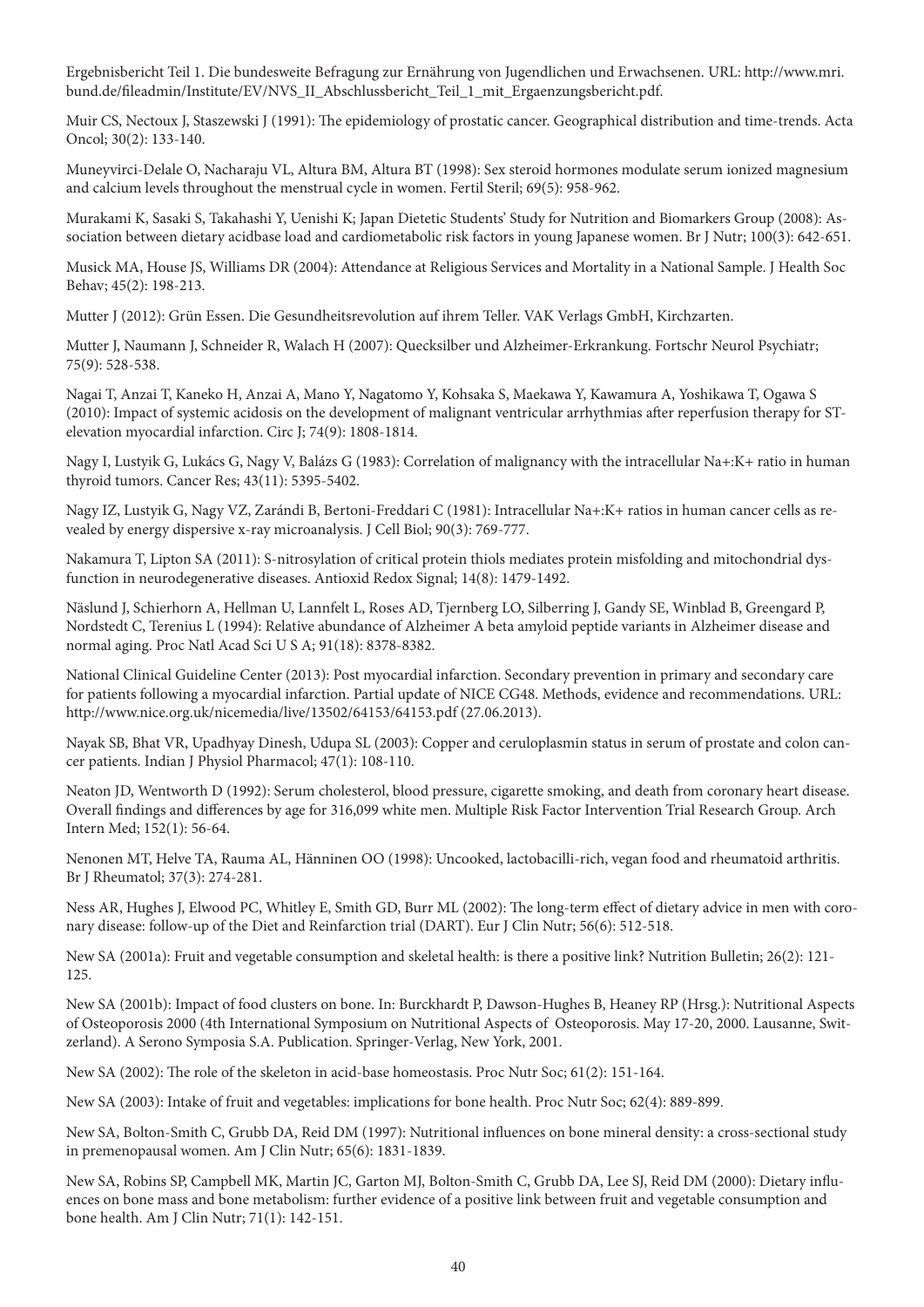Nieman DC (1988): Vegetarian dietary practices and endurance performance. Am J Clin Nutr; 48 (3 Suppl): 754-761.

Nieman DC (1999): Physical fitness and vegetarian diets: is there a relation? Am J Clin Nutr; 70(3 Suppl): 570S-575S.

Nissim I, Yudkoff M, Brosnan JT (1996): Regulation of [15N]urea synthesis from [5-15N]glutamine. Role of pH, hormones, and pyruvate. J Biol Chem; 271(49): 31234-31242.

Nitenberg A, Cosson E, Pham I (2006): Postprandial endothelial dysfunction: role of glucose, lipids and insulin. Diabetes Metab; 32 Spec No2: 2S28-2S33.

NOAA (National Oceanic and Atmospheric Administration), Office of Science and Technology, National Marine Fisheries Service (2011): Fisheries of the United States – 2011, Per Capita Consumption; URL: http://www.st.nmfs.noaa.gov/Assets/commercial/fus/fus11/08\_percapita2011.pdf (27.05.2013).

Noguchi Y, Marat D, Saito A, Yoshikawa T, Doi C, Fukuzawa K, Tsuburaya A, Satoh S, Ito T (1999): Expression of facilitative glucose transporters in gastric tumors. Hepatogastroenterology; 46(28): 2683-2689.

Nonomura N, Nakayama M, Takayama H, Nishimura K, Okuyama A (2008): Molecular-targeted therapy for prostate cancer. Hinyokika Kiyo; 54(1): 63-66.

Norat T, Dossus L, Rinaldi S, Overvad K, Grønbaek H, Tjønneland A, Olsen A, Clavel-Chapelon F, Boutron-Ruault MC, Boeing H, Lahmann PH, Linseisen J, Nagel G, Trichopoulou A, Trichopoulos D, Kalapothaki V, Sieri S, Palli D, Panico S, Tumino R, Sacerdote C, Bueno-de-Mesquita HB, Peeters PH, van Gils CH, Agudo A, Amiano P, Ardanoz E, Martinez C, Quirós R, Tormo MJ, Bingham S, Key TJ, Allen NE, Ferrari P, Slimani N, Riboli E, Kaaks R (2007): Diet, serum insulin-like growth factor-I and IGF-binding protein-3 in European women. Eur J Clin Nutr; 61(1): 91-98.

Norenberg MD, Martinez-Hernandez A (1979): Fine structural localization of glutamine synthetase in astrocytes of rat brain. Brain Res; 161(2): 303-310.

Nöthlings U, Wilkens LR, Murphy SP, Hankin JH, Henderson BE, Kolonel LN (2005): Meat and fat intake as risk factors for pancreatic cancer: the multiethnic cohort study. J Natl Cancer Inst; 97(19): 1458-1465.

Nowaczynski W, Oliver WJ, Neel JV (1985): Serum aldosterone and protein-binding variables in Yanomama Indians: a no-salt culture as compared to partially acculturated Guaymi Indians. Clin Physiol Biochem; 3(6): 289-306.

Nuccitelli R (2003): A role for endogenous electric fields in wound healing. Curr Top Dev Biol; 58: 1-26.

Nuttall FQ, Mooradian AD, Gannon MC, Billington C, Krezowski P (1984): Effect of protein ingestion on the glucose and insulin response to a standardized oral glucose load. Diabetes Care; 7(5): 465-470.

O'Brien J, Morrissey PA (1989): Nutritional and toxicological aspects of the Maillard browning reaction in foods. Crit Rev Food Sci Nutr; 28(3): 211-248.

O'Donnell MJ, Yusuf S, Mente A, Gao P, Mann JF, Teo K, McQueen M, Sleight P, Sharma AM, Dans A, Probstfield J, Schmieder RE (2011): Urinary sodium and potassium excretion and risk of cardiovascular events. JAMA; 306(20): 2229-2238.

Oberleithner H, Callies C, Kusche-Vihrog K, Schillers H, Shahin V, Riethmüller C, Macgregor GA, de Wardener HE (2009): Potassium softens vascular endothelium and increases nitric oxide release. Proc Natl Acad Sci U S A; 106(8): 2829-2834.

Oberleithner H, Riethmüller C, Schillers H, MacGregor GA, de Wardener HE, Hausberg M (2007): Plasma sodium stiffens vascular endothelium and reduces nitric oxide release. Proc Natl Acad Sci U S A; 104(41): 16281-16286.

OECD (Organisation for Economic Cooperation and Development) (2010): Health at a Glance: Europe 2010. OECD Publishing.

Ohlson LO, Larsson B, Björntorp P, Eriksson H, Svärdsudd K, Welin L, Tibblin G, Wilhelmsen L (1988): Risk factors for type 2 (non-insulin-dependent) diabetes mellitus. Thirteen and one-half years of follow-up of the participants in a study of Swedish men born in 1913. Diabetologia; 31(11): 798-805.

Okada M, Buñag RD (1994): Insulin acts centrally to enhance reflex tachycardia in conscious rats. Am J Physiol; 266(2 Pt 2): R481-R486.

Okereke OI, Rosner BA, Kim DH, Kang JH, Cook NR, Manson JE, Buring JE, Willett WC, Grodstein F (2012): Dietary fat types and 4-year cognitive change in community-dwelling older women. Ann Neurol; 72(1): 124-134.

Olhagen B, Månsson I (1968): Intestinal Clostridium perfringens in rheumatoid arthritis and other collagen diseases. Acta Med Scand; 184(5): 395-402.

Oliveira MB, Romão JE Jr, Zatz R (2005): End-stage renal disease in Brazil: epidemiology, prevention, and treatment. Kidney Int Suppl; (97): S82-S86.

Olshansky SJ, Antonucci T, Berkman L, Binstock RH, Boersch-Supan A, Cacioppo JT, Carnes BA, Carstensen LL, Fried LP,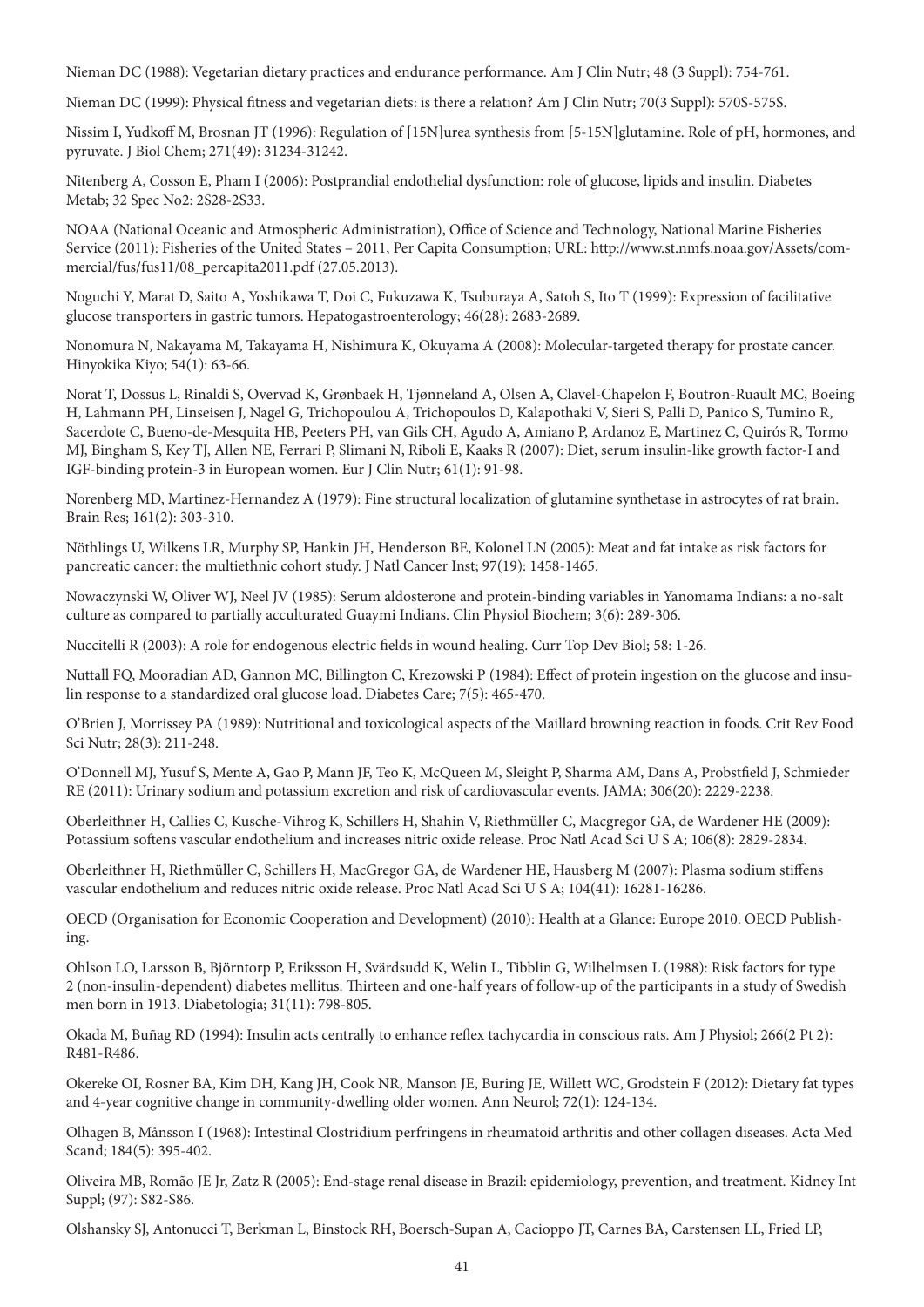Goldman DP, Jackson J, Kohli M,

Rother J, Zheng Y, Rowe J (2012): Differences in life expectancy due to race and educational differences are widening, and many may not catch up. Health Aff (Millwood);31: 1803-1813.

Onkal R, Djamgoz MB (2009): Molecular pharmacology of voltage-gated sodium channel expression in metastatic disease: clinical potential of neonatal Nav1.5 in breast cancer. Eur J Pharmacol; 625(1-3): 206-219.

Onody A, Csonka C, Giricz Z, Ferdinandy P (2003): Hyperlipidemia induced by a cholesterol-rich diet leads to enhanced peroxynitrite formation in rat hearts. Cardiovasc Res; 58(3): 663-670.

Opländer C, Volkmar CM, Paunel-Görgülü A, van Faassen EE, Heiss C, Kelm M, Halmer D, Mürtz M, Pallua N, Suschek CV (2009): Whole body UVA irradiation lowers systemic blood pressure by release of nitric oxide from intracutaneous photolabile nitric oxide derivates. Circ Res; 105(10): 1031-1040.

Orlich MJ, Singh PN, Sabaté J, Jaceldo-Siegl K, Fan J, Knutsen S, Beeson WL, Fraser GE (2013): Vegetarian dietary patterns and mortality in Adventist Health Study 2. JAMA Intern Med; 173(13): 1230-1238.

Ornish D (2006): The Dark Side of Good Fats. While omega-3 fatty acids offer health benefits to most people, new research has found they may be dangerous to some patients. Newsweek Web Exclusive; URL:http://www.pmri.org/publications/newsweek/ The Dark Side of Good Fats Dean Ornish.pdf.

Ornish D, Brown SE, Scherwitz LW, Billings JH, Armstrong WT, Ports TA, McLanahan SM, Kirkeeide RL, Brand RJ, Gould KL (1990): Can lifestyle changes reverse coronary heart disease? The Lifestyle Heart Trial. Lancet; 336(8708): 129-133.

Ornish D, Lin J, Daubenmier J, Weidner G, Epel E, Kemp C, Magbanua MJ, Marlin R, Yglecias L, Carroll PR, Blackburn EH (2008b): Increased telomerase activity and comprehensive lifestyle changes: a pilot study. Lancet Oncol; 9(11): 1048-1057.

Ornish D, Magbanua MJ, Weidner G, Weinberg V, Kemp C, Green C, Mattie MD, Marlin R, Simko J, Shinohara K, Hagg CM, Carroll PR (2008a): Changes in prostate gene expression in men undergoing an intensive nutrition and lifestyle intervention. Proc Natl Acad Sci U S A; 105(24): 8369-8374.

Ornish D, Scherwitz LW, Billings JH, Brown SE, Gould KL, Merritt TA, Sparler S, Armstrong WT, Ports TA, Kirkeeide RL, Hogeboom C, Brand RJ (1998):

Intensive lifestyle changes for reversal of coronary heart disease. JAMA; 280(23): 2001-2007.

Oster JR, Perez GO, Vaamonde CA (1978): Relationship between blood pH and potassium and phosphorus during acute metabolic acidosis. Am J Physiol; 235(4): F345–F351.

Östman EM, Nilsson M, Liljeberg Elmståhl HGM, Molin G, Björck IME (2002): On the Effect of Lactic Acid on Blood Glucose and Insulin Responses to Cereal Products: Mechanistic Studies in Healthy Subjects and In Vitro. Journal of Cereal Science; 36(3): 339-346.

Otto C, Kaemmerer U, Illert B, Muehling B, Pfetzer N, Wittig R, Voelker HU, Thiede A, Coy JF (2008): Growth of human gastric cancer cells in nude mice is delayed by a ketogenic diet supplemented with omega-3 fatty acids and medium-chain triglycerides. BMC Cancer; 8: 122.

Ouyang X, Cirillo P, Sautin Y, McCall S, Bruchette JL, Diehl AM, Johnson RJ, Abdelmalek MF (2008): Fructose consumption as a risk factor for non-alcoholic fatty liver disease. J Hepatol; 48(6): 993–999.

Paalani M, Lee JW, Haddad E, Tonstad S (2011): Determinants of inflammatory markers in a bi-ethnic population. Ethn Dis; 21(2):142-149.

Pacher P, Beckman JS, Liaudet L (2007): Nitric oxide and peroxynitrite in health and disease. Physiol. Rev; 87(1): 315–424.

Pae M, Meydani SN, Wu D (2012): The role of nutrition in enhancing immunity in aging. Aging Dis; 3(1): 91-129.

Paget S (1889): The distribution of secondary growths in cancer of the breast. Lancet; 1(3421): 571-573.

Pak CY, Fuller C, Sakhaee K, Preminger GM, Britton F (1985): Long-term treatment of calcium nephrolithiasis with potassium citrate. J Urol, 134(1): 11-19.

Palit V, Phillips RM, Puri R, Shah T, Bibby MC (2005): Expression of HIF-1alpha and Glut-1 in human bladder cancer. Oncol Rep; 14(4): 909-913.

Pall ML (2001): Common etiology of posttraumatic stress disorder, fibromyalgia, chronic fatigue syndrome and multiple chemical sensitivity via elevated nitric oxide/peroxynitrite. Med Hypotheses; 57(2): 139-145.

Pall ML (2007a): Explaining "Unexplained Illnesses": Disease Paradigm for Chronic Fatigue Syndrome, Multiple Chemical Sensitivity, Fibromyalgia, PostTraumatic Stress Disorder, Gulf War Syndrome and Others. Informa Healthcare.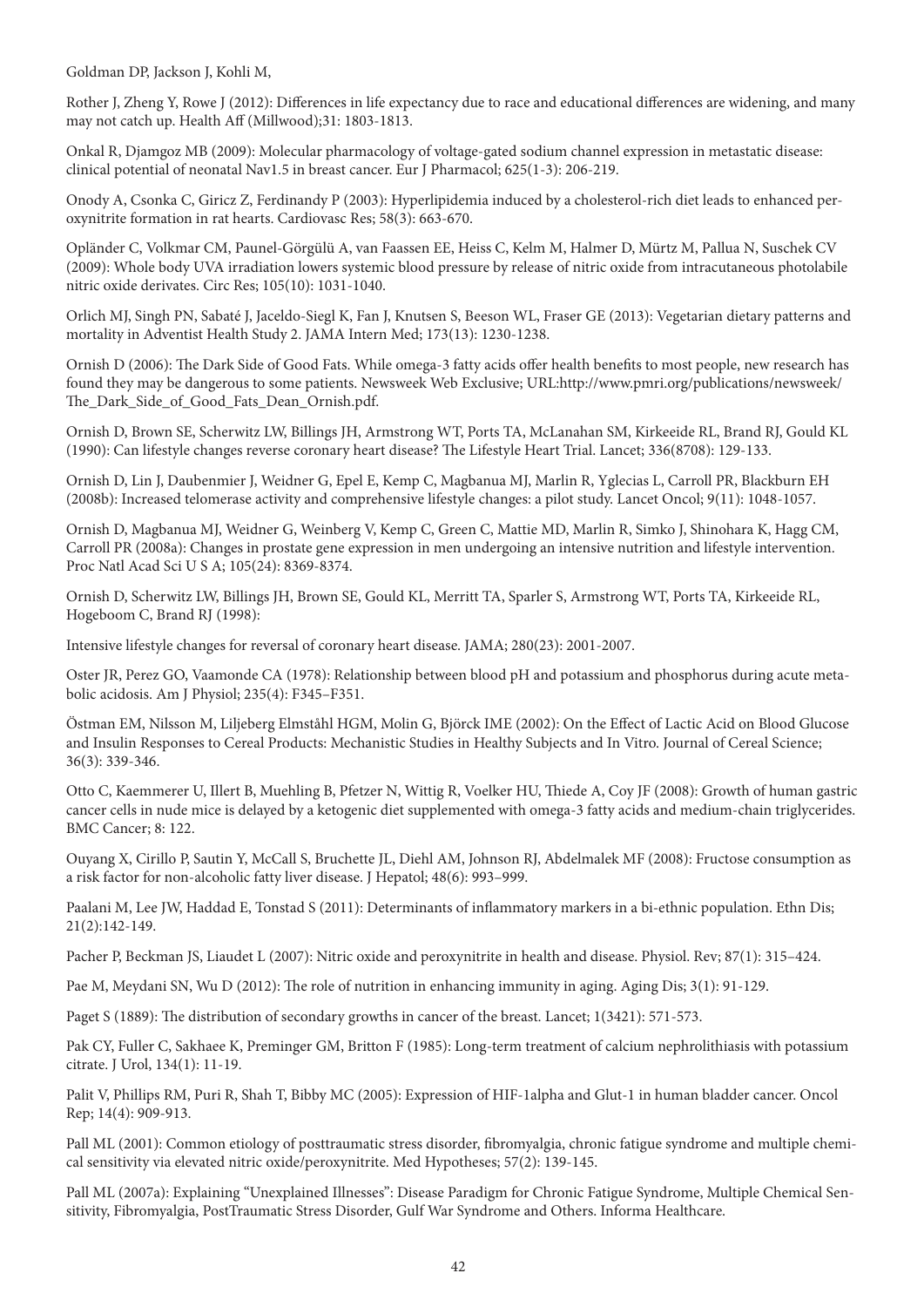Pall ML (2007b): Nitric oxide synthase partial uncoupling as a key switching mechanism for the NO/ONOO- cycle. Med Hypotheses; 69(4): 821-825.

Paller CJ, Ye X, Wozniak PJ, Gillespie BK, Sieber PR, Greengold RH, Stockton BR, Hertzman BL, Efros MD, Roper RP, Liker HR, Carducci MA (2013): A randomized phase II study of pomegranate extract for men with rising PSA following initial therapy for localized prostate cancer. Prostate Cancer Prostatic Dis; 16(1): 50-55.

Palmer RM, Ferrige AG, Moncada S (1987): Nitric oxide release accounts for the biological activity of endothelium-derived relaxing factor. Nature; 327(6122): 524-526.

Pamplona R (2008): Membrane phospholipids, lipoxidative damage and molecular integrity: a causal role in aging and longevity. Biochim Biophys Acta; 1777(10): 1249-1262.

Pan A, Sun Q, Bernstein AM, Schulze MB, Manson JE, Willett WC, Hu FB (2011): Red meat consumption and risk of type 2 diabetes: 3 cohorts of US adults and an updated meta-analysis. Am J Clin Nutr; 94(4): 1088-1096.

Panagiotakos DB, Pitsavos C, Polychronopoulos E, Chrysohoou C, Menotti A, Dontas A, Stefanadis C (2005): Total cholesterol and body mass index in relation to 40-year cancer mortality (the Corfu cohort of the seven countries study). Cancer Epidemiol Biomarkers Prev; 14(7): 1797-1801.

Panagiotakos DB, Pitsavos C, Skoumas Y, Stefanadis C (2007): The association between food patterns and the metabolic syndrome using principal components analysis: the attica study. J Am Diet Assoc; 107(6): 979-987.

Pani G (2010): P66SHC and ageing: ROS and TOR? Aging (Albany NY); 2(8): 514-518.

Panickar KS (2013): Effects of dietary polyphenols on neuroregulatory factors and pathways that mediate food intake and energy regulation in obesity. Mol Nutr Food Res; 57(1): 34-47.

Panjrath GS, Chaudhari S, Messerli FH (2012): The j-point phenomenon in aggressive therapy of hypertension: new insights. Curr Atheroscler Rep; 14(2): 124-129.

Panov A, Orynbayeva Z (2013): Bioenergetic and Antiapoptotic Properties of Mitochondria from Cultured Human Prostate Cancer Cell Lines PC-3, DU145 and LNCaP. PLoS One; 8(8): e72078.

Pantuck AJ, Leppert JT, Zomorodian N, Aronson W, Hong J, Barnard RJ, Seeram N, Liker H, Wang H, Elashoff R, Heber D, Aviram M, Ignarro L, Belldegrun A (2006): Phase II study of pomegranate juice for men with rising prostate-specific antigen following surgery or radiation for prostate cancer. Clin Cancer Res; 12: 4018-4026.

Pantuck AJ, Zomorodian Z, Rettig M, Aronson WJ, Heber D, Belldegrun AS (2009) Long term follow up of phase 2 study of pomegranate juice for men with prostate cancer shows durable prolongation of PSA doubling time. J Urol; 181(4 Suppl): 295.

Panush RS, Stroud RM, Webster EM (1986): Food-induced (allergic) arthritis. Inflammatory arthritis exacerbated by milk. Arthritis Rheum; 29(2): 220-226.

Pape-Zambito DA, Roberts RF, Kensinger RS (2010): Estrone and 17beta-estradiol concentrations in pasteurized-homogenized milk and commercial dairy products. J Dairy Sci; 93(6): 2533-2540.

Pardo LA, del Camino D, Sánchez A, Alves F, Brüggemann A, Beckh S, Stühmer W (1999): Oncogenic potential of EAG K(+) channels. EMBO J; 18(20): 5540-5547.

Park H, Parker GL, Boardman CH, Morris MM, Smith TJ (2011): A pilot phase II trial of magnesium supplements to reduce menopausal hot flashes in breast cancer patients. Support Care Cancer; 19(6): 859-863.

Park JH, Lee DW, Park KS (2013): Elevated serum copper and ceruloplasmin levels in Alzheimer's disease. Asia Pac Psychiatry; doi: 10.1111/appy.12077. [Epub ahead of print].

Park Y, Nam S, Yi HJ, Hong HJ, Lee M (2009): Dietary n-3 polyunsaturated fatty acids increase oxidative stress in rats with intracerebral hemorrhagic stroke. Nutr Res; 29(11): 812-818.

Parke AL, Hughes GR (1981): Rheumatoid arthritis and food: a case study. Br Med J (Clin Res Ed); 282(6281): 2027-2029.

Parker DR, Weiss ST, Troisi R, Cassano PA, Vokonas PS, Landsberg L (1993): Relationship of dietary saturated fatty acids and body habitus to serum insulin concentrations: the Normative Aging Study. Am J Clin Nutr; 58(2): 129-136.

Parrella E, Maxim T, Maialetti F, Zhang L, Wan J, Wei M, Cohen P, Fontana L, Longo VD (2013): Protein restriction cycles reduce IGF-1 and phosphorylated Tau, and improve behavioral performance in an Alzheimer's disease mouse model. Aging Cell; 12(2): 257-268.

Pasch A (2006): Die Regulation des Kaliumhaushalts. Schweiz Med Forum; 6: 468-473.

Pasqualini L, Cortese C, Marchesi S, Siepi D, Pirro M, Vaudo G, Liberatoscioli L, Gnasso A, Schillaci G, Mannarino E (2005): Paraoxonase-1 activity modulates endothelial function in patients with peripheral arterial disease. Atherosclerosis; 183(2): 349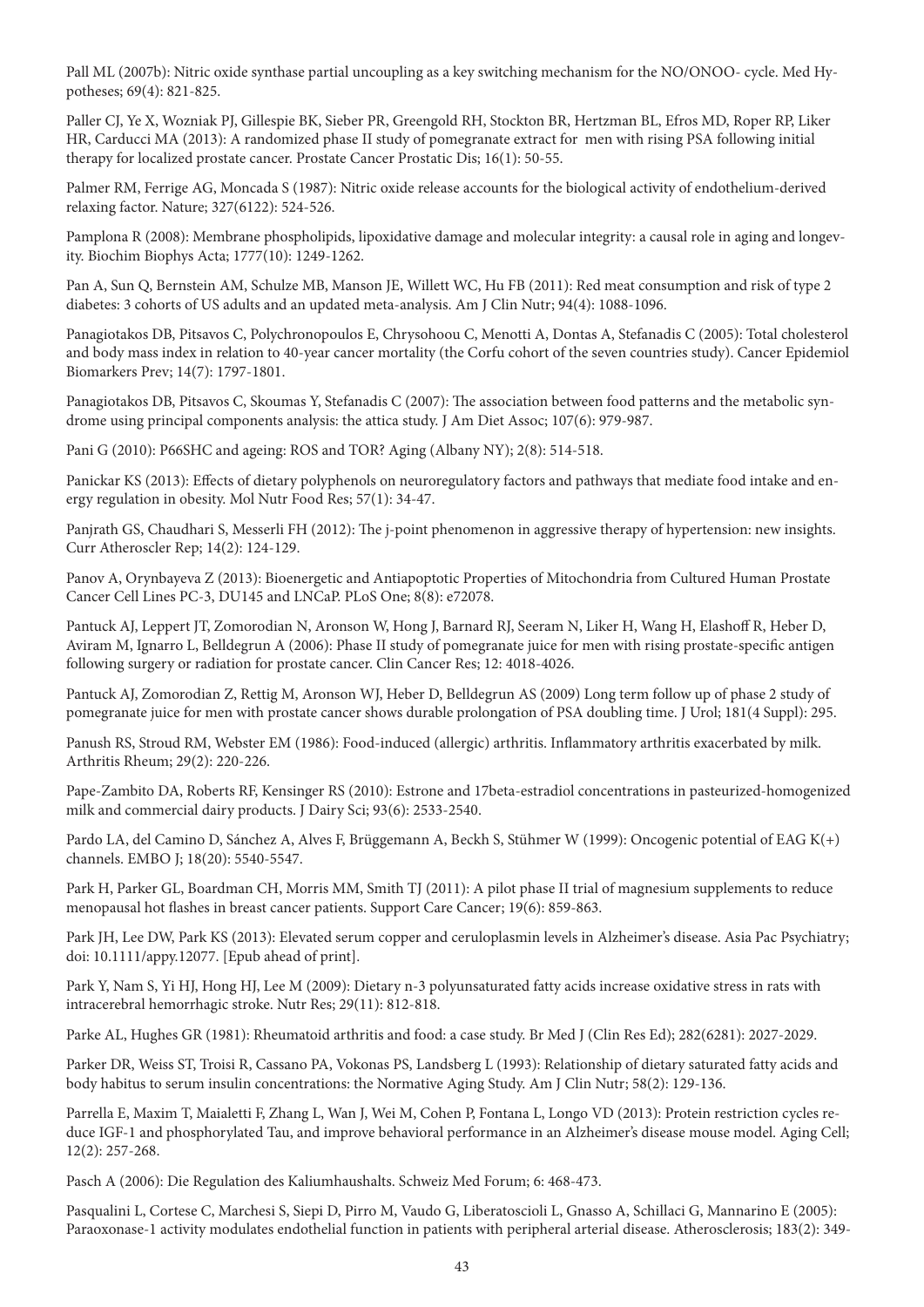354.

Patel AA, Gawlinski ET, Lemieux SK, Gatenby RA (2001): A cellular automaton model of early tumor growth and invasion. J Theor Biol; 213(3): 315-331.

Paterna S, Gaspare P, Fasullo S, Sarullo FM, Di Pasquale P (2008): Normal-sodium diet compared with low-sodium diet in compensated congestive heart failure: is sodium an old enemy or a new friend? Clin Sci (Lond); 114(3): 221-230.

Pattison DJ, Symmons DP, Lunt M, Welch A, Luben R, Bingham SA, Khaw KT, Day NE, Silman AJ (2004): Dietary risk factors for the development of inflammatory polyarthritis: evidence for a role of high level of red meat consumption. Arthritis Rheum; 50(12): 3804-3812.

Pecqueur C, Bui T, Gelly C, Hauchard J, Barbot C, Bouillaud F, Ricquier D, Miroux B, Thompson CB (2008): Uncoupling protein-2 controls proliferation by promoting fatty acid oxidation and limiting glycolysis-derived pyruvate utilization. FASEB J; 22(1): 9-18.

Pedrini MT, Levey AS, Lau J, Chalmers TC, Wang PH (1996): The effect of dietary protein restriction on the progression of diabetic and nondiabetic renal diseases: a meta-analysis. Ann Intern Med; 124(7): 627-632.

Pei L, Wiser O, Slavin A, Mu D, Powers S, Jan LY, Hoey T (2003): Oncogenic potential of TASK3 (Kcnk9) depends on K+channel function. Proc Natl Acad Sci U S A; 100(13): 7803-7807.

Peltonen R, Kjeldsen-Kragh J, Haugen M, Tuominen J, Toivanen P, Førre O, Eerola E (1994): Changes of faecal flora in rheumatoid arthritis during fasting and one-year vegetarian diet. Br J Rheumatol; 33(7): 638-643.

Peltonen R, Nenonen M, Helve T, Hänninen O, Toivanen P, Eerola E (1997): Faecal microbial flora and disease activity in rheumatoid arthritis during a vegan diet. Br J Rheumatol; 36(1): 64-68.

Peng J, Huang CH (2006): Rh proteins vs Amt proteins: an organismal and phylogenetic perspective on CO2 and NH3 gas channels. Transfus Clin Biol; 13(1-2): 85-94.

Peppa M, Brem H, Ehrlich P, Zhang JG, Cai W, Li Z, Croitoru A, Thung S, Vlassara H (2003b): Adverse effects of dietary glycotoxins on wound healing in genetically diabetic mice. Diabetes; 52(11): 2805-2813.

Peppa M, He C, Hattori M, McEvoy R, Zheng F, Vlassara H (2003a): Fetal or neonatal low-glycotoxin environment prevents autoimmune diabetes in NOD mice. Diabetes; 52(6): 1441-1448.

Perez GO, Lespier L, Knowles R, Oster JR, Vaamonde CA (1977): Potassium homeostasis in chronic diabetes mellitus. Arch Intern Med; 137(8): 1018-1022.

Pérez-Maceda B, López-Bote JP, Langa C, Bernabeu C (1991): Antibodies to dietary antigens in rheumatoid arthritis--possible molecular mimicry mechanism. Clin Chim Acta; 203(2-3): 153-165.

Persichini T, Percario Z, Mazzon E, Colasanti M, Cuzzocrea S, Musci G (2006): Copper activates the NF-kappaB pathway in vivo. Antioxid Redox Signal; 8(9-10): 1897-1904.

Pessayre D (2007): Role of mitochondria in non-alcoholic fatty liver disease. J Gastroenterol Hepatol; 22(Suppl 1): S20-S27.

Pessayre D, Fromenty B, Mansouri A (2004): Mitochondrial injury in steatohepatitis. Eur J Gastroenterol Hepatol; 16(11): 1095- 1105.

Peters A, Lehnert H (2007): Metabolisches Syndrom. Der Internist; 48(2): 134-143.

Peters JC, Harper AE (1987): Acute effects of dietary protein on food intake, tissue amino acids, and brain serotonin. Am J Physiol; 252(5 Pt 2): R902-R914.

Petersen KF, Dufour S, Befroy D, Garcia R, Shulman GI (2004): Impaired mitochondrial activity in the insulin-resistant offspring of patients with type 2 diabetes. N Engl J Med; 350(7): 664-671.

Pettersen BJ, Anousheh R, Fan J, Jaceldo-Siegl K, Fraser GE (2012): Vegetarian diets and blood pressure among white subjects: results from the Adventist HealthStudy-2 (AHS-2). Public Health Nutr; 15(10): 1909-1916.

Phillips RL (1975): Role of life-style and dietary habits in risk of cancer among seventh-day adventists. Cancer Res; 35(11 Pt. 2): 3513-3522.

Phillips RL, Lemon FR, Beeson WL, Kuzma JW (1978): Coronary heart disease mortality among Seventh-Day Adventists with differing dietary habits: a preliminary report. Am J Clin Nutr; 31(10 Suppl): S191-S198.

Pijl H, Koppeschaar HP, Cohen AF, Iestra JA, Schoemaker HC, Frölich M, Onkenhout W, Meinders AE (1993): Evidence for brain serotonin-mediated control of carbohydrate consumption in normal weight and obese humans. Int J Obes Relat Metab Disord; 17(9): 513-520.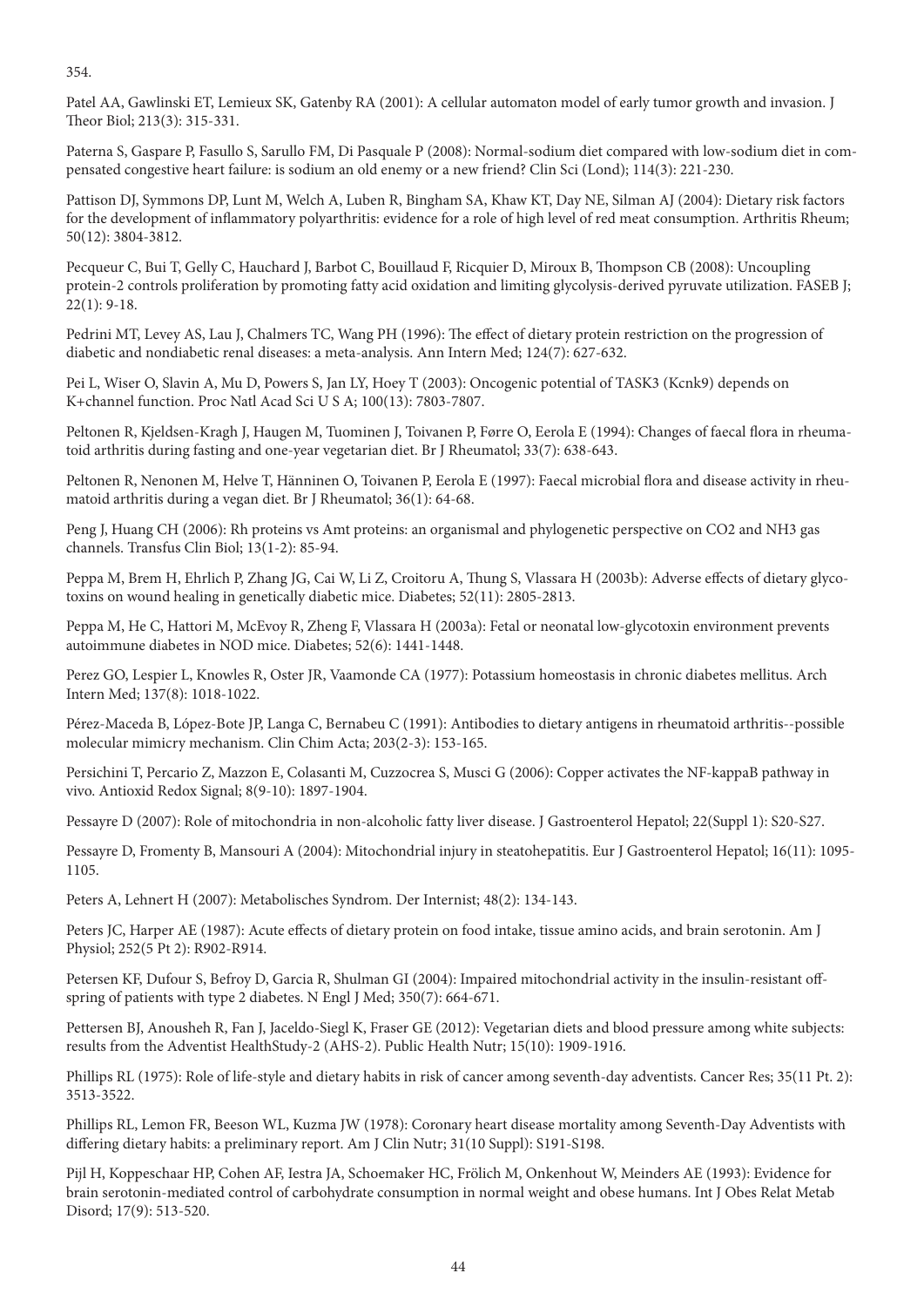Pikilidou MI, Lasaridis AN, Sarafidis PA, Tziolas IM, Zebekakis PE, Dombros NV, Giannoulis E (2007): Blood pressure and serum potassium levels in hypertensive patients receiving or not receiving antihypertensive treatment. Clin Exp Hypertens; 29(8): 563-573.

Pimenta E, Gaddam KK, Oparil S, Aban I, Husain S, Dell'Italia LJ, Calhoun DA (2009): Effects of dietary sodium reduction on blood pressure in subjects with resistant hypertension: results from a randomized trial. Hypertension; 54(3): 475-481.

Pischinger A, Heine H (2004): Das System der Grundregulation. Grundlagen einer ganzheitsbiologischen Medizin. Karl F. Fachbuchverlag, Stuttgart.

Pitocco D, Zaccardi F, Di Stasio E, Romitelli F, Santini SA, Zuppi C, Ghirlanda G (2010): Oxidative stress, nitric oxide, and diabetes. Rev Diabet Stud; 7(1): 15-25.

Pizzorno J, Frassetto LA, Katzinger J (2010): Diet-induced acidosis: is it real and clinically relevant? Br J Nutr; 103(8): 1185-1194.

Plaisance EP, Greenway FL, Boudreau A, Hill KL, Johnson WD, Krajcik RA, Perrone CE, Orentreich N, Cefalu WT, Gettys TW (2011): Dietary methionine restriction increases fat oxidation in obese adults with metabolic syndrome. J Clin Endocrinol Metab; 96(5): E836-E840.

Plavinik FL, Rodrigues CI, Zanella MT, Ribeiro AB (1992): Hypokalemia, glucose intolerance, and hyperinsulinemia during diuretic therapy. Hypertension; 19(2 Suppl): II26–II29.

Polagruto JA, Schramm DD, Wang-Polagruto JF, Lee L, Keen CL (2003): Effects of flavonoid-rich beverages on prostacyclin synthesis in humans and human aortic endothelial cells: association with ex vivo platelet function. J Med Food; 6(4): 301-308.

Pollak M (2008): Insulin and insulin-like growth factor signalling in neoplasia. Nat Rev Cancer; 8(12): 915-928.

Pontremoli R, Zerbini G, Rivera A, Canessa M (1994): Insulin activation of red blood cell Na+/H+ exchange decreases the affinity of sodium sites. Kidney Int; 46(2): 365-375.

Post RL, Jolly PC (1957): The linkage of sodium, potassium, and ammonium active transport across the human erythrocyte membrane. Biochim Biophys Acta; 25(1): 118-128.

Pramanik D, Ghosh C, Dey SG (2011): Heme-Cu bound aβ peptides: spectroscopic characterization, reactivity, and relevance to Alzheimer's disease. J Am Chem Soc; 133(39): 15545-15552.

Price WA (1998): Nutrition and physical degeneration. Keats Publishing, Los Angeles; 6. Aufl.

Pries AR, Kuebler WM (2006): Normal endothelium. Handb Exp Pharmacol; (176 Pt 1): 1-40.

Pritikin N (1985): Diet for Runners. Simon & Schuster.

Qin LQ, Wang PY, Kaneko T, Hoshi K, Sato A (2004): Estrogen: one of the risk factors in milk for prostate cancer. Med Hypotheses; 62(1): 133-142.

Qin LQ, Xu JY, Tezuka H, Li J, Arita J, Hoshi K, Sato A (2007): Consumption of commercial whole and non-fat milk increases the incidence of 7,12-dimethylbenz(a)anthracene-induced mammary tumors in rats. Cancer Detect Prev; 31(4): 339-343.

Quednau B, Rosskopf D, Reusch HP, Luft FC, Siffert W (1994): Enhanced Na+-H+ exchanger activity and NHE-1 mRNA levels in human lymphocytes during metabolic acidosis. Am J Physiol; 266 (2 Pt 1): C480-C488.

Qureshi M, Khsandwala H, Haq IU, Prasad K (2003): Elevated levels of plasma homocysteine in hypertensive patients with diabetes mellitus. J Cardiovasc Pharmacol Ther; 8(4): 261-266.

R. E. (1999): Krank durch Jod. Grundinformation. Selbsthilfegruppe der Jodallergiker, Morbus-Basedow- und Hyperthyreosekranken. URL: http://www.jodkrank.de/jodkrank.doc (17.10.2013).

Raal FJ, Kalk WJ, Lawson M, Esser JD, Buys R, Fourie L, Panz VR (1994): Effect of moderate dietary protein restriction on the progression of overt diabetic nephropathy: a 6-mo prospective study. Am J Clin Nutr; 60(4): 579-585.

Rabelink TJ, Koomans HA, Hené RJ, Dorhout Mees EJ (1990): Early and late adjustment to potassium loading in humans. Kidney Int; 38: 942-947.

Rabenberg M, Mensink GBM (2011): Obst- und Gemüsekonsum heute. Robert Koch-Institut Berlin (Hrsg.): GBE kompakt 2; 6.

Rabini RA, Galassi R, Staffolani R, Vasta M, Fumelli P, Mazzanti L (1993): Alterations in Na+/K(+)-ATPase activity and fluidity of erythrocyte membranes from relatives of insulin dependent diabetic patients. Diabetes Res; 22(1): 33-40.

Rae C, Scott RB, Thompson CH, Kemp GJ, Dumughn I, Styles P, Tracey I, Radda GK (1996): Is pH a biochemical marker of IQ? Proc Biol Sci; 263(1373): 1061-1064.

Ralph SJ, Rodríguez-Enríquez S, Neuzil J, Saavedra E, Moreno-Sánchez R (2010): The causes of cancer revisited: "mitochondrial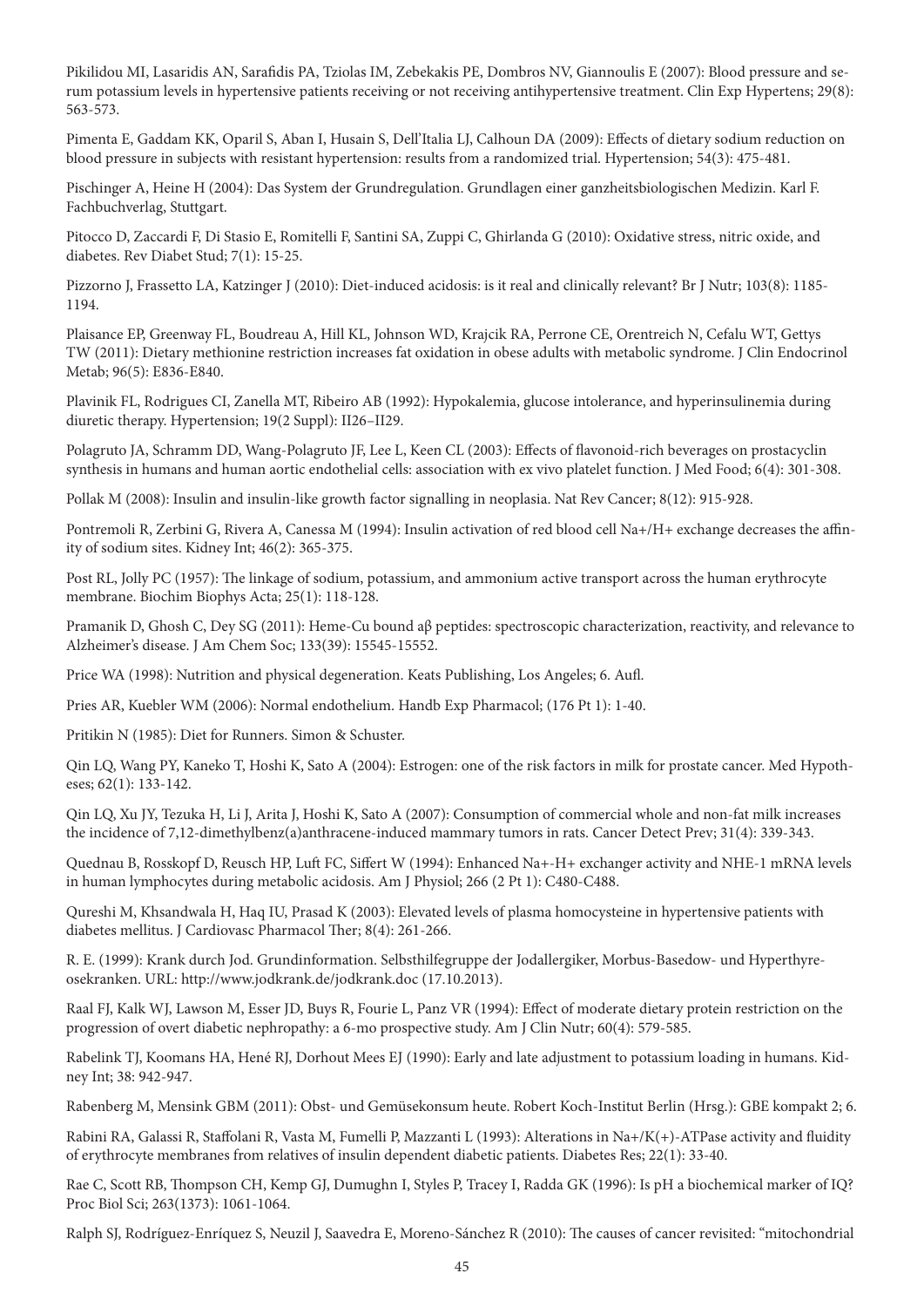malignancy" and ROSinduced oncogenic transformation - why mitochondria are targets for cancer therapy. Mol Aspects Med; 31(2): 145-170.

Rassaf T, Preik M, Kleinbongard P, Lauer T, Heiss C, Strauer BE, Feelisch M, Kelm M (2002): Evidence for in vivo transport of bioactive nitric oxide in human plasma. J Clin Invest; 109(9): 1241-1248.

Ratner D, Schneeyour A, Eshel E, Teitler A (1985): Does milk intolerance affect seronegative arthritis in lactase-deficient women? Isr J Med Sci; 21(6): 532-534.

Rau T (2011): Biologische Medizin. Die Zukunft des natürlichen Heilens. Fona Verlag AG, Lenzburg.

Rauma AL, Törrönen R, Hänninen O, Mykkänen H (1995): Vitamin B-12 status of long-term adherents of a strict uncooked vegan diet ("living food diet") is compromised. J Nutr; 125(10): 2511-2515.

Rausch V, Liu L, Kallifatidis G, Baumann B, Mattern J, Gladkich J, Wirth T, Schemmer P, Büchler MW, Zöller M, Salnikov AV, Herr I (2010): Synergistic activity of sorafenib and sulforaphane abolishes pancreatic cancer stem cell characteristics. Cancer Res; 70(12): 5004-5013.

Rayssiguier Y, Gueux E, Nowacki W, Rock E, Mazur A (2006): High fructose consumption combined with low dietary magnesium intake may increase the incidence of the metabolic syndrome by inducing inflammation. Magnes Res; 19(4): 237-243.

Reardon LC, Macpherson DS (1998): Hyperkalemia in outpatients using angiotensin-converting enzyme inhibitors. How much should we worry? Arch Intern Med; 158(1): 26-32.

Reaven GM (1993): Role of insulin resistance in human disease (syndrome X): an expanded definition. Annu Rev Med; 44: 121- 131.

Refsum H, Ueland PM, Nygård O, Vollset SE (1998): Homocysteine and cardiovascular disease. Annu Rev Med; 49: 31-62.

Regieli JJ, Jukema JW, Doevendans PA, Zwinderman AH, Kastelein JJ, Grobbee DE, van der Graaf Y (2009): Paraoxonase variants relate to 10-year risk in coronary artery disease: impact of a high-density lipoprotein-bound antioxidant in secondary prevention. J Am Coll Cardiol; 54(14): 1238-1245.

Reis K, Zharkovsky A, Bogdanovic N, Karelson E, Land T (2007): Critical role of methionine-722 in the stimulation of human brain G-proteins and neurotoxicity induced by London familial Alzheimer's disease (FAD) mutated V717G-APP(714-723). Neuroscience; 144(2): 571-578.

Remer T (2000): Influence of diet on acid-base balance. Semin Dial; 13(4): 221-226.

Remer T, Manz F (1995): Potential renal acid load of foods and its influence on urine pH. J Am Diet Assoc; 95(7): 791-797.

Remer T, Manz F (2003): Paleolithic diet, sweet potato eaters, and potential renal acid load. Am J Clin Nutr; 78(4): 802-803; author reply 803-804.

Renehan AG, Frystyk J, Flyvbjerg A (2006): Obesity and cancer risk: the role of the insulin-IGF axis. Trends Endocrinol Metab; 17(8): 328-336.

Renehan AG, Zwahlen M, Minder C, O'Dwyer ST, Shalet SM, Egger M (2004): Insulin-like growth factor (IGF)-I, IGF binding protein-3, and cancer risk: systematic review and meta-regression analysis. Lancet; 363(9418): 1346-1353.

Resnick LM (1992): Cellular ions in hypertension, insulin resistance, obesity, and diabetes: a unifying theme. J Am Soc Nephrol; 3(4 Suppl): S78-S85.

Resnick LM (1993): Ionic basis of hypertension, insulin resistance, vascular disease, and related disorders: the mechanism of 'syndrome X.' Am J Hypertens; 6(4): 123S-134S.

Resnick LM, Altura BT, Gupta RK, Laragh JH, Alderman MH, Altura BM (1993a): Intracellular and extracellular magnesium depletion in type 2 (non-insulindependent) diabetes mellitus. Diabetologia; 36(8): 767-770.

Resnick LM, Barbagallo M, Gupta RK, Laragh JH (1993b): Ionic basis of hypertension in diabetes mellitus. Role of hyperglycemia. Am J Hypertens; 6(5 Pt 1): 413-417.

Resnick LM, Gupta RK, Bhargava KK, Gruenspan H, Alderman MH, Laragh JH (1991): Cellular ions in hypertension, diabetes, and obesity. A nuclear magnetic resonance spectroscopic study. Hypertension: 17(6 Pt 2): 951-957.

Resnick LM, Gupta RK, DiFabio B, Barbagallo M, Mann S, Marion R, Laragh JH (1994): Intracellular ionic consequences of dietary salt loading in essential hypertension. Relation to blood pressure and effects of calcium channel blockade. J Clin Invest; 94(3): 1269-1276.

Resnick LM, Müller FB, Laragh JH (1986): Calcium-regulating hormones in essential hypertension. Relation to plasma renin activity and sodium metabolism. Ann Intern Med; 105(5): 649-654.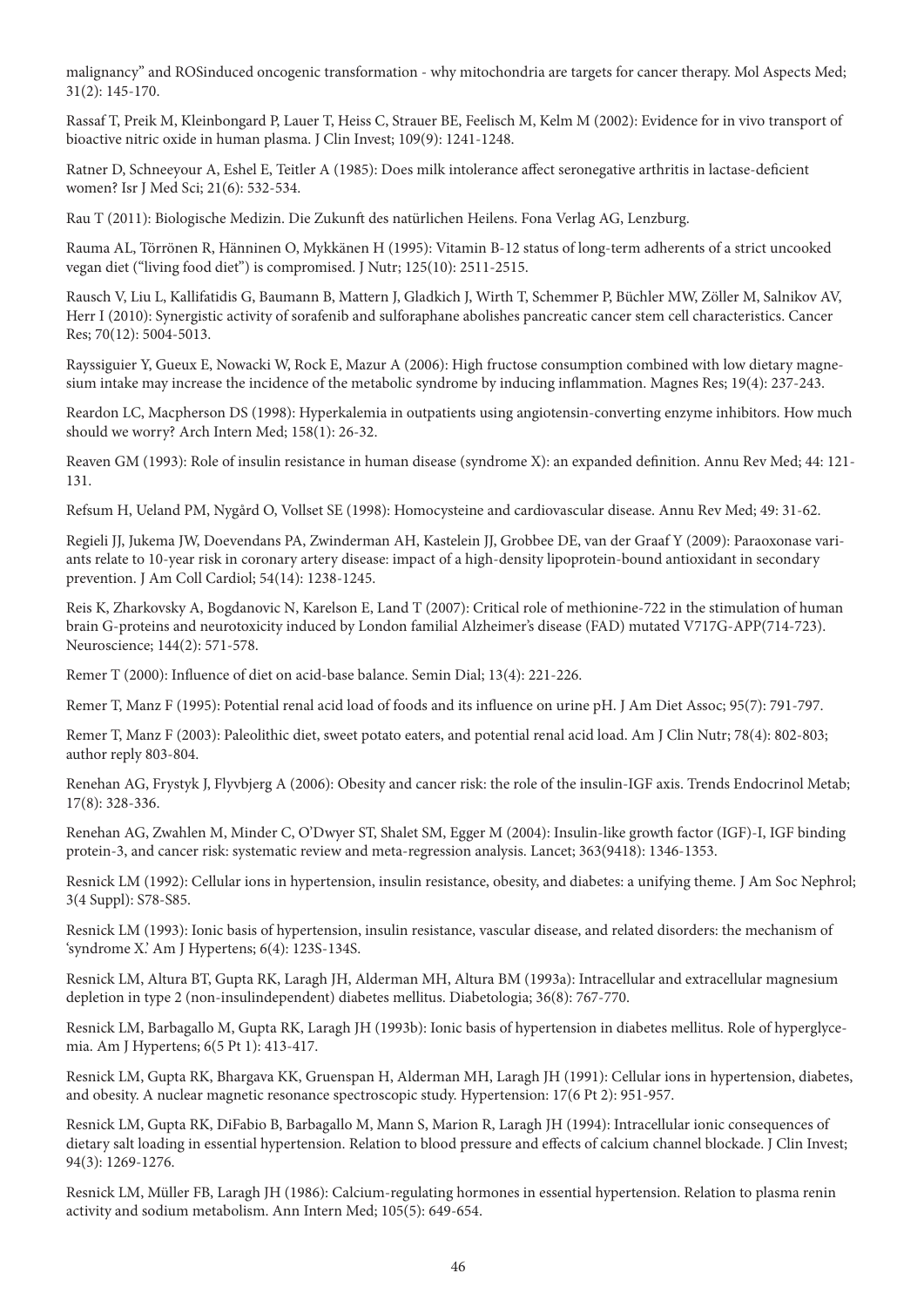Reusch HP, Reusch R, Rosskopf D, Siffert W, Mann JFE, Luft FC (1993): Na+/H+ exchange in human lymphocytes and platelets in chronic and subacute metabolic acidosis. J Clin Invest; 92(2): 858-865.

Reynolds RM, Allan KM, Raja EA, Bhattacharya S, McNeill G, Hannaford PC, Sarwar N, Lee AJ, Bhattacharya S, Norman JE (2013): Maternal obesity during pregnancy and premature mortality from cardiovascular event in adult offspring: follow-up of 1 323 275 person years. BMJ; 347: f4539.

Rich-Edwards JW, Ganmaa D, Pollak MN, Nakamoto EK, Kleinman K, Tserendolgor U, Willett WC, Frazier AL (2007): Milk consumption and the prepubertal somatotropic axis. Nutr J; 6: 28.

Richman EL, Carroll PR, Chan JM (2012): Vegetable and fruit intake after diagnosis and risk of prostate cancer progression. Int J Cancer; 131(1): 201-210.

Riemann A, Schneider B, Ihling A, Nowak M, Sauvant C, Thews O, Gekle M (2011): Acidic environment leads to ROS-induced MAPK signaling in cancer cells. PLoS One; 6(7): e22445.

Rindler PM, Crewe CL, Fernandes J, Kinter M, Szweda LI (2013): Redox regulation of insulin sensitivity due to enhanced fatty acid utilization in the mitochondria. Am J Physiol Heart Circ Physiol; 305(5): H634-H643.

Ringman JM, Fithian AT, Gylys K, Cummings JL, Coppola G, Elashoff D, Pratico D, Moskovitz J, Bitan G (2012): Plasma methionine sulfoxide in persons with familial Alzheimer's disease mutations. Dement Geriatr Cogn Disord; 33(4): 219-225.

Ritz E, Hahn K, Ketteler M, Kuhlmann MK, Mann J (2012): Phosphate additives in food--a health risk. Dtsch Arztebl Int; 109(4): 49-55.

Rizos EC, Ntzani EE, Bika E, Kostapanos MS, Elisaf MS (2012): Association between omega-3 fatty acid supplementation and risk of major cardiovascular disease events: a systematic review and meta-analysis. JAMA; 308(10): 1024-1033.

Rizzo NS, Jaceldo-Siegl K, Sabate J, Fraser GE (2013): Nutrient Profiles of Vegetarian and Nonvegetarian Dietary Patterns. J Acad Nutr Diet. pii: S2212-2672(13)01113-1.

Rizzo NS, Sabaté J, Jaceldo-Siegl K, Fraser GE (2011): Vegetarian dietary patterns are associated with a lower risk of metabolic syndrome: the adventist health study 2. Diabetes Care; 34(5): 1225-1227.

Rizzoni D, Paiardi S, Rodella L, Porteri E, De Ciuceis C, Rezzani R, Boari GE, Zani F, Miclini M, Tiberio GA, Giulini SM, Rosei CA, Bianchi R, Rosei EA (2006): Changes in extracellular matrix in subcutaneous small resistance arteries of patients with primary aldosteronism. J Clin Endocrinol Metab; 91(7): 2638–2642.

RKI (Robert Koch-Institut) (2008): Hypertonie - Heft 43. Gesundheitsberichterstattung des Bundes. URL: http://www.rki.de/ DE/Content/Gesundheitsmonitoring/Gesundheitsberichterstattung/Themenhefte/hypertonie\_inhalt.html (04.02.2013).

RKI (Robert Koch-Institut) (2012): Zentrum für Krebsregisterdaten. Prostatakrebs (Prostatakarzinom). URL: http://www.rki. de/Krebs/DE/Content/Krebsarten/Prostatakrebs/prostatakrebs\_node.html (29.08.2013).

Robbins J (1998): Diet for a New America. Stillpoint.

Robertson WG, Heyburn PJ, Peacock M, Hanes FA, Swaminathan R (1979): The effect of high animal protein intake on the risk of calcium stone-formation in the urinary tract. Clin Sci; 57(3): 285–288.

Robey IF (2012): Examining the relationship between diet-induced acidosis and cancer. Nutr Metab (Lond); 9(1): 72.

Robey IF, Baggett BK, Kirkpatrick ND, Roe DJ, Dosescu J, Sloane BF, Hashim AI, Morse DL, Raghunand N, Gatenby RA, Gillies RJ (2009): Bicarbonate increases tumor pH and inhibits spontaneous metastases. Cancer Res; 69(6): 2260-2268.

Rodriguez NR, DiMarco NM, Langley S; American Dietetic Association; Dietitians of Canada; American College of Sports Medicine: Nutrition and Athletic Performance (2009): Position of the American Dietetic Association, Dietitians of Canada, and the American College of Sports Medicine: Nutrition and athletic performance. J Am Diet Assoc; 109(3): 509-527.

Rodríguez-Morán M, Guerrero-Romero F (2003): Oral magnesium supplementation improves insulin sensitivity and metabolic control in type 2 diabetic subjects: a randomized double-blind controlled trial. Diabetes Care; 26(4): 1147-1152.

Rodríguez-Morán M, Simental Mendía LE, Zambrano Galván G, Guerrero-Romero F (2011): The role of magnesium in type 2 diabetes: a brief based-clinical review. Magnes Res; 24(4): 156-162.

Roepke TK, Purtell K, King EC, La Perle KM, Lerner DJ, Abbott GW (2010): Targeted deletion of Kcne2 causes gastritis cystica profunda and gastric neoplasia. PLoS ONE; 5(7): e11451.

Rolls BJ, Morris EL, Roe LS (2002a): Portion size of food affects energy intake in normal-weight and overweight men and women. Am J Clin Nutr; 76(6): 1207-1213.

Rolls BJ, Roe LS, Kral TV, Meengs JS, Wall DE (2004b): Increasing the portion size of a packaged snack increases energy intake in men and women. Appetite; 42(1): 63-69.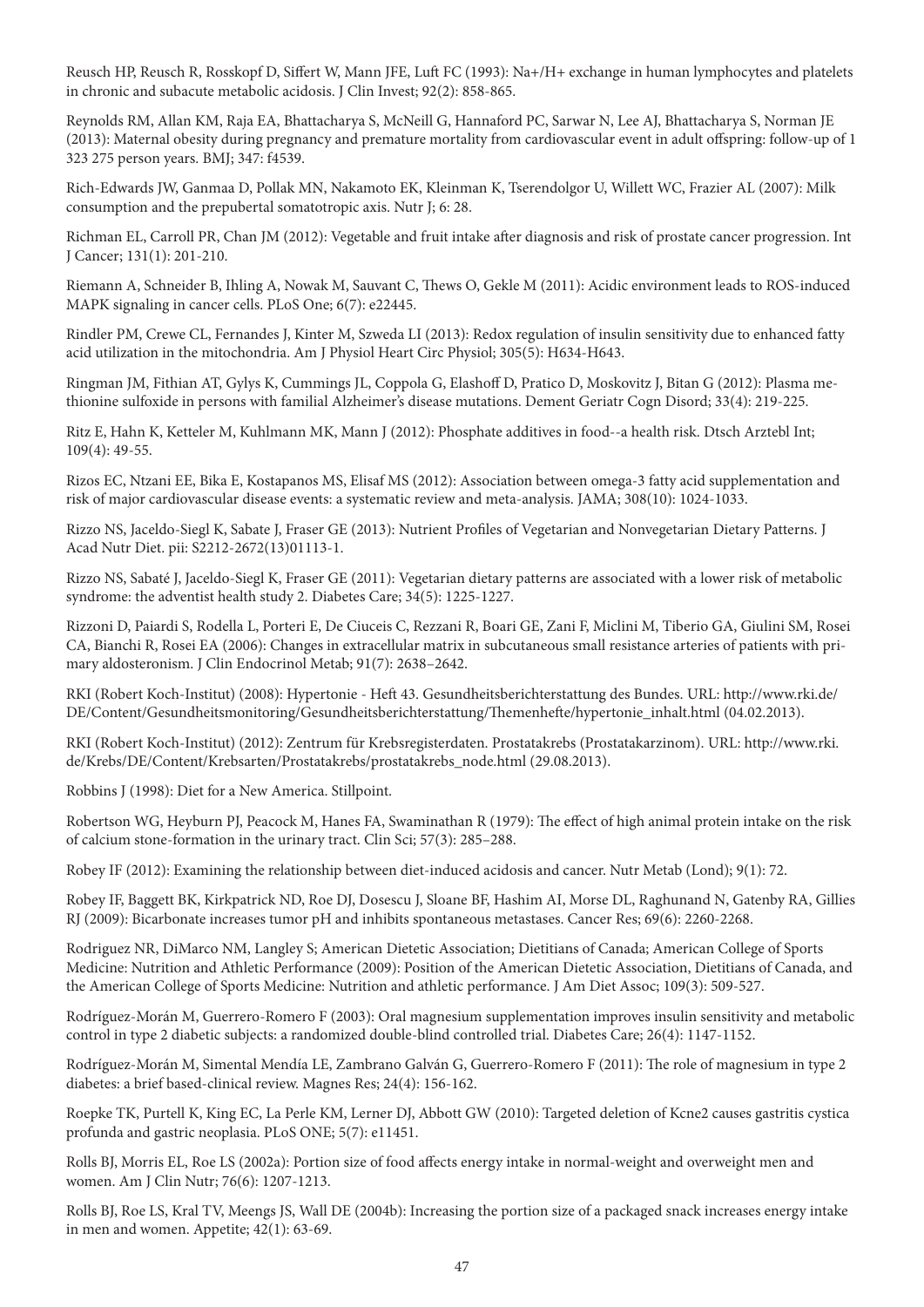Rolls BJ, Roe LS, Meengs JS (2006): Larger portion sizes lead to a sustained increase in energy intake over 2 days. J Am Diet Assoc; 106(4): 543-549.

Rolls BJ, Roe LS, Meengs JS, Wall DE (2004a): Increasing the portion size of a sandwich increases energy intake. J Am Diet Assoc; 104(3): 367-372.

Roos A (1962): Kulturzerfall und Zahnverderbnis. Huber, Bern.

Rose DP, Boyar AP, Wynder EL (1986): International comparisons of mortality rates for cancer of the breast, ovary, prostate, and colon, and per capita food consumption. Cancer; 58(11): 2363-2371.

Rose EM, Koo JC, Antflick JE, Ahmed SM, Angers S, Hampson DR (2009): Glutamate transporter coupling to Na,K-ATPase. J Neurosci; 29(25): 8143-8155.

Rösen P (2002): Endotheliale Dysfunktion: ein Synonym für funktionelle Arteriosklerose. J Kardiol; 9(12): 556-562.

Rosenblat M, Aviram M (2009): Paraoxonases role in the prevention of cardiovascular diseases. Biofactors; 35(1): 98-104.

Rosenblat M, Aviram M (2011): Pomegranate juice protects macrophages from triglyceride accumulation: inhibitory effect on DGAT1 activity and on triglyceride biosynthesis. Ann Nutr Metab; 58(1): 1-9.

Rosenblat M, Hayek T, Aviram M (2006): Antioxidative effects of pomegranate juice (PJ) consumption by diabetic patients on serum and on macrophages. Atherosclerosis; 187(2): 363-371.

Rosenblat M, Volkova N, Attias J, Mahamid R, Aviram M (2010a): Consumption of polyphenolic-rich beverages (mostly pomegranate and black currant juices) by healthy subjects for a short term increased serum antioxidant status, and the serum's ability to attenuate macrophage cholesterol accumulation. Food Funct; 1(1): 99-109.

Rosenblat M, Volkova N, Aviram M (2010b): Pomegranate juice (PJ) consumption antioxidative properties on mouse macrophages, but not PJ beneficial effects on macrophage cholesterol and triglyceride metabolism, are mediated via PJ-induced stimulation of macrophage PON2. Atherosclerosis; 212(1): 86-92.

Rosenblat M, Volkova N, Ward J, Aviram M (2011): Paraoxonase 1 (PON1) inhibits monocyte-to-macrophage differentiation. Atherosclerosis; 219(1): 49-56.

Ross PD, Norimatsu H, Davis JW, Yano K, Wasnich RD, Fujiwara S, Hosoda Y, Melton LJ 3rd (1991): A comparison of hip fracture incidence among native Japanese, Japanese Americans, and American Caucasians. Am J Epidemiol; 133(8): 801-809.

Ross R (1999): Atherosclerosis--an inflammatory disease. N Engl J Med; 340(2): 115-126.

Rosskopf D, Frömter E, Siffert W (1993): Hypertensive sodium-proton exchanger phenotype persists in immortalized lymphoblasts from essential hypertensive patients: a cell culture model for human hypertension. J Clin Invest; 92(5): 2553-2559.

Rosskopf D, Schröder K-J, Siffert W (1995): Role of sodium-hydrogen exchange in the proliferation of immortalised lymphoblasts from patients with essential hypertension and normotensive subjects. Cardiovasc Res; 29(2): 254-259.

Rössle M, Luft M, Herz R, Klein B, Lehmann M, Gerok W (1984): Amino acid, ammonia and neurotransmitter concentrations in hepatic encephalopathy: serial analysis in plasma and cerebrospinal fluid during treatment with an adapted amino acid solution. Klin Wochenschr; 62(18): 867-875.

Rostand SG (1997): Ultraviolet light may contribute to geographic and racial blood pressure differences. Hypertension; 30(2 Pt 1): 150-156.

Rothgang H, Iwansky S, Müller R, Sauer S, Unger R (2010): BARMER GEK Pflegereport 2010. Schwerpunktthema: Demenz und Pflege. In: BARMER GEK (Hrsg.): Schriftenreihe zur Gesundheitsanalyse, Band 5. Asgard-Verlag, St. Augustin.

Rotondo D, Davidson J (2011): Genetics and molecular biology: fatty acid metabolism in cancer cell survival; carnitine palmitoyltransferase-1 as a critical anticancer target. Curr Opin Lipidol; 22(5): 428-429.

Rozenberg O, Howell A, Aviram M (2006): Pomegranate juice sugar fraction reduces macrophage oxidative state, whereas white grape juice sugar fraction increases it. Atherosclerosis; 188(1): 68-76.

Rubin H (1985): Cancer as a dynamic developmental disorder. Cancer Res; 45(7): 2935-2942.

Rudlowski C, Becker AJ, Schroder W, Rath W, Büttner R, Moser M (2003): GLUT1 messenger RNA and protein induction relates to the malignant transformation of cervical cancer. Am J Clin Pathol; 120(5): 691-698.

Rueda-Clausen CF, Silva FA, Lindarte MA, Villa-Roel C, Gomez E, Gutierrez R, Cure-Cure C, López-Jaramillo P (2007): Olive, soybean and palm oils intake have a similar acute detrimental effect over the endothelial function in healthy young subjects. Nutr Metab Cardiovasc Dis; 17(1): 50-57.

Ruff JS, Suchy AK, Hugentobler SA, Sosa MM, Schwartz BL, Morrison LC, Gieng SH, Shigenaga MK, Potts WK (2013): Human-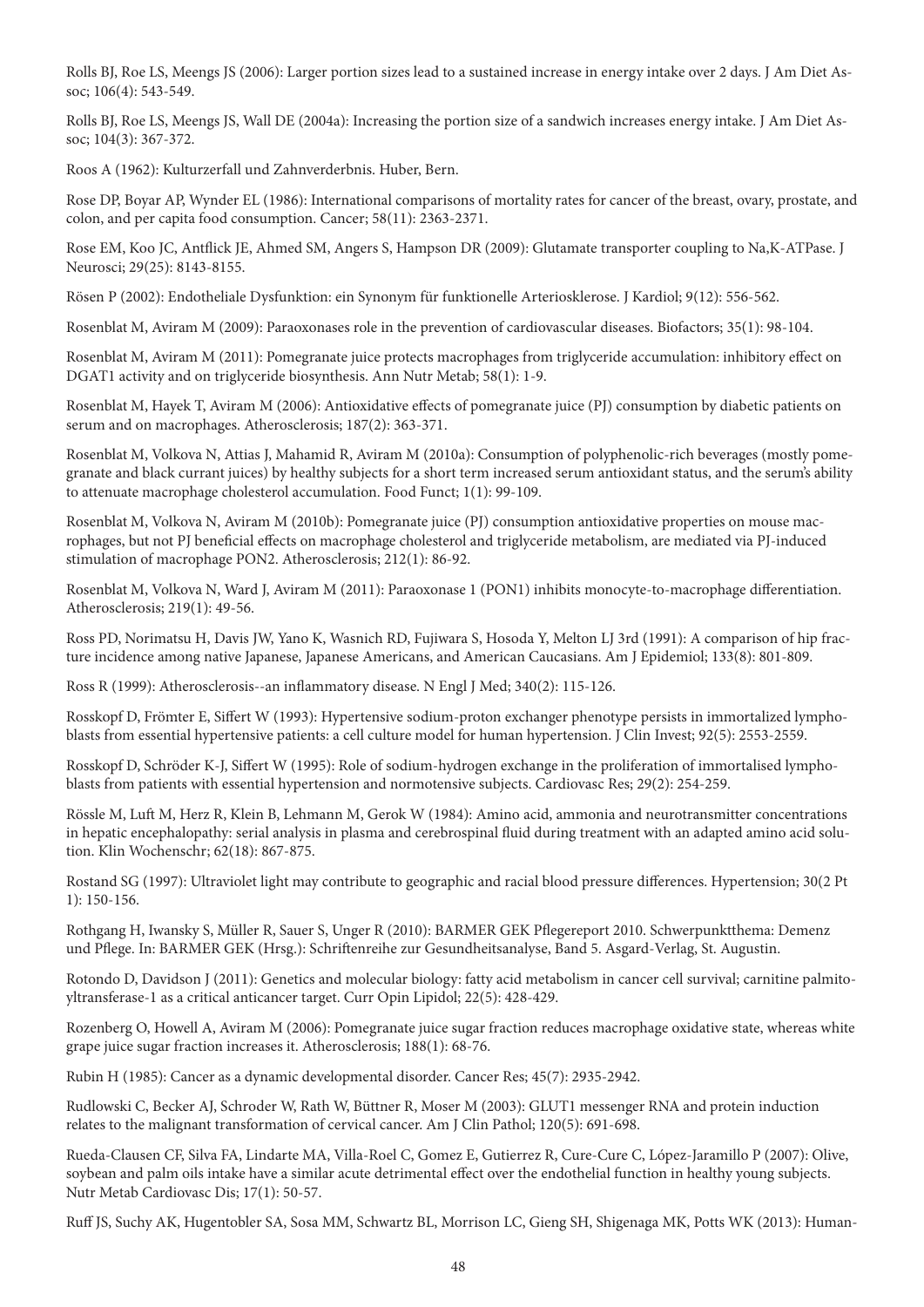relevant levels of added sugar consumption increase female mortality and lower male fitness in mice. Nat Commun; 4: 2245.

Rupérez M, Rodrigues-Díez R, Blanco-Colio LM, Sánchez-López E, Rodríguez-Vita J, Esteban V, Carvajal G, Plaza JJ, Egido J, Ruiz-Ortega M (2007): HMG-CoA reductase inhibitors decrease angiotensin II-induced vascular fibrosis: role of RhoA/ROCK and MAPK pathways. Hypertension; 50(2): 377–383.

Sacks FM, Svetkey LP, Vollmer WM, Appel LJ, Bray GA, Harsha D, Obarzanek E, Conlin PR, Miller ER 3rd, Simons-Morton DG, Karanja N, Lin PH; DASHSodium Collaborative Research Group (2001): Effects on blood pressure of reduced dietary sodium and the Dietary Approaches to Stop Hypertension (DASH) diet. DASH-Sodium Collaborative Research Group. N Engl J Med; 344(1): 3-10.

Saha AK, Xu XJ, Balon TW, Brandon A, Kraegen EW, Ruderman NB (2011): Insulin resistance due to nutrient excess: is it a consequence of AMPK downregulation? Cell Cycle; 10(20): 3447-3451.

Sahmoun AE, Singh BB (2010): Does a higher ratio of serum calcium to magnesium increase the risk for postmenopausal breast cancer? Med Hypotheses; 75(3): 315-318.

Saito T, Schlegel R, Andresson T, Yuge L, Yamamoto M, Yamasaki H (1998): Induction of cell transformation by mutated 16K vacuolar H+-ATPase (ductin) is accompanied by down-regulation of gap junctional intercellular communication and translocation of connexin 43 in NIH3T3 cells. Oncogene; 17(13): 1673-1680.

Sakai RR, McEwen BS, Fluharty SJ, Ma LY (2000): The amygdala: site of genomic and nongenomic arousal of aldosterone-induced sodium intake. Kidney Int; 57(4): 1337-1345.

Sakihama Y, Maeda M, Hashimoto M, Tahara S, Hashidoko Y (2012): Beetroot betalain inhibits peroxynitrite-mediated tyrosine nitration and DNA strand cleavage. Free Radic Res; 46(1): 93-99.

Salcuni AS, Palmieri S, Carnevale V, Morelli V, Battista C, Guarnieri V, Guglielmi G, Desina G, Eller-Vainicher C, Beck-Peccoz P, Scillitani A, Chiodini I (2012): Bone involvement in aldosteronism. J Bone Miner Res; 27(10): 2217-2222.

Salomaa V, Havulinna A, Saarela O, Zeller T, Jousilahti P, Jula A, Muenzel T, Aromaa A, Evans A, Kuulasmaa K, Blankenberg S (2010): Thirty-one novel biomarkers as predictors for clinically incident diabetes. PLoS One; 5(4): e10100.

Samudio I, Fiegl M, Andreeff M (2009): Mitochondrial uncoupling and the Warburg effect: molecular basis for the reprogramming of cancer cell metabolism. Cancer Res; 69(6): 2163-2166.

Samudio I, Fiegl M, McQueen T, Clise-Dwyer K, and Andreeff M (2008): The Warburg effect in leukemia-stroma cocultures is mediated by mitochondrial uncoupling associated with uncoupling protein 2 activation. Cancer Res; 68(13): 5198-5205.

Samudio I, Harmancey R, Fiegl M, Kantarjian H, Konopleva M, Korchin B, Kaluarachchi K, Bornmann W, Duvvuri S, Taegtmeyer H, Andreeff M (2010): Pharmacologic inhibition of fatty acid oxidation sensitizes human leukemia cells to apoptosis induction. J Clin Invest; 120(1): 142-156.

Sanders TA (2009): DHA status of vegetarians. Prostaglandins Leukot Essent Fatty Acids; 81(2-3): 137-141.

Sandu O, Song K, Cai W, Zheng F, Uribarri J, Vlassara H (2005): Insulin resistance and type 2 diabetes in high-fat-fed mice are linked to high glycotoxin intake. Diabetes; 54(8): 2314-2319.

Santos RM, Lourenço CF, Pomerleau F, Huettl P, Gerhardt GA, Laranjinha J, Barbosa RM (2011): Brain nitric oxide inactivation is governed by the vasculature. Antioxid Redox Signal; 14(6): 1011-1021.

Sartorius OW, Roemmelt JC, Pitts RF, Calhoon D, Miner P (1949): The renal regulation of acid-base balance in man. IV. The nature of the renal compensations in ammonium chloride acidosis. J Clin Invest; 28(3): 423–439.

Sattler UG, Walenta S, Mueller-Klieser W (2007): Lactate and redox status in malignant tumors. Anaesthesist; 56(5): 466-469.

Sauvant C, Nowak M, Wirth C, Schneider B, Riemann A, Gekle M, Thews O (2008): Acidosis induces multi-drug resistance in rat prostate cancer cells (AT1) in vitro and in vivo by increasing the activity of the p-glycoprotein via activation of p38. Int J Cancer; 123(11): 2532-2542.

Saxe GA, Major JM, Nguyen JY, Freeman KM, Downs TM, Salem CE (2006): Potential attenuation of disease progression in recurrent prostate cancer with plant-based diet and stress reduction. Integr Cancer Ther; 5(3): 206-213.

Schäfer C, Reese I, Ballmer-Weber BK, Beyer K, Erdmann S, Fuchs T, Henzgen M, Huttegger I, Jappe U, Kleine-Tebbe J, Lepp U, Niggemann B, Raithel M, Saloga J, Szépfalusi Z, Vieths S, Werfel T, Zuberbier T, Worm M (2010): Fruktosemalabsorption. Stellungnahme der AG Nahrungsmittelallergie in der Deutschen Gesellschaft für Allergologie und klinische Immunologie (DGAKI). Allergo J; 19: 66-69.

Schaffer JE (2003): Lipotoxicity: when tissues overeat. Curr Opin Lipidol; 14(3): 281-287.

Schafflhuber M, Volpi N, Dahlmann A, Hilgers KF, Maccari F, Dietsch P, Wagner H, Luft FC, Eckardt KU, Titze J (2007):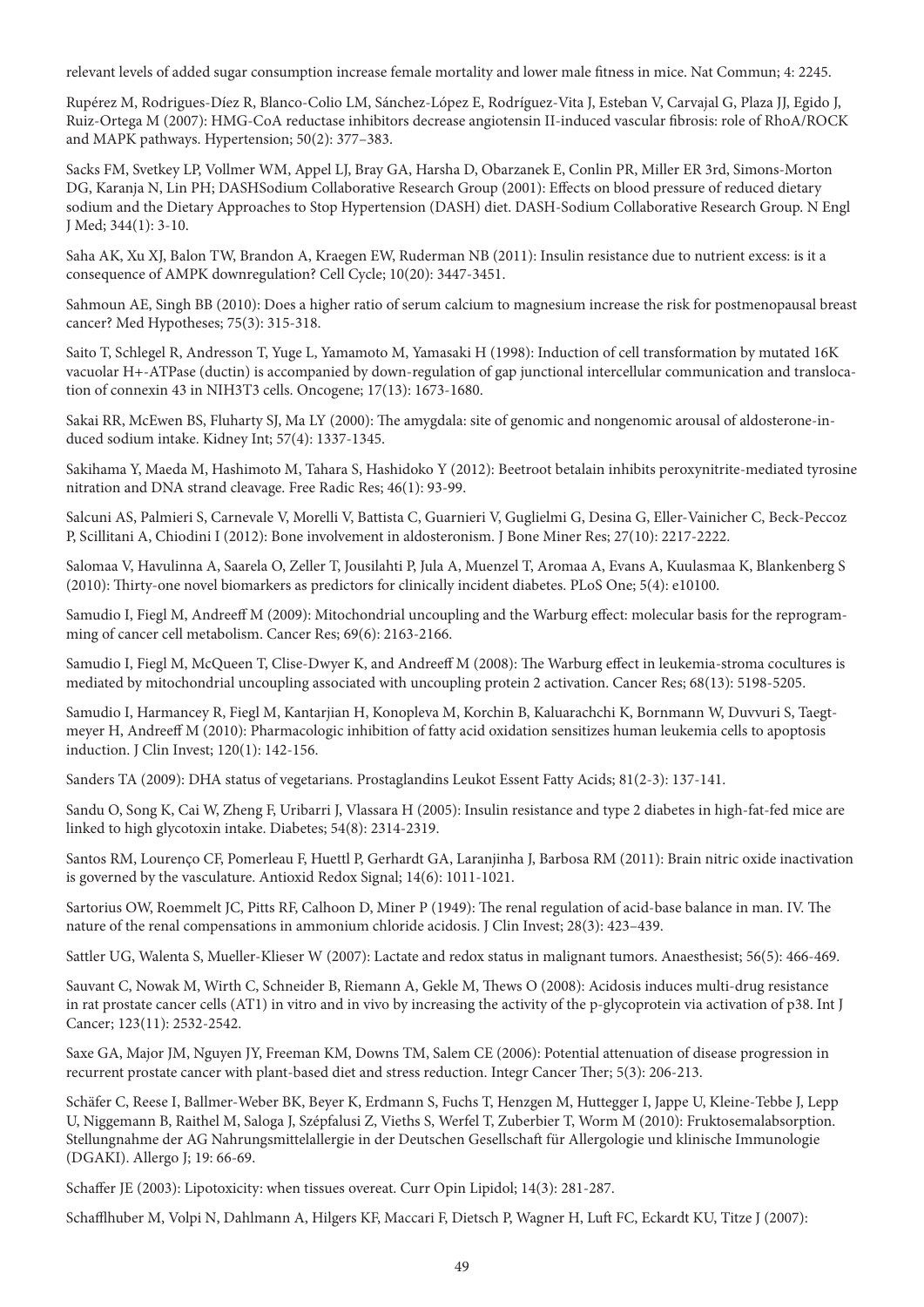Mobilization of osmotically inactive Na+ by growth and by dietary salt restriction in rats. Am J Physiol Renal Physiol; 292(5): F1490-F1500.

Schambelan M, Sebastian A, Katuna BA, Arteaga E (1987): Adrenocortical hormone secretory response to chronic NH4Clinduced metabolic acidosis. Am J Physiol; 252 (4 Pt 1): E454-E460.

Schmidlin O, Tanaka M, Sebastian A, Morris RC Jr (2010): Selective chloride loading is pressor in the stroke-prone spontaneously hypertensive rat despite hydrochlorothiazide-induced natriuresis. J Hypertens; 28(1): 87-94.

Schmidt AM, Yan SD, Wautier JL, Stern D (1999): Activation of receptor for advanced glycation end products: a mechanism for chronic vascular dysfunction in diabetic vasculopathy and atherosclerosis. Circ Res; 84(5): 489-497.

Schmidt M, Pfetzer N, Schwab M, Strauss I, Kämmerer U (2011): Effects of a ketogenic diet on the quality of life in 16 patients with advanced cancer: A pilot trial. Nutr Metab (Lond); 8(1): 54.

Schmidt RF, Lang F, Thews G (2004): Physiologie des Menschen. 29. Auflage. Springer, Heidelberg.

Schönherr R (2005): Clinical relevance of ion channels for diagnosis and therapy of cancer. J Membr Biol; 205(3): 175-184.

Schouteden H (1904): Ergographie de la main droite et de la main gauche. Annales de la Societe Royale des Sciences Medicales et Naturelles de Bruxelles Tome XIII: 1-28. Brussels, Belgium: Henri Lamertain.

Schrier RW, Masoumi A, Elhassan E (2010): Aldosterone: role in edematous disorders, hypertension, chronic renal failure, and metabolic syndrome. Clin J Am Soc Nephrol; 5(6): 1132-1140.

Schubert SY, Neeman I, Resnick N (2002): A novel mechanism for the inhibition of NF-kappaB activation in vascular endothelial cells by natural antioxidants. FASEB J; 16(14): 1931-1933.

Schulz M, Hoffmann K, Weikert C, Nöthlings U, Schulze MB, Boeing H (2008): Identification of a dietary pattern characterized by high-fat food choices associated with increased risk of breast cancer: the European Prospective Investigation into Cancer and Nutrition (EPIC)-Potsdam Study. Br J Nutr; 100(5): 942-946.

Schulze-Lohmann P (2012): Ballaststoffe. Grundlagen – präventives Potenzial – Empfehlungen für die Lebensmittelauswahl. Ern Umschau; 7: 408-417.

Scialla JJ, Appel LJ, Astor BC, Miller ER 3rd, Beddhu S, Woodward M, Parekh RS, Anderson CA; African American Study of Kidney Disease and Hypertension Study Group (2012): Net endogenous acid production is associated with a faster decline in GFR in African Americans. Kidney Int; 82(1): 106-112.

Sebastian A, Frassetto LA, Merriam RL, Sellmeyer DE, Morris RC Jr (2005): An evolutionary perspective on the acid-base effects of diet. In Gennari FJ, Adrogué HJ, Galla JH, Madias NE (Hrsg.): Acid-Base Disorders and Their Treatment. Taylor & Francis Group, Boca Raton, FL.

Sebastian A, Frassetto LA, Sellmeyer DE, Merriam RL, Morris RC Jr (2002): Estimation of the net acid load of the diet of ancestral preagricultural Homo sapiens and their hominid ancestors. Am J Clin Nutr; 76(6): 1308–1316.

Sebastian A, Frassetto LA, Sellmeyer DE, Morris RC Jr (2006): The evolution-informed optimal dietary potassium intake of human beings greatly exceeds current and recommended intakes. Semin Nephrol; 26(6): 447-453.

Sebastian A, Harris ST, Ottaway JH, Todd KM, Morris RC Jr (1994): Improved mineral balance and skeletal metabolism in postmenopausal women treated with potassium bicarbonate. N Engl J Med; 330(25): 1776-1781.

Segelken R (1997): U.S. could feed 800 million people with grain that livestock eat, Cornell ecologist advises animal scientists. Future water and energy shortages predicted to change face of American agriculture. Cornell University Science News. URL: http://media.lanecc.edu/users/rathaketten/230Units/articles/cornell.html (06.09.2013).

Seignalet J (1992): Diet, fasting, and rheumatoid arthritis. Lancet; 339(8784): 68-69.

Seiler N (2002): Ammonia and Alzheimer's disease. Neurochem Int; 41(2-3): 189-207.

Sellmeyer DE, Schloetter M, Sebastian A (2002): Potassium citrate prevents increased urine calcium excretion and bone resorption induced by a high sodium chloride diet. J Clin Endocrinol Metab; 87(5): 2008-2012.

Sellmeyer DE, Stone KL, Sebastian A, Cummings SR (2001): A high ratio of dietary animal to vegetable protein increases the rate of bone loss and the risk of fracture in postmenopausal women. Am J Clin Nutr; 73(1): 118-122.

Semler E (2006): Rohkost: Historische, therapeutische und theoretische Aspekte einer alternativen Ernährungsform. Dissertation, Institut für Ernährungswissenschaft der Justus-Liebig-Universität Gießen.

Semler E (2010a): Chronobiologie. Übergewicht vermeidbar? UGB-Forum; 27(6): 295-297.

Semler E (2010b): Rohkost-Ernährung. Mythen, Fakten und Erfolge. UGB-Forum; 27(3): 117-120.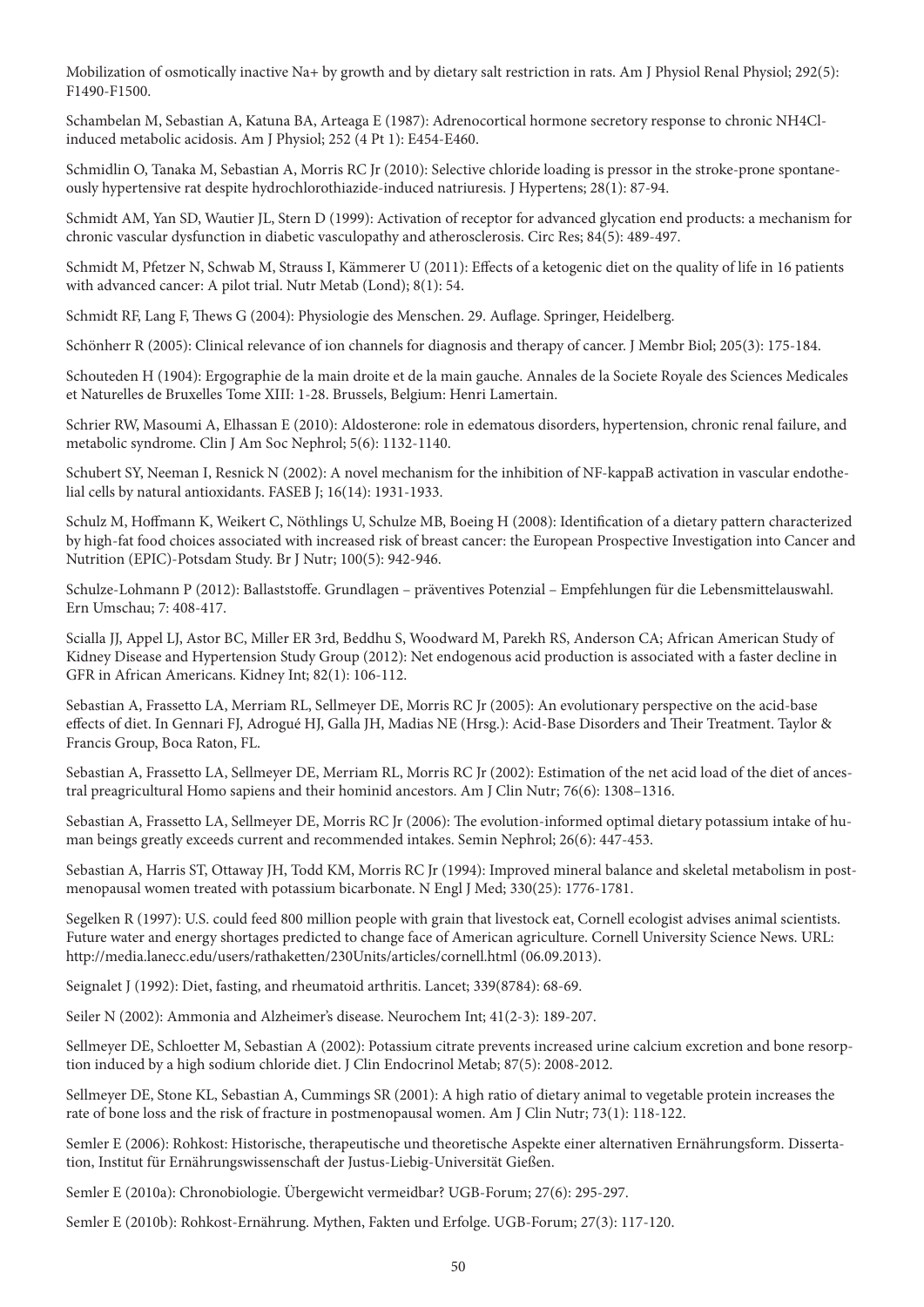Semler E (2013): Ernährung als Prophylaktikum und Heilmittel bei Typ-2-Diabetes. Zkm; 3: 10-16.

Semler E, Heintze T (2010): Hay'sche Trennkost. In: Stange R, Leitzmann C (Hrsg.): Ernährung und Fasten als Therapie. Springer, Berlin.

Seppälä-Lindroos A, Vehkavaara S, Häkkinen AM, Goto T, Westerbacka J, Sovijärvi A, Halavaara J, Yki-Järvinen H (2002): Fat accumulation in the liver is associated with defects in insulin suppression of glucose production and serum free fatty acids independent of obesity in normal men. J Clin Endocrinol Metab; 87(7): 3023-3028.

Sharma AM, Kribben A, Schattenfroh S, Cetto C, Distler A (1990): Salt sensitivity in humans is associated with abnormal acidbase regulation. Hypertension; 16(4): 407-413.

Sherwood L (2001): Human physiology: from cells to systems. Brooks/Cole Publishing Company, Pacific Grove, CA.

Shimogaki H, Tanaka Y, Tamai H, Masuda M (2000): In vitro and in vivo evaluation of ellagic acid on melanogenesis inhibition. Int J Cosmet Sci; 22(4): 291-303.

Shin D, Pregenzer G Jr, Gardin JM (2011): Erectile dysfunction: a disease marker for cardiovascular disease. Cardiol Rev; 19(1): 5-11.

Shinebaum R, Neumann VC, Cooke EM, Wright V (1987): Comparison of faecal florae in patients with rheumatoid arthritis and controls. Br J Rheumatol; 1987; 26(5): 329-333.

Shiner M, Fuhrman B, Aviram M (2007): Macrophage paraoxonase 2 (PON2) expression is up-regulated by pomegranate juice phenolic anti-oxidants via PPAR gamma and AP-1 pathway activation. Atherosclerosis; 195(2): 313-321.

Shukla M, Gupta K, Rasheed Z, Khan KA, Haqqi TM (2008): Bioavailable constituents/metabolites of pomegranate (Punica granatum L) preferentially inhibit COX2 activity ex vivo and IL-1beta-induced PGE2 production in human chondrocytes in vitro. J Inflamm (Lond); 5: 9.

Siani A, Strazzullo P, Giorgione N, De Leo A, Mancini M (1990): Insulin-induced increase in heart rate and its prevention by propranolol. Eur J Clin Pharmacol; 38(4): 393-395.

Sieri S, Krogh V, Muti P, Micheli A, Pala V, Crosignani P, Berrino F (2002): Fat and protein intake and subsequent breast cancer risk in postmenopausal women. Nutr Cancer; 42(1): 10-17.

Silman AJ (1991): Is rheumatoid arthritis an infectious disease? BMJ; 303(6796): 200-201.

Simão AN, Godeny P, Lozovoy MA, Dichi JB, Dichi I (2010): Effect of n-3 fatty acids in glycemic and lipid profiles, oxidative stress and total antioxidant capacity in patients with the metabolic syndrome. Arq Bras Endocrinol Metabol; 54(5): 463-469.

Simopoulos AP (2008): The importance of the omega-6/omega-3 fatty acid ratio in cardiovascular disease and other chronic diseases. Exp Biol Med (Maywood); 233(6): 674-688.

Singh PN, Haddad E, Tonstad S, Fraser GE (2011): Does excess body fat maintained after the seventh decade decrease life expectancy? J Am Geriatr Soc; 59(6): 1003-1011.

Sinha R, Cross AJ, Graubard BI, Leitzmann MF, Schatzkin A (2009): Meat intake and mortality: a prospective study of over half a million people. Arch Intern Med; 169(6): 562-571.

Skobe M, Hawighorst T, Jackson DG, Prevo R, Janes L, Velasco P, Riccardi L, Alitalo K, Claffey K, Detmar M (2001): Induction of tumor lymphangiogenesis by VEGF-C promotes breast cancer metastasis. Nat Med; 7(2): 192-198.

Sköldstam L, Larsson L, Lindström FD (1979): Effect of fasting and lactovegetarian diet on rheumatoid arthritis. Scand J Rheumatol; 8(4): 249-255.

Sköldstam L, Magnusson KE (1991): Fasting, intestinal permeability, and rheumatoid arthritis. Rheum Dis Clin North Am; 17(2): 363-371.

Skowrońska M, Albrecht J (2013): Oxidative and nitrosative stress in ammonia neurotoxicity. Neurochem Int; 62(5): 731-737.

Slagman MC, Kwakernaak AJ, Yazdani S, Laverman GD, van den Born J, Titze J, Navis G (2012): Vascular endothelial growth factor C levels are modulated by dietary salt intake in proteinuric chronic kidney disease patients and in healthy subjects. Nephrol Dial Transplant; 27(3): 978-982.

Sluijs I, Beulens JW, van der A DL, Spijkerman AM, Grobbee DE, van der Schouw YT (2010): Dietary intake of total, animal, and vegetable protein and risk of type 2 diabetes in the European Prospective Investigation into Cancer and Nutrition (EPIC)- NL study. Diabetes Care; 33(1): 43–48.

Smallbone K, Maini PK, Gatenby RA (2010): Episodic, transient systemic acidosis delays evolution of the malignant phenotype: Possible mechanism for cancer prevention by increased physical activity. Biol Direct; 5: 22.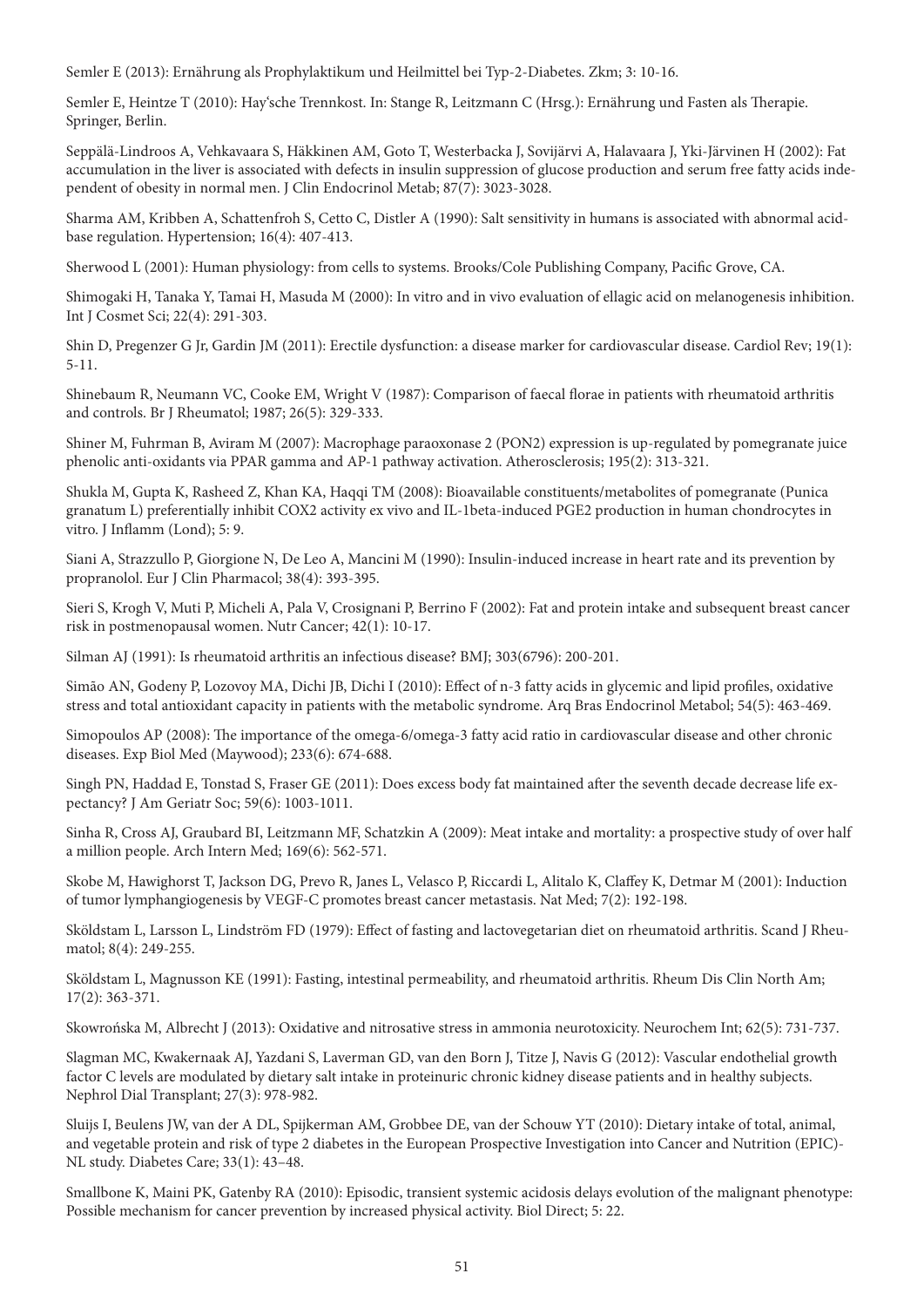Smith MA, Richey Harris PL, Sayre LM, Beckman JS, Perry G (1997): Widespread peroxynitrite-mediated damage in Alzheimer's disease. J Neurosci; 17(8): 2653-2657.

Smith NR, Sparks RL, Pool TB, Cameron IL (1978): Differences in the intracellular concentration of elements in normal and cancerous liver cells as determined by X-ray microanalysis. Cancer Res; 38(7): 1952-1959.

Smith SR (2009): A look at the low-carbohydrate diet. N Engl J Med; 361(23): 2286-2288.

Smith TJ, Edelman IS (1979): The role of sodium transport in thyroid thermogenesis. Fed Proc; 38(8): 2150-2153.

Smith WJ, Underwood LE, Clemmons DR (1995): Effects of caloric or protein restriction on insulin-like growth factor-I (IGF-I) and IGF-binding proteins in children and adults. J Clin Endocrinol Metab; 80: 443-449.

Snowdon DA, Phillips RL, Choi W (1984): Diet, obesity, and risk of fatal prostate cancer. Am J Epidemiol; 120(2): 244-250.

Sommerburg O, Keunen JE, Bird AC, van Kuijk FJ (1998): Fruits and vegetables that are sources for lutein and zeaxanthin: the macular pigment in human eyes. Br J Ophthalmol; 82(8): 907-910.

Song MJ, Kim KH, Yoon JM, Kim JB (2006): Activation of Toll-like receptor 4 is associated with insulin resistance in adipocytes. Biochem Biophys Res Commun; 346(3): 739-745.

Song Y, Chavarro JE, Cao Y, Qiu W, Mucci L, Sesso HD, Stampfer MJ, Giovannucci E, Pollak M, Liu S, Ma J (2013): Whole milk intake is associated with prostate cancer-specific mortality among U.S. male physicians. J Nutr; 143(2): 189-196.

Sonnewald U, Westergaard N, Jones P, Taylor A, Bachelard HS, Schousboe A (1996): Metabolism of [U-13C5] glutamine in cultured astrocytes studied by NMR spectroscopy: first evidence of astrocytic pyruvate recycling. J Neurochem; 67(6): 2566-2572.

Soran H, Younis NN, Charlton-Menys V, Durrington P (2009): Variation in paraoxonase-1 activity and atherosclerosis. Curr Opin Lipidol; 20(4): 265-274.

Sorkin JD, Andres R, Muller DC, Baldwin HL, Fleg JL (1992): Cholesterol as a risk factor for coronary heart disease in elderly men. The Baltimore Longitudinal Study of Aging. Ann Epidemiol; 2(1-2): 59-67.

Sotgia F, Whitaker-Menezes D, Martinez-Outschoorn UE, Flomenberg N, Birbe RC, Witkiewicz AK, Howell A, Philp NJ, Pestell RG, Lisanti MP (2012): Mitochondrial metabolism in cancer metastasis: visualizing tumor cell mitochondria and the "reverse Warburg effect" in positive lymph node tissue. Cell Cycle; 11(7): 1445-1454.

Souci SW, Fachmann W, Kraut H (2008): Die Zusammensetzung der Lebensmittel. Nährwert-Tabellen. 7. revidierte und ergänzte Auflage. Wissenschaftliche Verlagsgesellschaft.

Souto G, Donapetry C, Calviño J, Adeva MM (2011): Metabolic acidosis-induced insulin resistance and cardiovascular risk. Metab Syndr Relat Disord; 9(4): 247-253.

Sowers JR, Whaley-Connell A, Epstein M (2009): The emerging clinical implications of the role of aldosterone in the metabolic syndrome and resistant hypertension. Ann Intern Med; 150(11): 776–783.

Speth JD (1989): Early hominid hunting and scavenging: The role of meat as an energy source. J Hum Evol; 18: 329–343.

Speth JD, Spielmann KA (1983): Energy source, protein metabolism, and hunter-gatherer subsistence strategies. J Anthropol Archaeol; 2: 1–31.

Splaver A, Lamas GA, Hennekens CH (2004): Homocysteine and cardiovascular disease: biological mechanisms, observational epidemiology, and the need for randomized trials. Am Heart J; 148(1): 34-40.

Squitti R, Lupoi D, Pasqualetti P, Dal Forno G, Vernieri F, Chiovenda P, Rossi L, Cortesi M, Cassetta E, Rossini PM (2002): Elevation of serum copper levels in Alzheimer's disease. Neurology; 59(8): 1153-1161.

Squitti R, Pasqualetti P, Cassetta E, Dal Forno G, Cesaretti S, Pedace F, Finazzi-Agrò A, Rossini PM (2003): Elevation of serum copper levels discriminates Alzheimer's disease from vascular dementia. Neurology; 60(12): 2013-2014.

St Jeor ST, Howard BV, Prewitt TE, Bovee V, Bazzarre T, Eckel RH; Nutrition Committee of the Council on Nutrition, Physical Activity, and Metabolism of the American Heart Association (2001): Dietary protein and weight reduction: a statement for healthcare professionals from the Nutrition Committee of the Council on Nutrition, Physical Activity, and Metabolism of the American Heart Association. Circulation; 104(15): 1869-1874.

Stahler C (2011): How Often Do Americans Eat Vegetarian Meals? And How Many Adults in the U.S. Are Vegan? The Vegetarian Resource Group (VR.g). URL: http://www.vrg.org/journal/vj2011issue4/vj2011issue4poll.php (26.08.2013).

Stamatakis E, Hamer M, Dunstan DW (2011): Screen-based entertainment time, all-cause mortality, and cardiovascular events: population-based study with ongoing mortality and hospital events follow-up. J Am Coll Cardiol; 57(3): 292-299.

Stamler J, Wentworth D, Neaton JD (1986): Is relationship between serum cholesterol and risk of premature death from coro-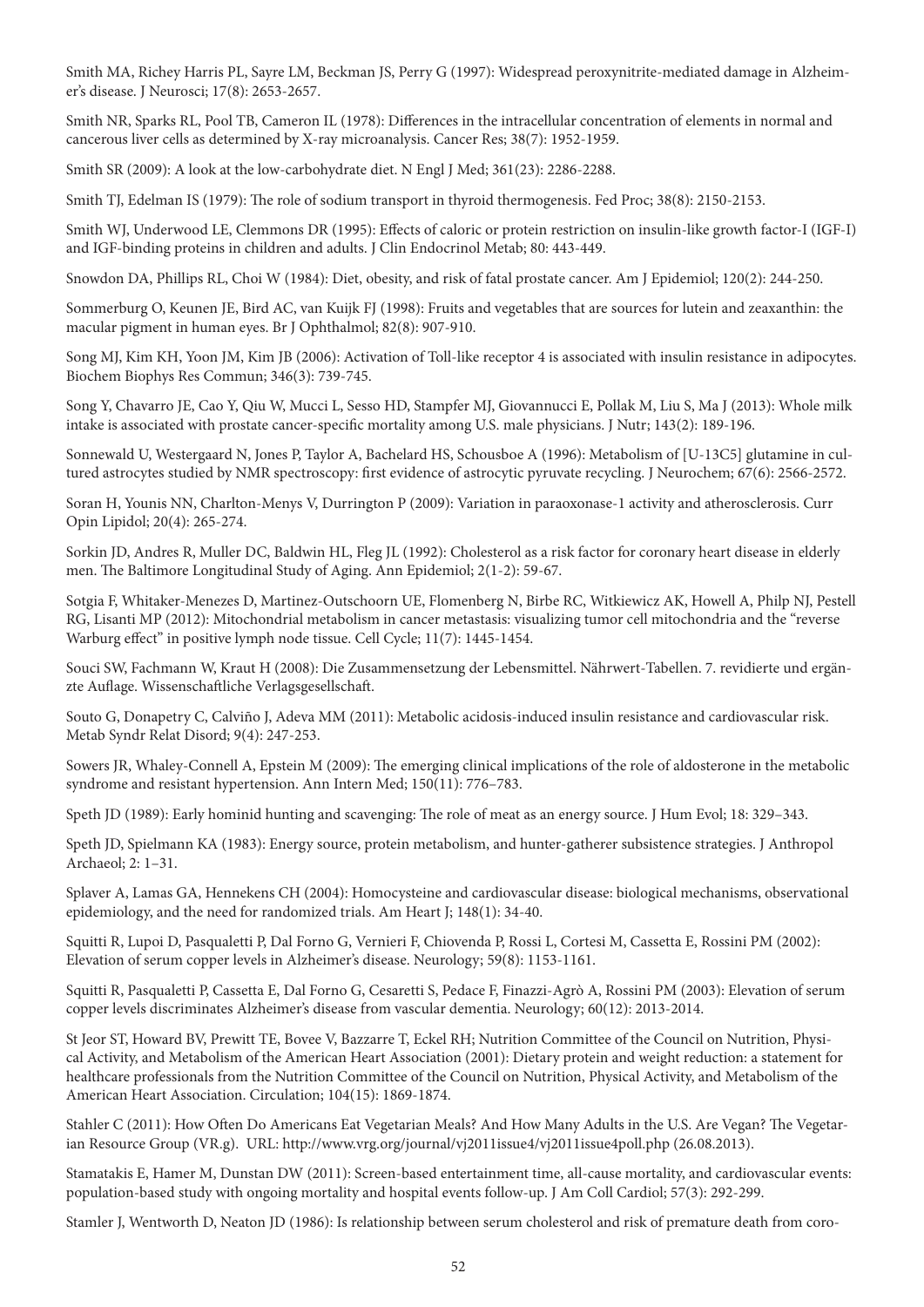nary heart disease continuous and graded? Findings in 356,222 primary screenees of the Multiple Risk Factor Intervention Trial (MRFIT). JAMA; 256(20): 2823-2828.

Standl E, Fuchs C, Parandeh-Shab F, Janka HU, Landgraf R, Lengeling HF, Philipp T, Petzold R, Sawicki P, Scherbaum WA, Tschöpe D (2000): Management der Hypertonie beim Patienten mit Diabetes mellitus. In: Scherbaum WA, Lauterbach KW, Renner R (Hrsg.): Evidenzbasierte Diabetes-Leitlinien DDG. 1. Auflage. Deutsche Diabetes Gesellschaft, Bochum.

Stanhope KL, Schwarz JM, Keim NL, Griffen SC, Bremer AA, Graham JL, Hatcher B, Cox CL, Dyachenko A, Zhang W, Mc-Gahan JP, Seibert A, Krauss RM, Chiu S, Schaefer EJ, Ai M, Otokozawa S, Nakajima K, Nakano T, Beysen C, Hellerstein MK, Berglund L, Havel PJ (2009): Consuming fructose-sweetened, not glucose-sweetened, beverages increases visceral adiposity and lipids and decreases insulin sensitivity in overweight/obese humans. J Clin Invest; 119(5): 1322-1334.

Starley BQ, Calcagno CJ, Harrison SA (2010): Nonalcoholic fatty liver disease and hepatocellular carcinoma: a weighty connection. Hepatology; 51(5): 1820-1832.

Statista (2013): Das Statistik-Portal. Entwicklung der Weltbevölkerungszahl seit Christi Geburt (in Milliarden). URL:http:// de.statista.com/statistik/daten/studie/1694/umfrage/entwicklung-der-weltbevoelkerungszahl/ (07.10.2013)

Statistisches Bundesamt (2012a): 3 Sterbefälle; 3.16 Durchschnittliche weitere Lebenserwartung nach Altersstufen. URL: https://www.destatis.de/DE/ZahlenFakten/GesellschaftStaat/Bevoelkerung/Sterbefaelle/Tabellen/Lebenserwartung.pdf?\_\_ blob=publicationFile (27.05.2013).

Statistisches Bundesamt (2012b): Gesundheit. Todesursachen in Deutschland. Fachserie 12 Reihe 4. Wiesbaden. URL:https:// www.destatis.de/DE/Publikationen/Thematisch/Gesundheit/Todesursachen/Todesursachen.html (21.01.2013).

Statistisches Bundesamt (2011): 2010: Herz-/Kreislauferkrankungen verursachten rund 41 % aller Todesfälle. Pressemittteilung Nr. 354 vom 23.09.2011. URL: https://www.destatis.de/DE/PresseService/Presse/Pressemitteilungen/2011/09/PD11\_354\_232. html.

Statistisches Jahrbuch über Ernährung, Landwirtschaft und Forsten (ELF) der Bundesrepublik Deutschland (2002): 46. Jahrgang. Bundesministerium für Verbraucherschutz, Ernährung und Landwirtschaft (Hg.), Landwirtschaftsverlag Hiltrup.

Stefansson V (1944): Arctic Manual. Macmillan, New York.

Straznicky NE, Grima MT, Sari CI, Eikelis N, Lambert EA, Nestel PJ, Esler MD, Dixon JB, Chopra R, Tilbrook AJ, Schlaich MP, Lambert GW (2012): Neuroadrenergic dysfunction along the diabetes continuum: a comparative study in obese metabolic syndrome subjects. Diabetes; 61(10): 2506-2516.

Straznicky NE, Lambert GW, Lambert EA (2010): Neuroadrenergic dysfunction in obesity: an overview of the effects of weight loss. Curr Opin Lipidol; 21(1): 21-30.

Strazzullo P, D'Elia L, Kandala NB, Cappuccio FP (2009): Salt intake, stroke, and cardiovascular disease: meta-analysis of prospective studies. BMJ; 339: b4567.

Strohm D (2013): Glykämischer Index und glykämische Last – ein für die Ernährungspraxis des Gesunden relevantes Konzept? Wissenschaftliche Stellungnahme der DGE. Ern Umschau; 1: M26-M38.

Stühmer W, Alves F, Hartung F, Zientkowska M, Pardo LA (2006): Potassium channels as tumour markers. FEBS Lett; 580(12): 2850-2852.

Suarez A, Pulido N, Casla A, Casanova B, Arrieta FJ,Rovira A (1995): Impaired tyrosine-kinase activity of muscle insulin receptors from hypomagnesaemic rats. Diabetologia; 38(11), 1262-1270.

Subbarao KV, Richardson JS, Ang LC (1990): Autopsy samples of Alzheimer's cortex show increased peroxidation in vitro. J Neurochem; 55(1): 342-345.

Subramaniam D, Ponnurangam S, Ramamoorthy P, Standing D, Battafarano RJ, Anant S, Sharma P (2012): Curcumin induces cell death in esophageal cancer cells through modulating Notch signaling. PLoS One; 7(2): e30590.

Südzucker. Sugar statistics. World. URL: http://www.suedzucker.de/en/Zucker/Zahlen-zum-Zucker/Welt/ (31.08.2013).

Suganami T, Tanimoto-Koyama K, Nishida J, Itoh M, Yuan X, Mizuarai S, Kotani H, Yamaoka S, Miyake K, Aoe S, Kamei Y, Ogawa Y (2007): Role of the Tolllike receptor 4/NF-kappaB pathway in saturated fatty acid-induced inflammatory changes in the interaction between adipocytes and macrophages. Arterioscler Thromb Vasc Biol; 27(1): 84-91.

Sultana R, Perluigi M, Butterfield DA (2006b): Redox proteomics identification of oxidatively modified proteins in Alzheimer's disease brain and in vivo and in vitro models of AD centered around Abeta(1-42). J Chromatogr B Analyt Technol Biomed Life Sci; 833(1): 3-11.

Sultana R, Poon HF, Cai J, Pierce WM, Merchant M, Klein JB, Markesbery WR, Butterfield DA (2006a): Identification of nitrated proteins in Alzheimer's disease brain using a redox proteomics approach. Neurobiol Dis; 22(1): 76-87.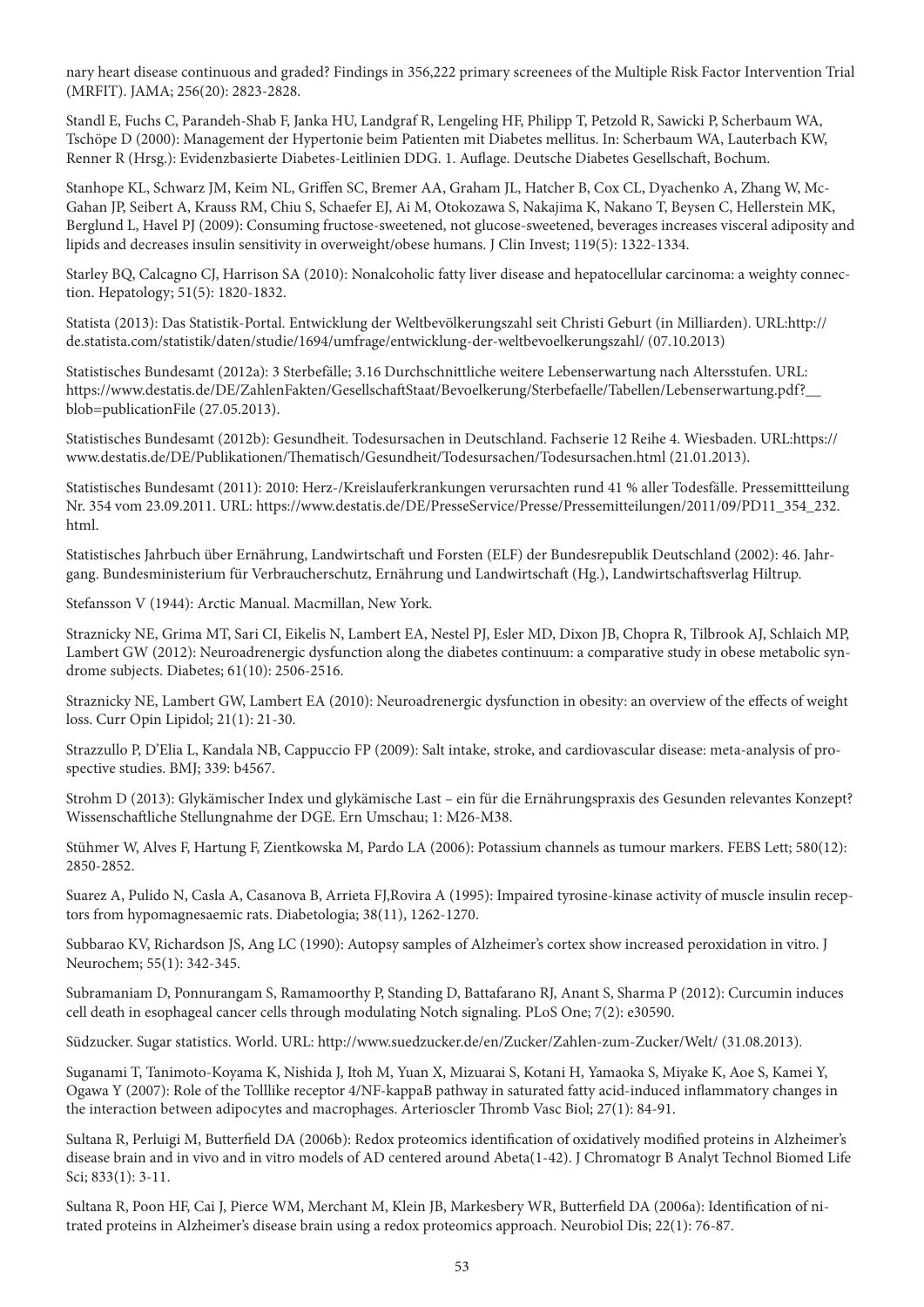Sulyok E, Guignard JP (1990): Effect of ammonium-chloride-induced metabolic acidosis on renal electrolyte handling in human neonates. Pediatr Nephrol; 4(4): 415-420.

Sumner MD, Elliott-Eller M, Weidner G, Daubenmier JJ, Chew MH, Marlin R, Raisin CJ, Ornish D (2005): Effects of pomegranate juice consumption on myocardial perfusion in patients with coronary heart disease. Am J Cardiol; 96(6): 810-814.

Sundelacruz S, Levin M, Kaplan DL (2008): Membrane potential controls adipogenic and osteogenic differentiation of mesenchymal stem cells. PLoS ONE; 3(11): e3737.

Sundelacruz S, Levin M, Kaplan DL (2009): Role of membrane potential in the regulation of cell proliferation and differentiation. Stem Cell Rev; 5(3): 231-246.

Sundqvist T, Lindström F, Magnusson KE, Sköldstam L, Stjernström I, Tagesson C (1982): Influence of fasting on intestinal permeability and disease activity in patients with rheumatoid arthritis. Scand J Rheumatol; 11(1): 33-38.

Suzuki K (2009): Epidemiology of Prostate Cancer and Benign Prostatic Hyperplasia. JMAJ; 52(6): 478-483.

Suzuki M, Willcox B, Willcox C (2012): The Okinawa Centemarian Study. URL: http://www.okicent.org/study.html (25.05.2012).

Suzuki M, Willcox DC, Rosenbaum MW, Willcox BJ (2010): Oxidative Stress and Longevity in Okinawa: An Investigation of Blood Lipid Peroxidation and Tocopherol in Okinawan Centenarians. Curr Gerontol Geriatr Res; 2010: 380460.

Syed DN, Malik A, Hadi N, Sarfaraz S, Afaq F, Mukhtar H (2006): Photochemopreventive effect of pomegranate fruit extract on UVA-mediated activation of cellular pathways in normal human epidermal keratinocytes. Photochem Photobiol; 82(2): 398- 405.

Szabó C, Ischiropoulos H, Radi R (2007): Peroxynitrite: biochemistry, pathophysiology and development of therapeutics. Nat Rev Drug Discov; 6(8): 662-680.

Takahashi S, Inokuchi T, Kobayashi T, Ka T, Tsutsumi Z, Moriwaki Y, Yamamoto T (2007): Relationship between insulin resistance and low urinary pH in patients with gout, and effects of PPARalpha agonists on urine pH. Horm Metab Res; 39(7): 511-514.

Takata H, Suzuki M, Ishii T, Sekiguchi S, Iri H (1987): Influence of major histocompatibility complex region genes on human longevity among Okinawan-Japanese centenarians and nonagenarians. Lancet; 2(8563): 824-826.

Takeuchi M, Kikuchi S, Sasaki N, Suzuki T, Watai T, Iwaki M, Bucala R, Yamagishi S (2004): Involvement of advanced glycation end-products (AGEs) in Alzheimer's disease. Curr Alzheimer Res; 1(1): 39-46.

Tannen RL (1977): Relationship of renal ammonia production and potassium homeostasis. Kidney Int; 11(6): 453-465.

Tannock IF, Rotin D (1989): Acid pH in tumors and its potential for therapeutic exploitation. Cancer Res; 49(16): 4373-4384.

Tantamango-Bartley Y, Jaceldo-Siegl K, Fan J, Fraser G (2013): Vegetarian diets and the incidence of cancer in a low risk population. Cancer Epidemiol Biomarkers Prev; 22(2): 286-294.

Tappy L, Lê KA (2010): Metabolic effects of fructose and the worldwide increase in obesity. Physiol Rev; 90(1): 23-46.

Taylor EF, Burley VJ, Greenwood DC, Cade JE (2007a): Meat consumption and risk of breast cancer in the UK Women's Cohort Study. Br J Cancer; 96(7): 1139-1146.

Taylor EN, Forman JP, Farwell WR (2007b): Serum anion gap and blood pressure in the national health and nutrition examination survey. Hypertension; 50(2): 320-324.

Taylor EN, Mount DB, Forman JP, Curhan GC (2006): Association of prevalent hypertension with 24-hour urinary excretion of calcium, citrate, and other factors. Am J Kidney Dis; 47(5): 780-789.

Teichberg VI, Cohen-Kashi-Malina K, Cooper I, Zlotnik A (2009): Homeostasis of glutamate in brain fluids: an accelerated brain-to-blood efflux of excess glutamate is produced by blood glutamate scavenging and offers protection from neuropathologies. Neuroscience; 158(1): 301-308.

Temple NJ, Burkitt DP (1994): Western diseases. Humana Press, Totowa; 365.

The Cambridge World History of Food (2000): Kiple KF, Ornelas KC (Hrsg.). Volume 1. Cambridge University Press, Cambridge, New York, Oakleigh, Madrid, Cape Town.

The New York Times (2009): A Market for Beef Ambles Across a Border. URL: http://www.nytimes.com/2009/12/16/world/ americas/16uruguay.html?\_r=0 (22.05.2013).

Theil EC, Chen H, Miranda C, Janser H, Elsenhans B, Núñez MT, Pizarro F, Schümann K (2012): Absorption of iron from ferritin is independent of heme iron and ferrous salts in women and rat intestinal segments. J Nutr; 142(3): 478-483.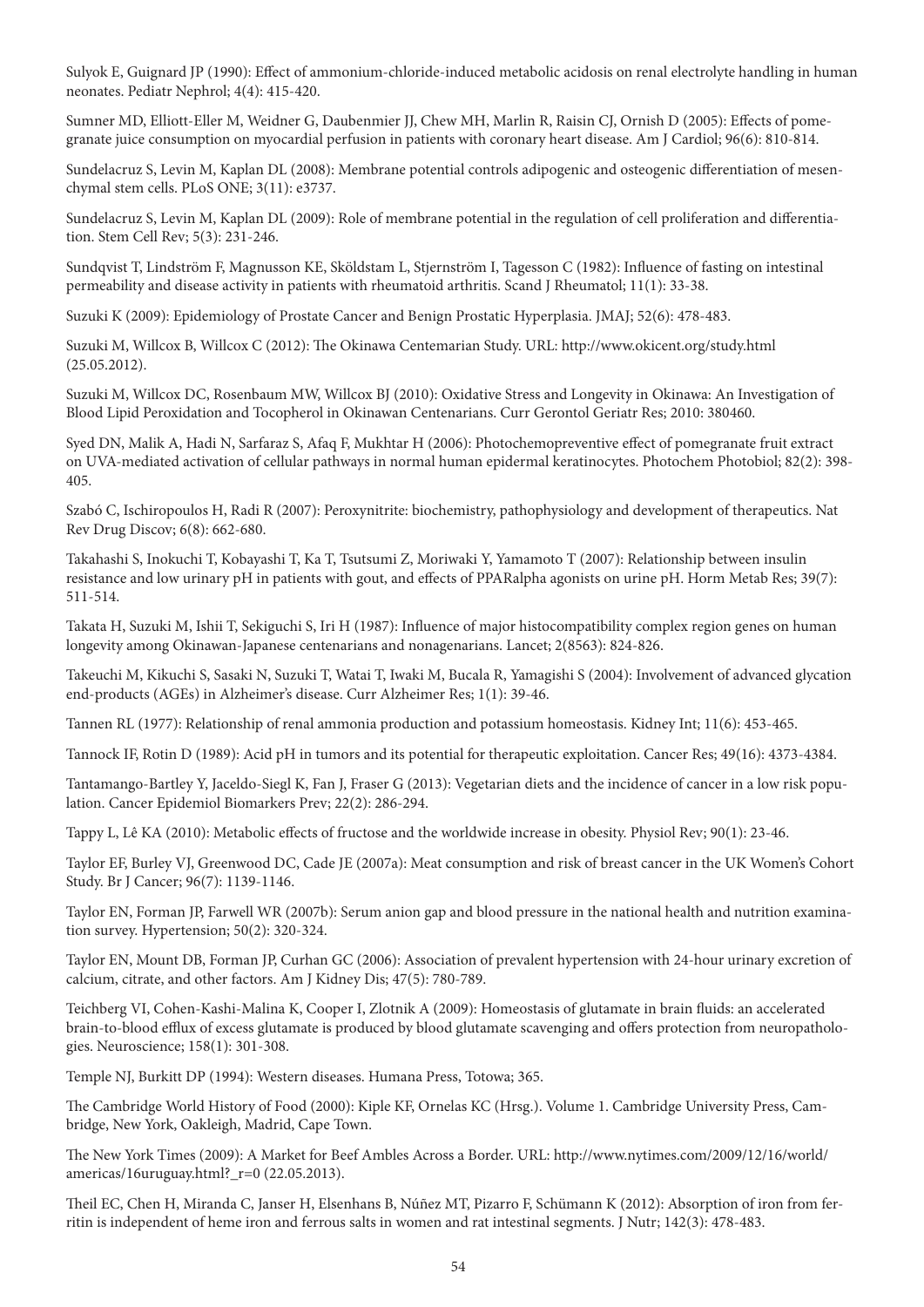Thews O, Gassner B, Kelleher DK, Schwerdt G, Gekle M (2006): Impact of extracellular acidity on the activity of P-glycoprotein and the cytotoxicity of chemotherapeutic drugs. Neoplasia; 8(2): 143-152.

Thomas GN, ó Hartaigh B, Bosch JA, Pilz S, Loerbroks A, Kleber ME, Fischer JE, Grammer TB, Böhm BO, März W (2012): Vitamin D levels predict all-cause and cardiovascular disease mortality in subjects with the metabolic syndrome: the Ludwigshafen Risk and Cardiovascular Health (LURIC) Study. Diabetes Care; 35(5): 1158-1164.

Thomas R, Williams M, Sharma H, Chaudry A, Bellamy P (2013): The polyphenol rich whole food supplement Pomi-T® proven to have a direct anti-cancer effect in men with prostate cancer. J Clin Oncol; 31 (Suppl; abs 5008).

Thomas W, Dooley R, Harvey BJ (2010): Aldosterone as a renal growth factor. Steroids; 75(8-9): 550-554.

Thomas W, Harvey BJ (2011): Mechanisms underlying rapid aldosterone effects in the kidney. Annu Rev Physiol; 73: 335-357.

Thompson CB, Choi C, Youn JH, McDonough AA (1999): Temporal responses of oxidative vs. glycolytic skeletal muscles to K+ deprivation: Na+ pumps and cell cations. Am J Physiol; 276(6 Pt 1): C1411-C1419.

Thornton JR (1981): High colonic pH promotes colorectal cancer. Lancet; 1(8229): 1081-1083.

Thorogood M, Mann J, Appleby P, McPherson K (1994): Risk of death from cancer and ischaemic heart disease in meat and non-meat eaters. BMJ; 308(6945): 1667-1670.

Tiikkainen M, Bergholm R, Vehkavaara S, Rissanen A, Häkkinen AM, Tamminen M, Teramo K, Yki-Järvinen H (2003): Effects of identical weight loss on body composition and features of insulin resistance in obese women with high and low liver fat content. Diabetes; 52(3): 701-707.

Titze J, Machnik A (2010): Sodium sensing in the interstitium and relationship to hypertension. Curr Opin Nephrol Hypertens; 19(4): 385-392.

Tiwana H, Wilson C, Walmsley RS, Wakefield AJ, Smith MS, Cox NL, Hudson MJ, Ebringer A (1997): Antibody responses to gut bacteria in ankylosing spondylitis, rheumatoid arthritis, Crohn's disease and ulcerative colitis. Rheumatol Int; 17(1): 11-16.

Tobler NE, Detmar M (2006): Tumor and lymph node lymphangiogenesis—impact on cancer metastasis. J Leukoc Biol; 80(4): 691-696.

Toeller M (2005): Evidenz-basierte Ernährungsempfehlungen zur Behandlung und Prävention des Diabetes mellitus. Diabetes und Stoffwechsel; 14: 75-94.

Nach: Diabetes and Nutrition Study Group (DNSG) of the European Association for the Study of Diabetes (EASD). Mann J, De Leeuw I, Hermansen K, Riccardi G, Rivellese A, Rizkalla A, Slama G, Toeller M, Uusitupa M, Vessby B on behalf of the DNSG of the EASD (2004): Evidence-based nutritional approaches to the treatment and prevention of diabetes mellitus. Nutr Metab Cardiovasc Dis; 14(6): 373-394.

Toklu HZ, Dumlu MU, Sehirli O, Ercan F, Gedik N, Gökmen V, Sener G (2007): Pomegranate peel extract prevents liver fibrosis in biliary-obstructed rats. J Pharm Pharmacol; 59(9): 1287-1295.

Tomaschitz A, Kienreich K, Fahrleitner-Pammer A, Pilz S (2012a): Die Rolle von Aldosteron im Knochenstoffwechsel. J Miner Stoffwechs; 19(3): 108-114.

Tomaschitz A, Ritz E, Pieske B, Fahrleitner-Pammer A, Kienreich K, Horina JH, Drechsler C, März W, Ofner M, Pieber TR, Pilz S (2012b): Aldosterone and parathyroid hormone: a precarious couple for cardiovascular disease. Cardiovasc Res; 94(1): 10-19.

Toni N, Sultan S (2011): Synapse formation on adult-born hippocampal neurons. Eur J Neurosci; 33(6): 1062-1068.

Toniolo P, Riboli E, Shore RE, Pasternack BS (1994): Consumption of meat, animal products, protein, and fat and risk of breast cancer: a prospective cohort study in New York. Epidemiology; 5(4): 391-397.

Tonkonogi M, Sahlin K (1999): Actively phosphorylating mitochondria are more resistant to lactic acidosis than inactive mitochondria. Am J Physiol; 277(2 Pt 1): C288-C293.

Tonstad S, Butler T, Yan R, Fraser GE (2009): Type of vegetarian diet, body weight, and prevalence of type 2 diabetes. Diabetes Care; 32(5): 791-796.

Tonstad S, Stewart K, Oda K, Batech M, Herring RP, Fraser GE (2013): Vegetarian diets and incidence of diabetes in the Adventist Health Study-2. Nutr Metab Cardiovasc Dis; 23(4): 292-299.

Torregrossa AC, Aranke M, Bryan NS (2011): Nitric oxide and geriatrics: Implications in diagnostics and treatment of the elderly. J Geriatr Cardiol; 8(4): 230-242.

Tremblay F, Krebs M, Dombrowski L, Brehm A, Bernroider E, Roth E, Nowotny P, Waldhäusl W, Marette A, Roden M (2005): Overactivation of S6 kinase 1 as a cause of human insulin resistance during increased amino acid availability. Diabetes; 54(9): 2674-2684.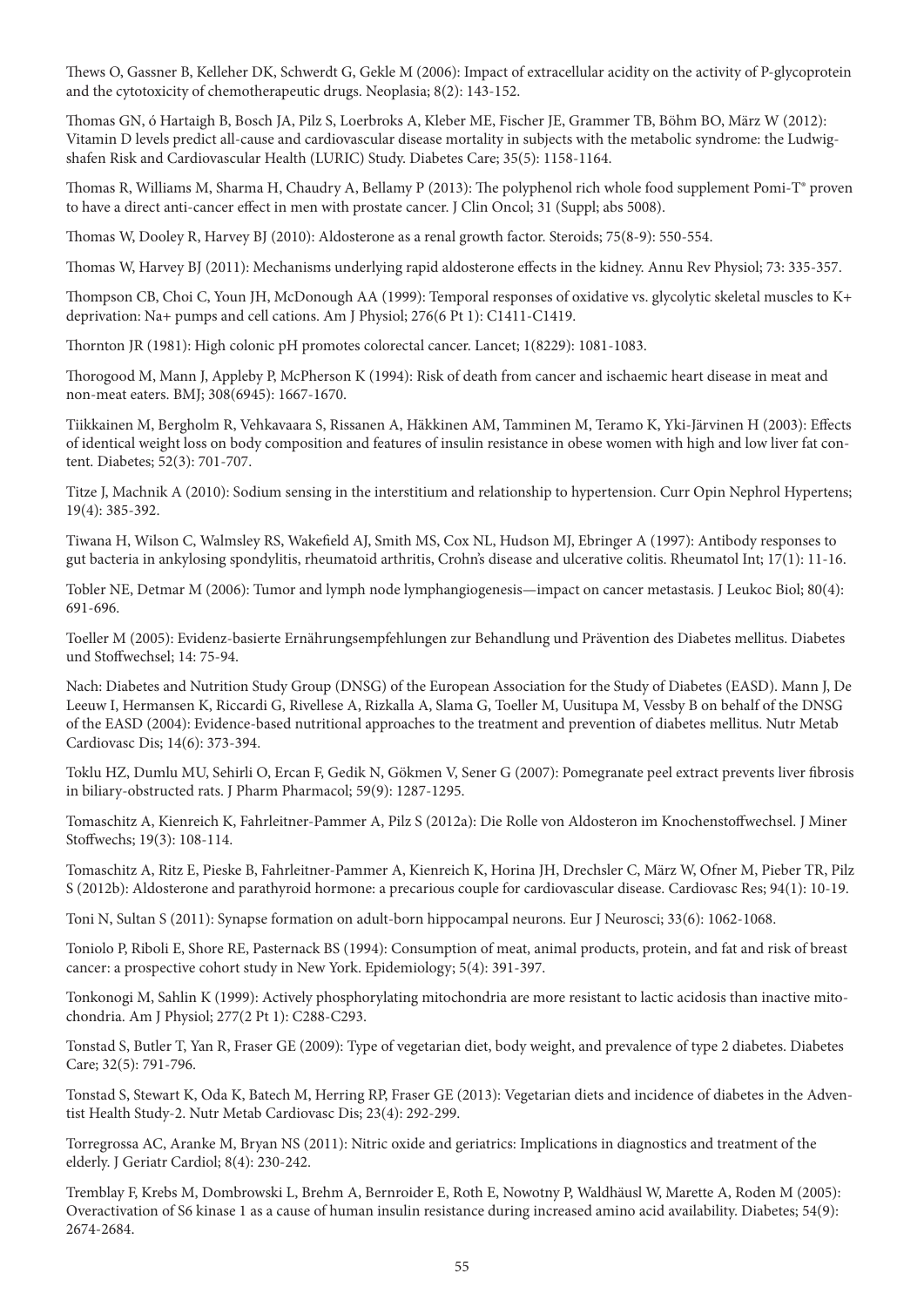Trepels T, Zeiher AM, Fichtlscherer S (2004): Acute coronary syndrome and inflammation. Biomarkers for diagnostics and risk stratification. Herz; 29(8): 769-776.

Troen AM, Lutgens E, Smith DE, Rosenberg IH, Selhub J (2003): The atherogenic effect of excess methionine intake. Proc Natl Acad Sci U S A; 100(25):15089-15094.

Troisi RJ, Weiss ST, Parker DR, Sparrow D, Young JB, Landsberg L (1991): Relation of obesity and diet to sympathetic nervous system activity. Hypertension; 17(5): 669-677.

Tsuda K (2010): Oxidative stress and membrane fluidity of red blood cells in hypertensive and normotensive men: an electron spin resonance investigation. Int Heart J; 51(2): 121-124.

Tsuduki T, Honma T, Nakagawa K, Ikeda I, Miyazawa T (2011): Long-term intake of fish oil increases oxidative stress and decreases lifespan in senescenceaccelerated mice. Nutrition; 27(3): 334-337.

Tsujii M, Kawano S, Tsuji S, Takei Y, Tamura K, Fusamoto H, Kamada T (1995): Mechanism for ammonia-induced promotion of gastric carcinogenesis in rats. Carcinogenesis; 16(3): 563-566.

Tuchman M, Yudkoff M (1999): Blood levels of ammonia and nitrogen scavenging amino acids in patients with inherited hyperammonemia. Mol Genet Metab; 66(1): 10-15.

Tucker KL, Hannan MT, Chen H, Cupples LA, Wilson PW, Kiel DP (1999): Potassium, magnesium, and fruit and vegetable intakes are associated with greater bone mineral density in elderly men and women. Am J Clin Nutr; 69(4): 727-736.

Tufts University (2002): Health & Nutrition Letter. New York; 20(8): 1,3.

Turner N, Hariharan K, TidAng J, Frangioudakis G, Beale SM, Wright LE, Zeng XY, Leslie SJ, Li JY, Kraegen EW, Cooney GJ, Ye JM (2009): Enhancement of muscle mitochondrial oxidative capacity and alterations in insulin action are lipid species dependent: potent tissue specific effects of medium chain fatty acids. Diabetes; 58(11): 2547-2554.

Turner-McGrievy GM, Barnard ND, Scialli AR (2007): A two-year randomized weight loss trial comparing a vegan diet to a more moderate low-fat diet. Obesity (Silver Spring); 15(9): 2276-2281.

U.S. Census Bureau (2012): 2010 Census Special Reports. Centenarians: 2010. C2010SR-03. U.S. Government Printing Office. Washington D. C.

U.S. Department of Health and Human Services (2006): Your Guide to Lowering Your Blood Pressure With DASH. DASH Eating Plan. Lower Your Blood Pressure. URL: http://www.nhlbi.nih.gov/health/public/heart/hbp/dash/new\_dash.pdf (24.01.2013).

Ulrich P, Cerami A (2001): Protein glycation, diabetes, and aging. Recent Prog Horm Res; 56: 1-21.

Uribarri J, Cai W, Peppa M, Goodman S, Ferruci L, Striker G, Vlassara H (2007): Circulating glycotoxins and dietary advanced glycation endproducts: two links to inflammatory response oxidative stress, and aging. J Gerontol A Biol Sci Med Sci; 62(4): 427-433.

Uribarri J, Peppa M, Cai W, Goldberg T, Lu M, Baliga S, Vassalotti JA, Vlassara H (2003b): Dietary glycotoxins correlate with circulating advanced glycation end product levels in renal failure patients. Am J Kidney Dis; 42(3): 532-538.

Uribarri J, Peppa M, Cai W, Goldberg T, Lu M, He C, Vlassara H (2003a): Restriction of dietary glycotoxins reduces excessive advanced glycation end products in renal failure patients. J Am Soc Nephrol; 14(3): 728-731.

Uribarri J, Woodruff S, Goodman S, Cai W, Chen X, Pyzik R, Yong A, Striker GE, Vlassara H (2010): Advanced glycation end products in foods and a practical guide to their reduction in the diet. J Am Diet Assoc; 110(6): 911-916.

Vafeiadou K, Weech M, Sharma V, Yaqoob P, Todd S, Williams CM, Jackson KG, Lovegrove JA (2012): A review of the evidence for the effects of total dietary fat, saturated, monounsaturated and n-6 polyunsaturated fatty acids on vascular function, endothelial progenitor cells and microparticles. Br J Nutr; 107(3): 303-324.

Valachovicová M, Krajcovicová-Kudlacková M, Blazicek P, Babinská K (2006): No evidence of insulin resistance in normal weight vegetarians. A case control study. Eur J Nutr; 45(1): 52–54.

Valle A, Oliver J, Roca P (2010): Role of Uncoupling Proteins in Cancer. Cancers; 2(2): 567-591.

Valko M, Rhodes CJ, Moncol J, Izakovic M, Mazur M (2006): Free radicals, metals and antioxidants in oxidative stress-induced cancer. Chem Biol Interact; 160(1): 1–40.

Valtueña S, Pellegrini N, Ardigò D, Del Rio D, Numeroso F, Scazzina F, Monti L, Zavaroni I, Brighenti F (2006): Dietary glycemic index and liver steatosis. Am J Clin Nutr; 84(1): 136-142.

van Dam RM, Rimm EB, Willett WC, Stampfer MJ, Hu FB (2002a): Dietary patterns and risk for type 2 diabetes mellitus in U.S. men. Ann Intern Med; 136(3): 201-209.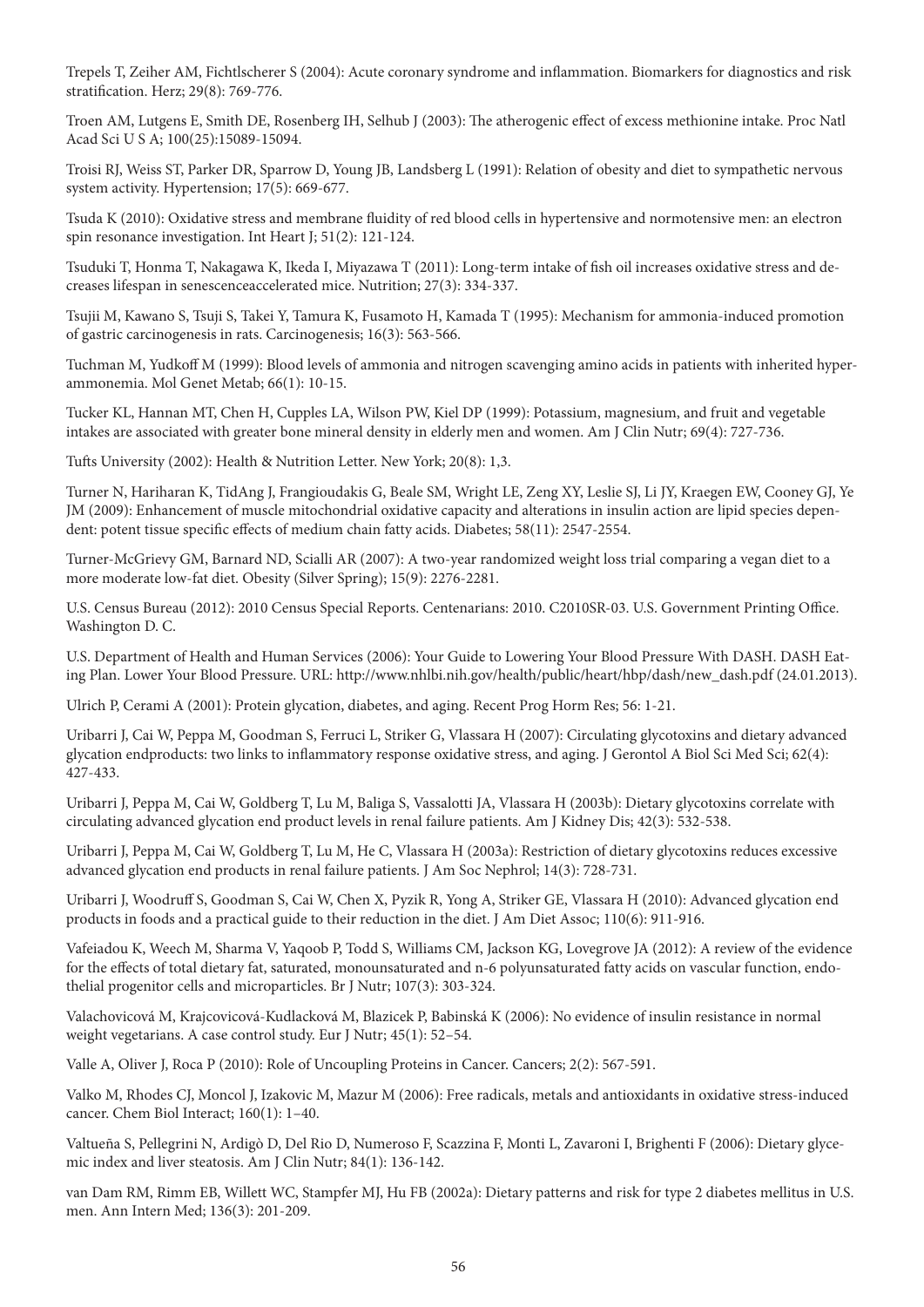van Dam RM, Willett WC, Rimm EB, Stampfer MJ, Hu FB (2002b): Dietary fat and meat intake in relation to risk of type 2 diabetes in men. Diabetes Care; 25(3): 417-424.

van de Laar MA, Aalbers M, Bruins FG, van Dinther- Janssen AC, van der Korst JK, Meijer CJ (1992): Food intolerance in rheumatoid arthritis. II. Clinical and histological aspects. Ann Rheum Dis; 51(3): 303-306.

van der Loo B, Labugger R, Skepper JN, Bachschmid M, Kilo J, Powell JM, Palacios-Callender M, Erusalimsky JD, Quaschning T, Malinski T, Gygi D, Ullrich V, Lüscher TF (2000): Enhanced peroxynitrite formation is associated with vascular aging. J Exp Med; 192(12): 1731-1744.

Van Dyke K (1997): The possible role of peroxynitrite in Alzheimer's disease: a simple hypothesis that could be tested more thoroughly. Med Hypotheses; 48(5): 375-380.

van Himbergen TM, van Tits LJ, Hectors MP, de Graaf J, Roest M, Stalenhoef AF (2005): Paraoxonase-1 and linoleic acid oxidation in familial hypercholesterolemia. Biochem Biophys Res Commun; 333(3): 787-793.

van Limburg Stirum J (2008): Moderne Säure-Basen-Medizin. Physiologie - Diagnostik – Therapie. Hippokrates Verlag, Stuttgart.

Vang A, Singh PN, Lee JW, Haddad EH, Brinegar CH (2008): Meats, processed meats, obesity, weight gain and occurrence of diabetes among adults: findings from adventist health studies. Ann Nutr Metab; 52(2): 96-104.

Varatharajalu R, Garige M, Leckey LC, Gong M, Lakshman MR (2010): Betaine protects chronic alcohol and omega-3 PUFAmediated down-regulations of PON1 gene, serum PON1 and homocysteine thiolactonase activities with restoration of liver GSH. Alcohol Clin Exp Res; 34(3): 424-431.

Vartiainen E, Sarti C, Tuomilehto J, Kuulasmaa K (1995): Do changes in cardiovascular risk factors explain changes in mortality from stroke in Finland ? BMJ; 310(6984): 901-904.

Vasan RS, Beiser A, Seshadri S, Larson MG, Kannel WB, D'Agostino RB, Levy D (2002): Residual lifetime risk for developing hypertension in middle-aged women and men: The Framingham Heart Study. JAMA; 287(8): 1003-1010.

Vega-López S, Ausman LM, Griffith JL, Lichtenstein AH (2007): Interindividual variability and intra-individual reproducibility of glycemic index values for commercial white bread. Diabetes Care; 30(6): 1412-1417.

Vélez J, Hail N Jr, Konopleva M, Zeng Z, Kojima K, Samudio I, Andreeff M (2013): Mitochondrial uncoupling and the reprograming of intermediary metabolism in leukemia cells. Front Oncol; 3: 67.

Venderley AM, Campbell WW (2006): Vegetarian diets : nutritional considerations for athletes. Sports Med; 36(4): 293-305.

Venning EH, DyrenfurthY I, Beck JC (1957): Effect of anxiety upon aldosterone excretion in man. J Clin Endocrinol Metab; 17(8): 1005-1008.

Vergara F, Duffy TE, Plum F (1973): Alpha-ketoglutaramate, a neurotoxic agent in hepatic coma. Trans Assoc Am Physicians; 86: 255-263.

Vergara F, Plum F, Duffy TE (1974): Alpha-ketoglutaramate: increased concentrations in the cerebrospinal fluid of patients in hepatic coma. Science; 183(4120): 81-83.

Vial G, Dubouchaud H, Leverve XM (2010): Liver mitochondria and insulin resistance. Acta Biochim Pol; 57(4): 389-392.

Vitvitsky VM, Garg SK, Keep RF, Albin RL, Banerjee R (2012): Na+ and K+ ion imbalances in Alzheimer's disease. Biochim Biophys Acta; 1822(11): 1671-1681.

Vlassara H (2001): The AGE-receptor in the pathogenesis of diabetic complications. Diabetes Metab Res Rev; 17(6): 436-443.

Vlassara H, Cai W, Crandall J, Goldberg T, Oberstein R, Dardaine V, Peppa M Rayfield EJ (2002): Inflammatory mediators are induced by dietary glycotoxins: a major risk factor for diabetic angiopathy. Proc Natl Acad Sci U S A; 99(24): 15596-15601.

Vlassara H, Cai W, Goodman S, Pyzik R, Yong A, Zhu L, Neade T, Beeri M, Silverman JM, Ferrucci L, Tansman L, Striker GE, Uribarri J (2009): Protection against loss of innate defenses in adulthood by low AGE intake: role of a new anti-inflammatory AGE-receptor-1. J Clin Endocrinol Metab; 94(11): 4483-4491.

Vlassara H, Uribarri J (2004): Glycoxidation and diabetic complications: modern lessons and a warning? Rev Endocr Metab Disord; 5(3): 181-188.

Vogel RA, Corretti MC, Plotnick GD (2000): The postprandial effect of components of the Mediterranean diet on endothelial function. J Am Coll Cardiol; 36(5): 1455-1460.

Vollenweider P, Randin D, Tappy L, Jequier E, Nicod P, Scherrer U (1994): Impaired insulin-induced sympathetic neural activation and vasodilation in skeletal muscle in obese humans. J Clin Invest; 93(6): 2365-2371.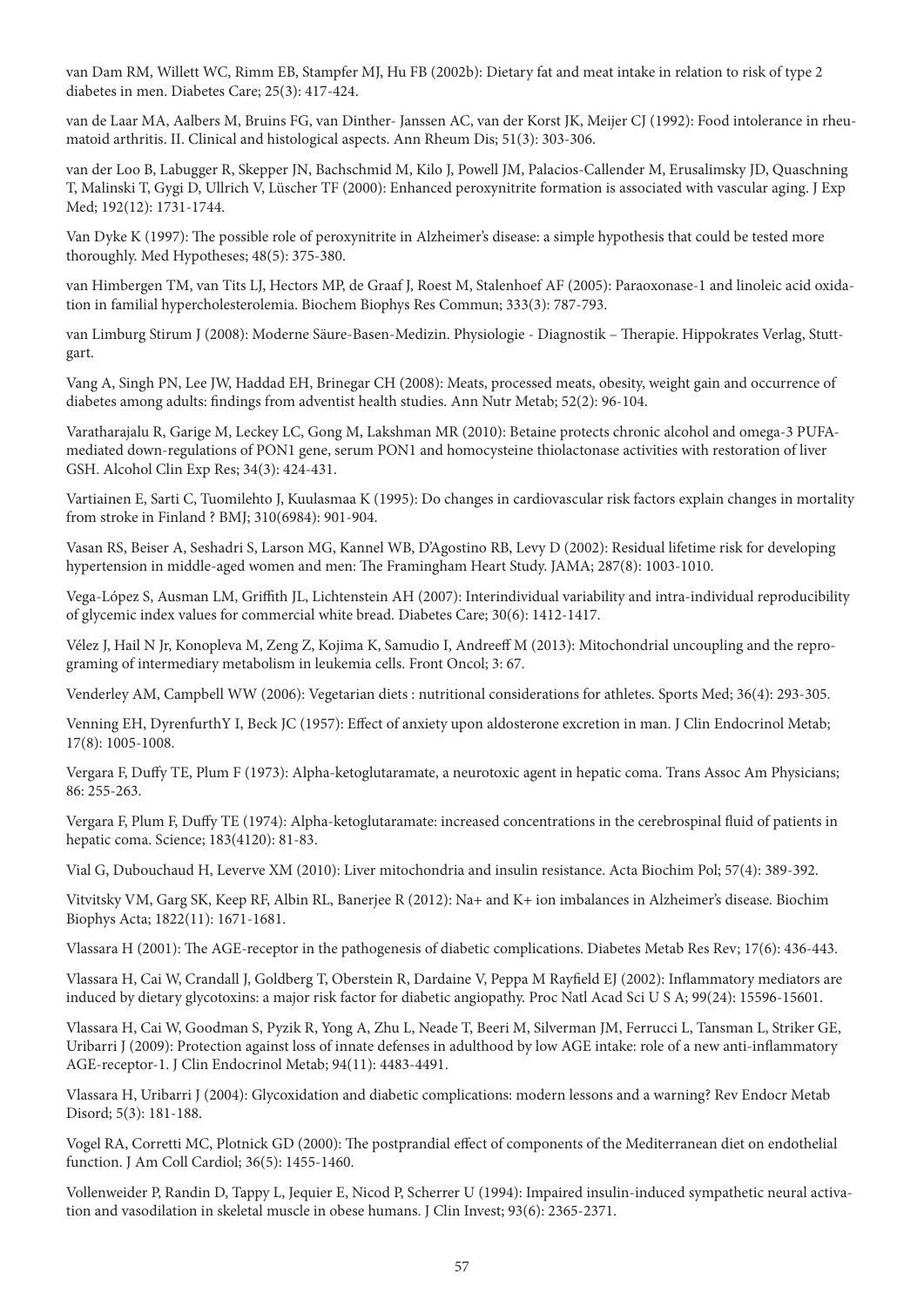Von Koerber K, Männle T, Leitzmann C (2012): Vollwert-Ernährung. Konzeption einer zeitgemäßen und nachhaltigen Ernährung. 11., unveränderte Auflage. Karl F. Haug Verlag, Stuttgart.

Vormann J, Goedecke Th (2006): Acid-Base Homeostasis: Latent Acidosis as a Cause of Chronic Diseases. Schweiz. Zschr. GanzheitsMedizin; 18(5).

Walenta S, Mueller-Klieser WF (2004): Lactate: mirror and motor of tumor malignancy. Semin Radiat Oncol; 14(3): 267-274.

Walker BG, Phear DN, Martin FI, Baird CW (1963): Inhibition of insulin by acidosis. Lancet; 2(7315): 964-965.

Wall SM (1996): Ammonium transport and the role of the Na,K-ATPase. Miner Electrolyte Metab; 22(5-6): 311-317.

Wall SM (2000): Impact of K(+) homeostasis on net acid secretion in rat terminal inner medullary collecting duct: role of the Na,K-ATPase. Am J Kidney Dis; 36(5): 1079-1088.

Walser M (1992): The relationship of dietary protein to kidney disease. In: Liepa GU, Beitz DC, Beynen AC, Gorman MA (Hrsg.): Dietary Proteins: How They Alleviate Disease and Promote Better Health. American Oil Chemists' Society, Champaign, IL.

Walsh B, Tiivel T, Tonkonogi M, Sahlin K (2002): Increased concentrations of P(i) and lactic acid reduce creatine-stimulated respiration in muscle fibers. J Appl Physiol; 92(6): 2273-2276.

Wang TJ, Larson MG, Vasan RS, Cheng S, Rhee EP, McCabe E, Lewis GD, Fox CS, Jacques PF, Fernandez C, O'Donnell CJ, Carr SA, Mootha VK, Florez JC, Souza A, Melander O, Clish CB, Gerszten RE (2011): Metabolite profiles and the risk of developing diabetes. Nat Med; 17(4): 448-453.

Warburg O (1956): On the origin of cancer cells. Science; 123(3191): 309–314.

Warburg O, Posener K, Negelein E (1931): VIII. The metabolism of the carcinoma cell. In: Warburg O (Hrsg.): The Metabolism of Tumours. Richard R. Smith, Inc., New York.

Warrell DA, Cox TM, Firth JD, Benz EJ (2003). Oxford Textbook of Medicine. 4. Auflage. Oxford University Press.

Warren KS, Schenker S (1964): Effect of an inhibitor of glutamine synthesis (methionine sulfoximine) on ammonia toxicity and metabolism. J Lab Clin Med; 64: 442-449.

WASH (World Action On Salt & Health) (2008): Finland. Salt Action Summary. May 2008. URL: http://www.worldactiononsalt. com/worldaction/europe/53774.html (06.12.12).

Watanabe F, Takenaka S, Kittaka-Katsura H, Ebara S, Miyamoto E (2002): Characterization and bioavailability of vitamin B12 compounds from edible algae.

J Nutr Sci Vitaminol (Tokyo); 48(5): 325-331.

Waters AE, Contente-Cuomo T, Buchhagen J, Liu CM, Watson L, Pearce K, Foster JT, Bowers J, Driebe EM, Engelthaler DM, Keim PS, Price LB (2011): Multidrug-Resistant Staphylococcus aureus in US Meat and Poultry. Clin Infect Dis; 52(10): 1227- 1230.

Watzl B, Leitzmann C (2005): Bioaktive Substanzen in Lebensmitteln. 3., unveränderte Auflage. Hippokrates Verlag, Stuttgart.

WCRF (World Cancer Research Fund) (2007): World Cancer Research Fund/American Institute for Cancer Research. Food, Nutrition, Physical Activity, and the Prevention of Cancer: a Global Perspective. Washington DC: AICR.

Weaver CM, Heaney RP (1999): Calcium. In: Shils M, Olson JA, Shike M, Ross AC (Hrsg.): Modern Nutrition in Health and Disease. 9. Auflage. Williams & Wilkins, Baltimore, MD; 141–155.

Webb AJ, Patel N, Loukogeorgakis S, Okorie M, Aboud Z, Misra S, Rashid R, Miall P, Deanfield J, Benjamin N, MacAllister R, Hobbs AJ, Ahluwalia A (2008): Acute blood pressure lowering, vasoprotective, and antiplatelet properties of dietary nitrate via bioconversion to nitrite. Hypertension; 51(3): 784-790.

Weber KT (2001): Aldosterone in congestive heart failure. N Engl J Med; 345(23): 1689-1697.

Weijenberg MP, Feskens EJM, Kromhout D (1996): Total and high density lipoprotein cholesterol as risk factors for coronary heart disease in elderly men during 5 years of follow-up. The Zutphen Elderly Study. Am J Epidemiol; 143(2): 151-158.

Weinberger MH, Miller JZ, Luft FC, Grim CE, Fineberg NS (1986): Definitions and characteristics of sodium sensitivity and blood pressure resistance. Hypertension; 8(6 Pt 2): II127-II134.

Weiner ID, Hamm LL (2007): Molecular mechanisms of renal ammonia transport. Annu Rev Physiol; 69: 317-340.

Weiner ID, Verlander JW (2011): Role of NH3 and NH4+ transporters in renal acid-base transport. Am J Physiol Renal Physiol; 300(1): F11-F23.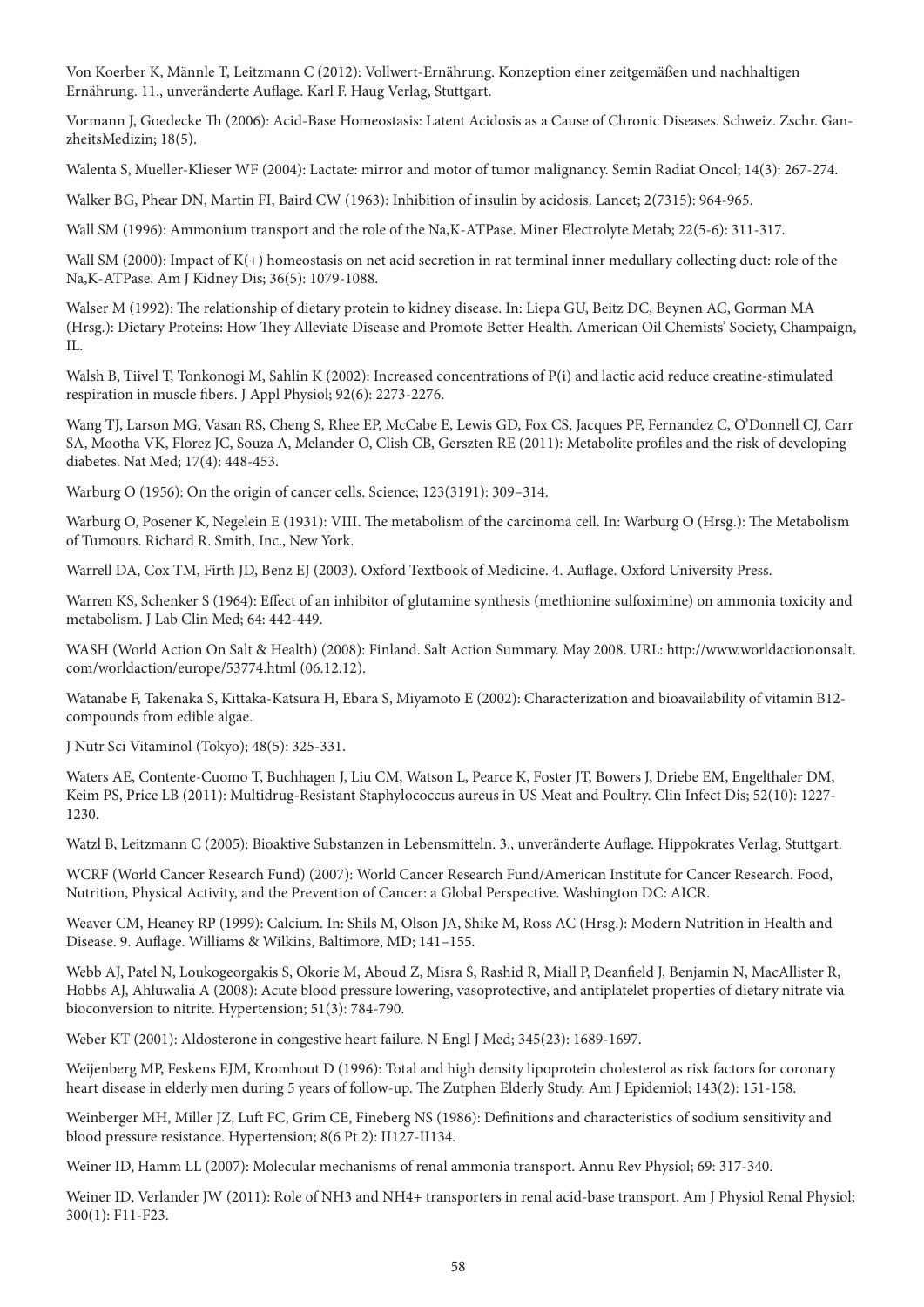Weinhouse S (1972): Glycolysis, respiration, and anomalous gene expression in experimental hepatomas: G.H.A. Clowes memorial lecture. CancerRes; 32(10): 2007-2016.

Weisberg SP, McCann D, Desai M, Rosenbaum M, Leibel RL, Ferrante AW Jr (2003): Obesity is associated with macrophage accumulation in adipose tissue. J Clin Invest; 112(12): 1796-1808.

Welch AA, Shakya-Shrestha S, Lentjes MA, Wareham NJ, Khaw KT (2010): Dietary intake and status of n-3 polyunsaturated fatty acids in a population of fish-eating and non-fish-eating meat-eaters, vegetarians, and vegans and the product-precursor ratio [corrected] of α-linolenic acid to long-chain n-3 polyunsaturated fatty acids: results from the EPIC-Norfolk cohort. Am J Clin Nutr; 92(5): 1040-1051.

Weller R, Pattullo S, Smith L, Golden M, Ormerod A, Benjamin N (1996): Nitric oxide is generated on the skin surface by reduction of sweat nitrate. J Invest Dermatol; 107(3): 327-331.

Welshons WV, Grady LH, Engler KS, Judy BM (1992): Control of proliferation of MCF-7 breast cancer cells in a commercial preparation of charcoal-stripped adult bovine serum. Breast Cancer Res Treat; 23(1-2): 97-104.

Weng LC, Lee NJ, Yeh WT, Ho LT, Pan WH (2012): Lower intake of magnesium and dietary fiber increases the incidence of type 2 diabetes in Taiwanese. J Formos Med Assoc; 111(11): 651-659.

Werk R (2007): Das Darmmikrobiom: ein funktioneller Ansatz. Naturheilpraxis; 02: 261-264.

Westerbacka J, Lammi K, Häkkinen AM, Rissanen A, Salminen I, Aro A, Yki-Järvinen H (2005): Dietary fat content modifies liver fat in overweight nondiabetic subjects. J Clin Endocrinol Metab; 90(5): 2804-2809.

Westhoek H, Rood T, Van den Berg M, Nijdam D, Reudink M, Stehfest E, Janse J (2011): The protein puzzle. The consumption and production of meat, dairy and fish in the European Union. URL: http://www.fao.org/fileadmin/user\_upload/animalwelfare/ Protein\_Puzzle\_web\_1.pdf; http://www.pbl.nl/sites/default/files/cms/publicaties/Protein\_Puzzle\_Annexes.pdf (02.10.2013).

Wettstein M, Kircheis G, Häussinger D (2003): Hepatische Enzephalopathie - Diagnostik. Dtsch Med Wochenschr; 128(50): 2654-2657.

Whaley-Connell A, Johnson MS, Sowers JR (2010): Aldosterone: role in the cardiometabolic syndrome and resistant hypertension. Prog Cardiovasc Dis; 52(5): 401-409.

Wharton JC (1982): Crusaders for fitness. Chapter Seven: Muscular Vegetarianism: 201-238. Princeton University Press, Princeton, NJ.

Whitworth JA; World Health Organization, International Society of Hypertension Writing Group (2003): 2003 World Health Organization (WHO)/International Society of Hypertension (ISH) statement on management of hypertension. J Hypertens; 21(11): 1983-1992.

WHO (World Health Organization) (2003a): Diet, nutrition and the prevention of chronic diseases: report of a joint WHO/ FAO expert consultation, Geneva, 28 January – 1 February 2002. 5. Population nutrient intake goals for preventing diet-related chronic diseases. WHO technical report series; 916.

WHO (World Health Organization) (2003b): WHO/FAO release independent Expert Report on diet and chronic disease. Pressemitteilung der WHO vom 03.03.2003. URL: http://www.who.int/mediacentre/news/releases/2003/pr20/en/ (23.07.2013).

WHO (World Health Organization) (2011): Waist circumference and waist-hip ratio: report of a WHO expert consultation. Geneva, 8-11 December 2008. URL: http://whqlibdoc.who.int/publications/2011/9789241501491\_eng.pdf (14.06.2012)

WHO (World Health Organization) (2012): Guideline: Potassium intake for adults and children. Geneva. URL: http://www. who.int/nutrition/publications/guidelines/potassium\_intake\_printversion.pdf (03.09.2013).

WHO (World Health Organization) (2013a): Global Health Observatory. URL: http://www.who.int/countries/en/ (22.05.2013).

WHO (World Health Organization) (2013b): Global Strategy on Diet, Physical Activity and Health. Population sodium reduction strategies. URL: http://www.who.int/dietphysicalactivity/reducingsalt/en/ (03.09.2013).

WHO (World Health Organization), World Data Table. URL: http://www.who.int/cardiovascular\_diseases/en/cvd\_atlas\_29\_ world\_data\_table.pdf (31.08.2013).

Wilcock DM, Lewis MR, Van Nostrand WE, Davis J, Previti ML, Gharkholonarehe N, Vitek MP, Colton CA (2008): Progression of amyloid pathology to Alzheimer's disease pathology in an amyloid precursor protein transgenic mouse model by removal of nitric oxide synthase 2. J Neurosci; 28(7): 1537-1545.

Wilde AA, Kléber AG (1986): The combined effects of hypoxia, high K+, and acidosis on the intracellular sodium activity and resting potential in guinea pig papillary muscle. Circ Res; 58(2): 249-256.

Wilkins R, Uppal S, Finès P, Senècal S, Guimond E, Dion R (2008): Life expectancy in the Inuit-inhabited areas of Canada, 1989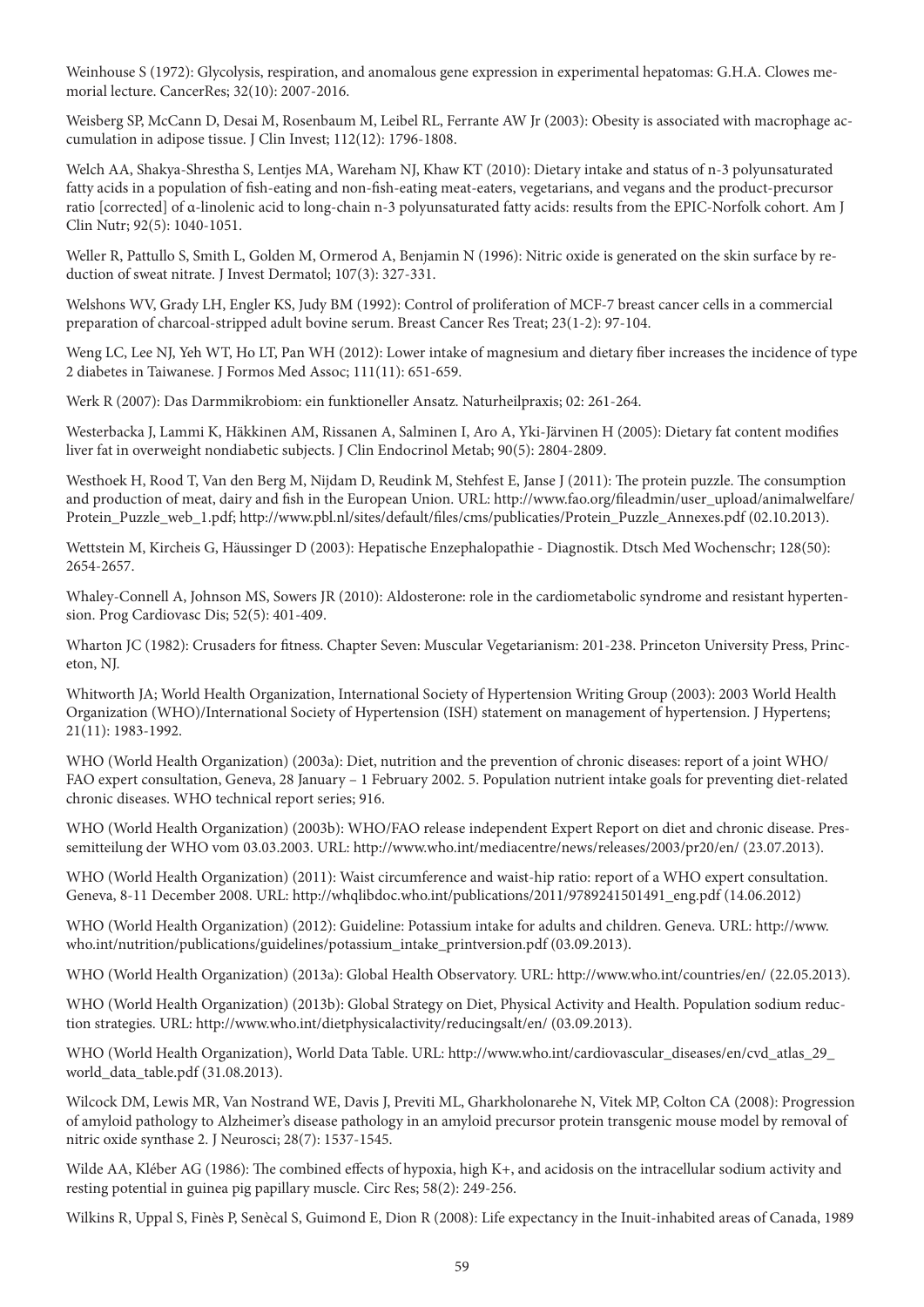to 2003. Health Rep; 19(1): 7-19.

Willcox B, Willcox C, Todoriki H, Fujiyoshi A, Yano K, He Q, Curb D und Suzuki M (2007): Caloric Restriction, the Traditional Okinawan Diet, and Healthy Aging: The Diet of the World's Longest-Lived People and Its Potential Impact on Morbidity and Life Span. Ann NY Acad Sci; 1114: 434–455.

Willcox BJ, Willcox DC und Suzuki M (2001): The Okinawa Program: how the world's longest-lived people achieve everlasting health – and how you can too. Three Rivers Press, New York.

Willcox BJ, Willcox DC, He Q, Curb JD, Suzuki M (2006): Siblings of Okinawan centenarians share lifelong mortality advantages. J Gerontol A Biol Sci Med Sci; 61(4): 345-354.

Willcox DC, Willcox BJ, Todoriki H, Suzuki M (2009): The Okinawan diet: health implications of a low-calorie, nutrient-dense, antioxidant-rich dietary pattern low in glycemic load. J Am Coll Nutr; 28 Suppl: 500S-516S.

Willcox DC, Willcox BJ, Wang NC, He Q, Rosenbaum M, Suzuki M (2008): Life at the extreme limit: phenotypic characteristics of supercentenarians in Okinawa. J Gerontol A Biol Sci Med Sci; 63(11): 1201-1208.

Willcox DC, Willcox BJ, Yasura S, Ashitomi I, Suzuki M (2012): Gender gap in healthspan and life expectancy in Okinawa: health behaviours. Asian J Gerontol Geriatr; 7: 49-58.

Willett WC, Skerrett PJ (2005): Eat, drink, and be healthy. The Harvard medical school guide to healthy eating. Free Press, New York.

Williams CD, Stengel J, Asike MI, Torres DM, Shaw J, Contreras M, Landt CL, Harrison SA (2011): Prevalence of nonalcoholic fatty liver disease and nonalcoholic steatohepatitis among a largely middle-aged population utilizing ultrasound and liver biopsy: a prospective study. Gastroenterology; 140(1): 124-131.

Williams MH (1997): Ernährung, Fintness und Sport. Ullstein Mosby, Berlin/Wiesbaden.

Wilson AM, Lowe JC, Roskilly K, Hudson PE, Golabek KA, McNutt JW (2013): Locomotion dynamics of hunting in wild cheetahs. Nature; 498(7453): 185-189.

Wirnitzer KC (2009a): Nutrition strategy during an eight-day mountainbike stage race – a case study. Vegan nutrition pattern of a female mountainbiker. Invited Book Chapter. In: Aerobic Exercise: Types, Duration and Health Benefits. Acceptance for publication confirmed on 18th February 2009 (release is scheduled to be published in 2009 4th quarter). Novapublishers, New York, USA. © Full text article including figures (1-13) and tables (1-6) by courtesy of Frank Columbus, Editor-in-Chief, Novapublishers (11. 9. 2009).

Wirnitzer KC (2009b): bikeeXtreme. Performance determining factors and vegan nutrition pattern to successfully complete the Transalp Challenge. ISBN: 978-3-8381-0912-1. SVH – Südwestdeutscher Verlag für Hochschulschriften, Saarbrücken, Germany.

Wirnitzer KC, Kornexl E (2014): Energy and macronutrient intake during an 8-day mountain bike stage race of a vegan female cyclist. Proc (Bayl Univ Med Cent). In print.

Wirth A (2008): Adipositas. Springer, Heidelberg; 3. Aufl.: 184-199.

Wise DR, DeBerardinis RJ, Mancuso A, Sayed N, Zhang XY, Pfeiffer HK, Nissim I, Daikhin E, Yudkoff M, McMahon SB, Thompson CB (2008): Myc regulates a transcriptional program that stimulates mitochondrial glutaminolysis and leads to glutamine addiction. Proc Natl Acad Sci U S A; 105(48): 18782-18787.

Wise DR, Thompson CB (2010): Glutamine Addiction: A New Therapeutic Target in Cancer. Trends Biochem Sci; 35(8): 427- 433.

Witasek A, Traweger C, Gritsch P, Kogelnig R, Trötscher G (1996): Einflüsse von basischen Mineralsalzen auf den menschlichen Organismus unter standardisierten Ernährungsbedingungen. Erfahrungsheilkunde; 45(8): 477-488.

Witzgall H, Behr J (1986): Effects of potassium loading in normal man on dopaminergic control of mineralocorticoids and renin release. J Hypertens; 4: 201-205.

Wolfe F, Freundlich B, Straus WL (2003): Increase in cardiovascular and cerebrovascular disease prevalence in rheumatoid arthritis. J Rheumatol, 30(1): 36-40.

Wollesen F, Brattström L, Refsum H, Ueland PM, Berglund L, Berne C (1999): Plasma total homocysteine and cysteine in relation to glomerular filtration rate in diabetes mellitus. Kidney Int; 55(3): 1028-1035.

Woodford K (2011): A1 Beta-Casein, BCM7 and Human Health: the state of evidence in 2011. Journal of Integrative Medicine; 16(2): 14-17.

Wu C, Yosef N, Thalhamer T, Zhu C, Xiao S, Kishi Y, Regev A, Kuchroo VK (2013): Induction of pathogenic TH17 cells by inducible salt-sensing kinase SGK1. Nature; 496(7446): 513-517.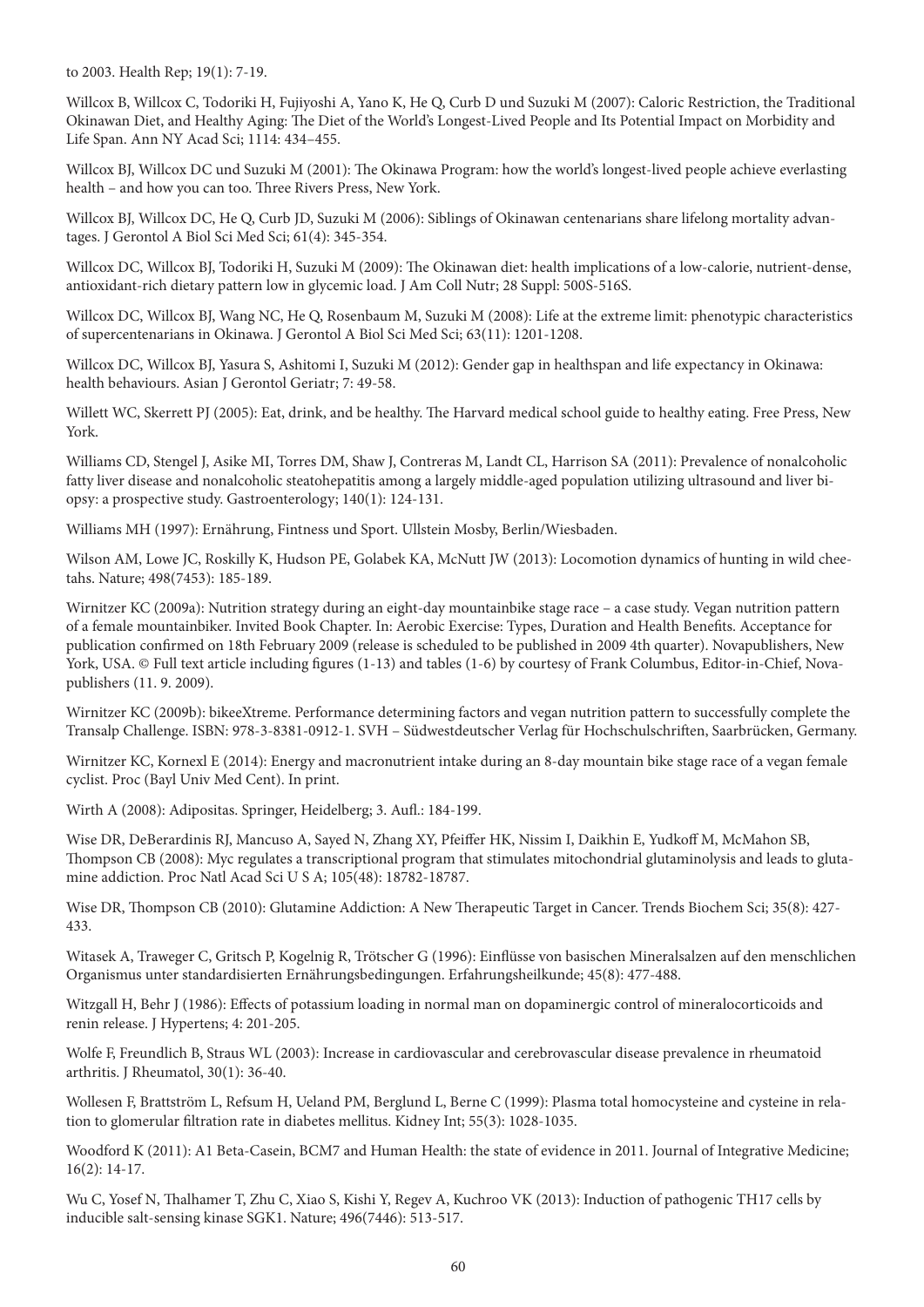Wu CL, Yang XJ, Tretiakova M, Patton KT, Halpern EF, Woda BA, Young RH, Jiang Z (2004a): Analysis of alpha-methylacyl-CoA racemase (P504S) expression in high-grade prostatic intraepithelial neoplasia. Hum Pathol; 35(8): 1008-1013.

Wu TJ, Sempos CT, Freudenheim JL, Muti P, Smith E (2004b): Serum iron, copper and zinc concentrations and risk of cancer mortality in US adults. Ann Epidemiol; 14(3): 195-201.

Yaggi HK, Concato J, Kernan WN, Lichtman JH, Brass LM, Mohsenin V (2005): Obstructive sleep apnea as a risk factor for stroke and death. N Engl J Med; 353(19): 2034-2041.

Yamakado M, Tanaka T, Nagao K, Ishizaka Y, Mitushima T, Tani M, Toda A, Toda E, Okada M, Miyano H, Yamamoto H (2012): Plasma amino acid profile is associated with visceral fat accumulation in obese Japanese subjects. Clin Obes; 2(1-2): 29-40.

Yamamoto T (2003): Brain mechanisms of sweetness and palatability of sugars. Nutr Rev; 61(5 Pt 2): S5-S9.

Yang Q, Liu T, Kuklina EV, Flanders WD, Hong Y, Gillespie C, Chang MH, Gwinn M, Dowling N, Khoury MJ, Hu FB (2011): Sodium and potassium intake and mortality among US adults: prospective data from the Third National Health and Nutrition Examination Survey. Arch Intern Med; 171(13): 1183-1191.

Yatabe MS, Yatabe J, Yoneda M, Watanabe T, Otsuki M, Felder RA, Jose PA, Sanada H (2010): Salt sensitivity is associated with insulin resistance, sympathetic overactivity, and decreased suppression of circulating renin activity in lean patients with essential hypertension. Am J Clin Nutr; 92(1): 77-82.

Yildiz A, Sezen Y, Gur M, Yilmaz R, Demirbag R, Erel O (2008): Association of paraoxonase activity and coronary collateral flow. Coron Artery Dis; 19(7): 441-447.

Yki-Järvinen H (2010): Liver fat in the pathogenesis of insulin resistance and type 2 diabetes. Dig Dis; 28(1): 203-209.

Yokogoshi H, Wurtman RJ (1986): Meal composition and plasma amino acid ratios: effect of various proteins or carbohydrates, and of various protein concentrations. Metabolism; 35(9): 837-842.

Young DB (2001): Role of Potassium in Preventive Cardiovascular Medicine. Kluwer Academic Publishers, Boston.

Youngman LD, Campbell TC (1991): High protein intake promotes the growth of hepatic preneoplastic foci in Fischer #344 rats: evidence that early remodeled foci retain the potential for future growth. J Nutr; 121(9): 1454-1461.

Youngman LD, Campbell TC (1992a): Attenuation of preneoplastic lesion development by dietary protein intervention: apparent persistence and regression. Cancer Lett; 66(2): 165-174.

Youngman LD, Campbell TC (1992b): Inhibition of aflatoxin B1-induced gamma-glutamyltranspeptidase positive (GGT+) hepatic preneoplastic foci and tumors by low protein diets: evidence that altered GGT+ foci indicate neoplastic potential. Carcinogenesis; 13(9): 1607-1613.

Youngman LD, Campbell TC (1992c): The sustained development of preneoplastic lesions depends on high protein intake. Nutr Cancer; 18(2): 131-142.

Yudkoff M, Nissim I, Pleasure D (1988): Astrocyte metabolism of [15N]glutamine: implications for the glutamine-glutamate cycle. J Neurochem; 51(3): 843-850.

Yuneva M, Zamboni N, Oefner P, Sachidanandam R, Lazebnik Y (2007): Deficiency in glutamine but not glucose induces MYCdependent apoptosis in human cells. J Cell Biol; 178(1): 93-105.

Yusuf S, Hawken S, Ounpuu S, Bautista L, Franzosi MG, Commerford P, Lang CC, Rumboldt Z, Onen CL, Lisheng L, Tanomsup S, Wangai P Jr, Razak F, Sharma AM, Anand SS; INTERHEART Study Investigators (2005): Obesity and the risk of myocardial infarction in 27,000 participants from 52 countries: a case-control study. Lancet; 366(9497): 1640-1649.

Zange J, Gronczewski J, Jans AW (1993): NH4+ metabolism and the intracellular pH in isolated perfused rat liver. Biochem J; 293 (Pt 3): 667-673.

Zeller K, Whittaker E, Sullivan L, Raskin P, Jacobson HR (1991): Effect of restricting dietary protein on the progression of renal failure in patients with insulin-dependent diabetes mellitus. N Engl J Med; 324(2): 78-84.

Zeng Y, Vaupel JW, Xiao Z, Zhang C, Liu Y (2001): The Healthy Longevity Survey and the Active Life Expectancy of the Oldest Old in China. Population: An English Selection; 13(1): 95-116.

Zhang A, Cheng TP, Altura BM (1992): Magnesium regulates intracellular free ionized calcium concentration and cell geometry in vascular smooth muscle cells. Biochim Biophys Acta; 1134(1): 25-29.

Zhang W. Zhu L (1984): A preliminary exammation of life expectancy in China. Ren Kou Yu Jing J; (Popul &con.); 3: 1417.

Zheng F, He C, Cai W,Hattori M, Steffes M, Vlassara H (2002): Prevention of diabetic nephropathy in mice by a diet low in glycoxidation products. Diabetes Metab Res Rev; 18(3): 224-237.